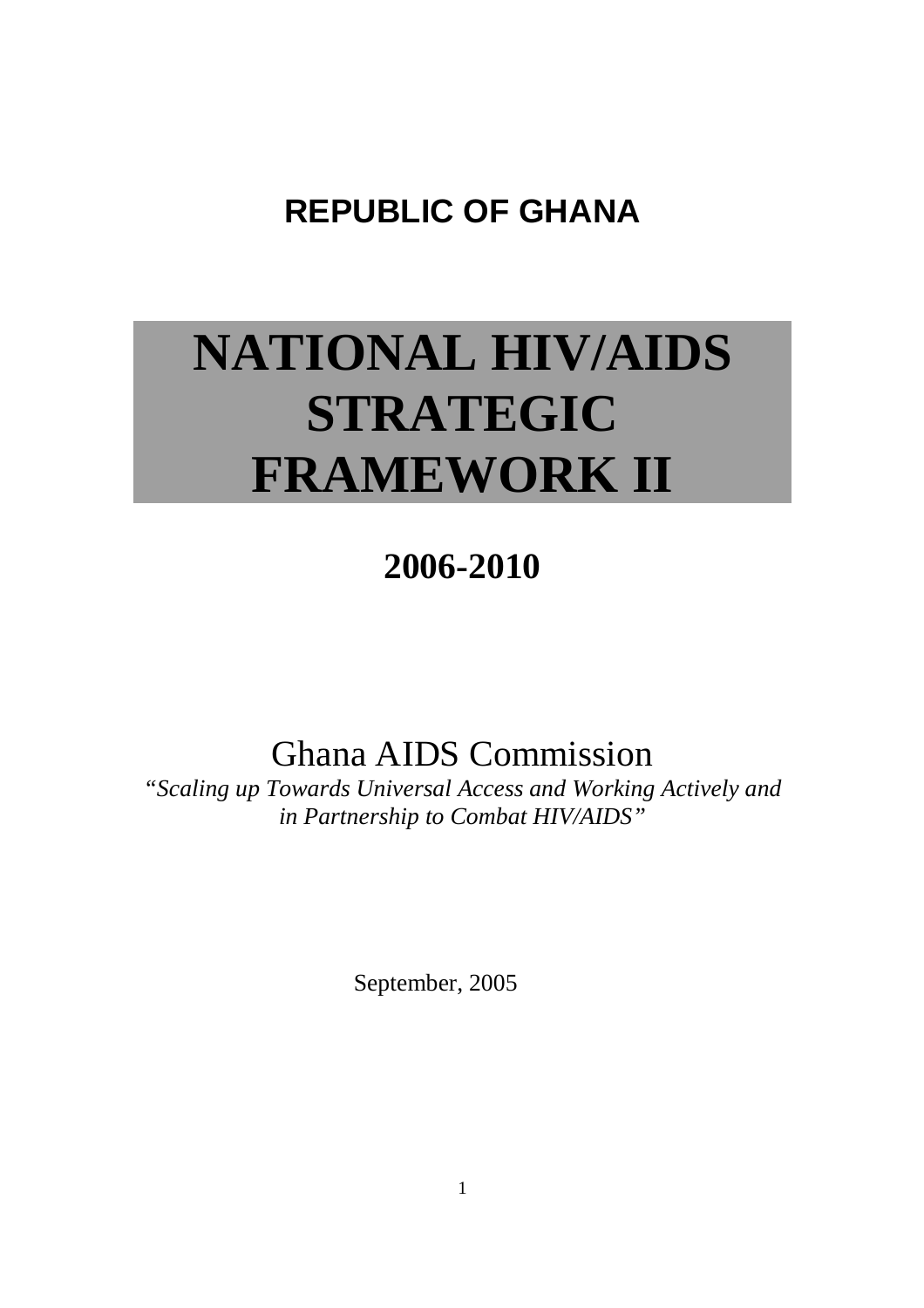# **Table of Contents**

| <b>Preface</b>      |                             |                                                           |              |  |  |
|---------------------|-----------------------------|-----------------------------------------------------------|--------------|--|--|
|                     | <b>List of Acronyms</b>     |                                                           |              |  |  |
|                     | <b>Executive Summary</b>    |                                                           | $\mathbf{1}$ |  |  |
| <b>Chapter One:</b> |                             | <b>Introduction</b>                                       | 5            |  |  |
| 1.1                 |                             | Background to the epidemiology of HIV/AIDS in Ghana       | 5            |  |  |
| 1.2                 |                             | Behavioural Factors in the HIV/AIDS Epidemic              | 7            |  |  |
| 1.3                 |                             | The Demographic Context and HIV/AIDS                      | $8\,$        |  |  |
| 1.4                 |                             | The Socio-Economic Context                                | 9            |  |  |
| 1.5                 |                             | The Political and Policy Environment                      | 11           |  |  |
| 1.6                 |                             | Ghana and its International Commitments in the            |              |  |  |
|                     | Context of HIV/AIDS         |                                                           | 12           |  |  |
| 1.7                 |                             | The Challenge of HIV/AIDS                                 | 13           |  |  |
|                     | <b>Chapter Two:</b>         | <b>Strengthening the National Response</b>                | 15           |  |  |
| 2.1                 | Introduction                |                                                           | 15           |  |  |
| $2.2^{\circ}$       |                             | The National Strategic Framework I (2001-2005)            | 15           |  |  |
| 2.3                 | Limitations of the NSF I    |                                                           | 16           |  |  |
| 2.4                 | Rationale of NSF II         |                                                           | 16           |  |  |
| 2.5                 | Key programmatic areas      |                                                           | 17           |  |  |
| 2.6                 | Conclusion                  |                                                           | 18           |  |  |
|                     | <b>Chapter Three:</b>       | <b>Goals, Objectives and Guiding Principles of NSF II</b> | 19           |  |  |
| 3.1                 | Introduction                |                                                           | 19           |  |  |
| 3.2                 | Goals                       |                                                           | 19           |  |  |
| 3.3                 | Objectives                  |                                                           | 19           |  |  |
| 3.4                 | <b>Guiding Principles</b>   |                                                           | 20           |  |  |
|                     | <b>Chapter Four:</b>        | <b>Policy, Advocacy and Enabling Environment</b>          | 21           |  |  |
| 4.1                 | Introduction                |                                                           | 21           |  |  |
| 4.2                 | Policy                      |                                                           | 22           |  |  |
| 4.3                 | Advocacy                    |                                                           | 22           |  |  |
| 4.4                 | <b>Enabling Environment</b> |                                                           | 24           |  |  |
|                     | <b>Chapter Five:</b>        | <b>Coordination and Management of the Decentralized</b>   |              |  |  |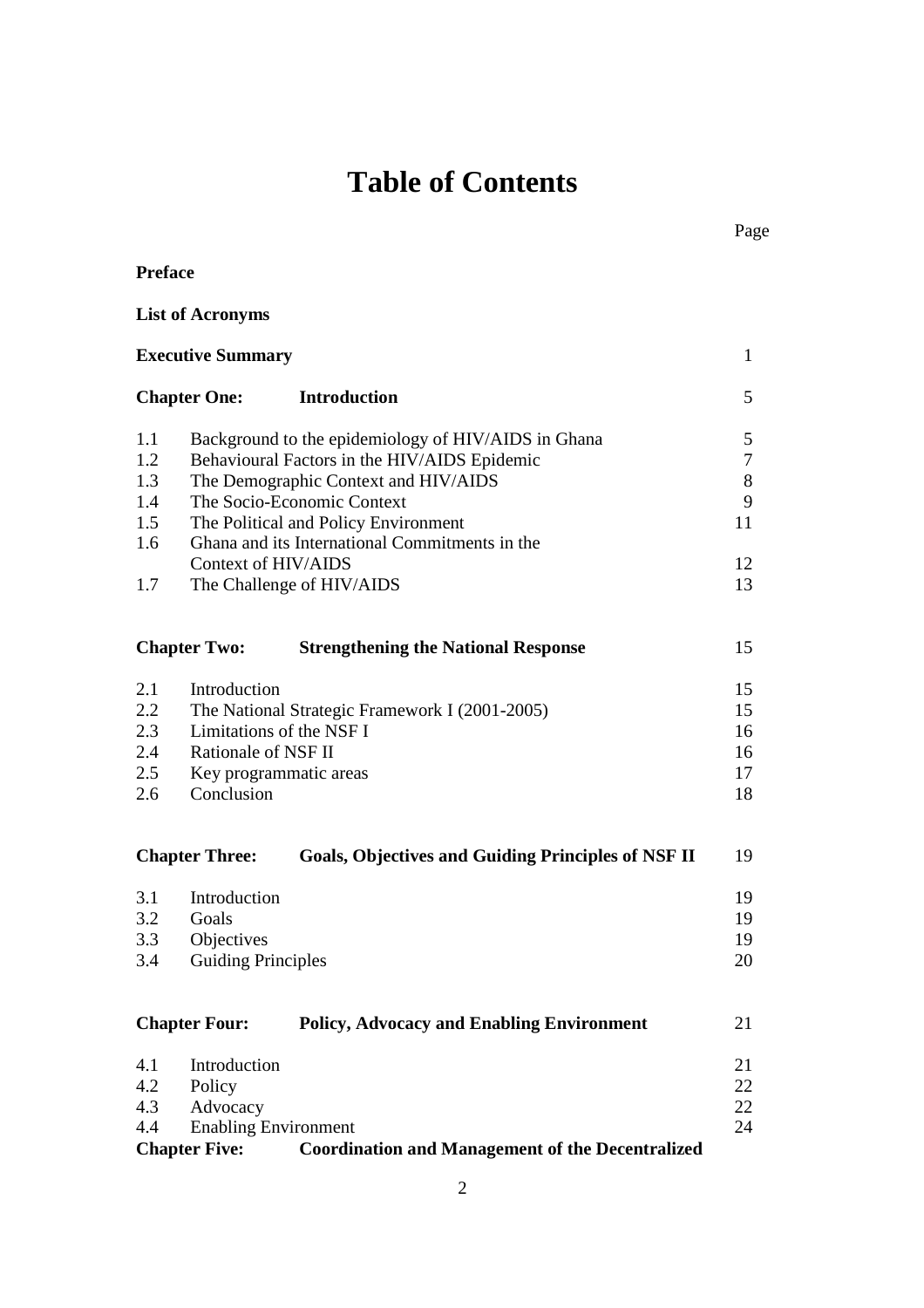| <b>Multi-sectoral Response</b>                                        |                                                                               |    |  |  |  |
|-----------------------------------------------------------------------|-------------------------------------------------------------------------------|----|--|--|--|
| 5.1                                                                   | Introduction                                                                  | 26 |  |  |  |
| 5.2                                                                   | Management of the National Response                                           |    |  |  |  |
| 5.3                                                                   | Institutional framework for implementation and co-ordination                  | 28 |  |  |  |
| 5.3.1                                                                 | Ghana AIDS Commission                                                         |    |  |  |  |
| 5.3.2                                                                 | Ministries, Departments and Agencies                                          |    |  |  |  |
| 5.3.3                                                                 | <b>Regional AIDS Committees</b>                                               |    |  |  |  |
| 5.3.4                                                                 | Metropolitan/Municipal/District Response                                      |    |  |  |  |
| 5.3.5                                                                 | <b>Community Levels</b>                                                       |    |  |  |  |
| 5.3.6                                                                 | The Private Sector                                                            |    |  |  |  |
| 5.3.7                                                                 | <b>Coordination of Development Partners</b>                                   | 37 |  |  |  |
| <b>Chapter Six:</b><br><b>Mitigating the Economic, Socio-cultural</b> |                                                                               |    |  |  |  |
|                                                                       | and Legal Impacts                                                             | 39 |  |  |  |
| 6.1                                                                   | Introduction                                                                  | 39 |  |  |  |
| 6.2                                                                   | Mitigating Economic Impact                                                    | 40 |  |  |  |
| 6.3                                                                   | Mitigating Predisposing Socio-cultural Practices                              | 42 |  |  |  |
| 6.4                                                                   | <b>Legal Aspects</b>                                                          |    |  |  |  |
|                                                                       | <b>Chapter Seven:</b><br><b>Prevention and Behaviour Change Communication</b> | 46 |  |  |  |
| 7.1                                                                   | Introduction                                                                  | 46 |  |  |  |
| 7.2                                                                   | <b>Programme Targeting</b>                                                    | 47 |  |  |  |
| 7.2.1                                                                 | <b>General Population</b>                                                     | 47 |  |  |  |
| 7.2.2                                                                 | <b>Geographical Targeting</b>                                                 | 47 |  |  |  |
| 7.2.3                                                                 | High risk/vulnerable groups                                                   |    |  |  |  |
|                                                                       | <b>Chapter Eight:</b><br><b>Treatment, Care and Support</b>                   | 54 |  |  |  |
| 8.1                                                                   | Introduction                                                                  | 54 |  |  |  |
| 8.2                                                                   | Care and Support at the Institutional and Community Levels                    |    |  |  |  |
| 8.3                                                                   | Challenges in Promoting ARV                                                   | 56 |  |  |  |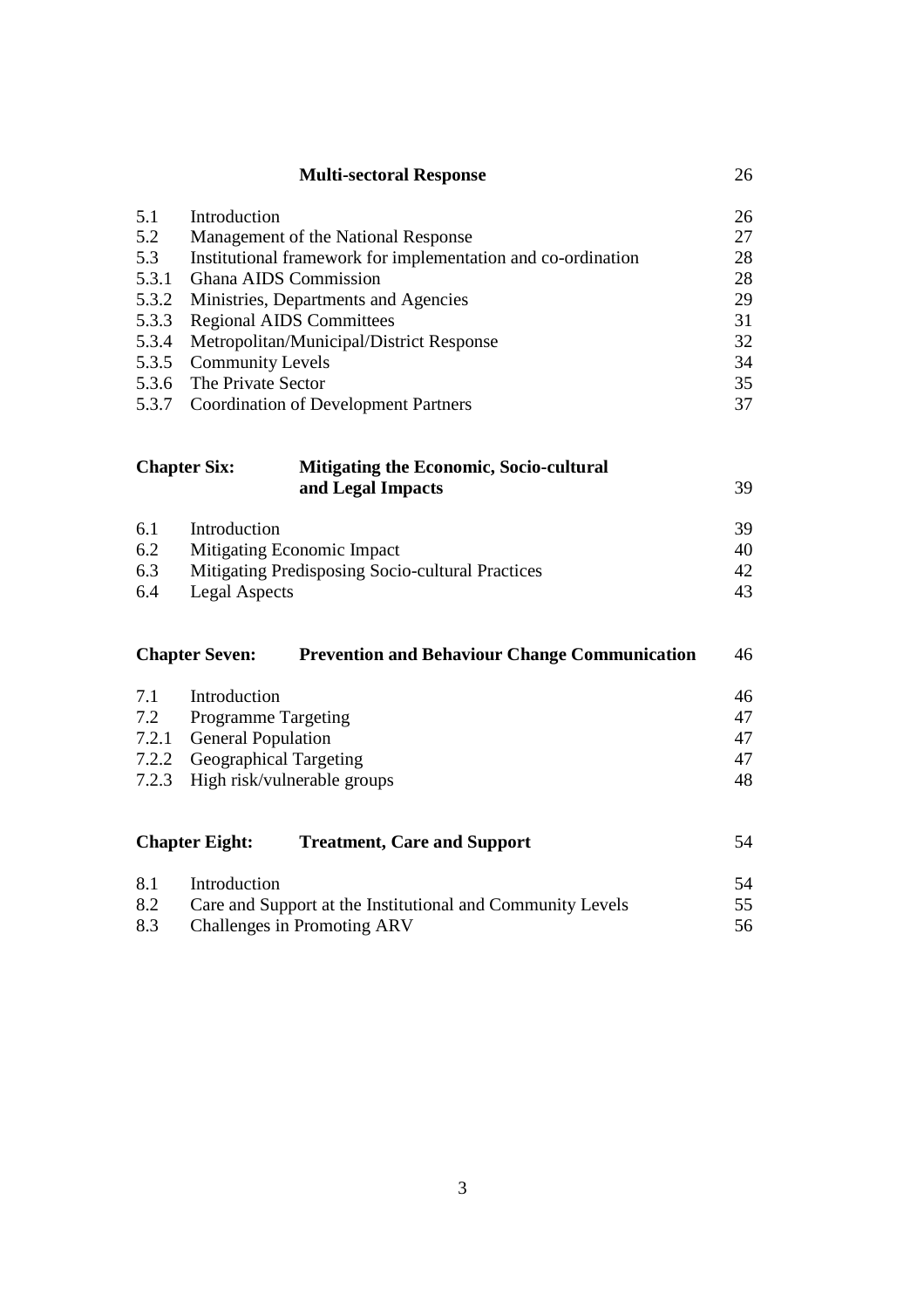| <b>Chapter Nine:</b>                                         |                                                                      | <b>Research, Surveillance, Monitoring and Evaluation</b> | 59                         |
|--------------------------------------------------------------|----------------------------------------------------------------------|----------------------------------------------------------|----------------------------|
| 9.1<br>9.2<br>9.3<br>9.4<br>9.5                              | Introduction<br>Research<br>Surveillance<br>Monitoring<br>Evaluation |                                                          | 60<br>60<br>61<br>63<br>64 |
|                                                              | <b>Chapter Ten:</b>                                                  | <b>Resource Mobilization and Funding Arrangements</b>    | 66                         |
| 10.1<br>10.2                                                 | Introduction<br>Funding arrangements                                 |                                                          | 66<br>67                   |
| <b>Chapter 11:</b>                                           |                                                                      | Conclusion                                               | 72                         |
| <b>References</b>                                            |                                                                      |                                                          | 74                         |
| <b>Appendix 1: Roles and Responsibilities</b>                |                                                                      |                                                          | 79                         |
| <b>Appendix 2: Consultants and Members of Working Groups</b> |                                                                      |                                                          |                            |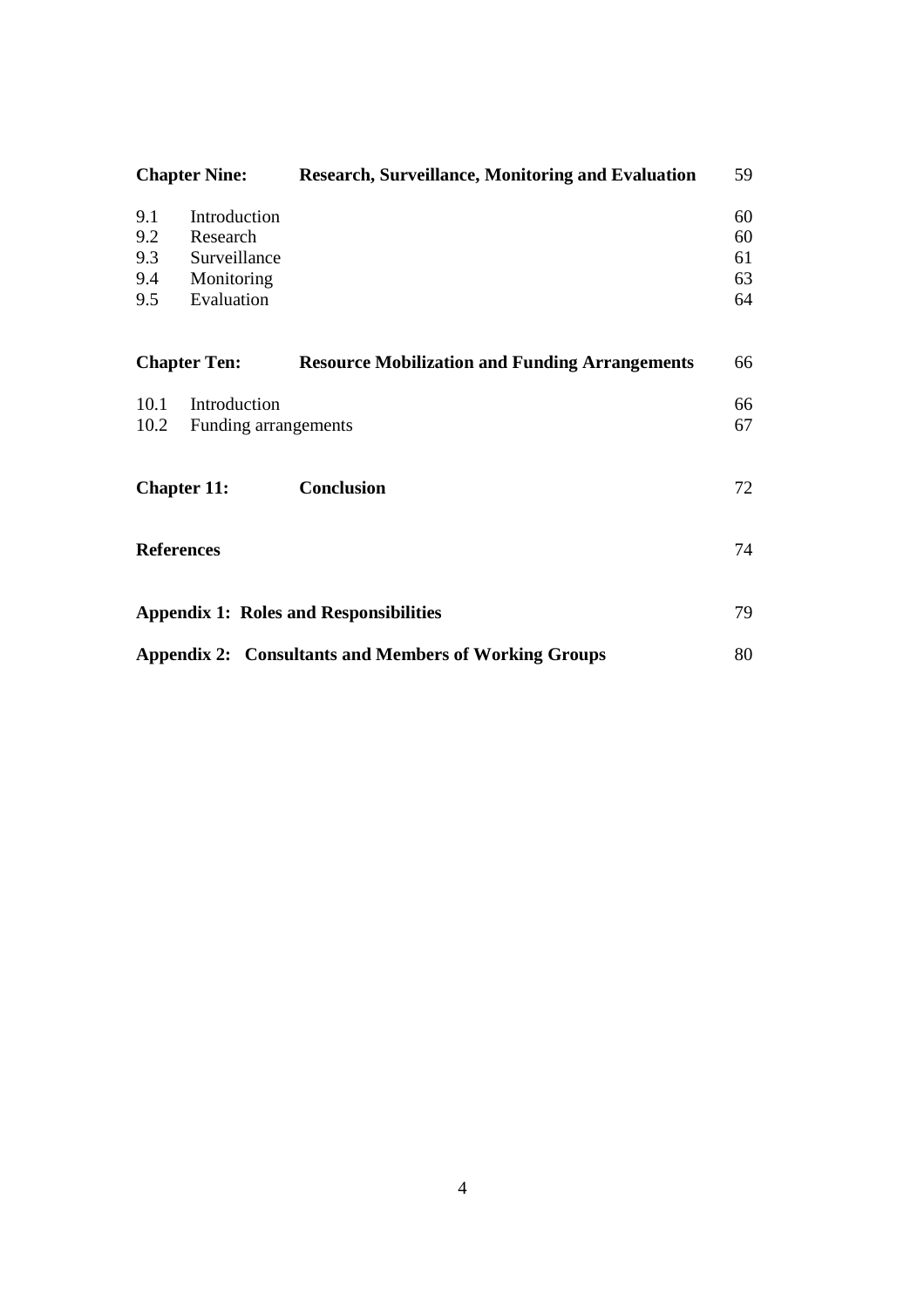# **List of Figures**

| Figure 1. Median HIV Prevalence by Region, 2004          | 6  |
|----------------------------------------------------------|----|
| Figure 2. Mean HIV Prevalence by Age and Year, 2000-2004 | 7  |
| Figure 3. Number of Annual AIDS Cases: 1986 – 2015       | 9  |
| Figure 4. Global AIDS Epidemic 1990 – 2003               | 13 |
| Figure 5. Institutional Arrangements                     | 38 |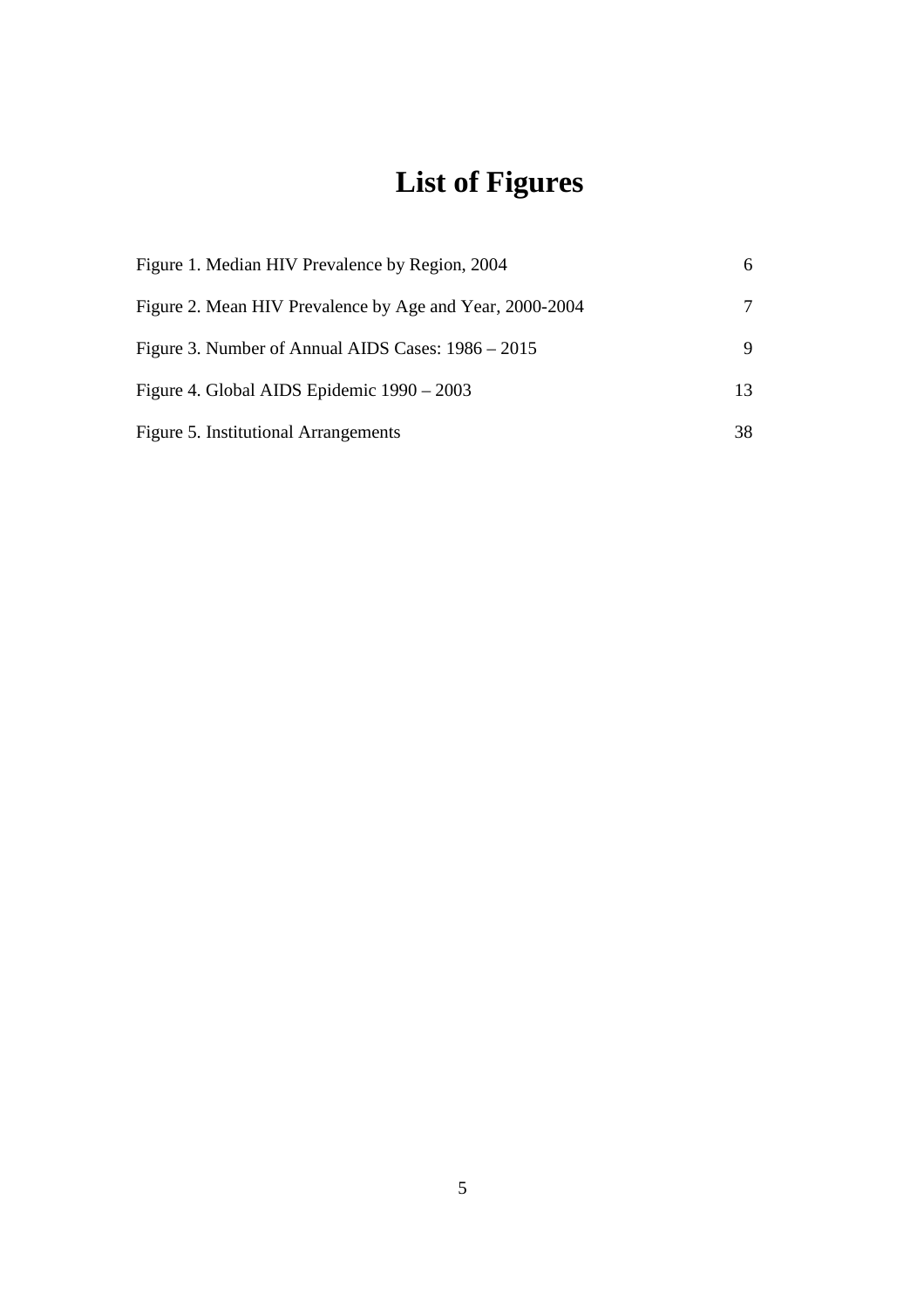# **Executive Summary**

# **Introduction**

In 2004, approximately 400,000 Ghanaians were estimated to be HIV-positive and this number is expected to reach 500,000 by 2015. HIV prevalence rates have increased from 2.6 percent in 2000, to 3.6 percent in 2003, and 3.1 percent in 2004 (National AIDS/STI Control Programme, GHS, 2005). Within this general pattern are considerable variations by geographic region, gender, age, occupation, and, to some degree, urban-rural residence. There have emerged pockets of high infection which have had considerable impact on the socio-cultural and economic situation of such areas.

This National Strategic Framework 2006–2010 (NSF II) recognises the HIV/AIDS epidemic as a socio developmental challenge and, therefore, incorporates issues dealing with recent evolutions in the epidemic, the social forces driving the epidemic, the sociocultural environment, and the experiences from the first strategic framework 2001–2005 (NSF I).

# **Guiding Principles for National Strategic Framework 2006–2010**

This NSF II is designed to provide an overall planning guide for a vastly expanded effort to deal with the epidemic including improvements to the supporting environment, preventing infections, targeted behaviour change programmes to the general population as well as specific vulnerable groups, treatment, care and support, and combating stigma and discrimination. These strengthened and expanded efforts will take place within the framework of the "Three Ones" Principles:

- One HIV/AIDS Action Framework that provides the basis for coordinating the work of all partners;
- One national AIDS coordinating authority with a broad based multisectoral mandate for HIV/AIDS overall policy and co-ordination; and
- One agreed country level monitoring and evaluation system.

In addition, the implementation of this NSF II is underpinned by the fact that HIV/AIDS management requires:

- A multi-sectoral partnership approach;
- Respect for fundamental human rights;
- Access to information and comprehensive services:
- Effective coordination of the decentralisation response of organizations, communities, individuals, and PLWHA participating and sharing responsibilities in all HIV/AIDS programmes; and
- Mobilization of adequate resources, financial and human, to support the Framework.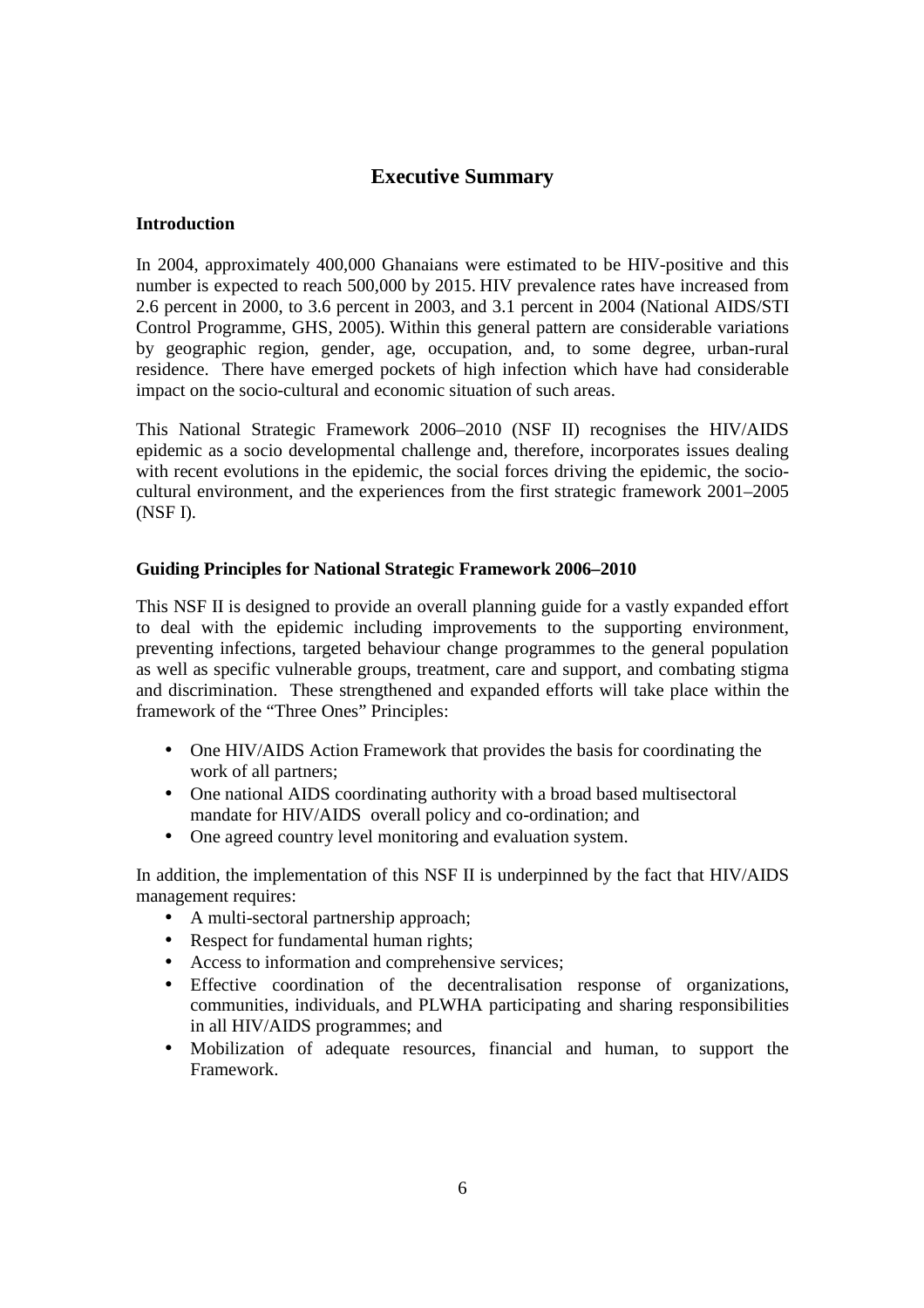#### **Structure of NSF II and Key Interventions**

S**even key intervention areas** are identified in NSF II around which comprehensive action plans including budgets will be prepared for implementation.

The key intervention areas are organized into chapters. In each chapter are objectives, key issues, strategic results, challenges, strategies, the lead agency and key actors in programming. These seven key intervention areas are indicated below.

*1. Policy, Advocacy and Enabling Environment:* The favourable socio-political environment within the country inspired the development of NSF I and NSF II. The 1992 Constitution recognizes and affirms the basic rights of citizens. The President also serves as the Chairman of the Ghana AIDS Commission, and the involvement of key Ministries, the private sector, traditional and religious leaders and civil society have helped to create a favourable response to the epidemic. One of the challenges is the utilization of this social and political commitment in the development and implementation of effective programmes and activities. Some of the intended programmes are likely to be controversial and require social and attitudinal change in diverse areas such as enforcement of laws against stigma and discrimination, norms regarding transactional sex, and multiple sexual partnerships. NSF II recognises the need to develop and operationalise laws and policies to protect the rights of PLWHA, meet the challenges posed by stigma and discrimination, as well as new demands involved in expanding prevention, treatment, care and support. Advocacy and social mobilization will constitute important tools in addressing socio-cultural issues such as eliminating stigma and discrimination against PLWHA and improving the rights and status of women, orphans and other vulnerable persons.

*2. Coordination and Management of the Decentralised Response:* Coordination and management of the national response through the decentralised system constitute key components of HIV/AIDS programme implementation. The Ghana AIDS Commission (GAC) as the national coordinating body blends both political focus and technical dimensions to ensure a harmonised national response. Among the strategies needed to achieve an effective decentralised response will be the strengthening of the Ghana AIDS Commission, establishing clearly defined roles and responsibilities for all implementers and stakeholders, and capacity building of all participants – National, Regional and District levels, NGO, CBO and the private sector – to implement and monitor all the steps necessary to combat the HIV/AIDS epidemic. In NSF II the private sector, civil society, organized labour, religious and traditional leaders will be mobilised for programmes and to ensure that HIV/AIDS is kept at the centre stage of the political aspects of coordination, policy direction and guidance, and the development of partnerships.

*3. Mitigating the Social, Cultural, Legal and Economic Impacts:* The HIV/AIDS epidemic poses a developmental and social challenge to Ghana. The spread of HIV is strongly influenced by the social, cultural and economic environment. The sexual, social and spatial milieus in which people operate, and the political structures which provide the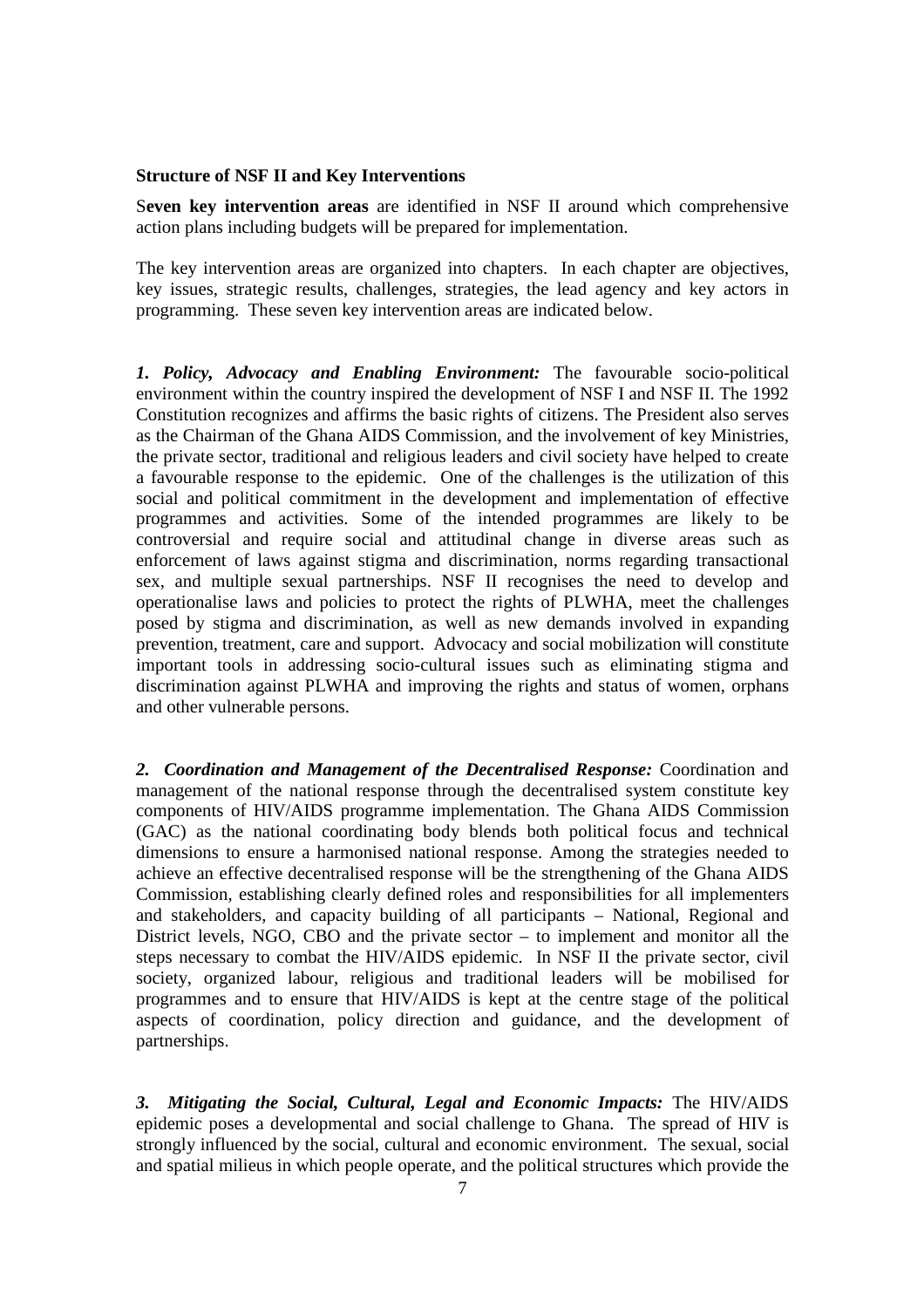framework for governance, have implications for the pattern of spread and the nature of responses to the epidemic. Affecting the most active, productive and the reproductive members of the society, HIV/AIDS impacts on a country in diverse ways. At the economic level it lowers productivity and increases the cost of business. The challenges involve identifying and enhancing the positive social aspects that may help to reduce transmission and mitigate the effects of the epidemic, such as reinforcing and supporting strong families and communities. At the same time, the programme will identify and eliminate negative social aspects, such as the subjugation of women and other gender issues that have implications for the spread, prevention and mitigation of the impact of the epidemic. The economic impact of the epidemic is large and growing, and it will affect the national economy in many ways. Mitigating the impact of the epidemic at the societal level will involve mainstreaming HIV/AIDS into a number of national programmes -- the Poverty Reduction Strategy, addressing gender-based vulnerability, domestic violence, coercion and marginalization of women -- and harmonizing some national laws with the international laws that various Governments of Ghana have signed and which have implications for the management of HIV/AIDS and rights of persons. Programmes will also be pursued that will provide PLWHA with resources (e.g. micro credit) to improve their wellbeing and survival.

*4. Prevention and Behavioural Change Communication:* One of the challenges of the national response is developing the next generation of interventions, including Behaviour Change Communication (BCC), which focus on changing individual risky sexual behaviour as well as community perceptions and attitudes about HIV/AIDS and PLWHA. Such programmes will target the general population, specific vulnerable groups, such as sex workers and their clients, STI clinic attendees, migratory populations, youth (particularly those on the street), itinerant traders, women (especially subgroups that suffer disproportionately from the disease such as those not currently in marital unions) and middle class employed persons. Also geographic areas where there is high prevalence, and places such as bars, markets, border towns and truck stops where unprotected, casual sex takes place will be targeted in a non-stigmatising manner.

*5. Treatment, care and support*: Opportunities for comprehensive treatment, care and support have expanded rapidly within the last five years. For example, antiretroviral drugs have become increasingly accessible and affordable and are currently being supplied to an increasing number of people. ARV therapy has been simplified and funding has become increasingly available in developing countries as a result of stronger bilateral and multi-lateral partnerships and strengthened international commitments to the fight against HIV/AIDS. These developments set the stage for a rapid scaling-up of treatment programmes. Adopting this plan implies working towards the goal of providing treatment to all people who require it. This may lead to substantial shortages in the availability of drugs at some period during the scaling-up. Therefore it will require the development of access policies which include gender and age equity. At the same time, care and support programmes for PLWHA will require substantial expansion of institutional, community, and family efforts, and an appropriate manpower mix which is feasible, affordable, and meets the needs of all who require care and support. The solution will be a combination of professional personnel and volunteers, all of whom will require substantial training and continuing support.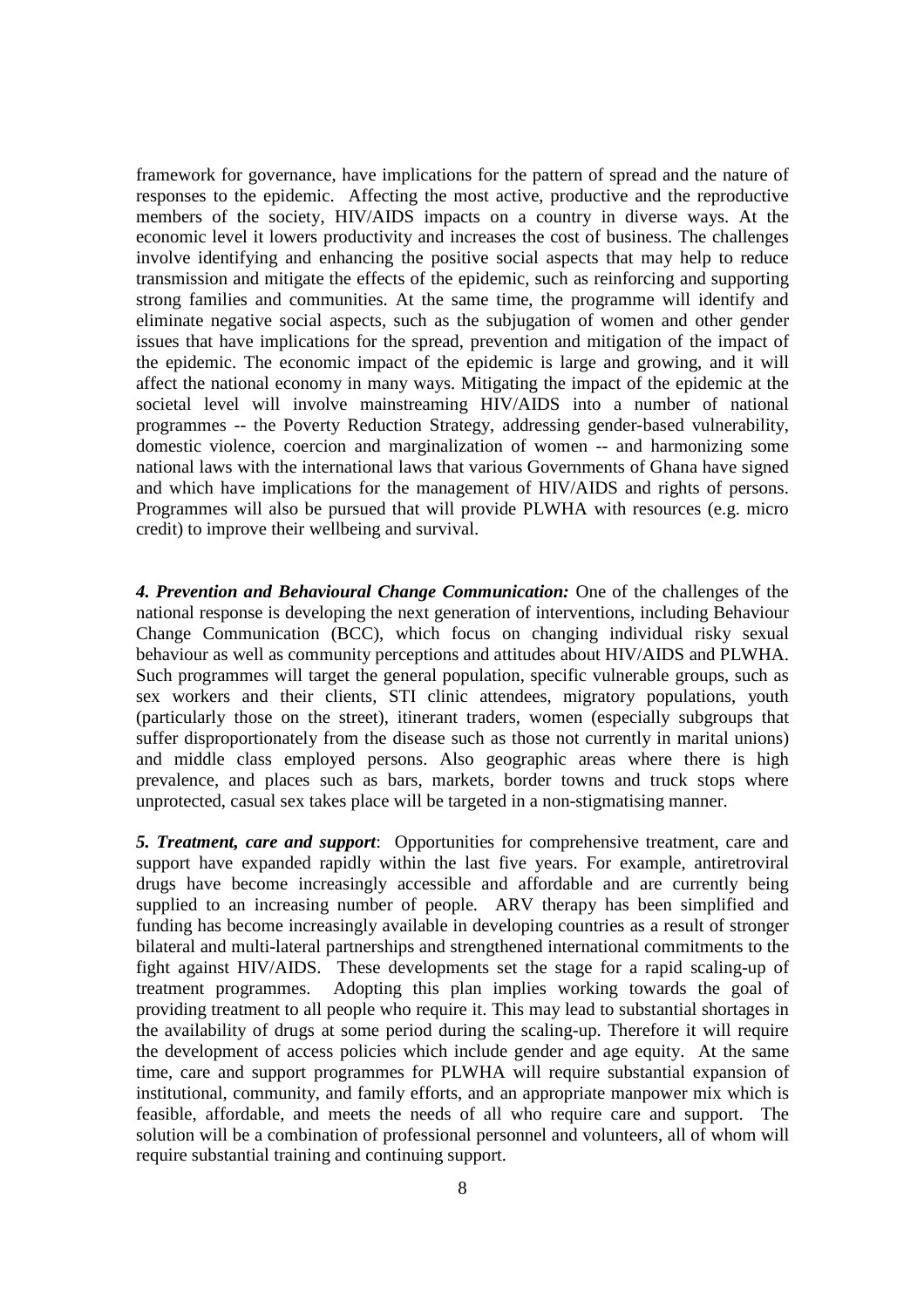*6. Research, Surveillance, Monitoring and Evaluation:* NSF II will be guided by evidence-based strategies and programmes. This requires institutions capable of conducting high quality research, as well as systems for collating, storing and disseminating quality data and information in a timely manner. Through research, surveillance, monitoring and evaluation activities, chosen strategies in NSF II will be assessed throughout the entire process of programme implementation. Periodic assessments that provide status, trends and changes in inputs, outputs and outcomes will help managers to monitor programmes, and make adjustments as and when necessary. Strategies to strengthen these areas include developing clear priorities for research and a national research agenda; updating and operationalising the national monitoring and evaluation plan; and the timely dissemination of data and information at various levels. These activities will call for the strengthening of institutional mechanisms for conducting research, surveillance, monitoring and evaluation to ensure that desired changes in sexual behaviour are occurring, stigma and discrimination are declining, the incidence of HIV is declining, and that PLWHA and others affected by the epidemic receive needed treatment, care and support.

*7: Mobilization of Resources and Funding Arrangements:* Resource mobilization and utilization are critical elements in meeting the huge human, financial and material resources required for the expanded and diversified programmes envisaged. Under NSF II, resource mobilisation and funding will be enhanced and effectively coordinated through a partnership forum under the leadership of GAC. The objective is to ensure that resources committed to HIV/AIDS activities from all sources are pooled into an integrated system to support the national response. In addition, the Framework will ensure sustainable availability of resources to implement national HIV/AIDS priority activities. Strategies for accomplishing this will include re-engineering the GARFUND into a coordinated multi-donor funding arrangement, strengthening the transparent and consultative mechanism for the disbursement of funds developed under NSF I, as well as mechanisms for monitoring disbursed funds, and improving the capacity of staff at all levels.

#### **Conclusion**

As an epidemic affecting the productive and the reproductive components of the population, the socio-economic and human impacts of the epidemic are vast. Therefore, responding to the epidemic will require changes in some cultural practices including early marriage of females, sexual norms, beliefs and behaviours which create dependency of women and promote multiple sexual partnerships, transactional sex, and intergenerational sex. So also will be the need for adherence to the "Three-Ones" principle for the management of the epidemic as well as an expanded system of resource mobilization and utilization. This strategic framework deals with the diverse ramifications of the epidemic. The successful implementation of NSF II will depend on the collective will, commitment and responsibility of all partners - government, ministries, departments and agencies, non-governmental organisations, traditional and religious leaders, private sector, donor agencies, civil society, with everybody working in concert.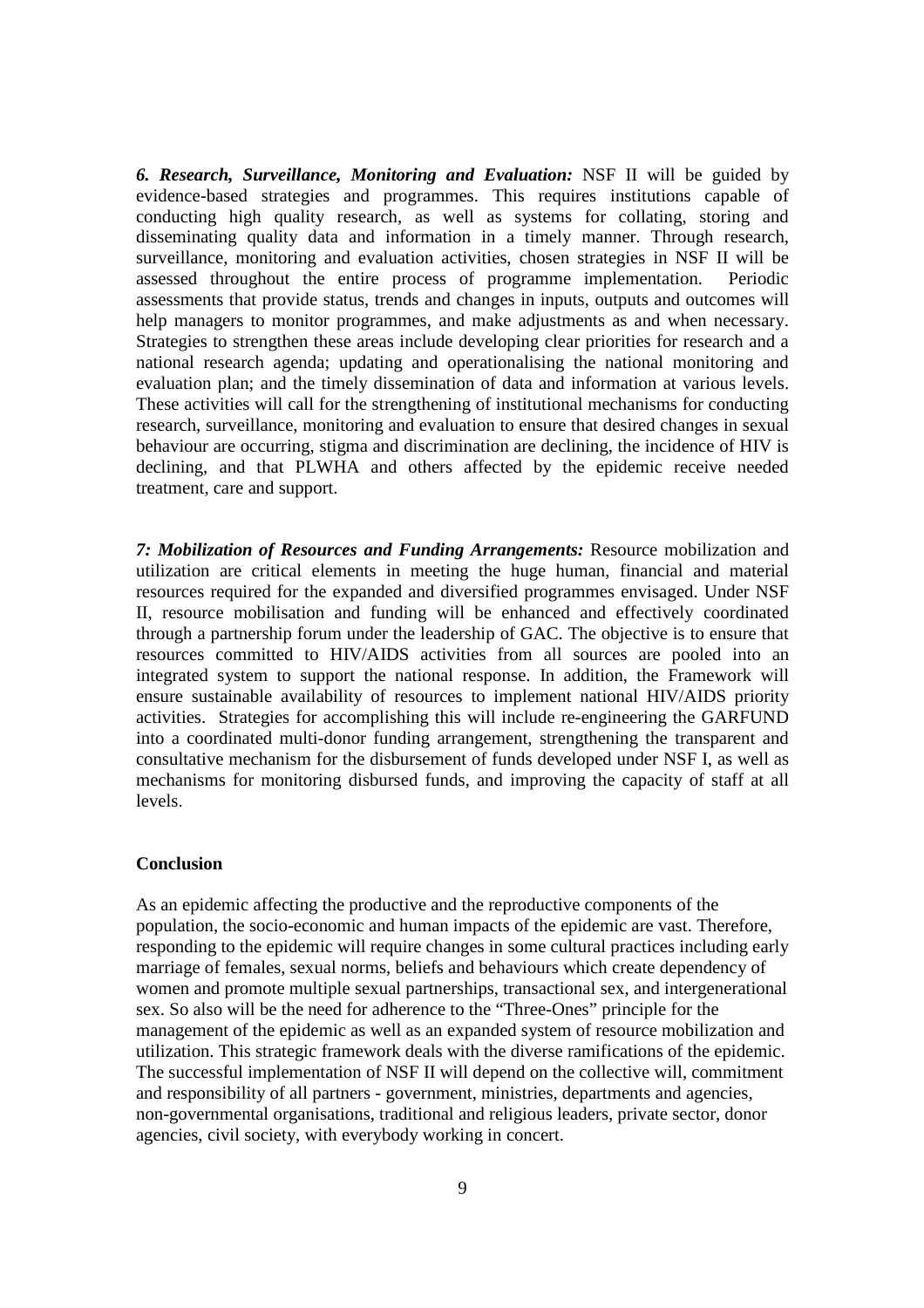# **Chapter 1: Introduction**

# **1.1 Background to the Epidemiology of HIV/AIDS**

The first case of AIDS in the country was diagnosed in 1986, and by the year 2004 an estimated 380,000 adults and 14,000 children were HIV-positive (UNAIDS, 2004a). By 2004, the cumulative number of people diagnosed with AIDS was 36,000 (Figure 3). Prevalence rates increased from an estimated 2.6 percent in 2000, to 3.6 percent in 2003, and 3.1 percent in 2004 (National AIDS/STD Control Programme, GHS,  $2005$ ).<sup>1</sup> The nature of the epidemic in the country has exhibited a different pattern from that found in Eastern and Southern Africa where prevalence rates have exceeded 25 percent within a short period.

Considerable variations also exist by geographic region, gender, age, occupation, and, to some degree, urban-rural residence. According to the 2003 sentinel surveillance report based on clients of antenatal clinics, prevalence rates in the country's ten regions varied from below 2 percent in the Upper West Region to around 4 percent in Greater Accra, to almost 7 percent in the Eastern Region (Figure 1). These regional data remain very similar in the 2004 Sentinel Survey. Eight of the 30 sentinel surveillance locations reported prevalence of more than 5 percent in 2003, and six of 35 sites in 2004. These pockets of high rates indicate that "severe epidemics, by Ghana standards, are raging in various non-contiguous parts of the Country" (Ghana AIDS Commission, 2002: 1–2).

Females are estimated to be 1.3 times more likely to become infected than males. This sex ratio has declined sharply since the early stages of the epidemic when it was around 3:1, still indicating that the risk of infection for females is higher than males (National AIDS/STD Control Programme, GHS, and MOH, 2003). The 2003 DHS found that females who are widowed, divorced or separated have significantly higher rates than those who were in marital unions. Similarly, the DHS found that females with two or more sexual partners in the last year had HIV infection rates three times higher than females with only one partner.

The 2004 Sentinel Survey showed that there was a decline in mean HIV prevalence among the 15 to 24, 20 to 24, and 15 to 49 age groups (see Fig 2). The 15 to 19 and 25 to 29 years age group recorded a slight increase of 0.1% from the prevalence of 2003 from 1.9% to 2% and 4.4% to 4.5% respectively. The 25 to 29 year group is the age group with the highest prevalence and in the 45 to 49 age year group, out of 53 samples collected, no one was HIV positive hence the dramatic drop to 0% prevalence recorded. Among age groups 30 to34, 35 to 39 and 40 to 44, decrease in mean HIV prevalence was observed.

Cote et al. (2004) have estimated that transactional sex accounts for about 84 per cent of HIV infections among males aged 15–59 years in Accra. In addition to sex workers and their clients, other groups believed to have above-average prevalence rates include uniformed service personnel, teachers, and miners, prisoners, long-distance truck drivers,

-

<sup>&</sup>lt;sup>1</sup> In contrast, prevalence rates in Southern and Eastern Africa expanded much more rapidly over the same period, exceeding 25 percent in some countries. Neighbouring Cote d'Ivoire has shown still another pattern, generally maintaining a rate between 10 and 15% for most of the period.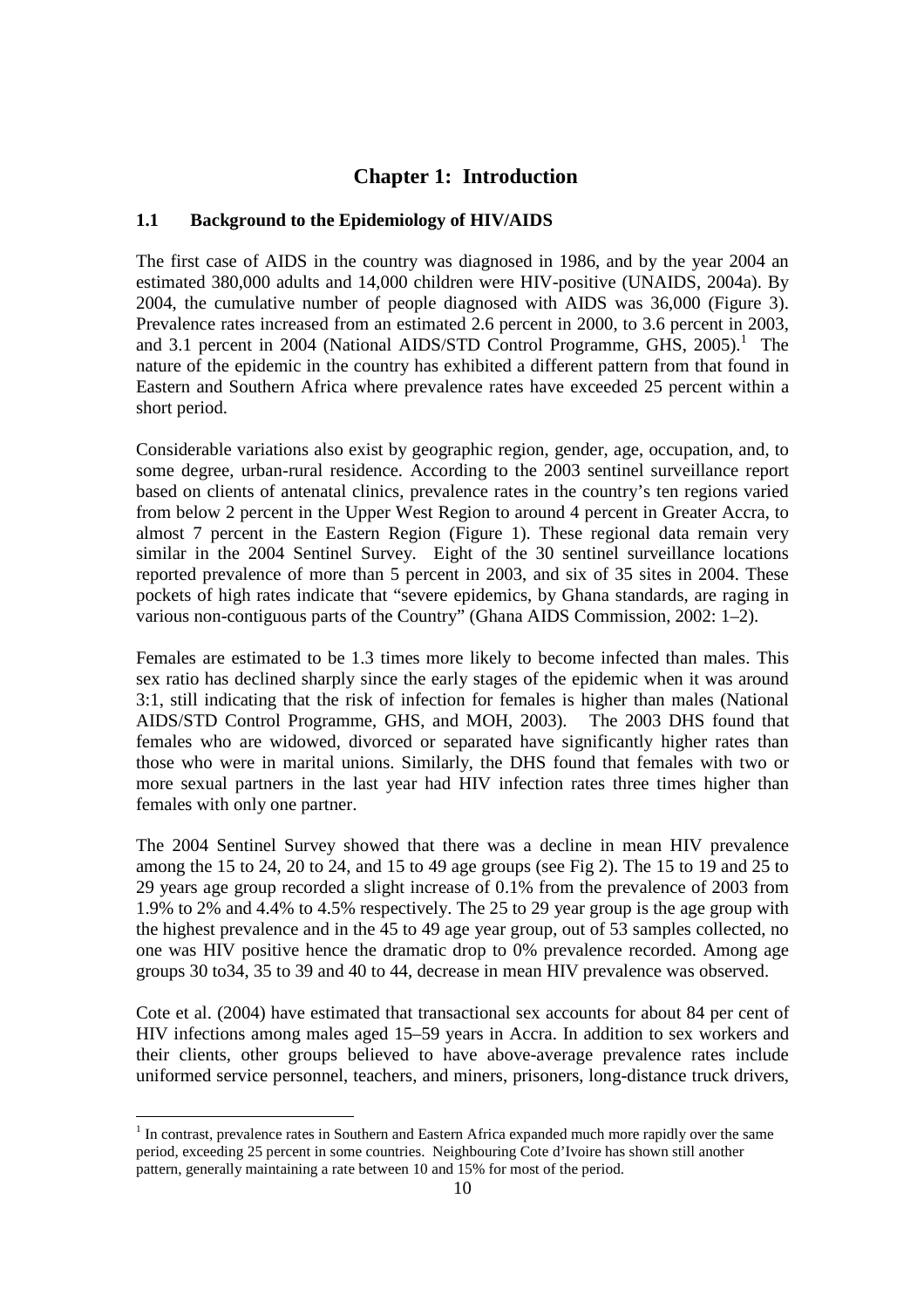national service volunteers, cross-border traders, and female long-distance traders (Anarfi et al., 1997 cited in Ghana AIDS Commission, 2003, p. 9). Female STI clinic attendees at Adabraka (in Accra), a clinic that also serves sex workers in Greater Accra Region, had a prevalence rate of 39 percent in 1999, reinforcing the well documented close association between HIV and other sexually transmitted infections. The 2003 GDHS results show high rates of infection among employed middle income groups. This differs from the prevailing view of the epidemic being associated with poverty. There is, therefore, an emerging trend which needs to be understood and which will require new thinking and strategies about target groups.



**Figure 1.** 

**HIV Prevalence by Region** 

HIV Sentinel Report, March 2004

The observed patterns of high rates of five per cent or more in some areas, the malefemale variations, the extremely high rates among some sections of the population and the emerging increasing rates among people in the middle income group have formidable implications for the socio-economic development of the country. As an epidemic affecting people in their productive and reproductive ages, it will affect the number of people available for work, health, and the economy, and create an orphan population with which the existing social system may be unable to cope. Thus, if not checked, the effects of the epidemic can negate developmental efforts.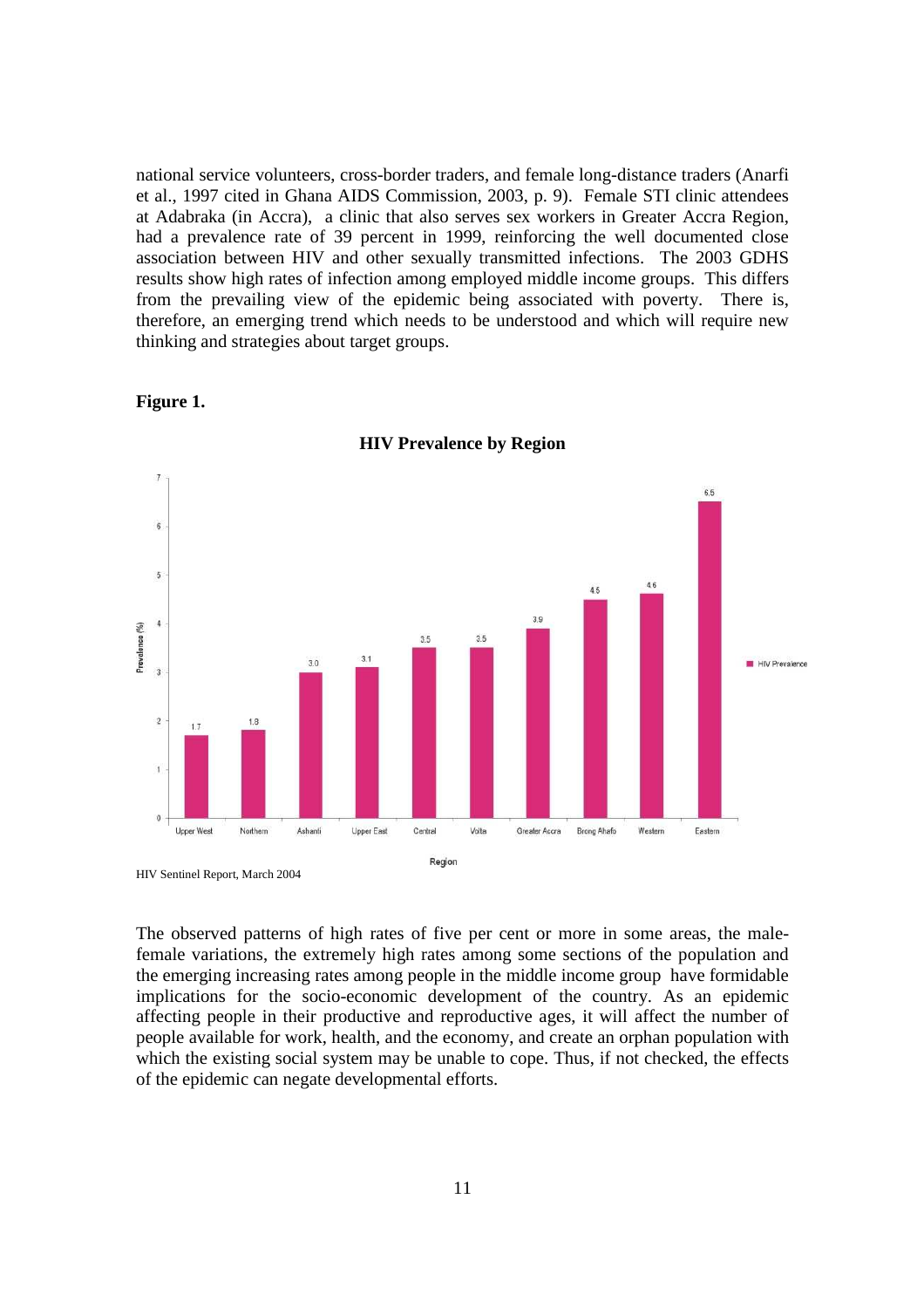

**Figure 2. Mean HIV Prevalence by Age and Year (2000-2004)** 

# **1.2 Behavioural Factors in the HIV/AIDS Epidemic**

One of the clearest findings from research in the country is that there is near-universal awareness of the HIV/AIDS epidemic and this has been the case for more than a decade now. Furthermore, results from the Ghana Demographic and Health Surveys (GDHS) of 1998 and 2003 have shown that 88 percent of men and 81 percent of women knew that condoms could be used to avoid HIV/AIDS infection (Ghana Statistical Service and MacroInternational, 1999; 2004). In the 2003 GDHS survey, more than 80 per cent of men knew that a healthy-looking person could be HIV/AIDS positive. Despite widespread and generally correct information on HIV/AIDS, the majority of Ghanaians do not feel personally vulnerable to HIV infection (Ghana Statistical Service and MacroInternational, 2004) in part because many do not think of themselves as promiscuous, and do not realize that their vulnerability is related to infidelities of their spouse or partner (Appiah, Afrane, and Price, 1999). As Hochbaum (1958) demonstrated almost 50 years ago, a belief in personal vulnerability is essential to ensure appropriate preventative health behaviour.

Although Ghanaians are aware of HIV/AIDS issues, knowledge of how to prevent HIV was frequently inadequate, including among some high-risk populations such as sex workers in Accra and Obuasi, male police officers in Accra, and male miners in Obuasi (Research International and Family Health International, 2001).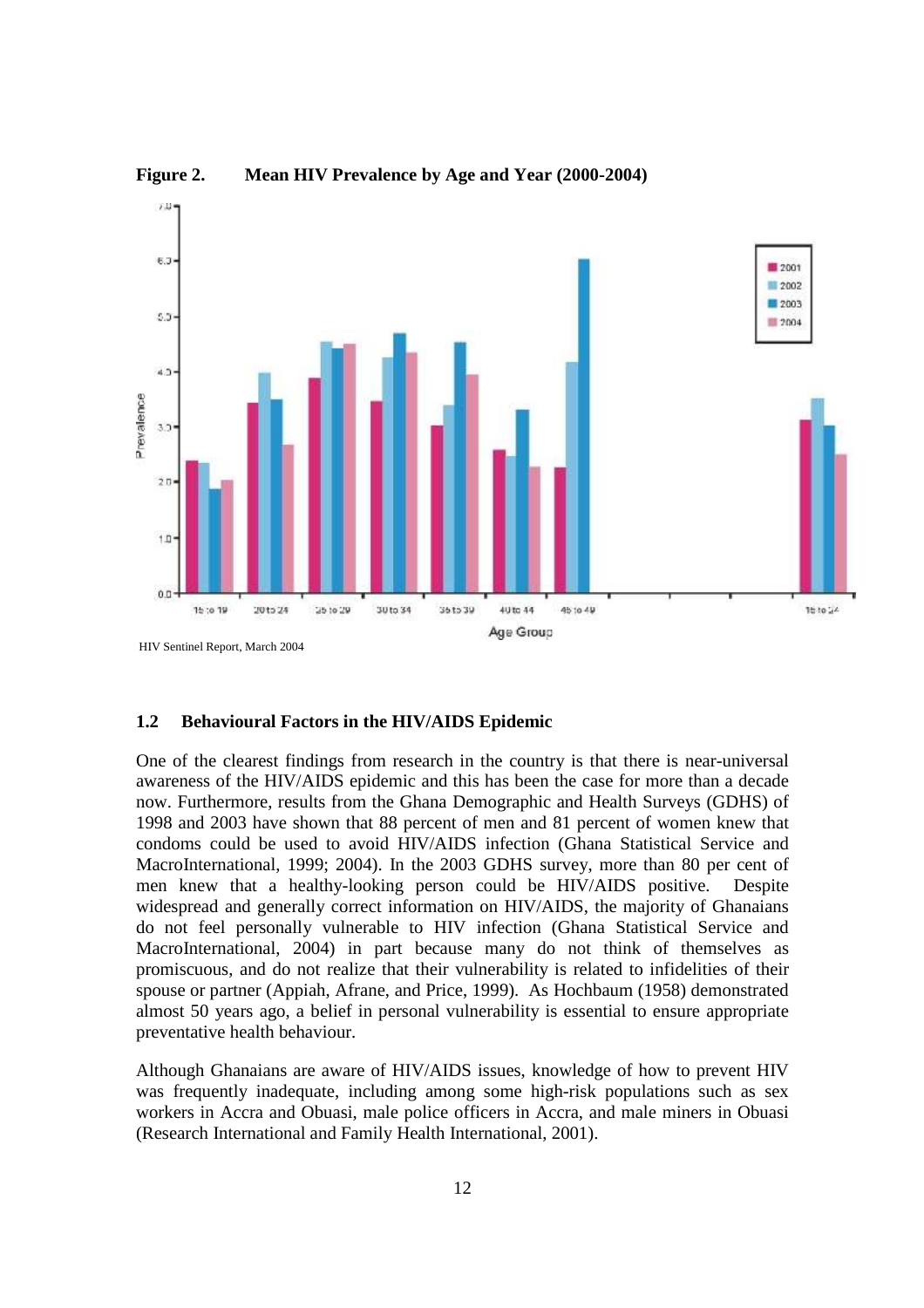Results from the 2003 GDHS indicate that although some women reported being aware of the protective effect of condoms, they were not able to influence their partners to use a condom during sex due to poor bargaining power. Some women have been found to be *overconfident* in relying on fidelity as a strategy to avoid HIV/AIDS infection. Twothirds of women indicated that AIDS can be avoided by "sticking to one partner." However, monogamous women may underestimate the threat from husbands who may not be monogamous. The cultural pattern of postpartum sexual abstinence for women, *but not for men*, promotes multiple partnerships and sexual networking which are contributing factors to the spread of HIV. Other cultural practices, such as early marriage, genital cutting, subordination of women to men, relative powerlessness in sexual decision-making, and inadequate sex negotiation skills, all contribute to women's vulnerability to HIV infection.

The proportion of men aged between 15 and 49 years who reported not having had sex in the entire year prior to the DHS survey increased from 21 percent in 1993 to 34 percent in 1998. Of those cohabitating, 79 percent of women and 62 percent of men reported they were faithful during the past 12 months. Among those who were married, 96% of women and 84% of men had no extra-marital sex over the same 12 month period. These results point to some possible behavioural changes taking place and the next generation of HIV/AIDS information and communication will include messages that aim at reinforcing these positive changes.

#### **1.3 The Demographic Context and HIV/AIDS**

Since the start of the HIV/AIDS epidemic in the 1980s, the number of people infected with HIV in Ghana has risen steadily. In 1994, an estimated 118,000 Ghanaians were living with HIV and the number more than tripled to about 400,000 by 2004. Population growth is expected to increase the incidence of HIV/AIDS over the next six years. In addition, improvement in the care and treatment of PLWHA, especially with the use of ART and HAART, will lead to improved survival. Thus, the number of PLWHA is expected to increase to about 500,000 by 2015 even if new strategies are developed to reduce the spread of the virus.

The number of new AIDS cases has increased dramatically over the last 10 years – from an estimated 5,500 in 1994 to 36,000 in 2004 (Figure 3). Both the annual number of new AIDS cases and the annual number of AIDS deaths are projected to increase to over 45,000 by 2015. In addition, the estimated number of AIDS orphans (children under the age of 15 who have lost one or both parents to AIDS related causes) is likely to double over the next 10 years – increasing from 132,000 in 2004 to 291,000 by 2015.

The results from the 2000 Population and Housing Census indicated that the country had a population of 18.9 million. Between 1984 and 2000, the population grew at an annual rate of 2.7 percent. Population density doubled from 36 persons per square kilometre in 1970 to 70 in 2000 (Ghana Statistical Services, 2002). Since 1960, the proportion of the population in urban areas has increased substantially. The proportion increased from 23 per cent in 1960, to 29 percent in 1970, to 44 percent in 2000. The increase in urban population is worth noting because, with a few exceptions, HIV prevalent rates are higher in urban areas, such as regional capitals, than rural areas.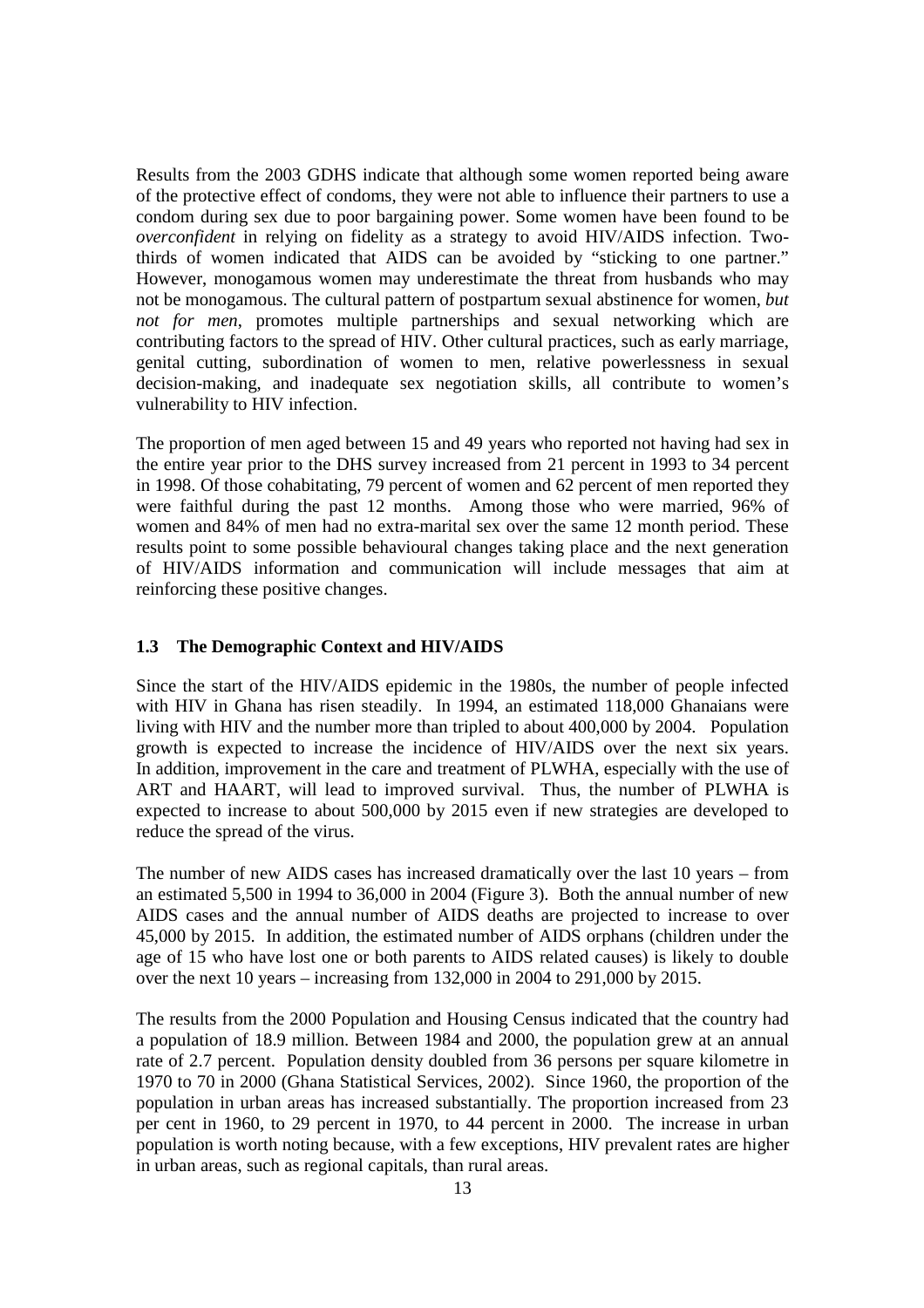Young people aged 10-24 years account for 30 per cent of the population while the proportion of the population aged 65 years and above is about five per cent. Life expectancy has increased from 50 years for males in 1984 to 55 years in 2000, and from 54 years for females to 60 years during the same period. These overall changes reflect persistently high but declining fertility, improvement in health conditions -- apart from HIV/AIDS – and progress in socio-economic development. These positive achievements in socio-demographic conditions can be eroded by high rates of HIV/AIDS infection.

The demographic context has implications for HIV/AIDS programming. Prevention efforts are required almost everywhere, but urban areas and other "hot spots" require additional targeted efforts. The provision of treatment, which requires substantial expansion, can reasonably start in large urban centres, and regions with higher prevalence, and spread to District Capitals and beyond as experience and resources become available. The population aged 5-14 years is frequently referred to as a "window of hope," and will require concerted effort to ensure that they remain uninfected.



#### **Figure 3.**

#### **1.4 The Socio-Economic Context**

Ghana has made some progress in reducing poverty levels in the 1990s. Between 1991/92 and 1998/99, the proportion of the population in extreme poverty declined from 37 per cent to 27 per cent (Ghana Statistical Service, 2000). Within this national pattern, considerable poverty still exists in some areas and in pockets around the country. For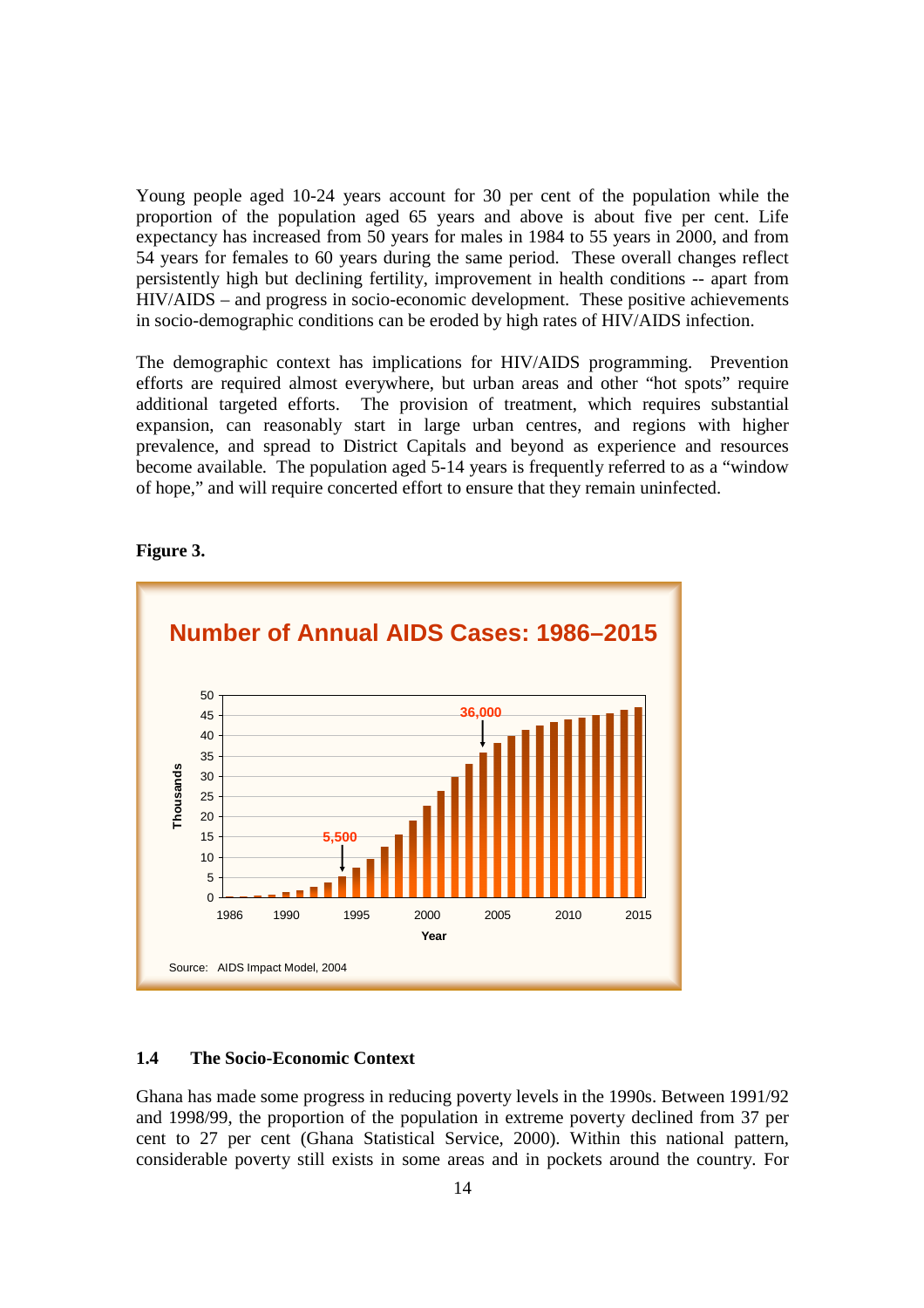instance, eight out of ten persons in the three northern regions were classified as poor in 1998/99. Within regions and urban areas, pockets of extreme poverty exist. The general observation is that poverty and other economic pressures on individuals constitute predisposing factors for HIV infection. For example, unemployment, limited job opportunities and the rising cost of living are aspects of the poverty cycle that promote rural-urban migration of young people, transactional sex and early sexual relations (Tanle, 2003).

The available evidence indicates that over 70 per cent of HIV/AIDS infected persons are aged 20-39 years due mostly to high sexual risk-taking behaviour by individuals or their partners/spouses. Results from the 2003 GDHS also points to a new pattern of infection. According to the results, employed, middle income persons and those with primary or junior secondary education were disproportionately infected (Ghana, 2004). These are people in their economically productive period and HIV infection among this population has implications for the national economy. It will affect the proportion of the population available for work, training, and the pace of work. The economic costs of HIV/AIDS to employers in terms of care, absenteeism and retraining, is high and will continue to increase if the trend is not reduced. Thus, the current pattern of HIV/AIDS infection poses a threat to the economy of the country.

HIV/AIDS also impacts on both the supply and demand aspects of education. The gains made in the education sector, such as an increase in the proportion of children in school will be difficult to sustain if an increase in HIV/AIDS cases among teachers reduces their availability. HIV/AIDS among teachers can put adolescent females at risk due to sexual relationships between male teachers and female students (Social Surveys Africa and Health Development Africa, 2004). As more adults become infected, their children are likely to drop out of school because these children will be required to care for sick family members and/or may not be able to pay for their up-keep in school.

Ghana has a highly mobile population. Rural-urban migration, particularly by young people in search of non-existent jobs, leaves them stranded in cities and thus further exposes them to the risk of transactional sex. Street children are vulnerable as transactional sex is common among them (Anarfi, 1997). There is also rural-rural migration which exposes migrants to new lifestyles, including transactional sex, if they are young adults who travel alone. Long distance drivers, uniformed service personnel and itinerant traders are believed to be particularly exposed to the risk of casual sex (and sex as a component of business deals), and hence HIV/AIDS infection.

The country has a diverse ethnic and cultural composition, leading to differing cultural practices and perspectives on social issues. In spite of these differences, there are common features such as strong communal and family support based on the extended family system. In recent times, particularly with urbanization and the consequent ruralurban migration and Westernization, these systems are breaking down, resulting in the development of nuclear families. A side-effect of this process emerging in some parts of the country is the inadequate social and family support for PLWHA and people affected by HIV/AIDS.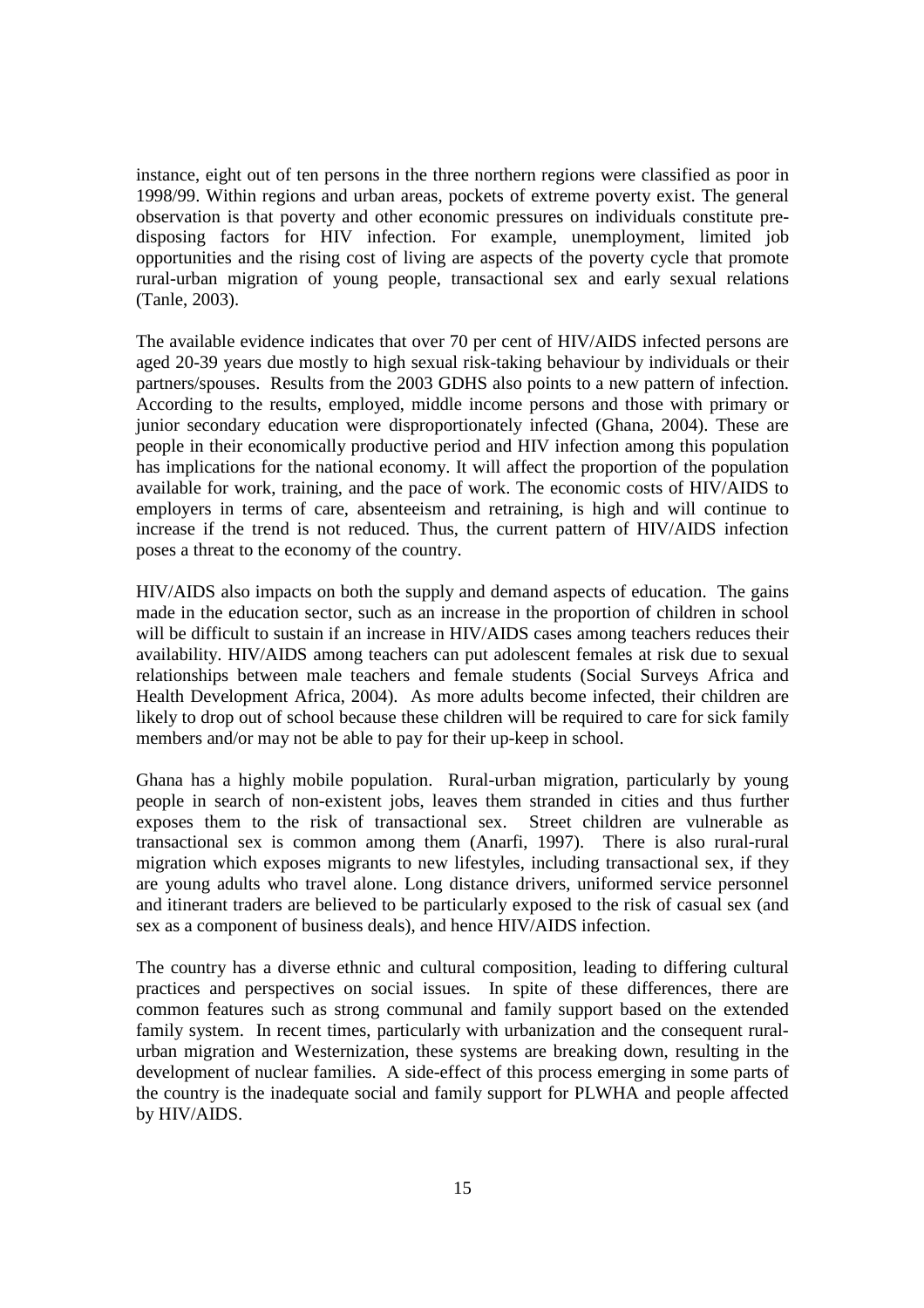Gender issues are basic to confronting the HIV/AIDS epidemic. Women frequently suffer from relative powerlessness compared with men. As a result, women and girls are often subjected to humiliating practices, while some experience subjugation from relations, boyfriends, partners, and husbands. This powerlessness makes it difficult for girls to decline sexual advances from older males, such as teachers, without facing coercion, violence or retaliation (Health Development Africa, Social Surveys Africa, 2004). The conditions also limit women's ability to access a wide range of services or make decisions about their lives. Therefore, gender equity is critical to assuring women's empowerment in sexual and economic matters, as well as full access to information and services that can help reduce vulnerability to infection or mitigate the effects of AIDS.

Other socio-cultural factors such as stigma, discrimination, and denial make the care and support for PLWHA and those affected by HIV/AIDS a daunting challenge. Polygyny, and sexual attitudes and beliefs which underlie gender inequalities, make it difficult for women to negotiate on issues about sex, reproduction and condom use, or to influence the sexual networking of their partners . Prevailing belief systems about the causes of the epidemic also have implications for the reporting and management of infection. For example, people immediately associate HIV/AIDS infection with a promiscuous lifestyle even in cases of faithful wives infected by their husbands (Appiah, Afrane, and Price, 1999).

The costs of providing health care for opportunistic infections for AIDS patients, and increasingly for antiretroviral therapy, will make substantial demands on the health care system which will affect health care for the general public. In rural areas especially, the rising number of AIDS orphans will put enormous pressure on households and communities. Thus, HIV/AIDS infection will put severe stress on families, the social system, the health sector and the economy.

#### **1.5 The Political and Policy Environment**

The country has the benefit of continuing political commitment to HIV/AIDS issues. The President serves as Chairman of the Ghana AIDS Commission (GAC), providing it the highest mandate. The Commission consists of the President as Chairman and up of 15 Ministers of State and other stakeholders, and is serviced by a Secretariat. A Steering Committee provides the technical backstopping for the activities of the Secretariat. The GAC regularly conducts its work through technical committees which are composed of experts and representatives from stakeholders, including MDA, development partners, NGO, and Civil Society organizations (CSO).

The establishment of the GAC followed the development of the first National HIV/AIDS Strategic Framework of 2001-2005. GAC was set up in 2001 by Act 613 of Parliament as a supra-ministerial body under the Office of the President to coordinate the multi-sectoral national response to HIV/AIDS. Since its creation, the GAC has made considerable progress in its functions of advocacy, policy formulation, resource mobilization, monitoring and evaluation, research, and has provided strategic vision for the coordination of the national response. Much of these have been achieved through strong political support to the national response, the establishment and use of decentralised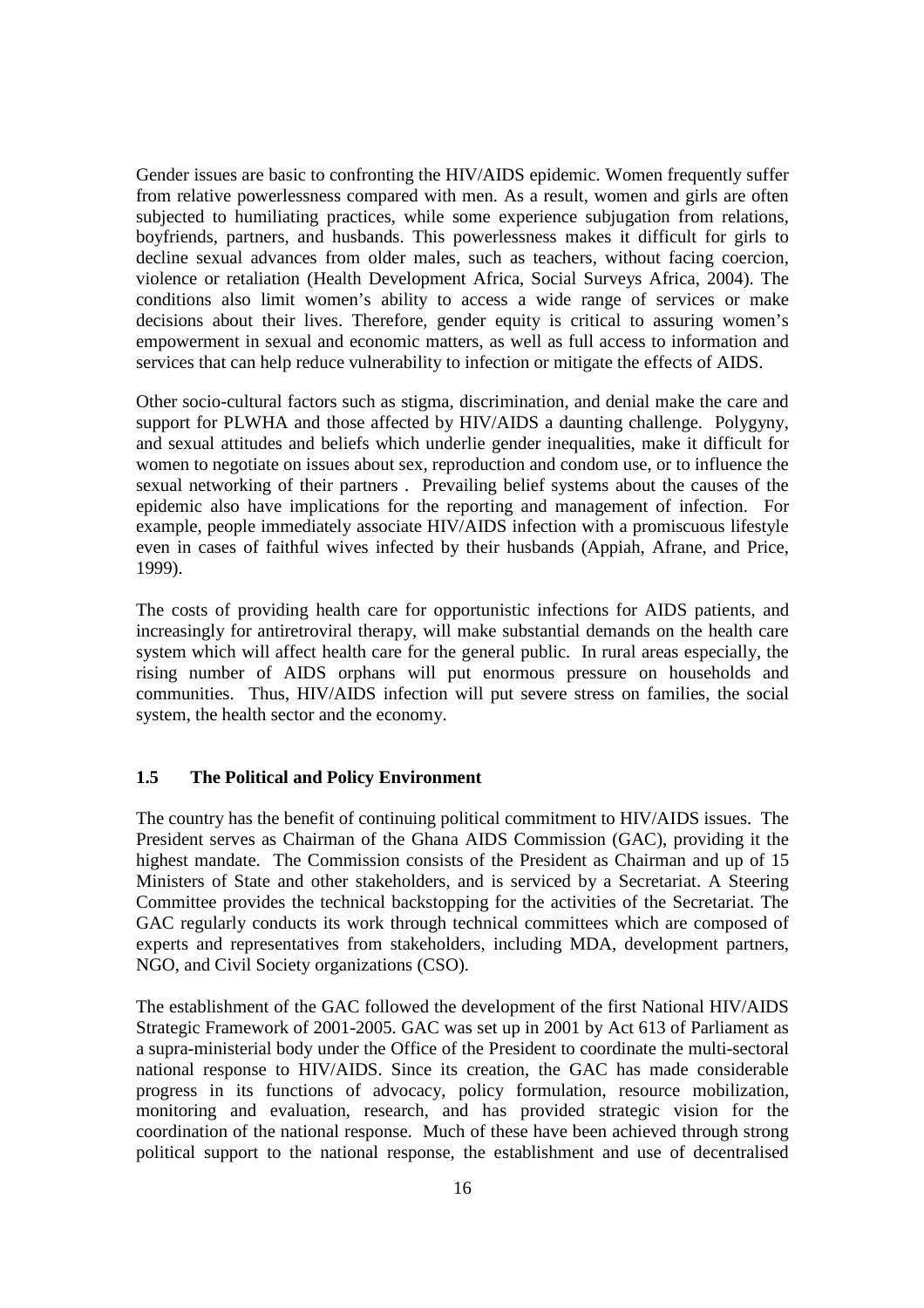institutional structures, enactment of supportive policies and legislation and widespread participation of civil society.

The 1992 Fourth Republican Constitution guarantees the protection of the right to life (Act 13); the right to the protection of personal liberty (Act 14); the right to respect for human dignity (Act 15); and the right to equality and freedoms. Article 37(4) also mandates the Government to enact laws on population whenever necessary. The Ghana Poverty Reduction Strategy of 2003 (Government of Ghana, 2003), which is the blueprint for the country's human and socio-economic development, also highlights the need for improved quality of life and expansion of opportunities for all members of society under its human development component.

The National Population Policy (Revised Edition, 1994) emphasizes the harmful effects of STD/HIV/AIDS and calls for the institution of appropriate measures to prevent and control the epidemic. Numerous other policies make an explicit or implicit reference to HIV/AIDS in Ghana. These include: the National Youth Policy which identifies the provision of services to young people living with HIV/AIDS as a priority; Adolescent Reproductive Health Policy that has as one of its objectives the implementation of programmes aimed at reducing STD/HIV/AIDS; the Reproductive Health Standards and Protocols; the Labour Bill; the National HIV/AIDS/STI Policy, Policy Guidelines on Orphans and Vulnerable Children, Gender and Children Policy, the National Work Place HIV/AIDS Policy; draft Policies on Ageing and Gender; and Affirmative Action Policy Guidelines to facilitate a process of ensuring gender equality and empowerment of women in all aspects of life. Finally, experiences from NSF I and a Joint Review Report on the National Response have inspired the development of this new NSF II (Ghana AIDS Commission, 2004b).

#### **1.6 Ghana and Its International Commitments in the Context of HIV/AIDS**

The Government has either signed or subscribed to a number of continental and international treaties, conventions and declarations on HIV/AIDS. It has endorsed The Abuja Declaration of 1998 and The Declaration of Commitment on HIV/AIDS adopted by the United Nations General Assembly Special Session on HIV/AIDS (UNGASS) in June 2001. As a signatory to the two Declarations, Ghana re-affirmed its commitment to HIV/AIDS, including protection of PLWHA from discrimination under the section on HIV/AIDS and Human Rights. In fulfilment of its commitment to UNGASS, indicators on HIV/AIDS activities have been submitted to UNAIDS. At the 2003 African Union Meeting in Maputo, all Heads of State, including Ghana's, renewed their commitment to reduce the impact of the epidemic. Commitments to these obligations have informed some of the strategies that have been adopted so far.

Among the international conventions which have implications for the management of HIV/AIDS and which Ghana has endorsed are the Universal Declaration of Human Rights, the International Convention on Economic, Social and Cultural Right, the African Charter on Human and People's Rights, Convention on the Elimination of all forms of Discrimination against Women (CEDAW), NEPAD Declaration, and the Convention on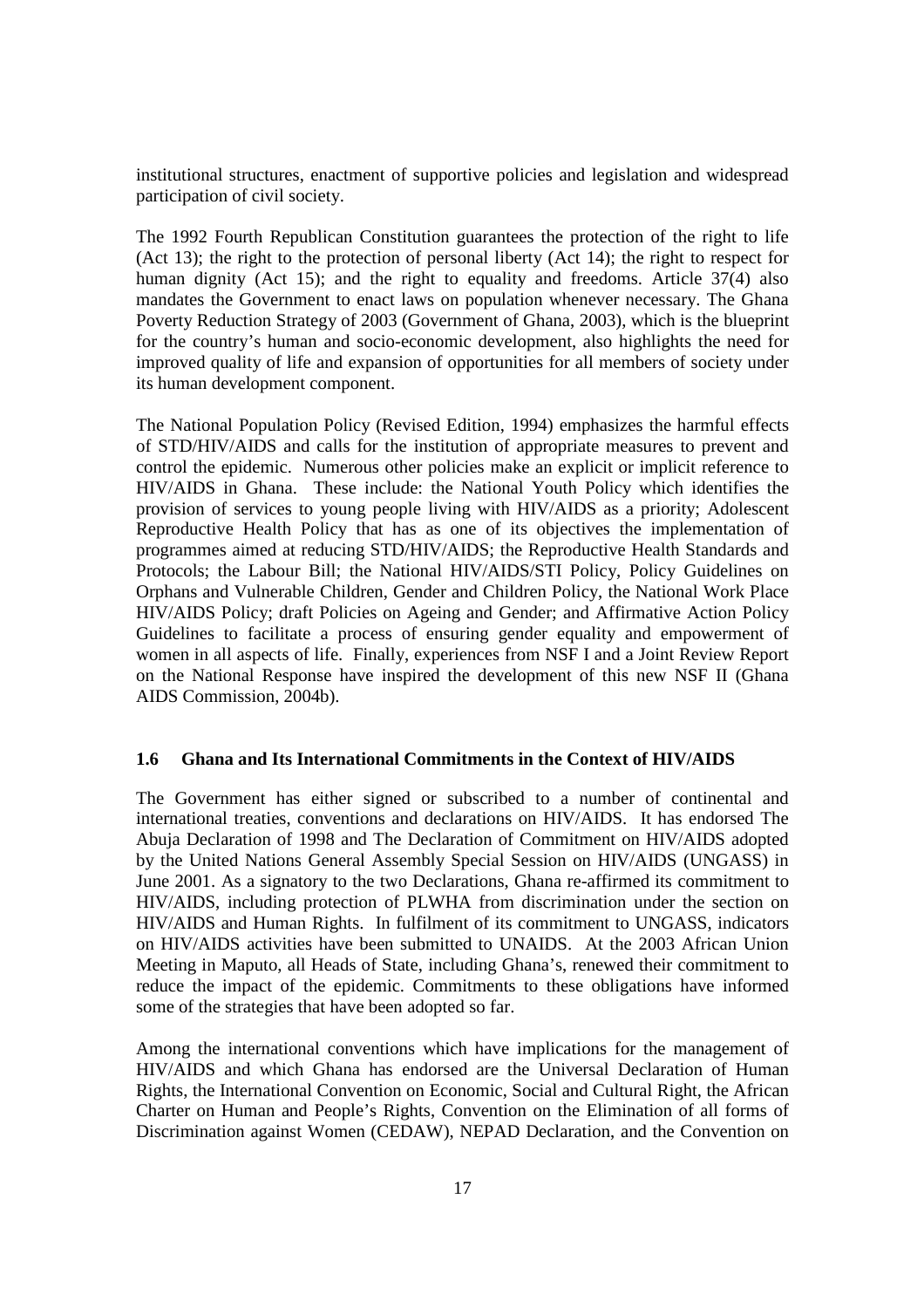the Rights of the Child (CRC). Ghana was the first country to sign the latter, indicating strong commitment to the rights of children.

#### **1.7 The Challenge of HIV/AIDS**

UNAIDS reports that, in 2004, there were 4.9 million new HIV infections, which was more than in any year before (Figure 4). Some 39.4 million people are living with HIV/AIDS, which killed 3.1 million in 2004, and over 20 million since the first cases of AIDS were identified in 1981 (UNAIDS, 2004a). Available evidence indicates that about 60 percent of infected persons and nearly 80 percent of all new infections are in sub-Saharan Africa. The infection is at its peak in a continent which is the least developed, making it an epidemic associated with poverty and under-development. It is partly within this context that the Millennium Goal 6 seeks to address the problem of HIV/AIDS, malaria and other diseases.

#### **Figure 4.**



Since 2002, both multilateral and bilateral agencies have renewed their commitment to fighting the epidemic. Donors have considerably increased their funding and are also exploring innovative ways to channel resources to where they are most needed to combat HIV/AIDS more quickly and efficiently. The cost of antiretroviral medicines has decreased considerably, and concerted efforts are being made to extend treatment to millions of people in low- and middle-income countries. Together, many of these approaches are making a difference in curbing the spread of HIV and restoring quality of life to infected people and their families.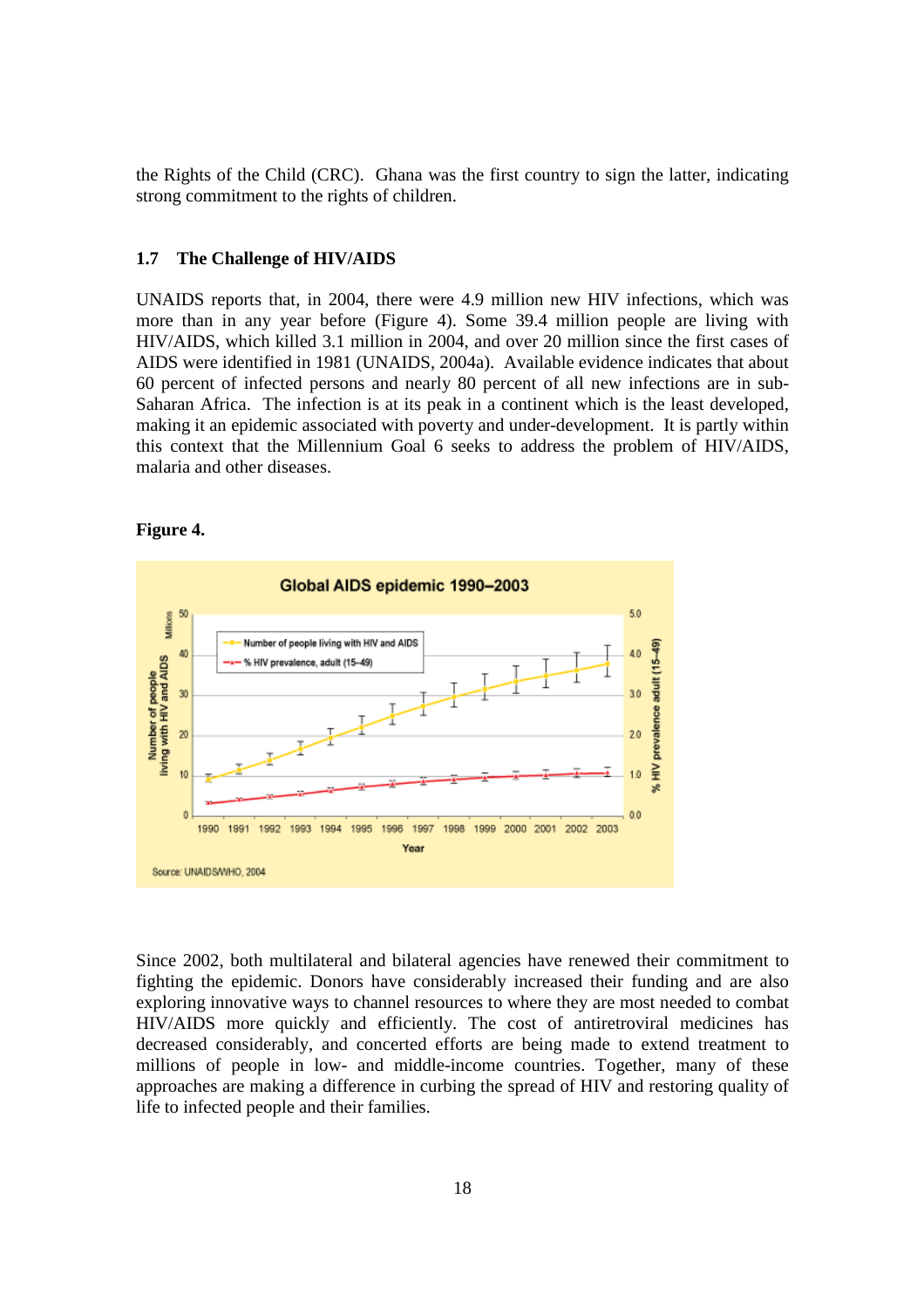Experience has shown that the natural course of the epidemic can be changed with the right combination of leadership and comprehensive action. Forthright national leadership, widespread public awareness and intensive prevention efforts have contributed to decline in new HIV infections in some countries. At the same time, we now have antiretroviral medicines that can prolong life and reduce the physical effects of HIV infection. Coordinated national and international action has greatly reduced the prices of these medicines in low- and middle-income countries. Associations of people living with HIV have become global force and are providing leadership in responding to the epidemic in a number of countries (UNAIDS, 2004a).

Recognizing the possible impact of HIV/AIDS on health and socio-economic development generally, Government seeks to respond to the epidemic through this Second National Strategic Framework for the period 2006-2010.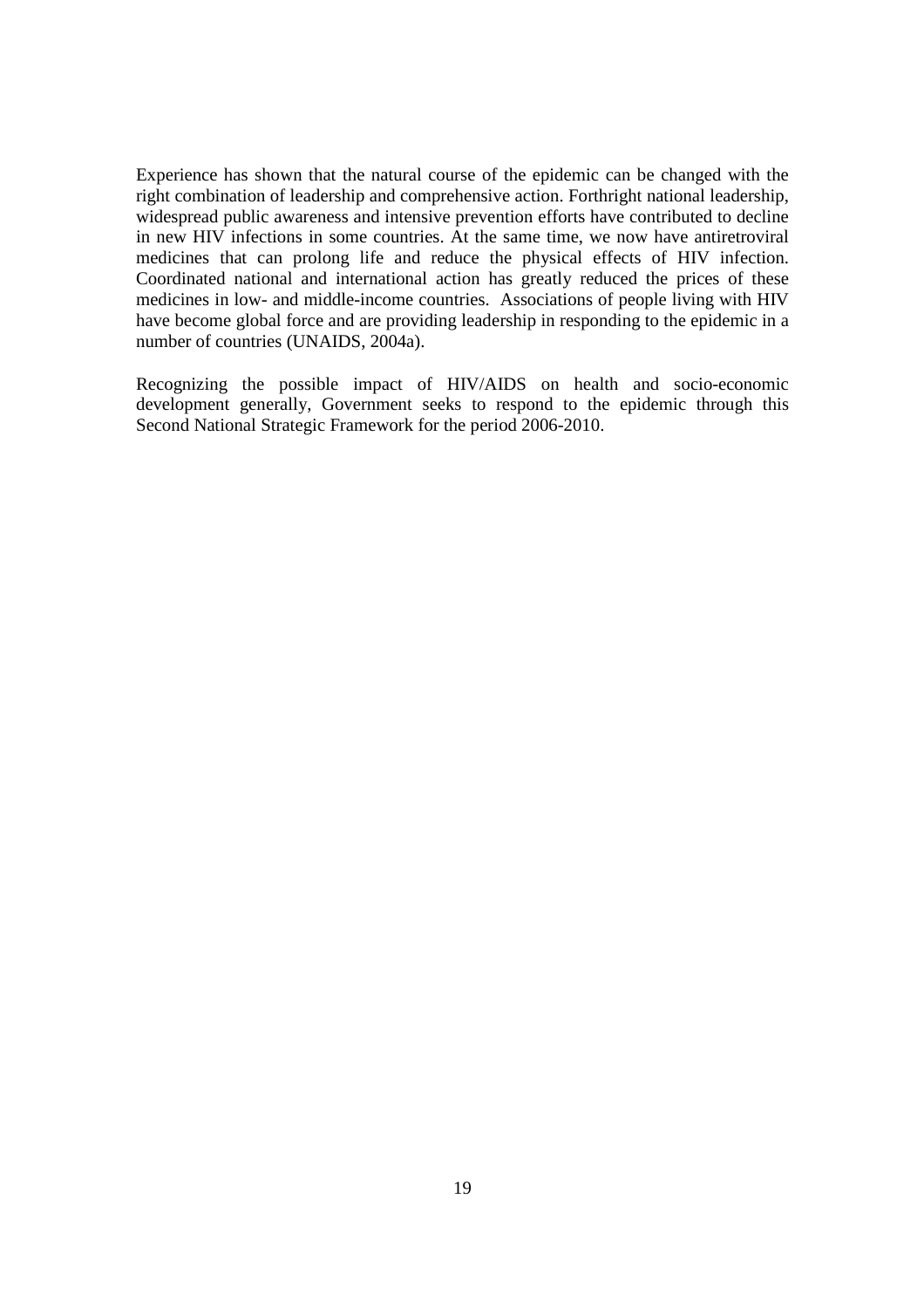# **Chapter 2: Strengthening the National Response**

# **2.1 Introduction**

The country responded to the challenges of the epidemic before the first case was reported. The first Technical Committee on AIDS was formed in 1985, a year before the first case was recorded. This Committee, working with the Ministry of Health and the World Health Organization (WHO), was charged with developing a short-term plan for AIDS prevention and control. In 1987 blood screening was introduced and a mediumterm plan was developed with WHO's Global Programme on AIDS by 1988. In 1989, the National AIDS/STD Control Programme was created in the Ministry of Health, with responsibilities for prevention, management, and control. Activities such as mass-media campaigns and workshops were organised to inform the public on ways to reduce highrisk behaviour, especially by promoting condom use. Some of these activities such as the promotion of condom use were supported by NGOs, such as the Planned Parenthood Association of Ghana, the Ghana Social Marketing Foundation, FHI, WAPCAS, and Johns Hopkins University.

In 2000, the demands of managing the HIV/AIDS epidemic prompted the government to adopt a multi-sectoral approach to address the developmental challenges of the epidemic—a departure from the earlier health-oriented approach. With international financial support, an HIV/AIDS National Strategic Framework was adopted to cover the years 2001–2005, and a National HIV/AIDS and STI Policy was developed and finally published in 2004. The Ghana AIDS Commission and its Secretariat were established by an Act of Parliament (Act 613) in 2001 to coordinate the national response. Established under the Office of the President, the Commission assures high-level representation of all key sectors and provides leadership in HIV/AIDS activities.

# **2.2 The National Strategic Framework (NSF I) 2001-2005**

The first National Strategic Framework (NSF I) which was for the period 2001-2005, successfully guided the implementation of the national response, leading to some major achievements. The implementation of NSF I triggered the enactment of several policies and guidelines to create an environment conducive to the delivery of effective HIV/AIDS services. It stimulated the preparation of policy documents, such as the 2004 National HIV/AIDS and STI Policy, the National HIV/AIDS Workplace Policy, the 2002 Guidelines for Anti-retroviral Therapy, the Policy on HIV/AIDS for Faith Based Organisations, the 2003 National Guidelines for the Development and Implementation of HIV Voluntary Counselling and Testing, National Policy Guidelines on Orphans and Vulnerable Children, 1999 Draft National Guidelines for Blood Safety and the National Monitoring and Evaluation Plan of 2001-2005.

NSF I provided broad guidelines for sector Ministries, Departments, Agencies and District Assemblies, NGOs, and civil society to develop specific HIV/AIDS plans and activities appropriate to their circumstances. The high level of consultation during the preparation and the implementation of activities promoted in NSF I encouraged the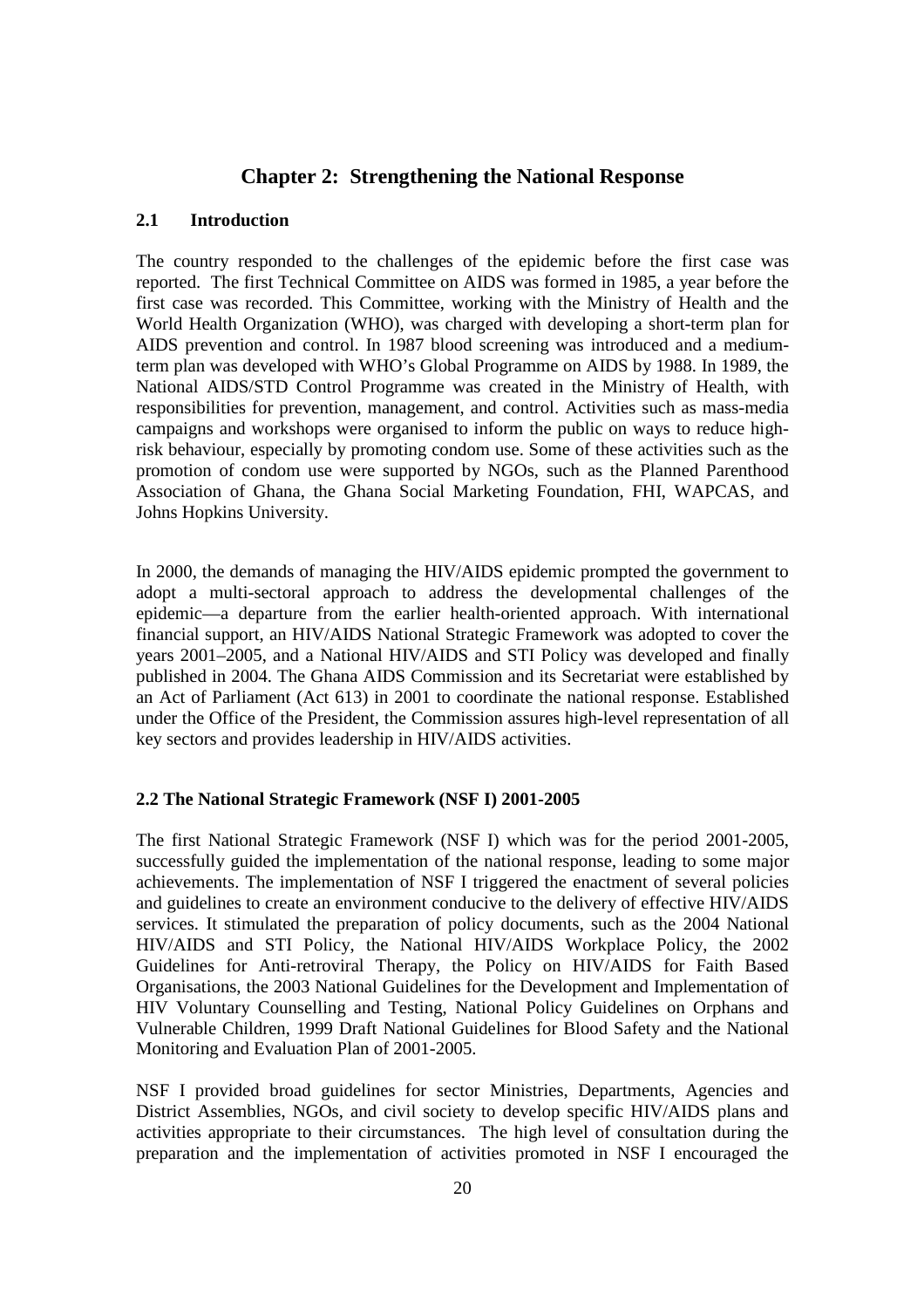development of a national consensus on combating the epidemic. This consultation process also generated social and political support from national, traditional and religious leaders. Over the five-year period, there was increased awareness, community participation and support from development partners.

# **2.3 Limitations of NSF I**

Since the development of the NSF I, gaps in the national response have emerged and areas requiring strengthening have been identified. For example, the role of the media and the need for promoting information sharing, dissemination and documentation were not adequately addressed in NSF I. While NSF I dealt with behaviour change directed toward the general public and specific vulnerable groups, the issue of the division of proportionate efforts was inadequate, and attention to specific targeted interventions required greater focus. The use of evidence-based interventions in guiding the response at various geographic levels was not as extensive as expected.

The private health and business sectors were not adequately included in NSF I, although they account for a large proportion of employed persons. Furthermore, the increase in the number of infected people and developments in new prevention and treatment technologies created demand and the need for an expanded care and support activities.

NSF I was developed concurrently with some sectoral plans, a situation which did not make it possible for specific guidelines to be given to the stakeholders for sector-wide planning. Some sectoral plans did not adequately map out priority geographical areas and target populations. In addition, the skills for monitoring performance appeared limited. For example, in-depth behavioural surveys were not included as sources of data for the national response. The mechanisms for coordination of HIV/AIDS activities within ministries, departments, and agencies were also not adequately detailed in NSF I.

# **2.4 Rationale for NSF II 2006-2010**

Since the development and implementation of NSF I, the environment in which the national response operates has changed substantially. For instance, the establishment of the Ghana AIDS Commission under the Office of the President has given the multisectoral response, a high profile. Some traditional and religious leaders have also given their support to the national response. Available evidence indicates that there is a high level of awareness about the epidemic. There is also increased awareness that the epidemic is driven by high risk sexual activity. Antiretroviral drugs have become increasingly accessible and affordable. Resources are more available as a result of stronger bilateral and multi-lateral partnerships. A national monitoring and evaluation plan has been developed to guide the monitoring and evaluation of programmes, activities and the pace of the epidemic. Ghana has also demonstrated commitment to international conventions and declarations on the HIV/AIDS epidemic such as the Abuja Declaration, UNGASS, Millennium Development Goals and the "Three Ones" Principle.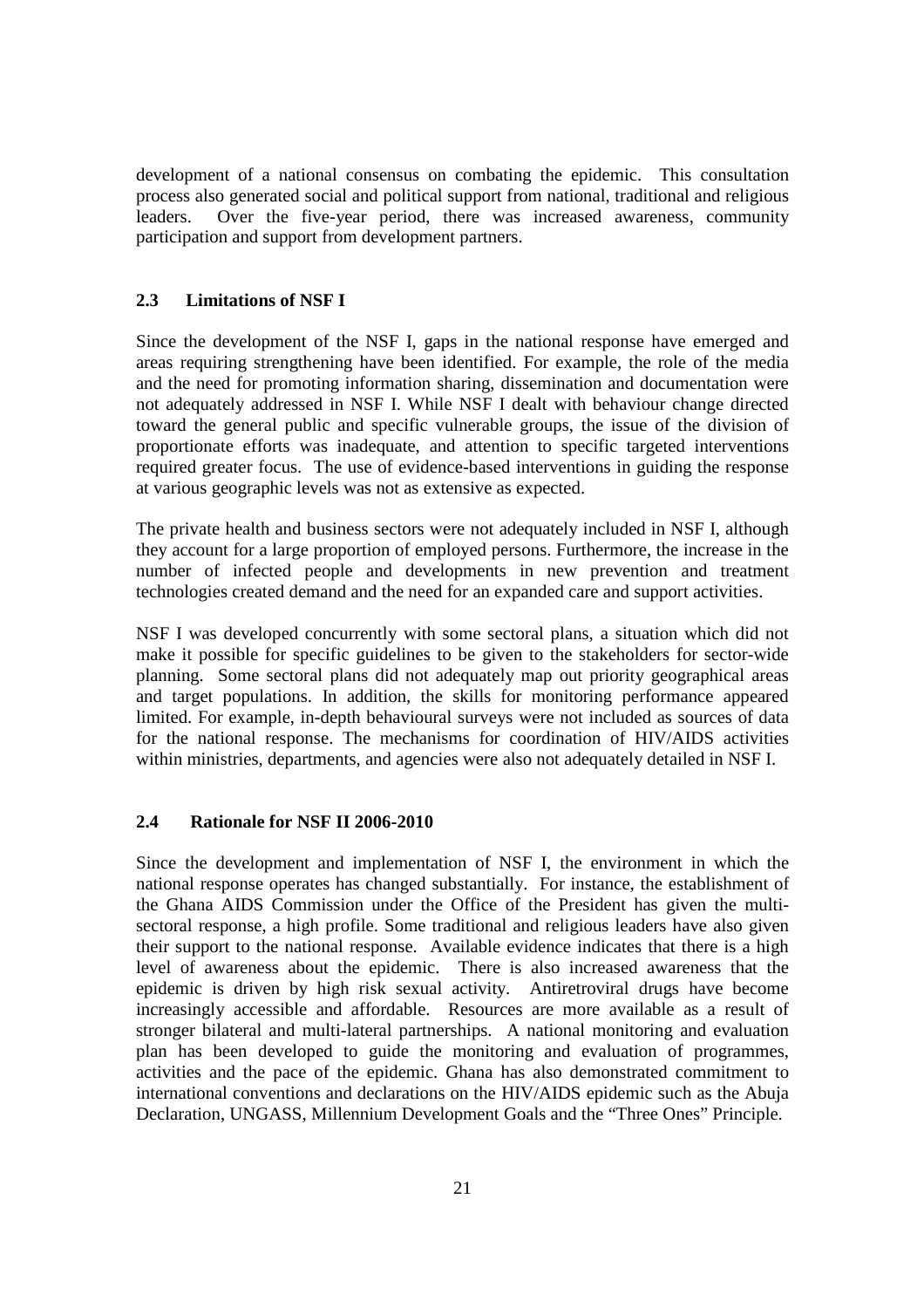NSF II, thus, takes account of the changing dynamics of the epidemic and the socioeconomic environment, the emerging HIV/AIDS treatment technologies, new relevant research findings and the lessons learnt from implementing NSF I.

### **2.5 Key Programmatic Areas**

The NSF I covered four key areas: programmes and policies; institutional arrangements, coordination and management; funding and resource mobilisation; and research, monitoring and evaluation. The NSF II, which builds on NSF I, has identified seven key areas (Chapters 4-10).

Experience from NSF I and from other countries has shown that a supportive sociopolitical environment is important for achieving the objectives of any strategic response. The decentralized system, as the mode through which national programmes are being implemented, is one of the priority areas. The coordinating and supporting role of GAC in guiding the decentralised multi-sectoral response to ensure local participation and ownership of programmes will be a priority area.

Various studies indicate that prevention through behaviour change programmes that focus on abstinence, postponement of sexual debut, mutual fidelity, partner reduction, and condom use have the potential to change the course of the HIV/AIDS epidemic. This is especially the case when behaviour change communication (BCC) and educational programmes with interpersonal components are targeted at vulnerable and high-risk groups in a non-stigmatizing and empowering manner. Adolescents constitute a 'Window of Hope' in the pattern of HIV/AIDS infection. Yet they can be at increased risk of HIV infection because of their propensity to be involved in multiple partnerships, and intergenerational and/or transactional sex associated with lack of economic opportunity and power imbalances (Social Surveys Africa and Health Development Africa, 2004).

Voluntary counselling and testing (VCT) can be a critical intervention that informs individuals of their HIV serostatus and helps them gain access to appropriate services. For individuals testing negative, VCT services can reinforce correct behaviour, and encourage behavioural change to reduce future risk when necessary. For individuals testing positive, VCT services, as well as programmes on stigmatisation and discrimination, provide links to behaviour change interventions to help prevent further spread of the infection and direct individuals to support, care, and treatment facilities. VCT programmes will need to be strengthened because of the enormous stigma associated with the disease, lack of recognition of personal vulnerability, and inappropriate behaviour among some health personnel (Appiah, Afrane and Price, 1999).

Stigma and discrimination constitute major problems for PLWHA, making it difficult for them to disclose their status, seek preventive and health care, and lead productive lives. Since there is a widespread view that HIV/AIDS results from immoral behaviour, a positive diagnosis presents devastating social consequences. These may include the termination of employment, divorce, social isolation, abandonment and ridicule (as well as death). It is estimated that there are 200,000 orphans and other vulnerable children, many of whom can be classified as HIV/AIDS orphans. With the increasing recognition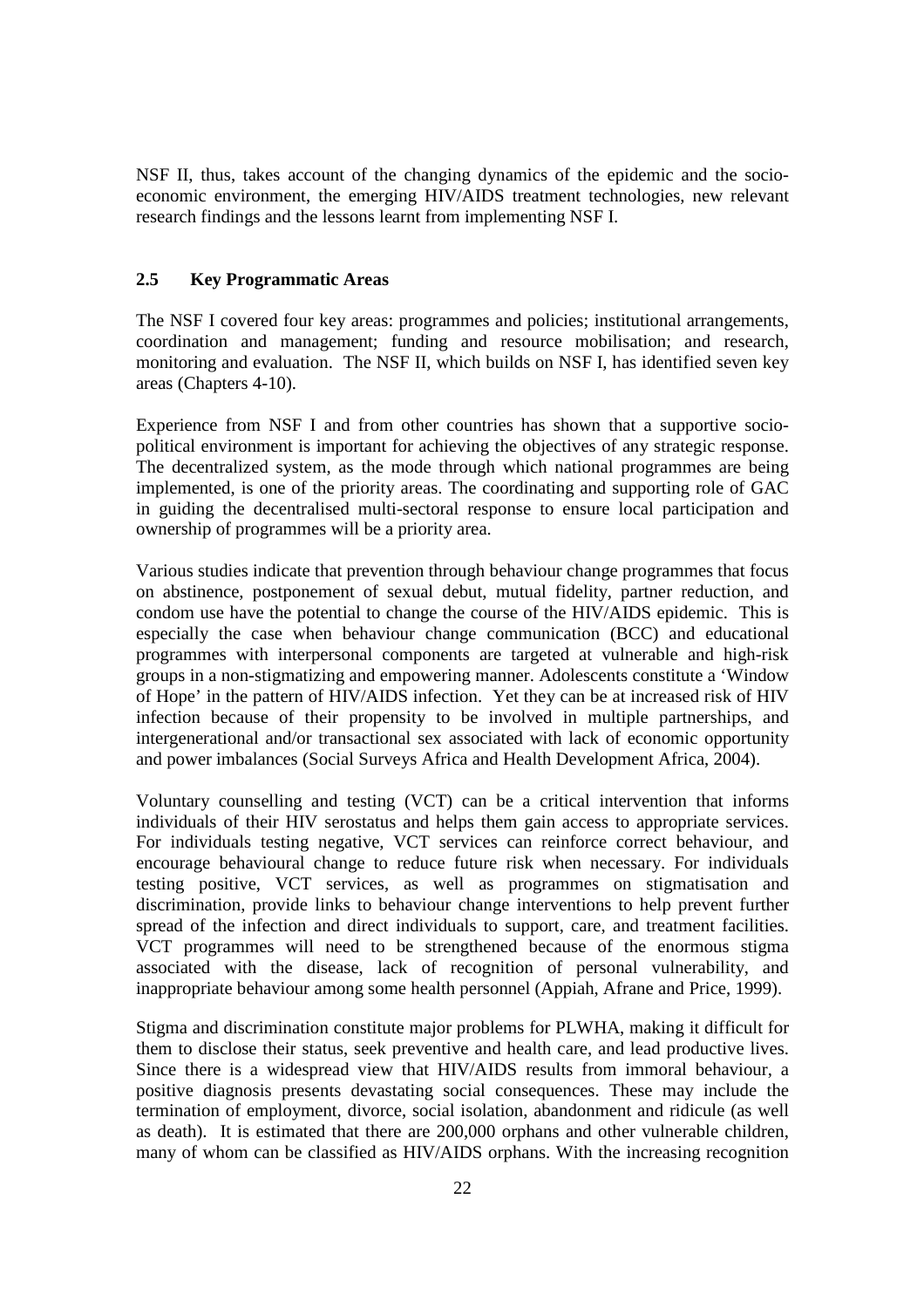of the implications of this situation for young people, support for HIV/AIDS orphans and other vulnerable groups is expected to receive much greater emphasis.

The prevailing socio-cultural conditions can either promote or hinder the implementation of policies and programmes meant to mitigate the impact of the epidemic. As part of mitigation, gender issues will need to be addressed. This will require advocacy programmes to ensure that new laws are enacted and existing laws are enforced to address the problems of discrimination and the rights of women, girls, PLWHA, and other vulnerable groups.

Care and support for people living with HIV/AIDS includes individual care, prevention and treatment of opportunistic infections, supportive social services to help individuals deal with discrimination, legal counselling, and nutritional assistance (see also Ch. 6). Care and support increasingly also includes VCT, prevention of mother-to-child transmission and use of highly active anti-retroviral therapy. Recently, highly active antiretroviral therapy has been made available at some public and private programmes and is expected to be expanded substantially. This expansion will provide challenges to the health establishment, resource mobilization, and attitudes and perceptions about the epidemic in view of the hope for survival that therapy provides.

Research and surveillance data will provide the basis for the development of the next generation of programmes, while monitoring and evaluation will be used as tools to guide the implementation of programmes and activities. More efficient and effective resource mobilization, financial arrangements and coordination will be critical for achieving the objectives of the national response.

# **2.6 Conclusion**

While a number of these issues were identified and tackled during NSF I, there is now the need for more concerted effort to re-orient and focus interventions in view of the changing nature of the epidemic, accumulated knowledge on the social and cultural dimensions driving the epidemic, increased international support and technological developments in treatment and care. This is what NSF II seeks to achieve.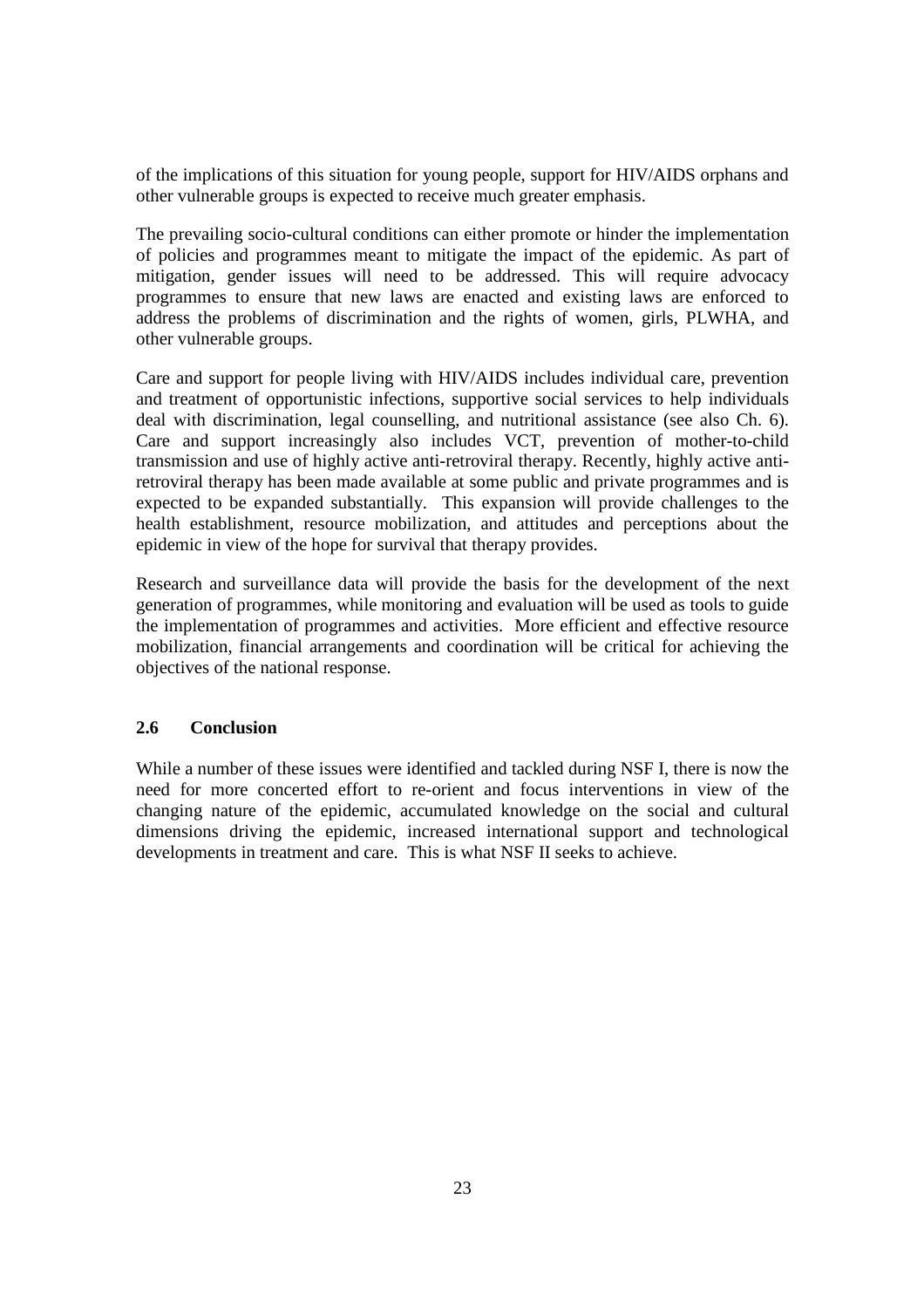# **Chapter 3: Goals, Objectives and Guiding Principles of NSF II**

# **3.1 Introduction**

This strategic framework builds on the perspectives identified and indicated in the first National Strategic Framework, the National HIV/AIDS/STI policy and national and international commitments to fight the epidemic.

# **3.2 Goals**

The goals of the Strategic Framework, derived from the National HIV/AIDS policy, are:

- Reducing new infections among vulnerable groups and the general population;
- Mitigating the impact of the epidemic on the health and socio-economic systems as well as infected and affected persons; and
- Promoting healthy life-styles, especially in the area of sexual and reproductive health.

# **3.3 Objectives**

The overall objectives of NSF II are to:

- 1. Strengthen the decentralized, multi-sectoral national response to the HIV/AIDS epidemic;
- 2. Reduce the proportion of men and women who engage in risky sexual behaviour;
- 3. Empower women and other vulnerable groups to reduce their vulnerability;
- 4. Reduce stigma and discrimination, especially towards PLWHA and others affected by the epidemic;
- 5. Mitigate the economic, socio-cultural, and legal impacts of the epidemic
- 6. Provide appropriate treatment, care and support for PLWHA, OVC, and other affected persons;
- 7. Promote strong research, surveillance, monitoring and evaluation to inform programmes and activities;
- 8. Mobilize adequate resources and provide funding arrangements to support the implementation of all required programmes;
- 9. Encourage healthy lifestyles through appropriate media campaigns, advocacy, etc.

More detailed objectives are found in a box at the beginning of each chapter on intervention areas.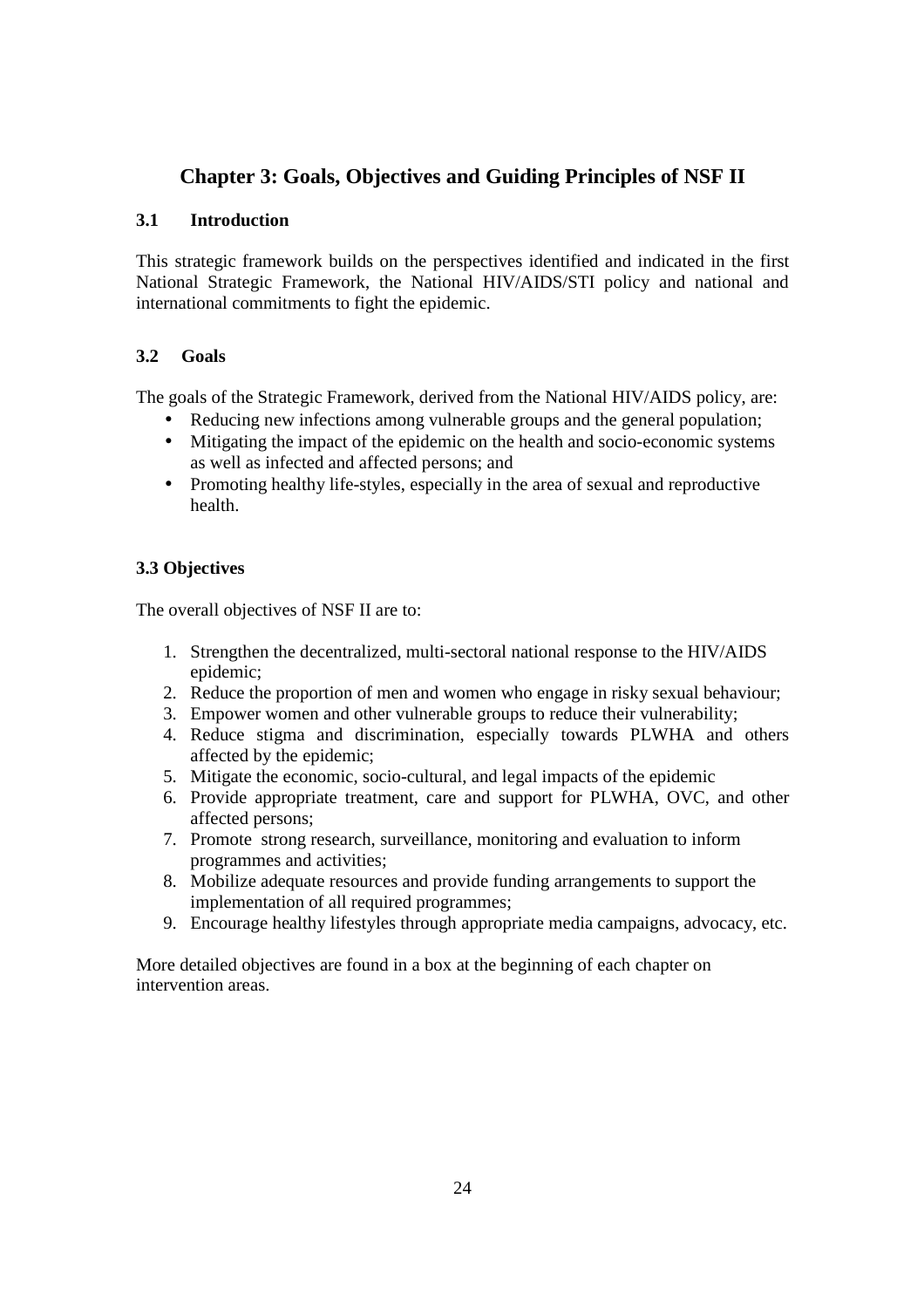# **3.4 Guiding principles**

The current HIV/AIDS coordination and management framework is based on the "Three Ones" Principle of:

- One HIV/AIDS Action Framework that provides the basis for coordinating the work of all partners;
- One national AIDS coordinating authority with a broad based multisectoral mandate for HIV/AIDS overall policy and co-ordination; and
- One agreed country level monitoring and evaluation system.

Within the context of this Framework, the "One HIV/AIDS Action Framework" will be developed in two stages. The first is the general framework for NSF II. The next stage is to develop specific action plans, activities, and budgets. These two components together will constitute the "Action Framework." The "One national HIV/AIDS coordinating authority" as per Act 613 of 2001 is the Ghana AIDS Commission. The "one agreed country level monitoring and evaluation system" was developed by GAC for 2001-2005, and will be updated to meet new demands.

In addition, the implementation of this NSF is underpinned by the fact that HIV/AIDS management requires:

- A multi-sectoral partnership approach.
- Respect for fundamental human rights.
- Access to information and comprehensive services.
- Effective coordination of the decentralised response of organizations, communities, individuals, and PLWHA participating and sharing responsibilities in all HIV/AIDS programmes.
- Mobilization of adequate resources, financial and human, to support the Framework.

Based on the goals and objectives, seven intervention areas are identified for NSF II, and these are discussed in turn in the chapters that follow.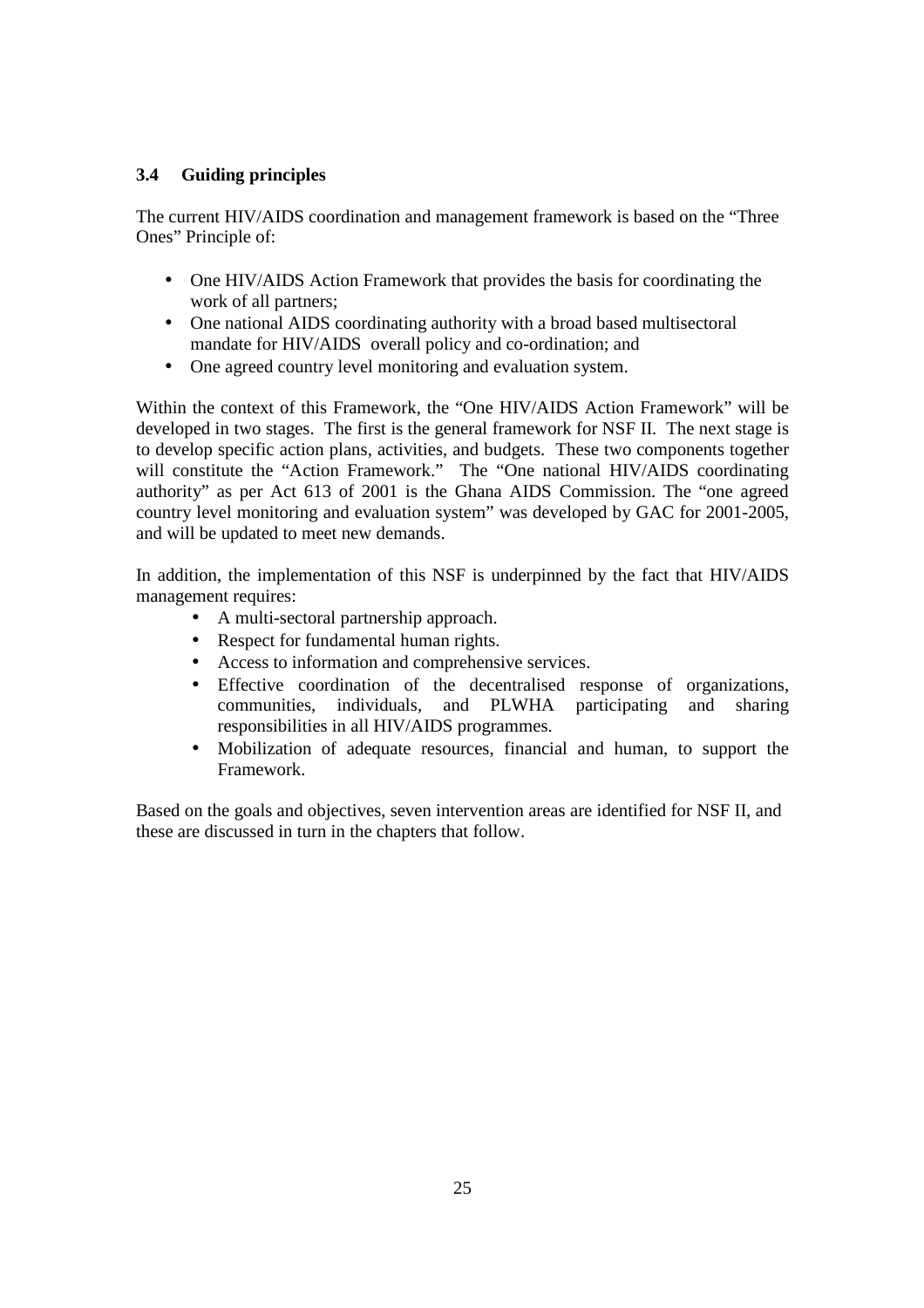# **Chapter 4: Policy, Advocacy and Enabling Environment**

#### **Objectives**

- To ensure the review, formulation, enactment and the enforcement of policies and laws that protect the rights of PLWHA, OVC, people within workplaces and other vulnerable groups
- To promote programmes that empower PLWHA, OVC and other vulnerable groups to be involved in all aspects of HIV/AIDS activities.
- To ensure improved positive attitudes and a supportive social and legal environment for PLWHA, OVC and affected family members.
- To ensure the continuous supportive socio-political environment for addressing the challenges posed by the epidemic
- To work comprehensively and in innovative ways to reduce stigma and discrimination faced by PLWHA

# **4.1 Introduction**

Available evidence indicates that strong political leadership and commitment, administrative and legal frameworks constitute crucial elements in HIV/AIDS programming (Hogle, 2002; Singh et al., 2002). Cultivating and maintaining a favourable socio-political environment will constitute one of the important strategies in the implementation of activities under NSF II.

NSF II responds to the substantial challenges that emerged during the implementation of NSF I and the National HIV/AIDS and STI Policy. One challenge is to develop strategies to honour commitments under international agreements such as the Abuja and UNGASS Declarations. Other challenges are developing programmes designed to eliminate stigma and discrimination against PLWHA and improve the rights and status of women and improving the socio-cultural environment for promoting prevention, treatment, care and support programmes and activities. Further challenging areas include the scaling-up of new programmes necessary to combat the epidemic, such as ART, VCT, PEP and PMTCT services, and targeted behaviour change communication programmes.

Responding to these challenges requires a multi-sectoral approach which deals with HIV/AIDS as an urgent public health and socio-economic developmental issue. In keeping with the public health dimension, NSF II encourages stakeholders to work at containing the epidemic, focussing on both the general population and the most vulnerable groups at the national, regional and local levels.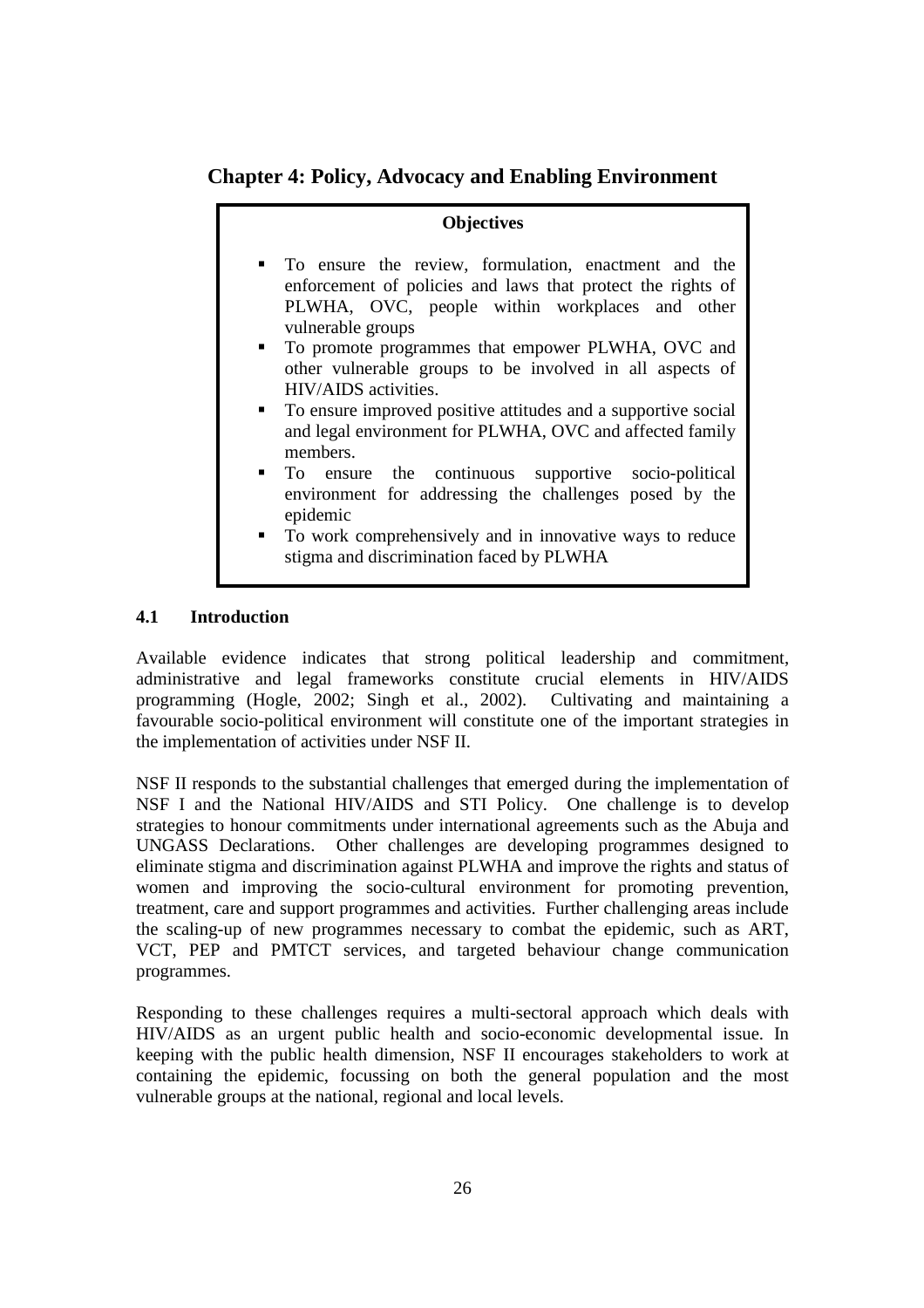# **4.2 Policy**

In 2004, the Ghana AIDS Commission published the National HIV/AIDS and STI policy to guide activities in the country, based on Act 613 of 2001 which established the Ghana AIDS Commission. The policy framework clarifies the functions of various entities involved in HIV/AIDS activities. For instance, the Act mandates the Secretariat of the Commission to play a key coordination role regarding all activities associated with HIV/AIDS in the country as well as the roles of MDA and decentralised agencies.

# **Strategic Results**

- 1. Enhanced multi-sectoral response at all levels;
- 2. Updated policies relating to HIV/AIDS and STI as appropriate;
- 3. Formulated and enacted guidelines, policies and laws that protect PLWHA, OVC and vulnerable groups where appropriate; and
- 4. Established mechanisms for the enforcement of HIV/AIDS related guidelines, policies and laws.

# **Challenges**

- Ensuring that the comparative advantages of various entities function as expected;
- Ensuring multi-sectoral approach based on the "Three Ones" Principle;
- Achieving the overall objectives of the national HIV/AIDS/STI policy; and
- Ensuring adequate monitoring of the policy environment.

# **Strategies**

- 1. Review, formulate, enact, and enforce laws and policies protecting the rights of PLWHA and people affected by HIV/AIDS;
- 2. Advocate review of the criminal code to fully address the issue of intentional transmission of HIV to protect the uninfected; and
- 3. Ensure an increased involvement of PLWHA in the planning and programming of activities at all levels.

# **4.3 Advocacy**

Available evidence suggests that there is widespread stigma and discrimination against PLWHA and people affected by HIV/AIDS in communities (including in religious institutions), workplaces, and homes, partly as a result of the nature and beliefs about the infection in the country (Social Surveys Africa, 2004). In some cases, this has led to disrespect and abuse of the fundamental human rights of PLWHA and people affected by AIDS. Where people with AIDS risk rejection and discrimination, those who suspect they are HIV positive are not likely to get tested and take precautionary measures for fear of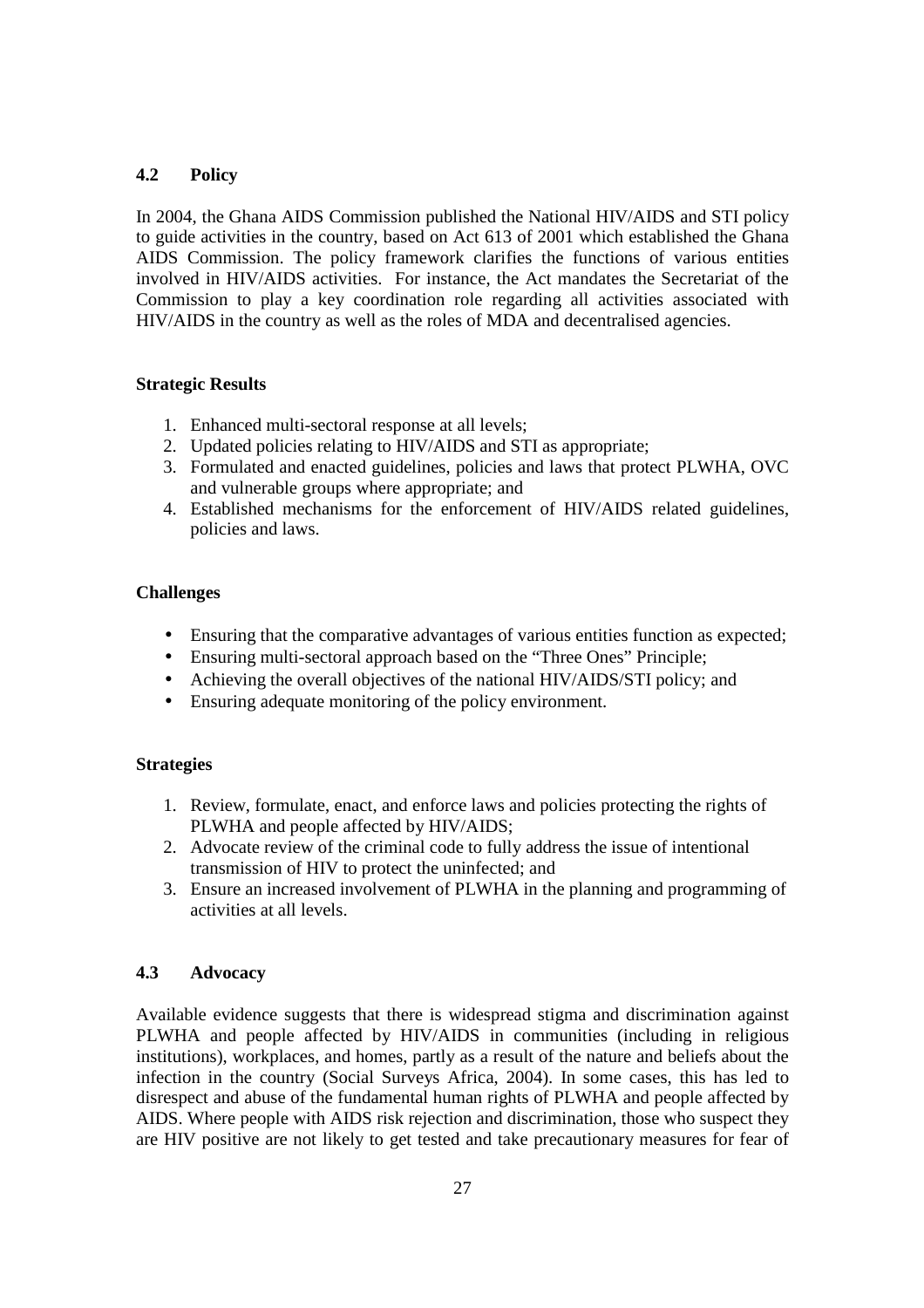revealing their infection. Similarly, when individuals know they are infected, they may avoid seeking needed treatment, care and support.

Lack of respect for the rights of various groups, particularly PLWHA, women, and children, affects their rights to information and education, freedom of expression and association, liberty and security, freedom from inhuman or degrading treatment, privacy and confidentiality. These contribute to the vulnerability of some people to infection or exacerbate their conditions. Mann and Tarantola (1996) have provided a framework for individual, societal and programme vulnerability for young people, which has implications for dealing with the epidemic. NSF II recognises these dimensions of vulnerability to HIVAIDS (also see Chapter 6).

To ensure the development of effective programmes and to promote advocacy, PLWHA will play an integral role in the planning and implementation of activities at all levels of the national response. This will enable PLWHA to be involved and influence the design of programmes, and support advocacy for their own behavioural change. There will be an affirmative action programme to ensure that qualified PLWHA are involved in various activities of prevention, treatment, care and support. The subsequent empowerment of PLWHA will facilitate the emergence of individuals and groups who will help educate others.

#### **Strategic Results**

- 1. Reduced individual and societal vulnerability and susceptibility to HIV/AIDS;
- 2. Implemented programmes which protect the rights of vulnerable groups such as PLWHA, sex workers and their clients, the youth in and out of school, and OVC;
- 3. Strengthened support in the socio-cultural environment for PLWHA and affected families; and
- 4. Improved positive attitudes and supportive legal environment for PLWHA, OVC and affected family members.

#### **Challenges**

- Lowering stigma and discrimination against PLWHA, OVC and others affected by the epidemic;
- Empowering PLWHA, OVC and other vulnerable groups through improved skills and self-development;
- Reducing societal prejudices; and
- Having health workers recognize the implications of their behaviour for HIV/AIDS management.

#### **Strategies**

1. Strengthen the capacity of all institutions involved in dealing with stigma and discrimination such as the Judicial System, the Commission for Human Rights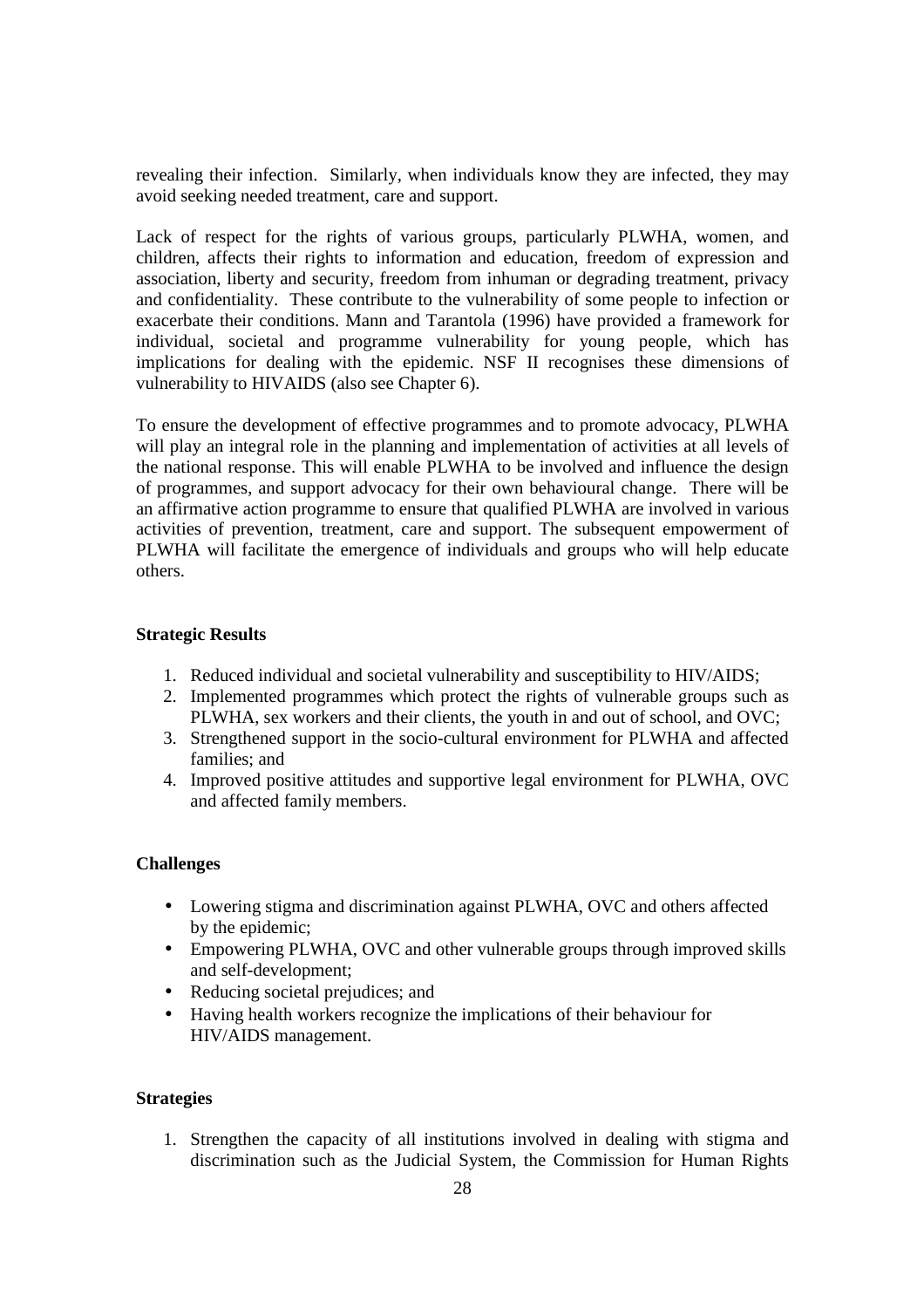and Administrative Justice (CHRAJ), FIDA, the Legal Aid Board, WAJU and the Department of Social Welfare;

- 2. Assist PLWHA and other vulnerable groups to form associations to encourage mutual and community support to deal with all dimensions of prevention, treatment, care and support; and
- 3. Promote non-discriminatory policies and practices at workplaces, service delivery points, communities and in families, and ensure the development of programmes aimed at improving the knowledge of the general public on the rights of PLWHA.

### **4.4 Enabling Environment**

The socio-political environment which provides the framework for policy development and implementation contains essential elements for successful programming to combat the epidemic. The President of Ghana, serving as Chairman of the Ghana AIDS Commission (GAC), provides the highest level leadership in creating a supportive environment. One of the important socio-political structures in the country is chieftaincy. It is an institution which a number of people identify with, and has the potential for effective social mobilization to combat HIV/AIDS at the community level. Some of the important chiefs have identified themselves with HIV/AIDS campaign. In addition, some Queens have taken up HIV/AIDS issues, especially the care of orphaned children. Within this supportive environment, the multi-sectoral national HIV/AIDS response has accumulated political capital. Certain essential, uncompleted tasks, such as eliminating stigma and discrimination and empowering women and marginalized groups, may require using some of this capital.

#### **Strategic Result**

1. Enhanced continuous supportive socio-political environment for addressing the challenges posed by the epidemic.

#### **Challenges**

- Sustaining the existing positive environment;
- Facilitating the enactment and enforcement of policies and legislation relevant to the stigma, discrimination, prevention, treatment, care and support regarding HIV/AIDS;
- Sustaining the interest of civil society in social mobilization; and
- Ensuring a focus on changing high risk sexual behaviours.

#### **Strategies**

1. Encourage the Executive, Ministers, traditional, religious, and opinion leaders to speak about HIV/AIDS discrimination, stigma, prevention, treatment, care and support at every opportunity.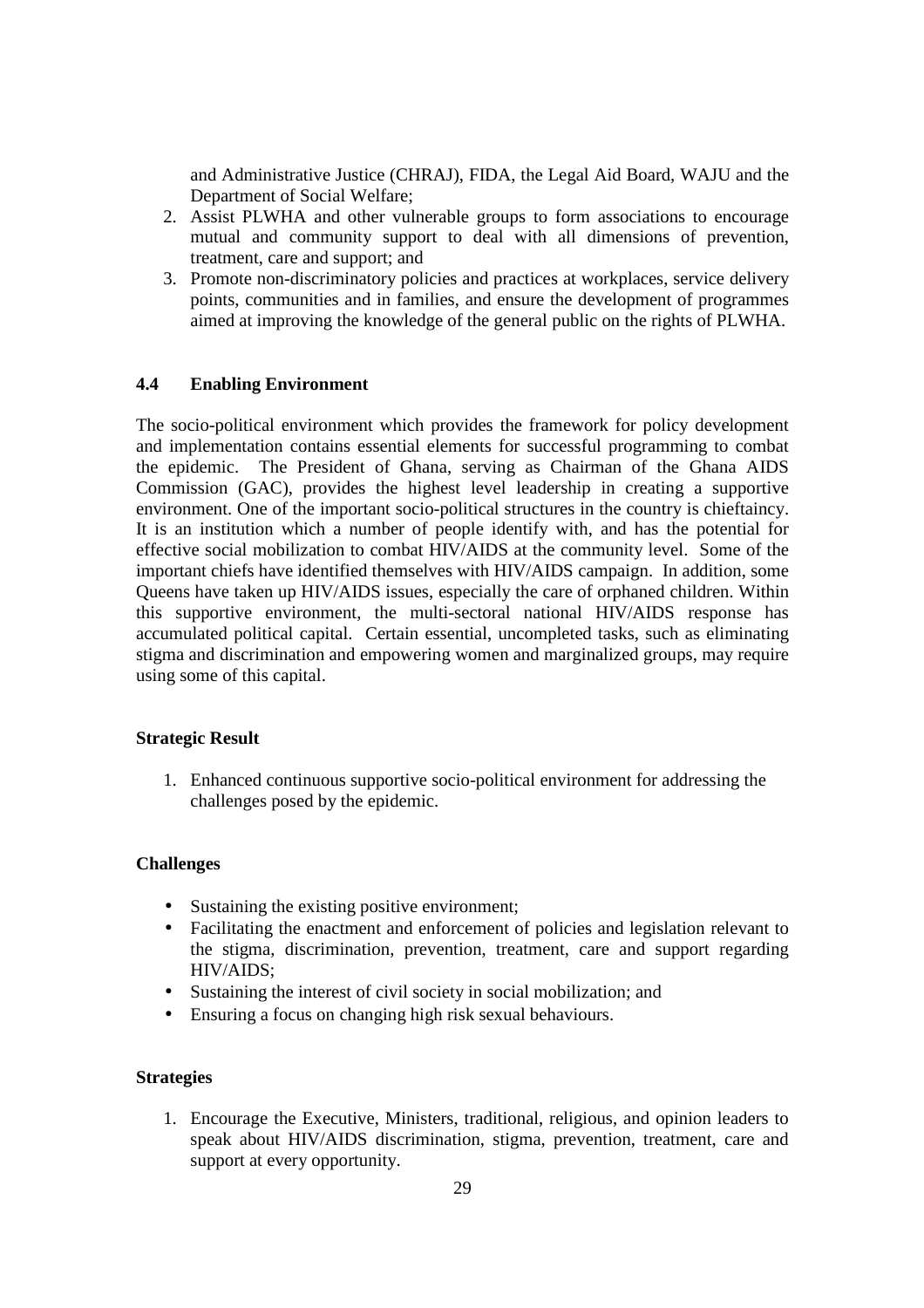2. Ensure social mobilization to sustain interest in issues associated with HIV/AIDS at the community, local and national levels.

# **Lead Agency**

Ghana AIDS Commission

# **Key Actors**

CHRAJ, the Ministry of Justice, the Judiciary, Parliament, the Ghana Police Service, Ghana Health Service and the Ministry of Health (GHS/MOH), MESW, MLG&RD, NPC, Chieftaincy Secretariat, (Houses of Chiefs), the Private Sector; Organized Labour, GIPA and Other PLWHA associations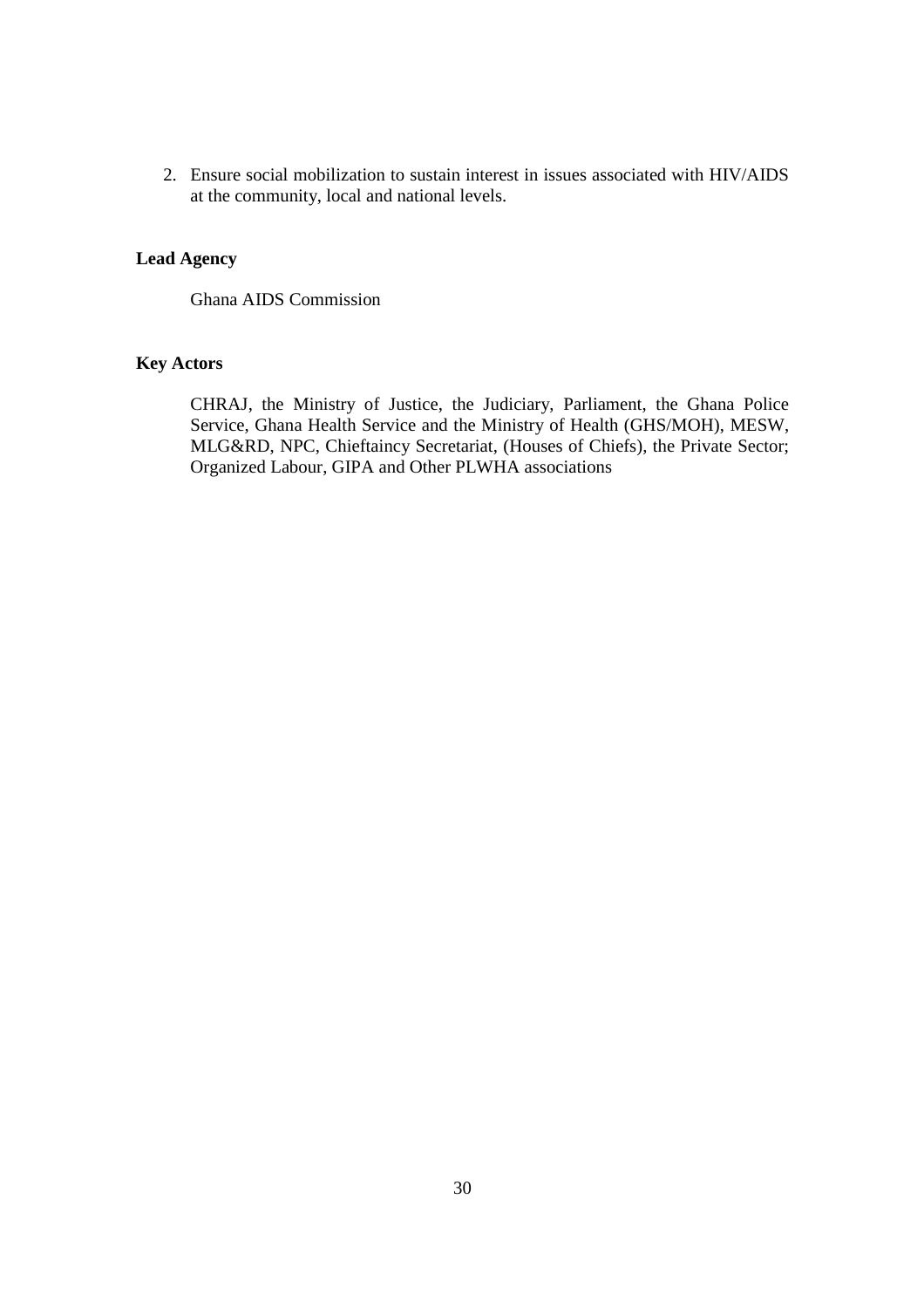# **Chapter 5: Coordination and Management of the Decentralised Multi-sectoral Response**

# **Objectives**

- To strengthen the Ghana AIDS Commission in its leadership role of coordinating and managing the national response and carrying out fully its mandate
- To promote strategic management practice that ensure sustainability of the expanded, decentralised, multi-sectoral response;
- To ensure effective and efficient coordination and management of MDAs, RCCs and DAs responses
- To ensure adherence of MDAs, RCCs, DAs and other institutions to assigned mandates and responsibilities
- To ensure sustained commitment to mainstreaming HIV and AIDS programmes in the operations of MDA, RCCs, DAs;
- To promote strong linkages with MDAs, academic institutions, private sector and civil society in order to achieve effective and efficient coordination and management
- To enhance the capacity of RAC, DAC and DRMT to coordinate, monitor and supervise regional and district responses
- To empower associations of PLWHA, communities and civil society to design and implement programmes which address their specific needs.
- To improve donor coordination to enable better programming and coordination of resources

#### **5.1 Introduction**

The implementation of the expanded, decentralised, multi-sectoral national response to the HIV/AIDS epidemic takes cognisance of the complex nature of the factors driving the epidemic, the large number of stakeholders and the diverse HIV situation in the country. Implementation strategies will involve the coordination and management of diverse processes, such as facilitating communication, sharing of experiences, developing knowledge of best practices, planning and monitoring among stakeholders, as well as mobilizing and deploying resources (human, financial and material) to achieve optimal results. Furthermore, strengthening the coordination, institutional framework and the management capacities of all stakeholders will be critical for ensuring the achievement of the overall goals of the national response.

The complexity of the HIV/AIDS epidemic also demands a national response that places the mainstreaming of HIV/AIDS high on the agenda of all stakeholders. Also important is strong leadership that ensures full and active involvement of all stakeholders. This includes Sector Ministries and decentralised agencies, development partners, civil society, NGO, FBO, private sector, traditional and religious authorities and CBO at community, sub-district, district, regional and national levels. Stakeholders require clear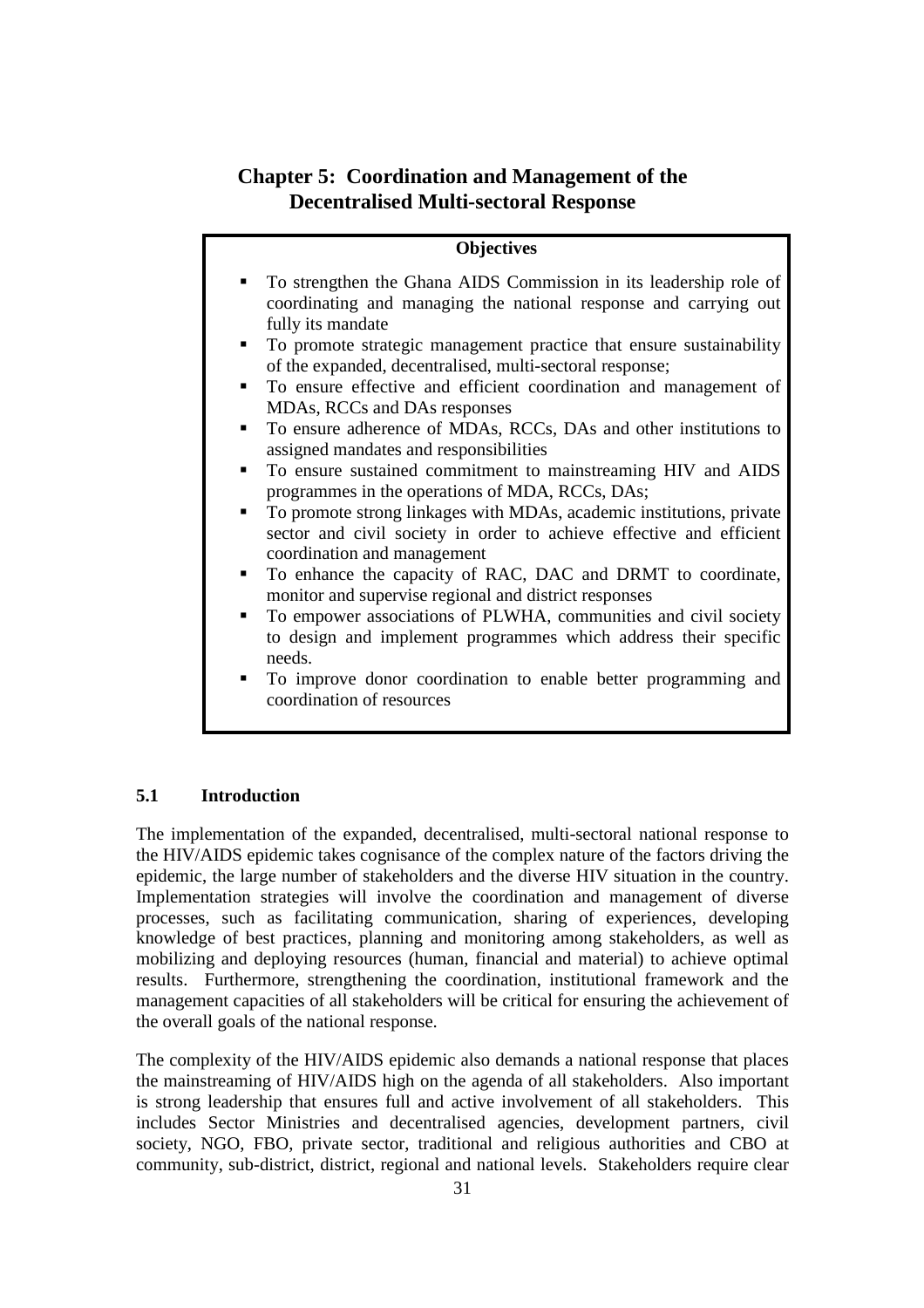definitions of roles and responsibilities. Within this Strategic Framework, all stakeholders will be responsible for and accountable for achieving the desired results within their mandates and respective roles.

#### **5.2 Management of the National Response**

One of the objectives in this section is to promote strategic management practices that will ensure sustainability of the national response. Achieving this objective will involve a strategic approach which harmonises and guides the activities of implementing agencies and development partners. This Strategic Framework, therefore, provides the overall direction and basis for the formulation of medium term sectoral and district strategic plans, which will in turn guide annual planning cycles, including the development of annual programmes of work at each level. These processes will be coordinated by GAC, as mandated in ACT 613, while relevant MDA, other institutions and development partners will provide technical support and other resources.

Management is about the effective use of information and resources to support policy formulation and programming. An important element in management is human capital which will guide and ensure the development, implementation, monitoring and evaluation of activities. It also involves the mobilization of resources, including financial and other inputs, required for effective implementation of activities in the spirit of transparency and accountability.

#### **Strategic Results**

- 1. Coordinated and well managed decentralised multi-sectoral HIV/AIDS response aimed at generating local responses, and empowering institutions, communities and individuals to deal effectively with the challenges of the HIV/AIDS epidemic;
- 2. Strengthened capacity of GAC to coordinate the National Response;
- 3. Strengthened national arrangements and decentralised institutional frameworks for multi-sectoral coordination and response to the epidemic;
- 4. Clearly defined roles and responsibilities for all implementers and other stakeholders; and
- 5. Strengthened linkages with the private sector.

#### **Challenges**

- Operationalising a management framework that ensures efficient and effective implementation of the decentralised multi-sectoral response; and
- Building the capacity of key agencies to enable them to develop and implement their policies and programmes.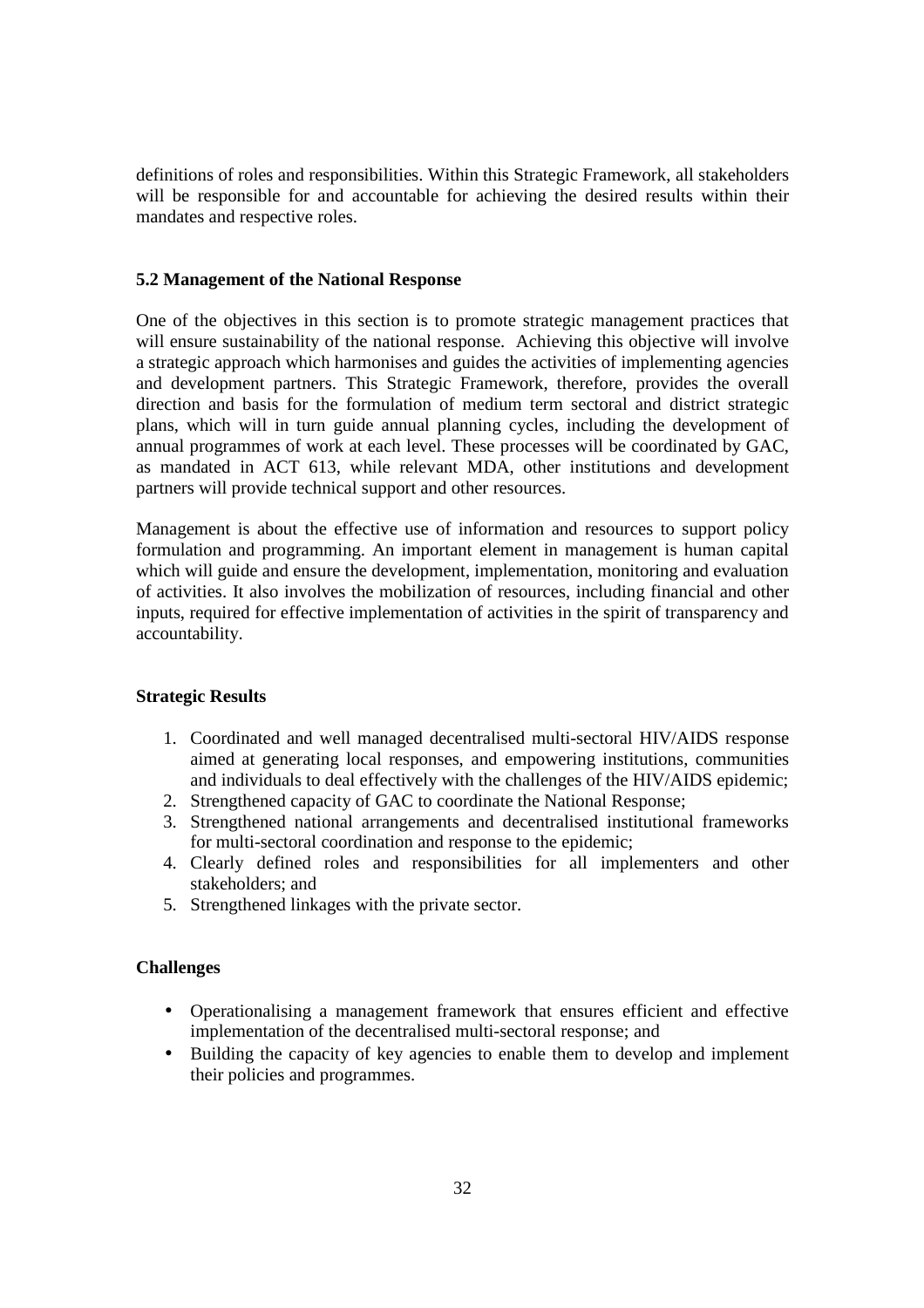### **Strategies**

- 1. Coordinate the management of the decentralised multi-sectoral response to ensure sustainability;
- 2. Enhance the development of strategic plans and annual planning processes at all levels; and
- 3. Assist in strengthening the capacity of partners and other stakeholders to develop, implement and manage their plans.

### **5.3 Institutional Framework for Implementation and Coordination**

With the current patterns and levels of the HIV/AIDS epidemic, the level of awareness among the population and the commitment of stakeholders, two ingredients are crucial for ensuring collective ownership and participation in the national response. These are an effective coordination mechanism and clearly defined roles and responsibilities assigned to implementing agencies.

# **5.3.1 Ghana AIDS Commission (GAC)**

The GAC, as the highest policy decision-making body on all matters relating to HIV/AIDS, is charged with the following functions, as contained in the Act 613:

- Advise the Government on policy issues relating to HIV/AIDS;
- Provide high-level advocacy for HIV/AIDS;
- Expand and coordinate the total national response, including the formulation of national plans and guidelines;
- Monitor and evaluate all on-going HIV/AIDS activities; and
- Identify, mobilise and manage all funds and other resources for HIV/AIDS and related programmes.

The Commission consists of a Secretariat and a Steering Committee which serves as the governing board, and six technical committees. The technical committees are: Prevention and Advocacy; Legal and Ethics; Care and Support; Research, Monitoring and Evaluation; Resource Mobilisation; and Project Review and Appraisal. Composed of stakeholders with relevant expertise, these multi-sectoral committees are responsible for technical advice to the Commission.

The Commission is serviced by a Secretariat which translates policies into programmes and activities for implementation by stakeholders. With the adoption of the principle of "One Coordinating Body," the GAC, as the national coordination body, will continue to provide strong leadership to ensure that all agencies develop and implement their activities within this institutional framework.

To meet the challenges of an expanded national response, there will be the need for a review of the existing structure of the Secretariat.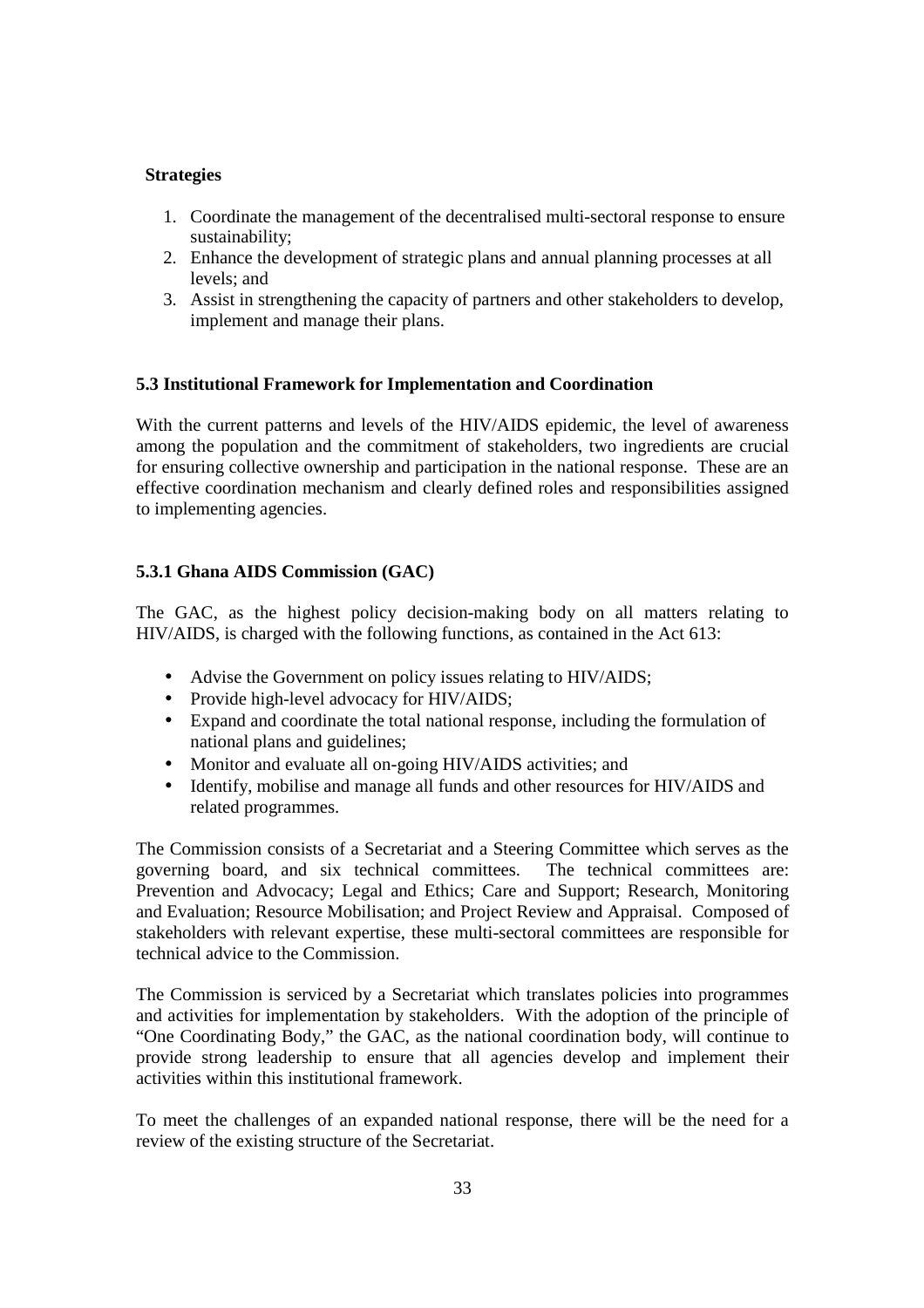#### **Strategic Results**

1. Achieved decentralised multi-sectoral response under the leadership and coordinating role of the GAC as the one coordinating body.

### **Challenges**

- Developing human capacity to sustain implementation of the HIV/AIDS response at all levels;
- Supporting implementing agencies to fulfil their defined roles and responsibilities;
- Encouraging development partners and implementers to report on their HIV/AIDS activities to GAC in a timely manner; and
- Mobilizing adequate resources to meet the demands of the expanded response.

#### **Strategies**

- 1. Strengthen the capacity of the Ghana AIDS Commission and the lead collaborating agencies to coordinate and manage all aspects of the response;
- 2. Facilitate the development of medium term strategic and annual action plans of MDAs, regions and districts to achieve the objectives of this Strategic Framework;
- 3. Ensure that all implementers and stakeholders follow through on their defined roles and responsibilities;
- 4. Create a forum for regular interactions among the implementing agencies and development partners;
- 5. Enhance the capture and dissemination of information for the strategic management of the HIV/AIDS epidemic;
- 6. Strengthen mechanisms for monitoring the use of human, financial and other resources at all levels; and
- 7. Review the existing structure of the Secretariat in view of the expanded response.

# **5.3.2 Ministries, Departments and Agencies (MDA)**

The Government of Ghana recognizes the epidemic as a developmental challenge with implications for all dimensions of national life. As a result, 15 Ministers, including Cabinet Ministers, serve on the Commission, while other MDA serve on technical committees of the Commission. The involvement of the Ministries at the highest policy decision-making level of the Commission signifies the importance attached to the national response.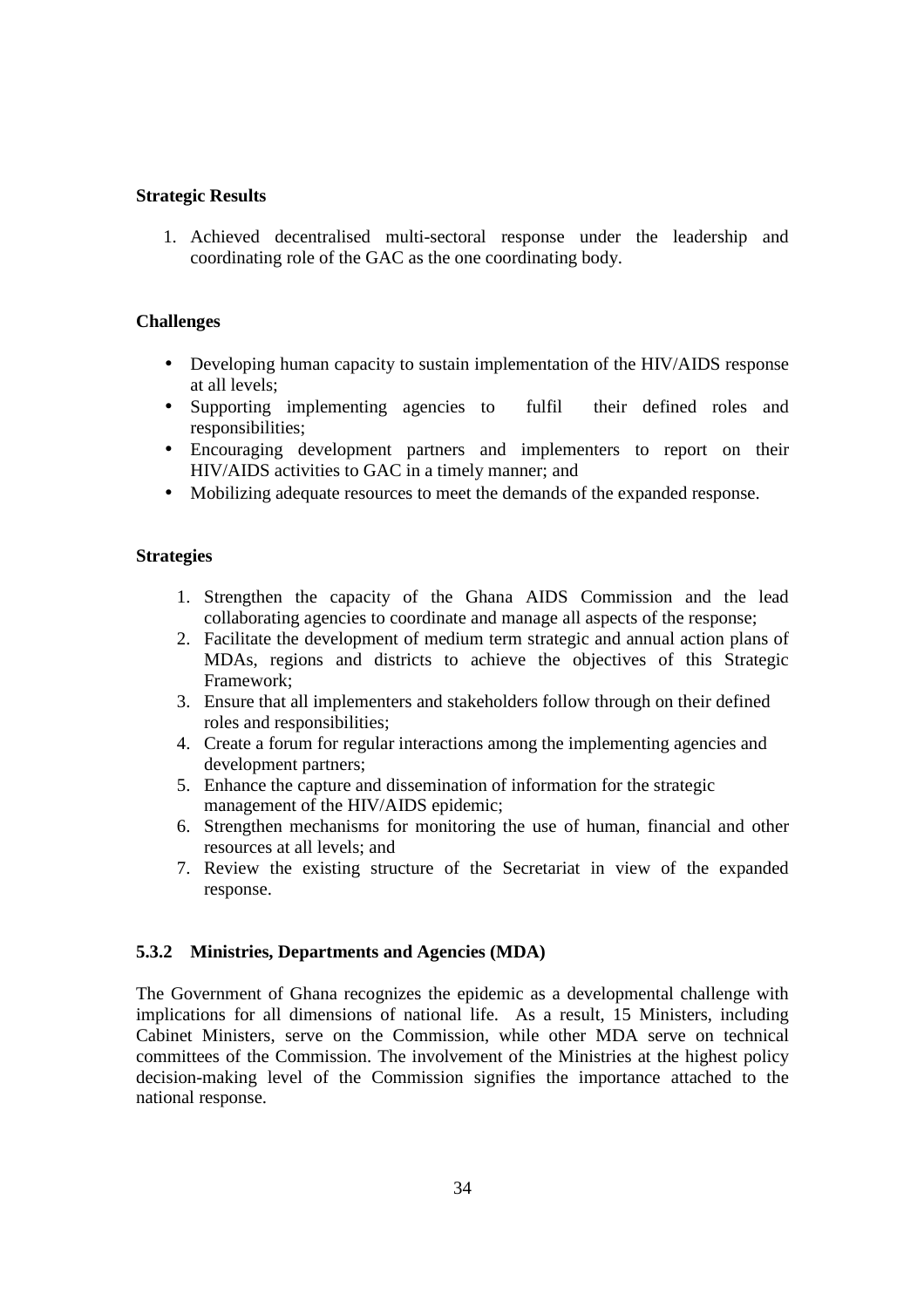In the context of this Framework, all MDA will be expected to mainstream HIV/AIDS into their core functions. As part of the process, the activities of institutions will also include but not be limited to:

- Revising their medium term sectoral plans in the light of this Strategic Framework and the GPRS to provide the basis for effective mainstreaming and monitoring of progress and achievements;
- Developing and implementing an annual programme of work (POW) with particular focus on both internal and external responses;
- Coordinating strategic partnerships and linkages with relevant implementing partners and documenting the internal and external responses of the MDA;
- Creating an AIDS Management Committee, where one does not already exist, with clearly defined roles, including coordination and management of internal and external responses;
- Assigning an HIV/AIDS focal person and other technical staff to steer the MDA response;
- Facilitating and supporting all mainstreaming activities at the district and other decentralised levels;
- Collaborating with external stakeholders/clientele in pursuit of mainstreaming activities; and
- Developing human capacity for effective delivery and sustainability of responses.

Some MDA, by their mandate, will play specific roles. These are:

- 1. The National Population Council will ensure the integration of HIV/AIDS issues into population and sexual and reproductive health programmes, and also advocate for the effective implementation of HIV/AIDS programmes;
- 2. The National Development Planning Commission (NDPC) will ensure the integration and mainstreaming of HIV/AIDS activities into the development policies and programmes of MDAs and District Assemblies.
- 3. The Ministry of Health/Ghana Health Service (MOH/GHS) will facilitate the development of programmes on sexual and reproductive health, institutional care for PLWHA, STI management, Blood Products, VCT and PMTCT;
- 4. The National AIDS Control Programme (NACP) will provide technical support to the national response;
- 5. The Ministry of Women and Children Affairs will facilitate the mainstreaming of gender issues in HIV/AIDS programmes.
- 6. The Department of Social Welfare will facilitate community activities on welfare issues of PLWHA, affected families and communities, orphans and vulnerable children.
- 7. The Ministry of Local Government and Rural Development will be responsible for the supervision of decentralized institutional structures.
- 8. The Ministry of Education and Sports will be responsible for providing, supervising and coordinating all pre-professional educational activities and programs related to HIV/AIDS.
- 9. The Ministry of Agriculture will be responsible for formulating and implementing agricultural policies and strategies in response to HIV and AIDS.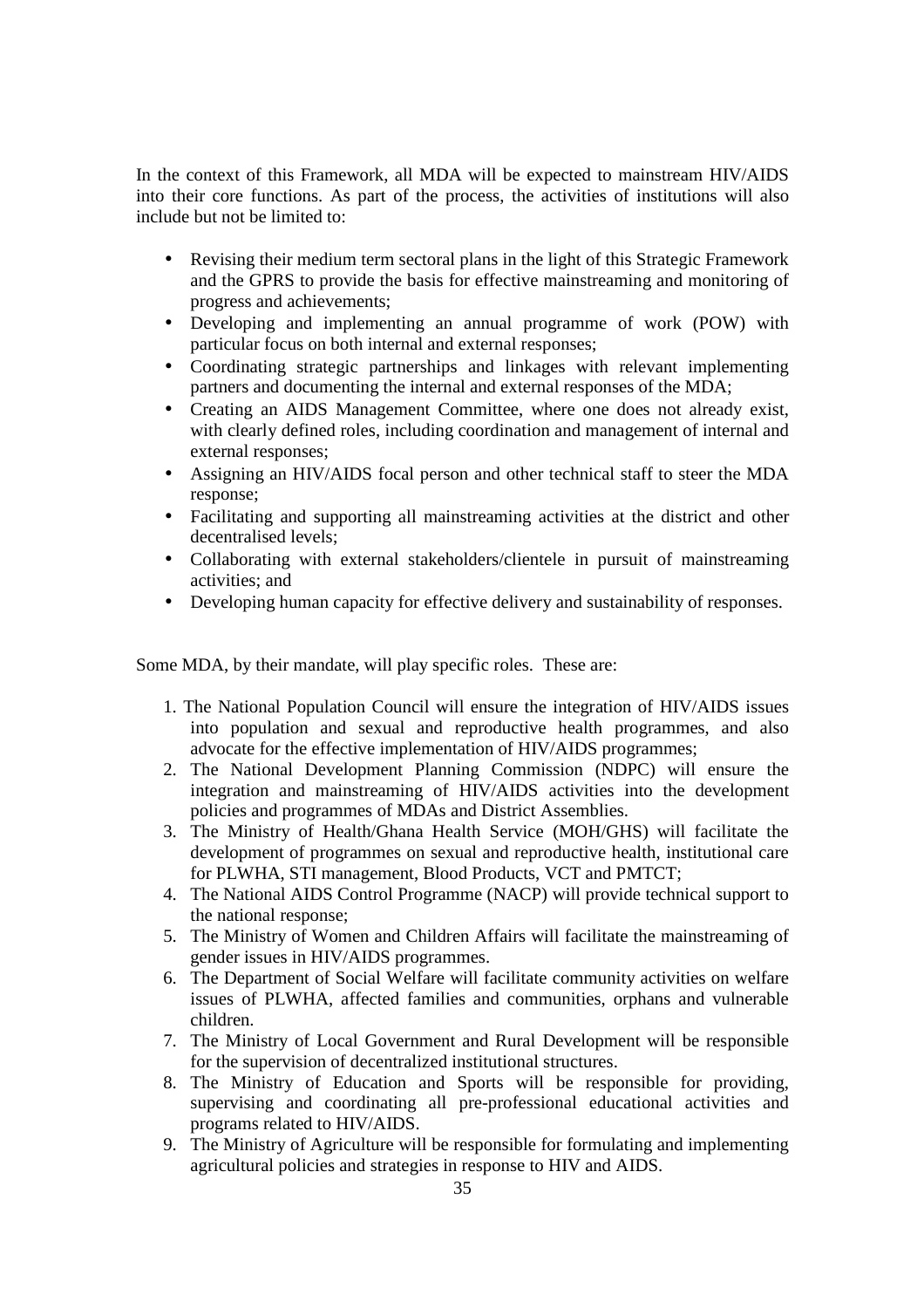### **Strategic Results**

- 1. Developed policies to guide the mainstreaming of HIV/AIDS into MDA core mandates;
- 2. Instituted mechanisms for information flow within MDA establishments;
- 3. Ensured networking among the various MDA; and
- 4. Achieved adherence to the "Three Ones" Principle among the MDA.

### **Challenges**

- Encouraging MDA to identify the developmental challenge of HIV/AIDS to their institutions;
- Ensuring the mainstreaming of HIV/AIDS activities into programmes and activities; and
- Ensuring that MDA adhere to the "Three Ones" Principle and the multi-sectoral response.

#### **Strategies**

- 1. Mainstream HIV/AIDS programmes into the core businesses of the MDA;
- 2. Coordinate the implementation of HIV/AIDS programmes for MDA internal and external clientele;
- 3. Promote inter-MDA interaction in order to share experiences, especially on best practices;
- 4. Provide technical support within their mandates to support the response;
- 5. Mobilize additional resource to support programmes and activities within their institutions; and
- 6. Develop human capacity for effective delivery and sustainability of the responses of MDA.

#### **5.3.3 Regional AIDS Committees**

In line with the decentralisation policy of Government and the Ghana AIDS Commission, Regional AIDS Committees (RACs) have been established with the Regional Minister as Chairperson. Located in the Regional Coordinating Council (RCC), the Regional AIDS Committee is to coordinate all HIV/AIDS activities in the region. In addition, Regional HIV/AIDS Monitoring and Evaluation focal persons have been appointed with the responsibility to coordinate the activities of the various implementing agencies within the region, collate and analyse reports for onward transmission to GAC (see Appendix 1).

The placement of the RAC within the Regional Co-ordinating Council (RCC) is to ensure overall regional harmonisation, advisory and political mobilisation at that level. The RCC is, therefore, required to provide the necessary administrative and logistical support, along with strong political leadership, for social mobilisation to combat the epidemic.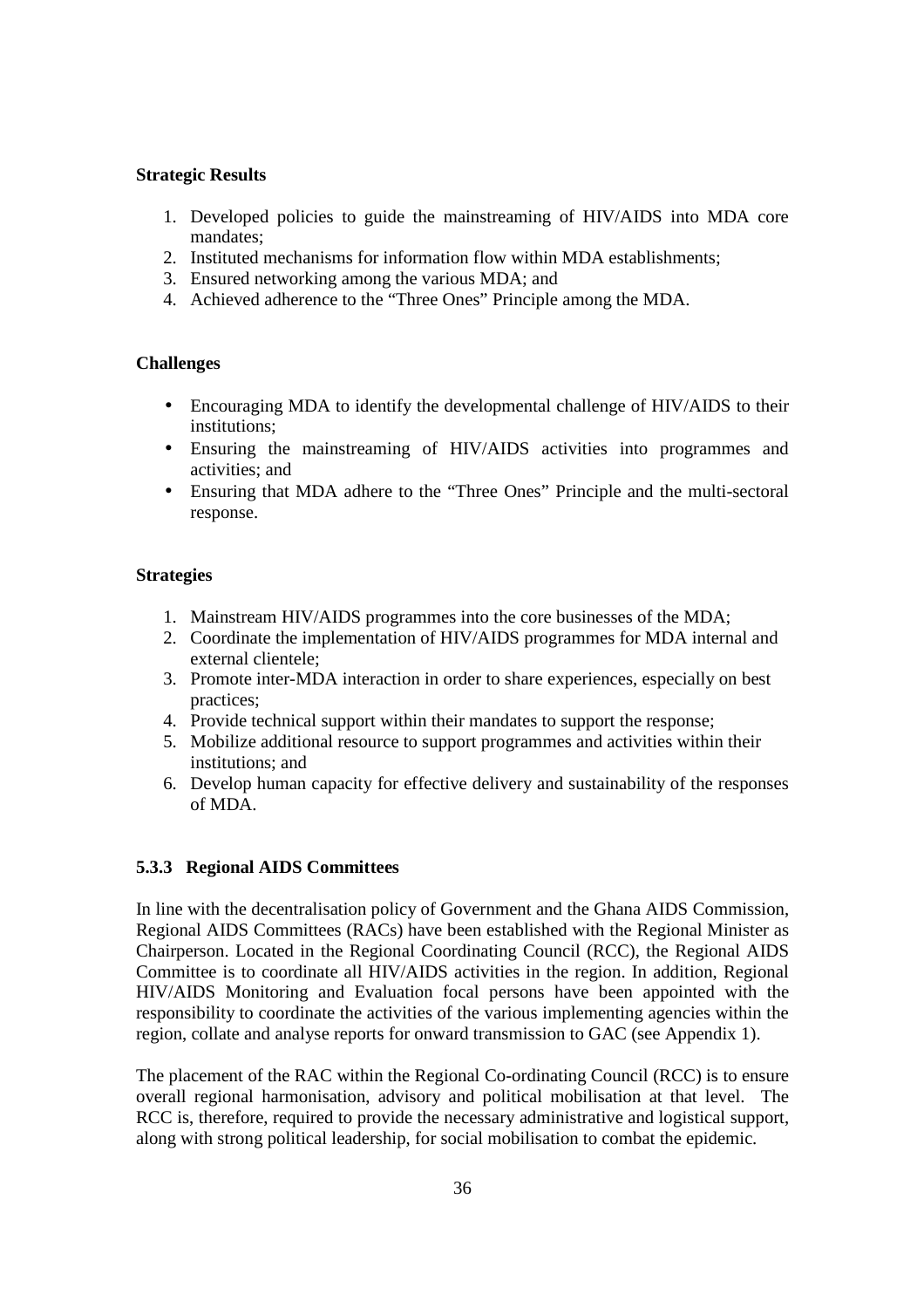# **Strategic Results**

- 1. Strengthened capacity of the RAC to undertake its oversight responsibility effectively;
- 2. Improved capacity of regional monitoring and evaluation focal persons to ensure effective coordination of decentralised MDAs, civil society and private sector activities at the regional level;
- 3. Improved information flow and dissemination of best practice within the districts in the region;
- 4. Ensured social and resource mobilization within the region to support the national response; and
- 5. Improved monitoring and reporting of regional level HIV/AIDS activities.

# **Challenges**

- Assisting RAC and the regional monitoring and evaluation focal persons to perform their coordinating and oversight roles within the decentralised system;
- Reducing the disruptive impact of transfers and reassignment of focal persons;
- Ensuring effective reporting of district focal persons to the regional focal persons;
- Integrating HIV/AIDS efforts into the activities of RAC and districts within the region.

# **Strategies**

- 1. Strengthen the capacity of the RAC to undertake its oversight responsibility effectively;
- 2. Strengthen the capacity of regional focal persons to ensure effective coordination of the MDA, and private sector and organized labour activities at the regional level;
- 3. Improve information flow through the RAC and the regional focal person on the activities in the districts within the region; and
- 4. Ensure the participation of PLWHA, OVC and other vulnerable persons in all HIV/AIDS activities in their region.

# **5.3.4 Metropolitan/Municipal/District Response**

The 138 districts of the country represent different and unique environments and sets of circumstances. The available epidemiological data indicate the existence of different and specific local epidemics resulting from a complex combination of factors. Also, districts and local communities have different levels of capacity to support the local response to HIV/AIDS, different traditional set-ups, financial capabilities and vulnerable groups. Each district also has its own set of developmental priorities as articulated in District Development Plans. All these combine to create specific contexts within which districts and communities will react to the management and implementation of the national HIV/AIDS response.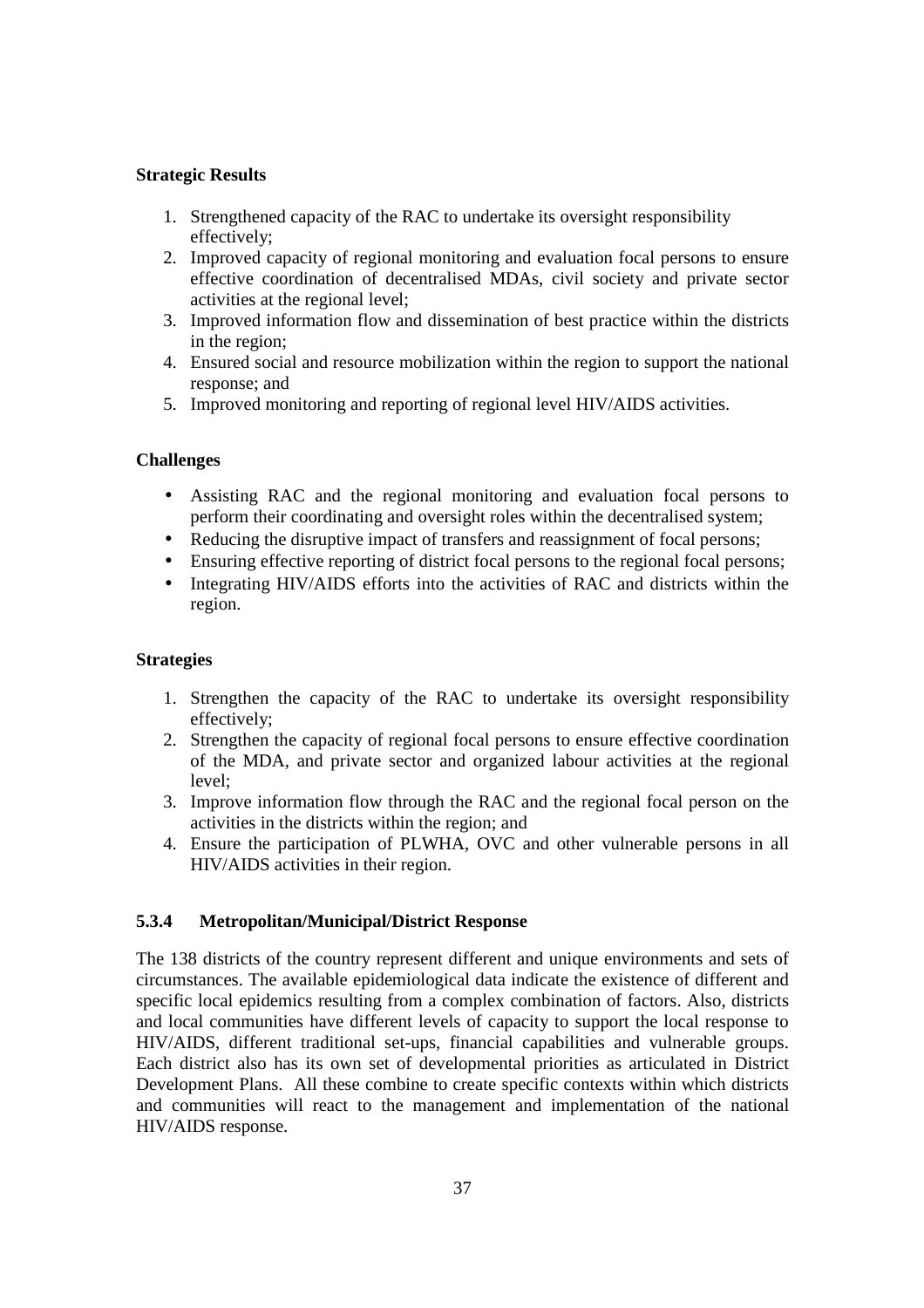District Assemblies have established District AIDS Committees (DAC) and appointed HIV/AIDS focal persons. The District Chief Executive chairs the DAC, a multi-sectoral Committee whose members include representatives of all the decentralised agencies (MDA), NGO, religious and traditional leaders, youth and women's groups, private sector institutions, PLWHA and individuals involved in developmental issues. Resources from the GARFUND, District Assembly Common Fund and other sources have led to accelerated district and community responses throughout the country. Under NSF I, some assemblies developed capacity for monitoring district and community level responses. During the period of NSF II, the capacity of some DAC will be developed particularly those of the new districts while others will be strengthened to enable them play their coordinating roles more effectively within the decentralised institutional framework.

Developing and strengthening the capacity of DAC will enable them to access resources from GAC and other donors and disburse funds directly to NGO, FBO, CBO, traditional councils and other civil society organisations to scale up the district response. Improved human capacity will also help to promote accountability and responsibility among implementing partners.

## **Strategic Results**

- 1. Strengthened capacity of the Metropolitan /Municipal/ District AIDS Committees and DRMT to monitor programmes and activities within their localities;
- 2. Improved skills of district monitoring and evaluation focal persons to ensure effective coordination;
- 3. Improved information flow and the sharing of best practices among district-level stakeholders.

#### **Challenges**

- Sustaining commitment to the decentralised multi-sectoral nature of the strategic response at the local level;
- Achieving effective local responses through the mobilization of human, financial and other resources;
- Strengthening the capacity of DAC to mobilize resources and manage the response effectively at the district level;
- Ensuring the integration of HIV/AIDS into all activities and programmes in the district; and
- Empowering PLWHA, OVC and other vulnerable groups to be involved in all HIV/AIDS activities.

#### **Strategies**

1. Strengthen the capacities of Metropolitan /Municipal/ District Assemblies, stakeholders and other implementing agencies to mainstream HIV/AIDS into their activities at the local level;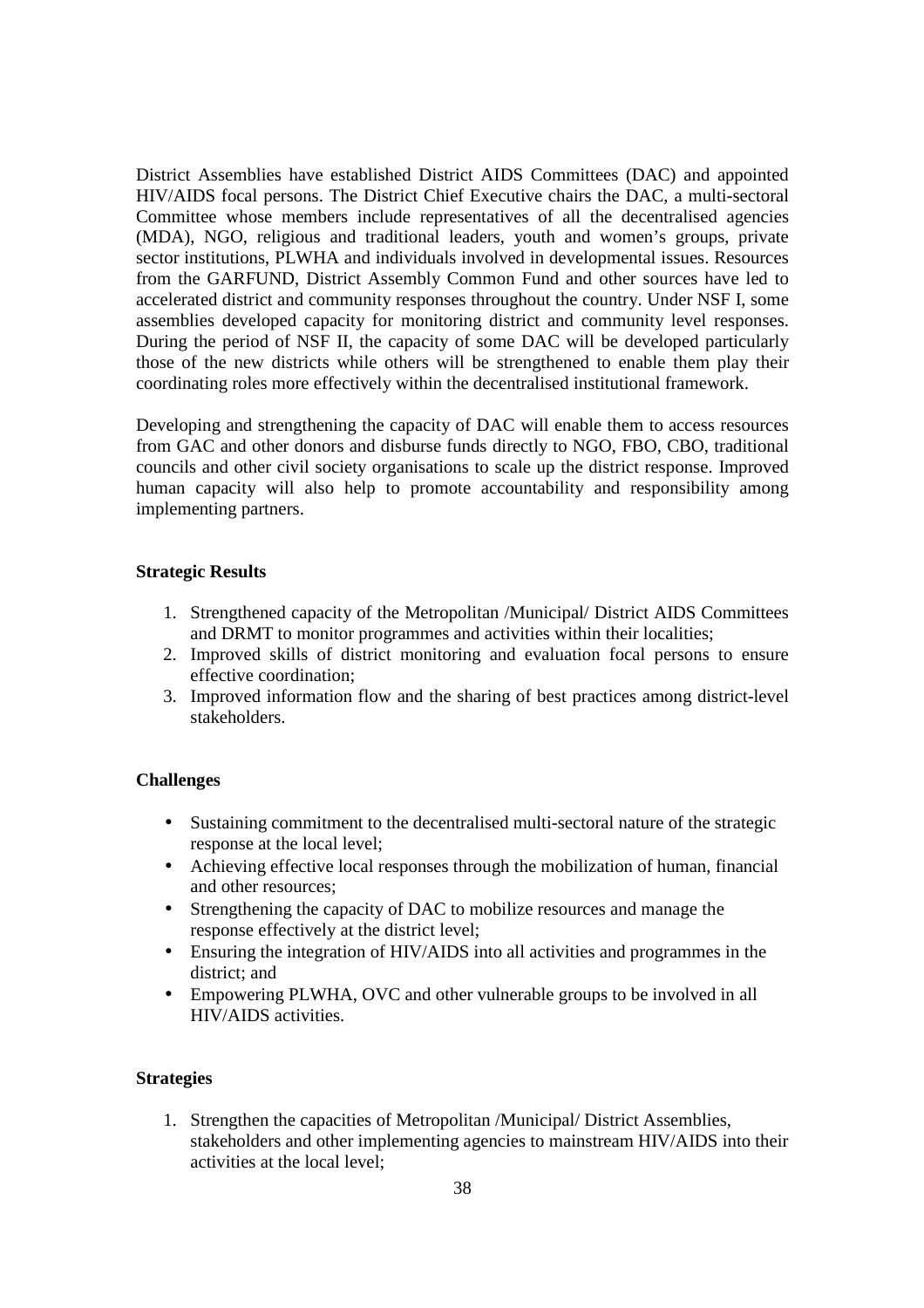- 2. Strengthen the capacity of DCE, including M/E focal persons, to assist with social and resource mobilization to support the expanded local response; and
- 3. Ensure the participation of PLWHA, OVC and other vulnerable persons in all HIV/AIDS activities in their district.

## **5.3.5 Community Levels**

Within each district are sub-district councils and unit committees which are the building blocks of district assemblies. These sub-structures constitute the lowest level of the decentralised system. At the Community level, the Unit Committee is the point of reference for all HIV/AIDS activities. It is expected that the HIV/AIDS activities in the local areas will be integrated into the harmonised plans of metropolitan, municipal and district assemblies.

One of the features of the existing administrative system in Ghana is the co-existence of modern and traditional structures. The 1992 Constitution recognises National and Regional Houses of Chiefs. Hence, traditional leaders continue to be key influential persons in the body politic of Ghana and in Ghanaian communities. Considered to be the embodiment of the traditions and culture of their people, chiefs and traditional leaders have a large following and command respect. Some community-based HIV/AIDS programmes have been initiated by traditional leaders and some of these are yielding positive results among both infected and affected persons. Nonetheless, the full potential of traditional leaders as strong advocates has not been sufficiently utilised. Community responses must actively involve chiefs, queens and traditional councils to increase participation of traditional leaders and ensure community ownership of the response.

In addition to chiefs, religious leaders are important at the local level. Some of these religious leaders have a large following and wield as much influence as traditional rulers and administrators at both the national and local levels. As with chiefs, the potential of some of these religious leaders was utilized during NSF I, although not to the full extent possible. Also at the local level are private-sector organizations, NGO, CBO, professional associations, youth and women's groups. Some of these organizations are already at the forefront of HIV/AIDS activities, while the potential of some of other groups is yet to be tapped.

The driving force of the community response will be active community mobilisation which can be most effectively carried out through a partnership of traditional and religious leaders, NGO, CBO, private sector and other civil society organisations. The process of community mobilisation, while dealing with the soft elements of sensitisation, awareness creation, empowerment, and commitment to safer sex practices, will also focus on treatment care and support activities including ART, PMTCT, VCT, home-based care, psychosocial support and nutritional programmes. Community mobilisation will be used to expand the demand for services and increase uptake of services. Community responses will vigorously promote partner reduction, abstinence, condom use, openness about HIV/AIDS, de-stigmatizing and compassion for PLWHA. At the community level, PLWHA will also be at the forefront of activities as part of the process to achieve behavioural change, reduce stigma and prevent new infections.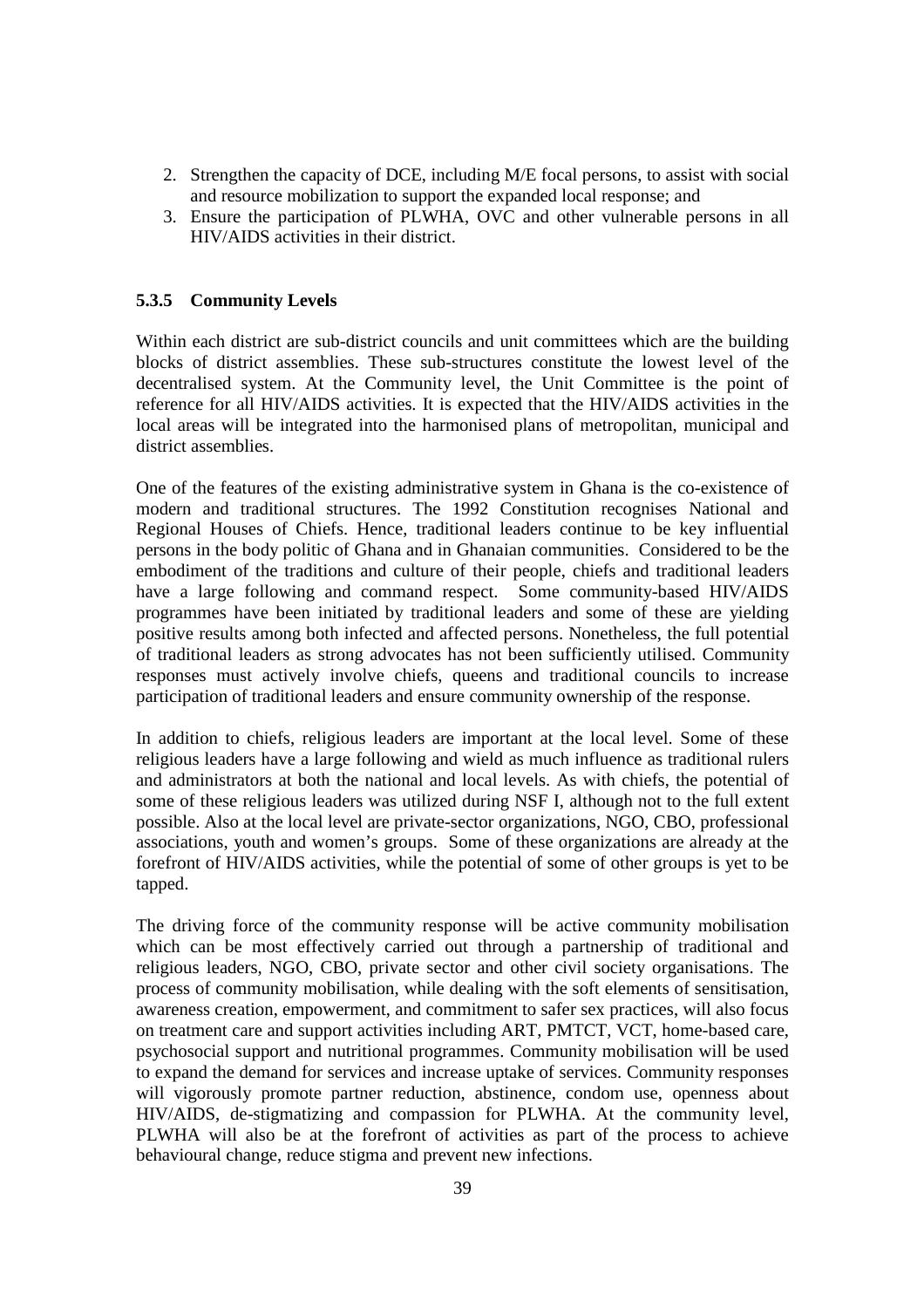Community response will be an integral part of the district HIV/AIDS strategic plan and funded through the DAC. In addition, monitoring and evaluation will be in line with the district monitoring and evaluation procedures as indicated in the national M&E framework.

#### **Strategic Results**

- 1. Ensured social mobilization of the general population including traditional, religious and other opinion leaders within the communities to respond to the HIV/AIDS epidemic;
- 2. Ensured continuing support of the traditional, religious, and other leaders who have provided leadership; and
- 3. Enhanced capacity of PLWHA Associations, NGO, CBO and other civil societies to utilize the potential of the identified groups at the community level.

## **Challenges**

- Ensuring social, financial and other resource mobilization within the community;
- Harnessing the potential of traditional and religious leaders, CBO, PLWHA Associations and other civil society to facilitate local ownership;
- Strengthening the capacity of local leaders and civil society to mobilize people and other resources at the local level; and
- Promoting mechanism for the sharing of experiences among traditional, religious and other local leaders, CBO, PLWHA Associations, and other components of civil society.

#### **Strategies**

- 1. Strengthen the social and resource mobilization and utilization capabilities of unit committee operatives, PLWHA Associations, NGO and FBO;
- 2. Improve information flow within the units and with the monitoring and evaluation focal person; and
- 3. Strengthen the capacities of traditional rulers and religious leaders for the national response;

## **5.3.6 The Private Sector**

The private sector accounts for the majority of employed persons in the country. Identified as the core area for the growth and development of the economy, the activities of the private sector in the management of HIV/AIDS are paramount. Currently, the sector is represented on various bodies of GAC. Some organizations and institutions have developed HIV/AIDS workplace policies with the support of the Tripartite Committee and the GAC. In particular, the Ghana Employers Association (GEA) and Private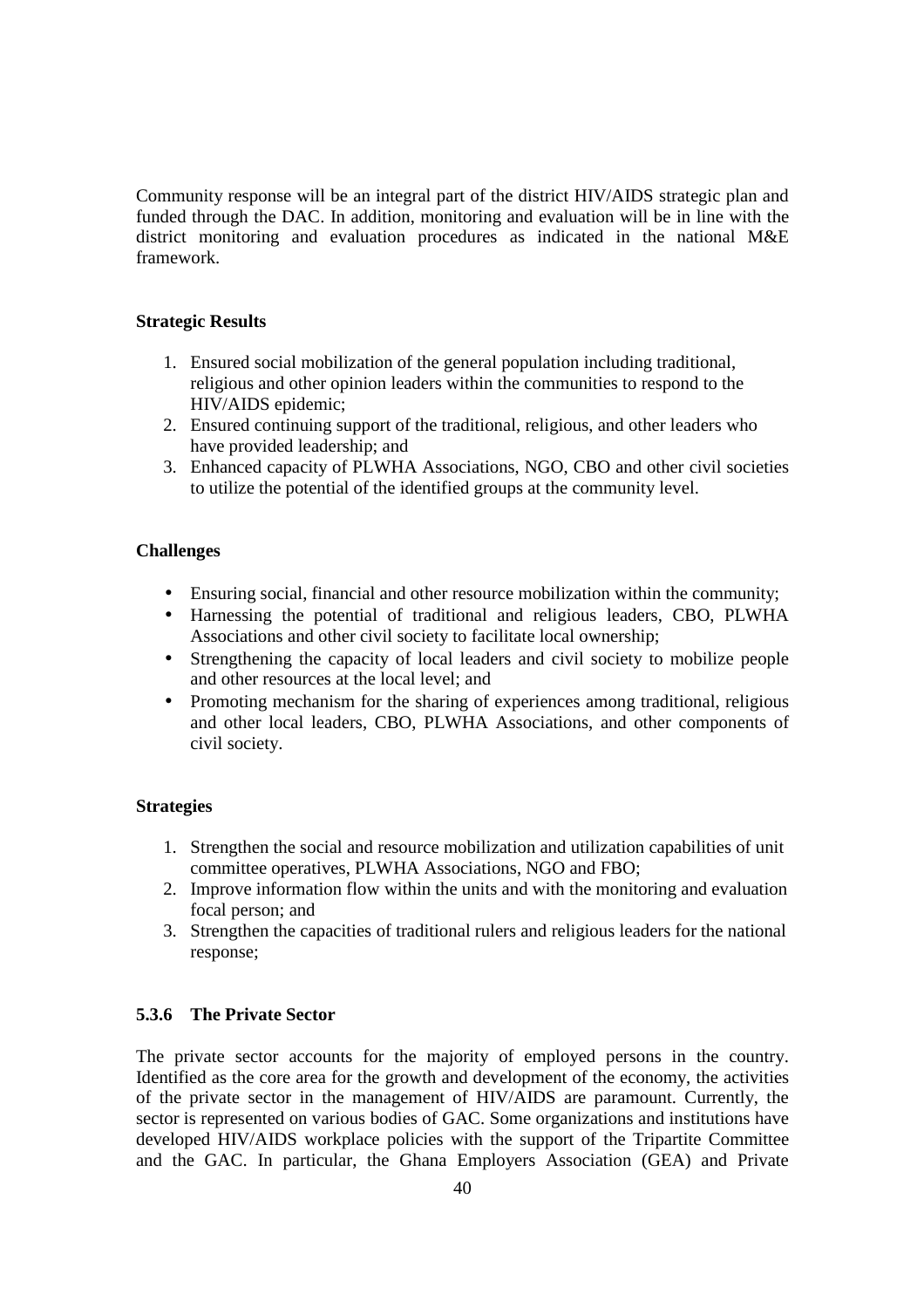Enterprise Foundation (PEF) will play a major role in mobilizing the private sector on the issue of HIV/AIDS.

Mainstreaming HIV/AIDS in the private sector is all important. The mainstreaming process should first focus on the development of workplace policies and workplace programmes to address the needs of employees and their families. Workplace programmes need to be broad enough to address the priority intervention areas of this Strategic Framework. Specifically, workplace programmes must be holistic and include reduction of new infections, as well as protection and care of employees and their families.

Coordination of the private sector response will be through the establishment of a Business Coalition through which umbrella organisations and individual companies voluntarily participate in sharing best practices, expertise and collaborate on the basis of agreed operational procedures. The Business Coalition shall have a secretariat with professional staff to manage and coordinate its activities. The Business Coalition will be facilitated by the GAC.

## **Strategic Results**

- 1. Enhanced capacity of the private sector to develop work place HIV/AIDS policies and implement programmes;
- 2. Adopted the " Three Ones" Principle in private sector HIV/AIDS activities; and
- 3. Enhanced representation of the sector in HIV/AIDS activities in the country.

#### **Challenges**

- Encouraging private sector institutions to develop policies and initiate programmes for their employees and their dependents;
- Ensuring the adherence of private sector companies to the "Three Ones" Principle.

# **Strategies**

- 1. Strengthen the capacity of the private sector to develop HIV/AIDS policies and programmes;
- 2. Enhance the linkage between public and private sectors to implement or intensify workplace HIV/AIDS programmes and activities; and
- 3. Ensure the mobilization of the human and financial resources of the sector to support the national response.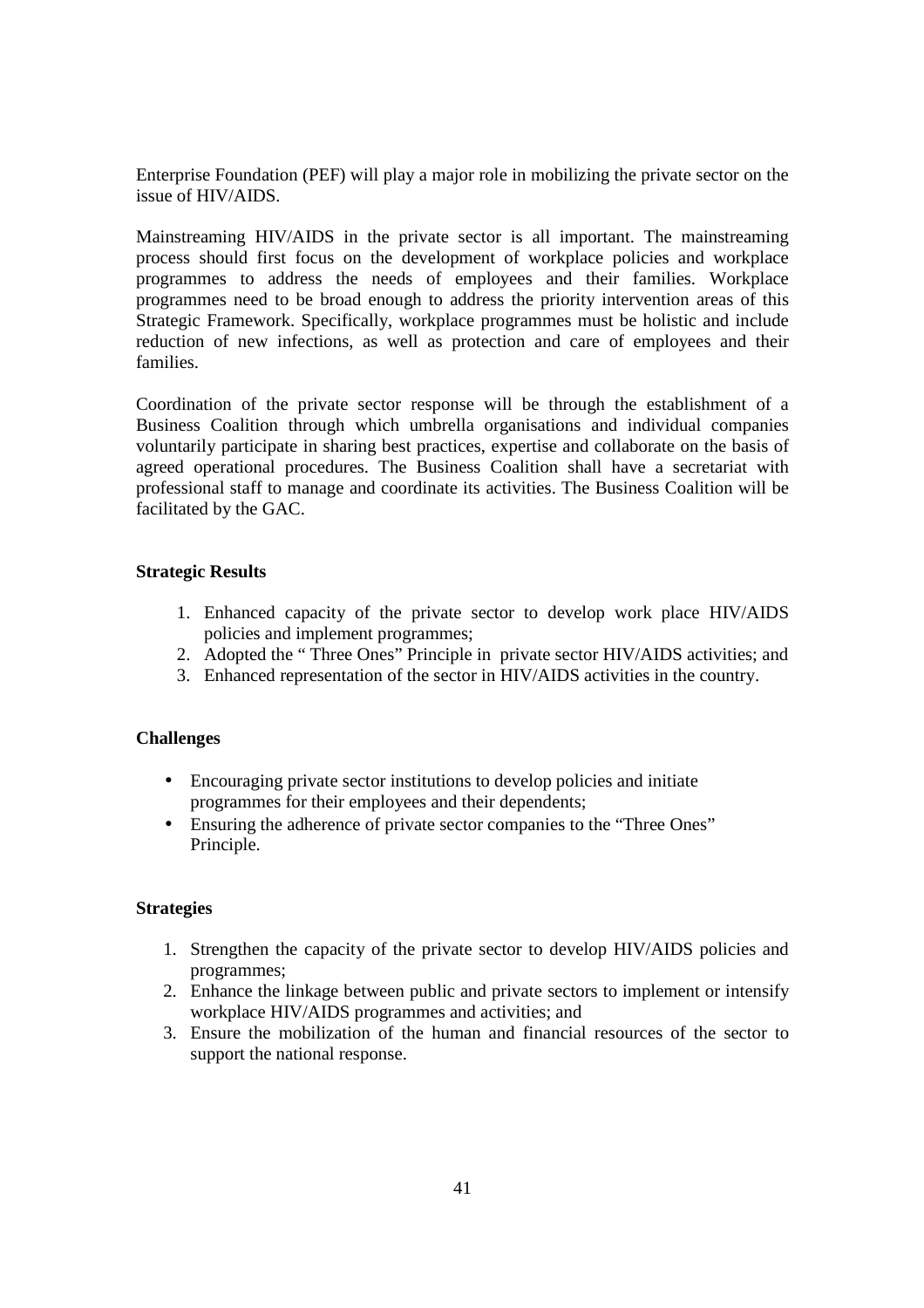# **5.3.7 Coordination of Development Partners**

Development partners have provided substantial resources since the 1980s to support the implementation of activities identified under the national response. These resources have been varied, ranging from financial aid, and technical assistance, to capacity building, and have largely sustained the national response. In addition to resource flows, development partners have made significant contribution to the creation of the enabling policy environment currently driving the national response. Through the Joint Review process, development partners have agreed to commit themselves to the "Three Ones" Principle to ensure effective harmonisation and coordination of their responses. Accordingly, World Bank, DANIDA, DFID and UN agencies have agreed to pool funds to support the expanded national HIV/AIDS response through Multi-sectoral HIV/AIDS Programme (M-SHAP), a sector-wide HIV/AIDS programme (also see Chapter 10). It is expected also that the Global Fund for TB, malaria and HIV/AIDS will be channelled into the pooled funds.

In line with the recommendations of the Joint Review (Ghana AIDS Commission, 2004b), partner coordination will take place through joint planning and implementation processes within the framework of a partnership forum. Development partners will work in close collaboration with the GAC to achieve the goals and objectives of this Strategic Framework. Within the Framework, GAC will coordinate efforts of development partners.

# **Strategic Results**

- 1. Enhanced capacity of GAC to coordinate donor activities under the NSF II;
- 2. Established partnership forum for development partners.

# **Challenges**

- Becoming more proactive in sharing information related to the contributions of partners to the implementation of the National Strategic Framework; and
- Adhering to established institutional structures for coordination and management of the strategic response.

#### **Strategies**

- 1. Strengthen the capacity of GAC to effectively coordinate all resources and efforts of development partners for the national response; and
- 2. Create a congenial environment for development partners to pool resources.

# **Lead Agency:**

Ghana AIDS Commission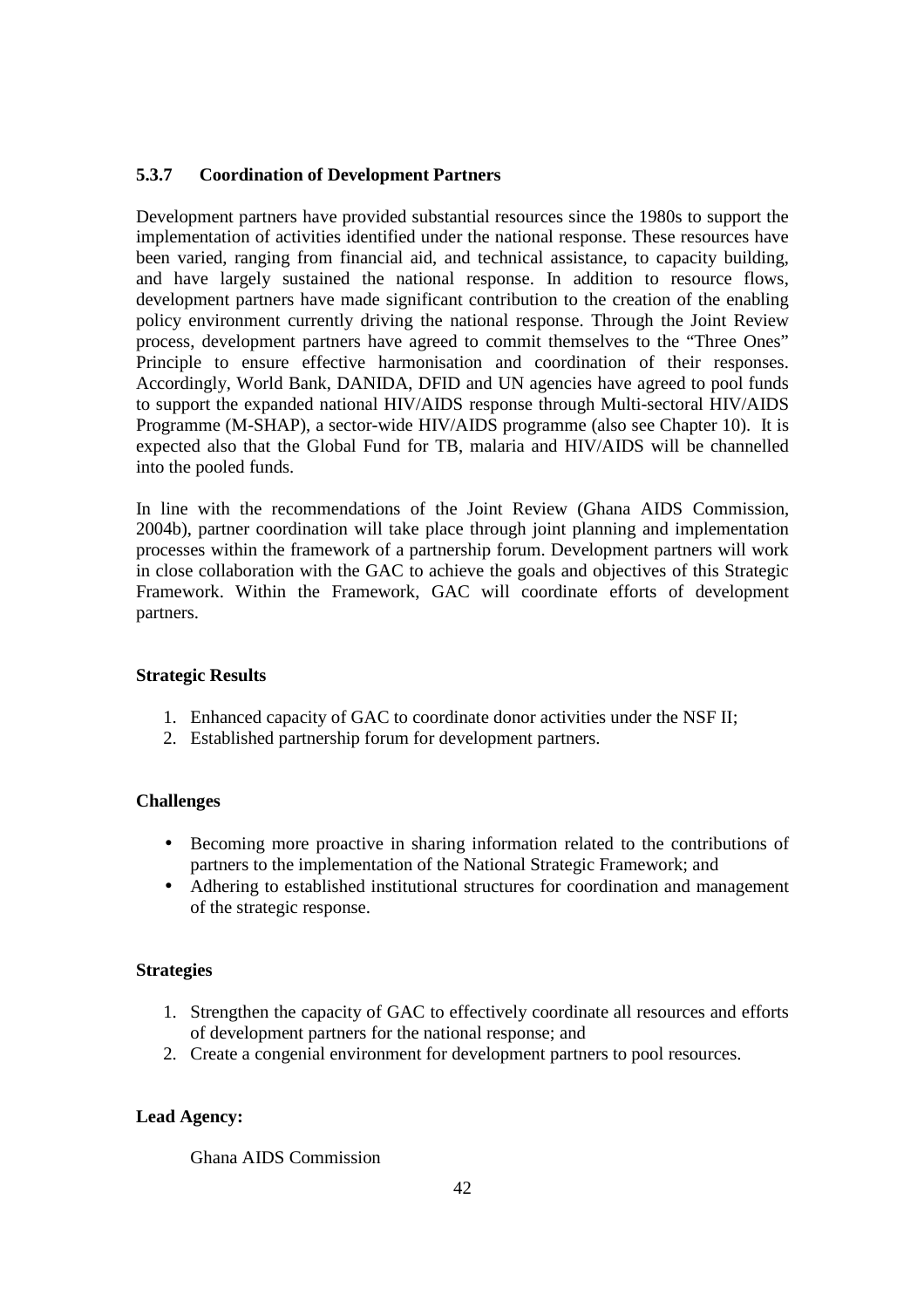# **Key Actors**

Ministry of Local Government and Rural Development; MOH/GHS and other Ministries, Departments and Agencies, Office of the Civil Service, NPC, NDPC, Organized Labour, Policy Project and Development partners

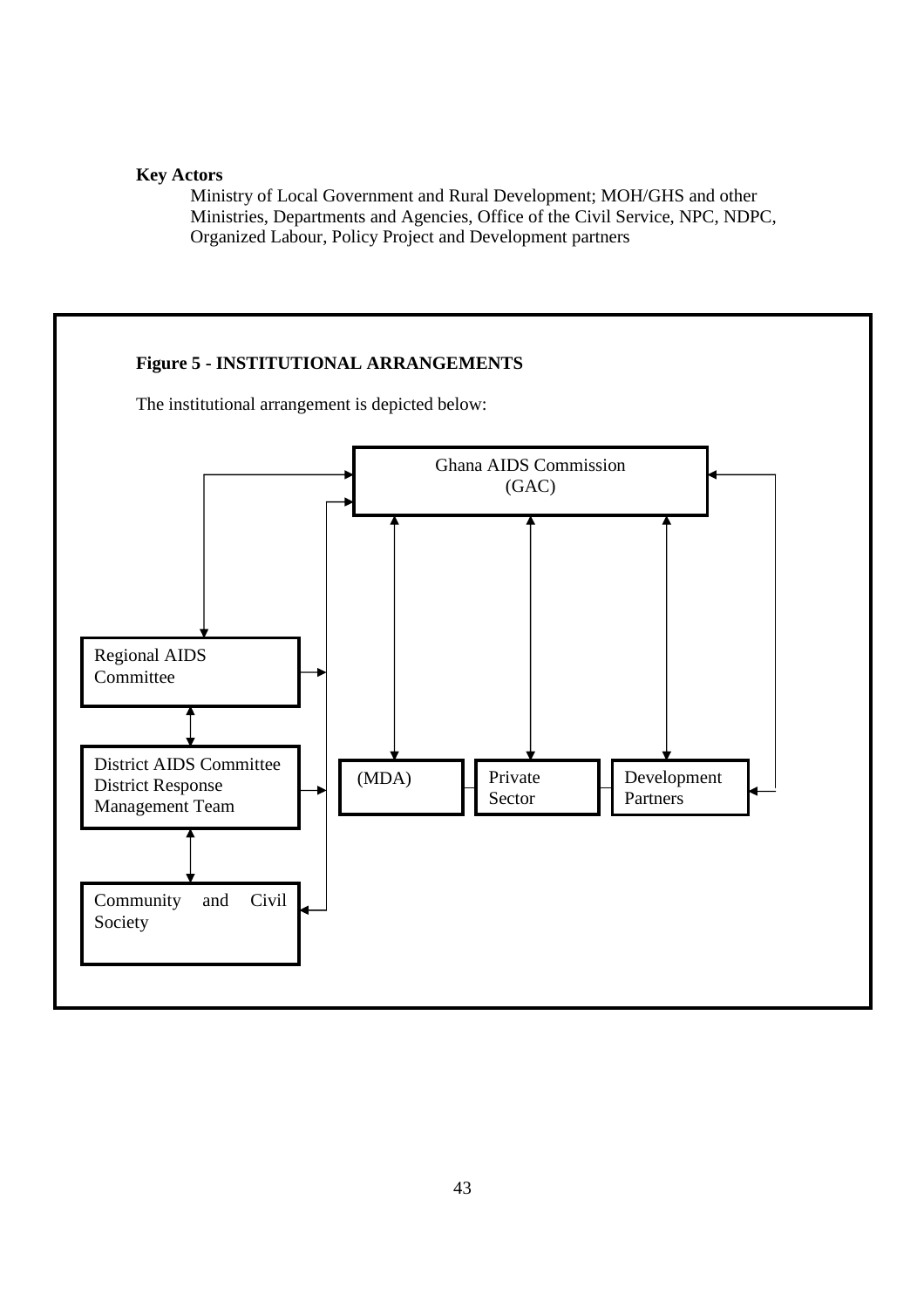**Chapter 6: Mitigating the Economic, Socio-cultural and Legal Impacts**

# **Overall Objectives**  • To strengthen institutional and human capacity to address HIV and AIDS related stigma and discrimination at the workplace • To support activities designed to reduce the economic impacts of HIV and AIDS on infected and affected households, OVC, and other vulnerable people • To ensure the identification and adoption of socio-cultural practices which promote relevant HIV prevention, care and support and reinforce positive behavioural change • To enhance mechanisms for social mobilization to support activities meant to reduce the socio-cultural burden of HIV and AIDS on PLWHA, OVC other vulnerable persons • To ensure the passing and enforcement of laws that promote the rights of HIV and AIDS infected and affected persons • To enhance the capacity of stakeholders to address issues relating to HIV and AIDS, human rights and the rule of law.

# **6.1 Introduction**

The spread of HIV is strongly influenced by the surrounding social, cultural and economic environment. The socio-cultural and spatial milieus in which people operate, and the political structures which provide the framework for governance have implications for the pattern of spread and the nature of responses to the epidemic. Depending on the level of infection, HIV/AIDS in turn affects the socio-cultural and economic systems of a country. Strategies for mitigating the impact of the epidemic are also influenced by many factors: individual behaviour and attitudes; pattern of socioeconomic development; some aspects of cultural beliefs, attitudes and practices; the legal environment, including the extent of emphasis on upholding, respecting and guaranteeing basic human rights of infected and affected persons; and the level of openness in dealing with the HIV/AIDS epidemic. For instance, inequalities in development and access to social services generate migration (e.g.rural-urban and north-south) that have implications for sexual networking (Tanle, 2003).

Economic and socio-cultural dimensions of HIV/AIDS infection and mitigation can be positive or negative. The positive aspects include the strong traditional family structure, traditional community leadership and organization patterns that can be harnessed to strengthen care and support. Some negative practices hamper education, prevention, treatment, care, and support necessary for reducing new HIV infections and mitigating its impact. These include the subjugation of women, post-partum sexual abstinence for females but not males, and tacit acceptance of multiple partners for males.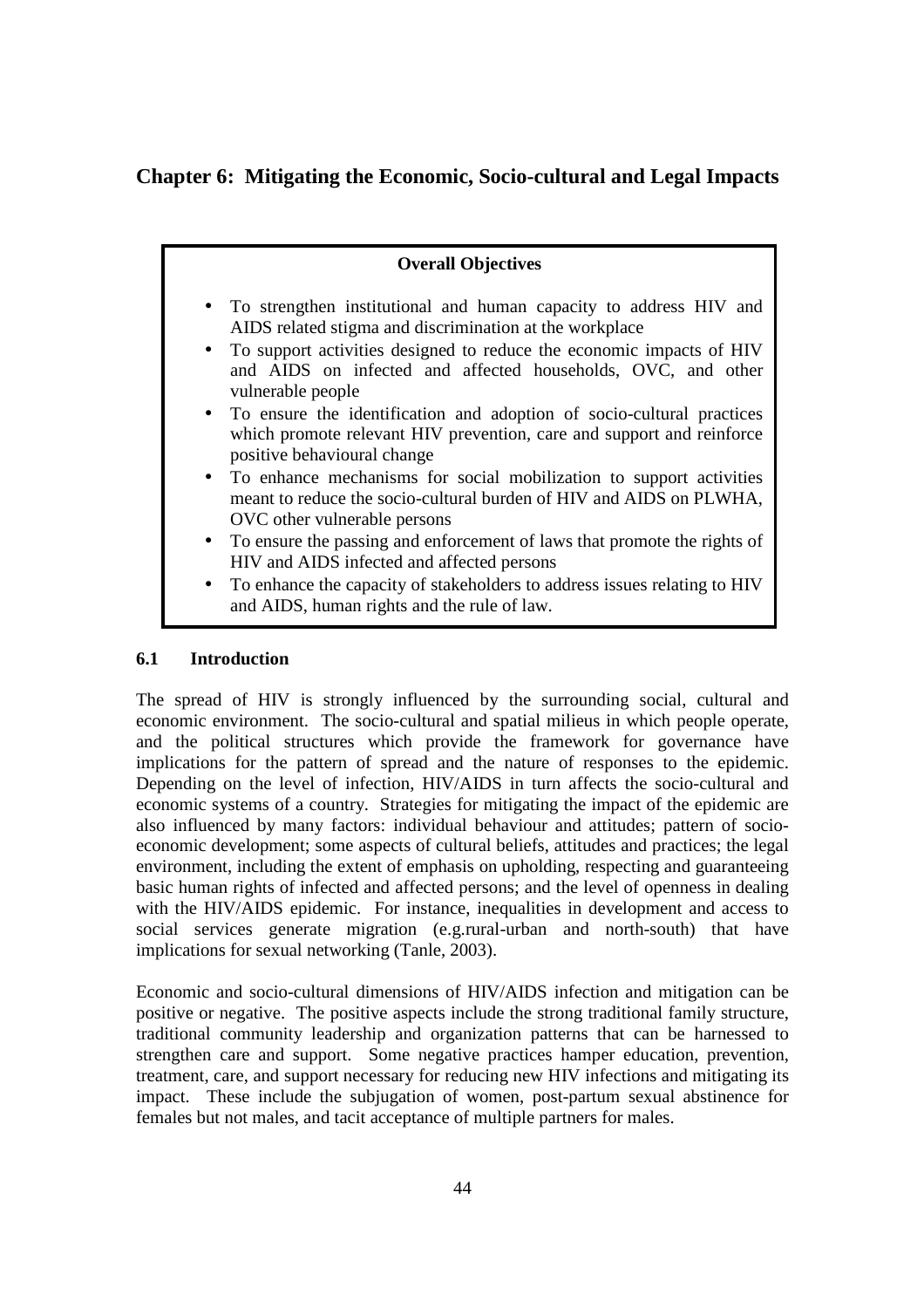For the management of HIV/AIDS and STIs, understanding gender issues is basic to confronting the epidemic. Generally women are perceived as subordinate in status to men and thus do not have equal access to resources. Inadequate negotiation skills for women in such diverse areas as sexuality and health-seeking behaviour, and lack of autonomy in economic issues, make them vulnerable to HIV infection. Compared to men, women suffer from relative powerlessness, and in some homes face coercion and/or violence. Similarly, young girls, undergo practices, such as infant betrothals and genital mutilation, which affect their health and general well-being. Among the challenges are identifying and enhancing the positive social aspects that may help to reduce transmission and mitigate the affects of the epidemic, as well as identifying and eliminating the negative socio-cultural aspects.

## **6.2 Mitigating Economic Impact**

The economic burden of HIV/AIDS has been found to occur at least at three levels. These are the impact on the individual, the community and the country. As an epidemic mostly affecting people in their productive years, HIV/AIDS will affect the economy in a number of ways: loss of workers and the investment in their training and education, increased cost to business due to absenteeism, labour replacement, recruitment, and the need for new training, medical costs and funeral expenses. All these in turn adversely affect productivity, national economic output, household income, and the overall health of the population. Thus, high rates of infection result in the diversion of resources to uses that would not have been necessary in the absence of HIV/AIDS. According to an impact study conducted in a brewery in 2000, re-training costs and productivity losses due to HIV/AIDS amounted to about 22 percent of total operating costs for the firm. An additional 14 percent of the operating cost was lost through staff absenteeism and labour turnover.

Mitigating the impact of the epidemic on the economy will also have to occur at various levels. At the national policy level, the Ghana Poverty Reduction Strategy, which seeks to create wealth, provides a framework for reducing national vulnerability. At the community and individual levels, strategies such as micro finance, which provides capital for small and medium level entrepreneurs, would need to target people infected by HIV/AIDS and their family members for support, to reduce their vulnerability and susceptibility. Ensuring safety nets and enhanced services for extremely poor households and communities impacted by the epidemic as well as other individuals will be built into any activities meant to mitigate the impacts of the epidemic.

To ensure that enterprises consider the impact of HIV/AIDS on their activities, organized labour in the country and the International Labour Organization (ILO) have advocated for the development of workplace policies to guide industry-specific responses. Some establishments have responded to the challenge and developed workplace policies while others are yet to start.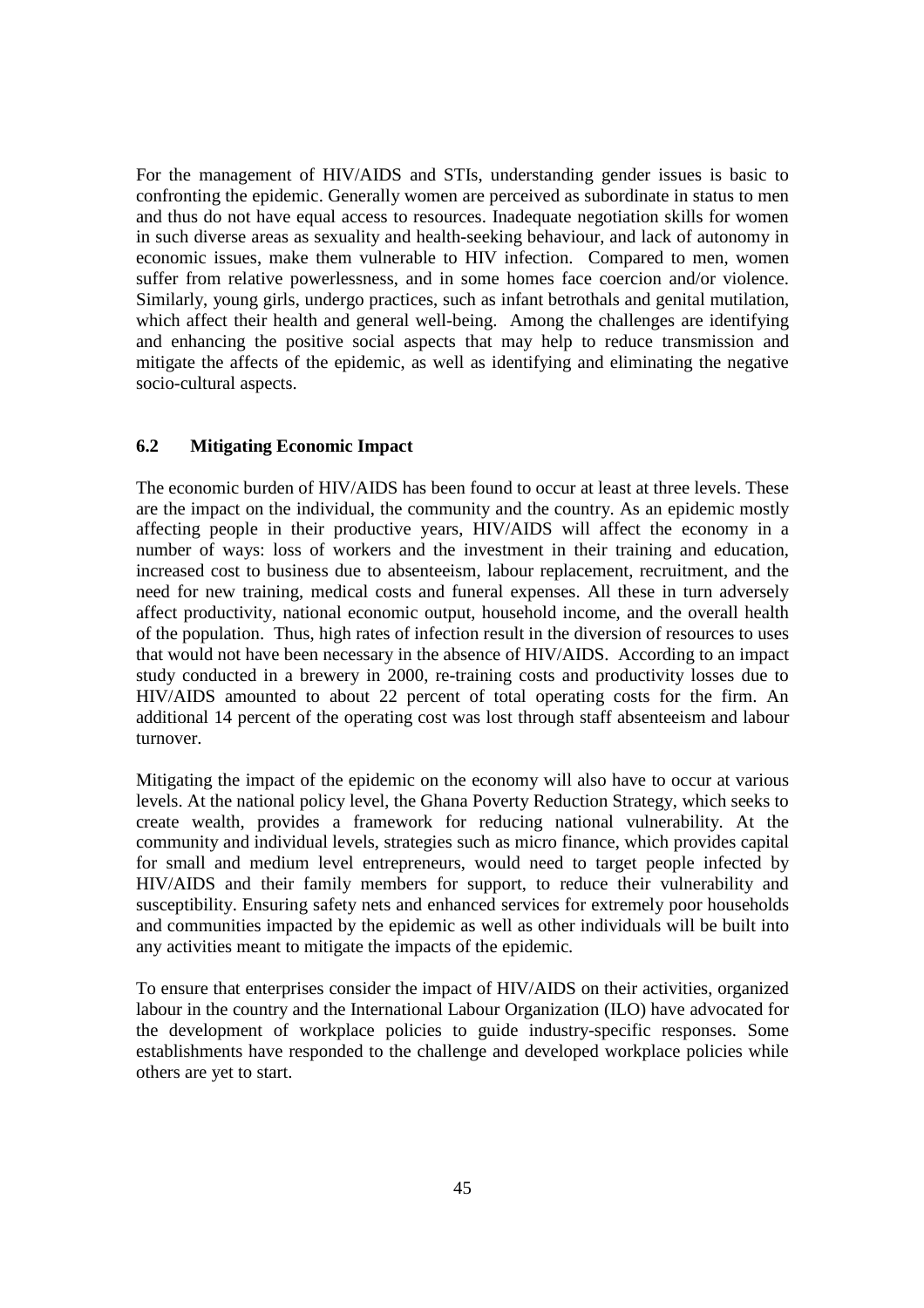# **Strategic Results**

- 1. Developed and implemented strategies for mitigating the socio-economic impact of the epidemic on individuals, families, groups, businesses and the larger society;
- 2. Created nationwide awareness on the socio-economic impact of HIV/AIDS on individuals, families and communities;
- 3. Mobilized stakeholders to provide resources to support activities geared towards reducing the economic impact of HIV/AIDS on PLWHA, affected individuals, families and communities;
- 4. Instituted mechanisms for MDA, employers and the private sector to develop policies for reducing the economic impact of the epidemic on their establishments and employees;
- 5. Improved access of PLWHA, OVC and other vulnerable persons to resources (e.g. micro-credit) and employment within their capabilities; and
- 6. Well functioning Business Coalition.

## **Challenges**

- Ensuring mainstreaming of activities on HIV/AIDS in all public and private enterprises to ensure the reduction of the economic impact of the epidemic;
- Advocating policies that address the socio-economic conditions that make some people vulnerable;
- Promoting strategies that provide resources to PLWHA and infected persons;
- Promoting research that will help to identify vulnerable persons; and
- Ensuring development of indicators for monitoring and evaluating assistance to PLWHA.

#### **Strategies**

- 1. Review existing workplace and labour policies and practices to ensure that they conform to the 10 key ILO principles and code of practice, and promote the development and implementation of workplace policies and programmes where they do not exist;
- 2. Empower women, PLWHA, their family members and other affected individuals through micro-financing, education and skill development;
- 3. Seek to finalize the Social Protection Strategy being developed within the context of the Ghana Poverty Reduction Strategy (GPRS);
- 4. Promote partnerships among government, organized labour, civil society and community groups at all levels to develop comprehensive impact mitigation interventions that respond to the impact of the epidemic on local economies; and
- 5. Promote increased private sector involvement in all aspects of AIDS programming.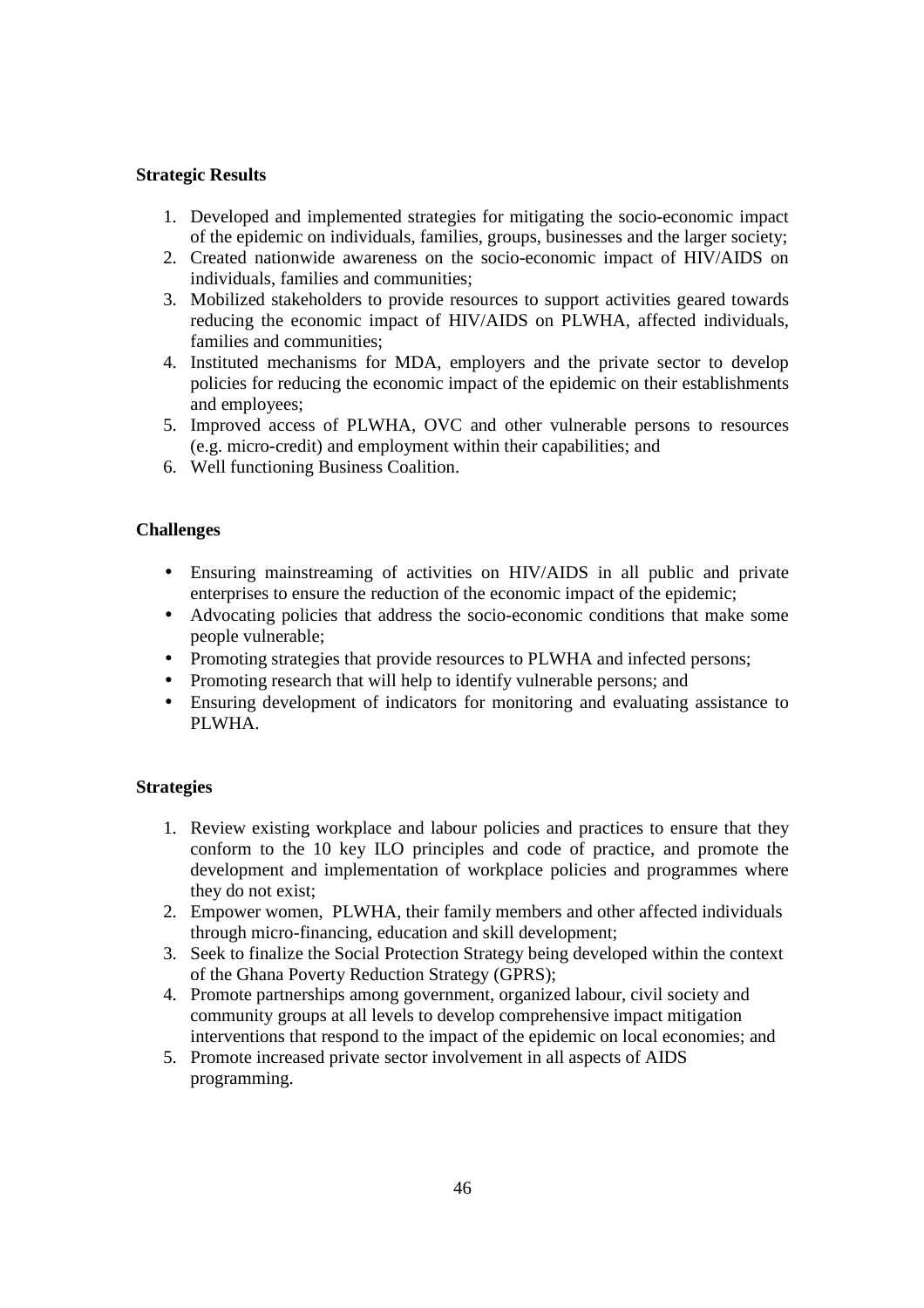# **6.3 Mitigating Predisposing Socio-cultural Practices**

Both the laws of Ghana and the traditions of various ethnic groups prohibit customary practices which dehumanise or are injurious to the physical and mental well-being of a person. Nevertheless, there are some cultural practices (some relating specifically to sex and sexuality, such as female genital mutilation, and wife inheritance) that have negative effects on individuals, or render them vulnerable to HIVAIDS infection. Alternatively, there are some positive cultural practices such as the traditional mutual support system and strong community spirit which can be used to develop strategies for prevention, support and the mitigation.

Regardless of the existence of laws to protect children, various cultural practices continue to put some children at risk. Among these cultural practices are female ritual slavery (such as *Trokosi)*, betrothal, female genital mutilation and discrimination against girls for formal education. NSF II will need to target cultural practices that put young girls at risk. Furthermore, with increases in the number of infected adults in the reproductive ages, the number of AIDS orphans will increase. This will require programmes to deal with the problem beyond the traditional approach of relying on extended families members to foster such children.

#### **Strategic Results**

- 1. Identified socio-cultural practices that have positive and negative implications for the transmission of HIV;
- 2. Promoted strategies to increase awareness about the link between some negative socio-cultural practices and HIV/AIDS infection; and
- 3. Established mechanisms for resource and social mobilization to support activities that will reduce the impact of negative socio-cultural factors on HIV transmission and the care and support of OVC.

#### **Challenges**

- Eliminating some socio-cultural practices that contribute to putting people, especially the youth and women, at risk of HIV/AIDS infection;
- Developing strategies to help people identify and accept the implications of their actions and inactions on their own lives and on the lives of others; and
- Mobilising civil society to re-examine itself and identify positive and negative practices that have implications for HIV/AIDS transmission and prevention as well as the lives of infected and affected persons.

#### **Strategies**

1. Document socio-cultural practices that enhance and those that negatively influence disease prevention, transmission and the care of infected and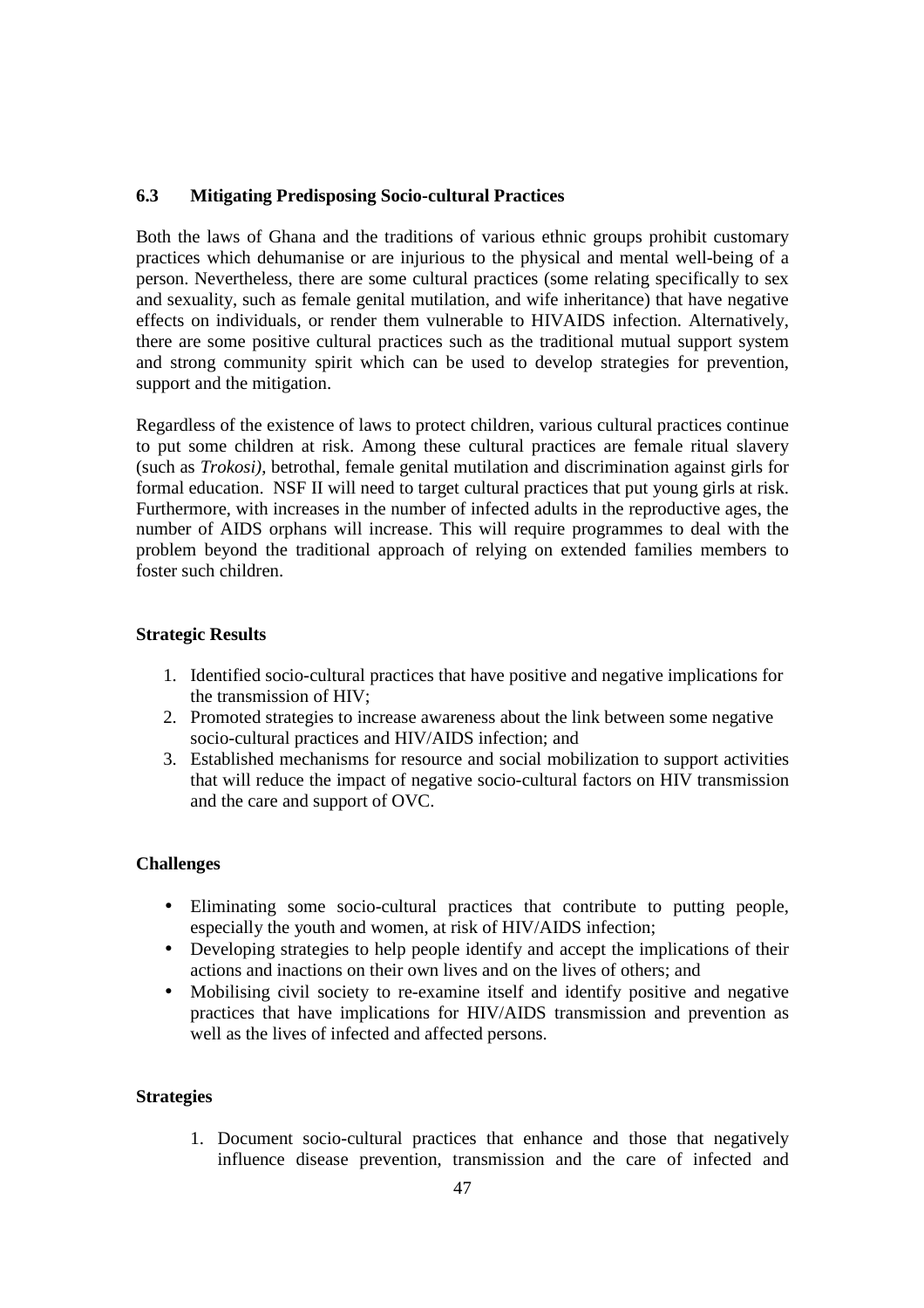affected persons among various ethnic groups, and develop appropriate strategies to deal with them; and

2. Advocate gender mainstreaming and protecting the rights of children, especially females, as part of the national response to HIV.

# **6.4 Legal Aspects**

Promoting and protecting human rights are essential components in preventing the transmission of HIV and reducing the impact of the epidemic. A rights-based response to the HIV epidemic involves creating conditions for respecting the rights of persons as indicated in the Constitution as well as in both national and international laws and conventions. International Conventions, such as the Convention on the Elimination of All Forms of Discrimination Against Women (CEDAW), and the Convention on the Rights of the Child (CRC), offer legal protection to women, children and other vulnerable groups. The 1992 Constitution also guarantees the protection of the rights to life, protection of personal liberty and respect for human dignity. Other provisions in the Criminal Code provide protection from abuse. The Children's Act and the 1992 Constitution contains extensive provisions aimed at protecting children from acts that render them vulnerable to HIV infection.

Legal aid centres and legal aid systems exist to provide services to women and children. However, they are not specialised in HIV/AIDS case work. The Women and Juvenile Unit of the Ghana Police Service has also emerged as an avenue for dealing with issues associated with domestic violence, abandonment and infringements of rights. Traditional rules on property exist alongside formal laws in the country. Thus, there are services and outlets for dealing with issues associated with rights and protection of minors and vulnerable persons.

There are no national laws specifically on AIDS. Also, there are no general antidiscrimination laws to protect PLWHA and especially vulnerable groups (e.g. children, refugees, displaced persons, sex workers, MSM, prisoners) from human rights abuses. Some of these gaps in the legal system have been identified and attempts have been made to draft laws to rectify them. Among the laws that have been drafted but are yet to be passed are the Domestic Violence and the Human Trafficking Bills. In addition there will be the need to draft, enact and enforce laws which address gender-based vulnerability, including violence, coercion, protection of property rights and the marginalization of women. Further, there will be the need to harmonize some national laws with international laws which have implications for the management of HIV/AIDS and the rights of persons.

#### **Strategic Results**

- 1. Advocated for the programmes meant to protect and uphold basic human rights of PLWHA, women, orphans and other vulnerable groups;
- 2. Enhanced capacity of stakeholders, including PLWHA, MDA, NGO, CBO and the private sector to effectively promote and protect the rights of vulnerable groups;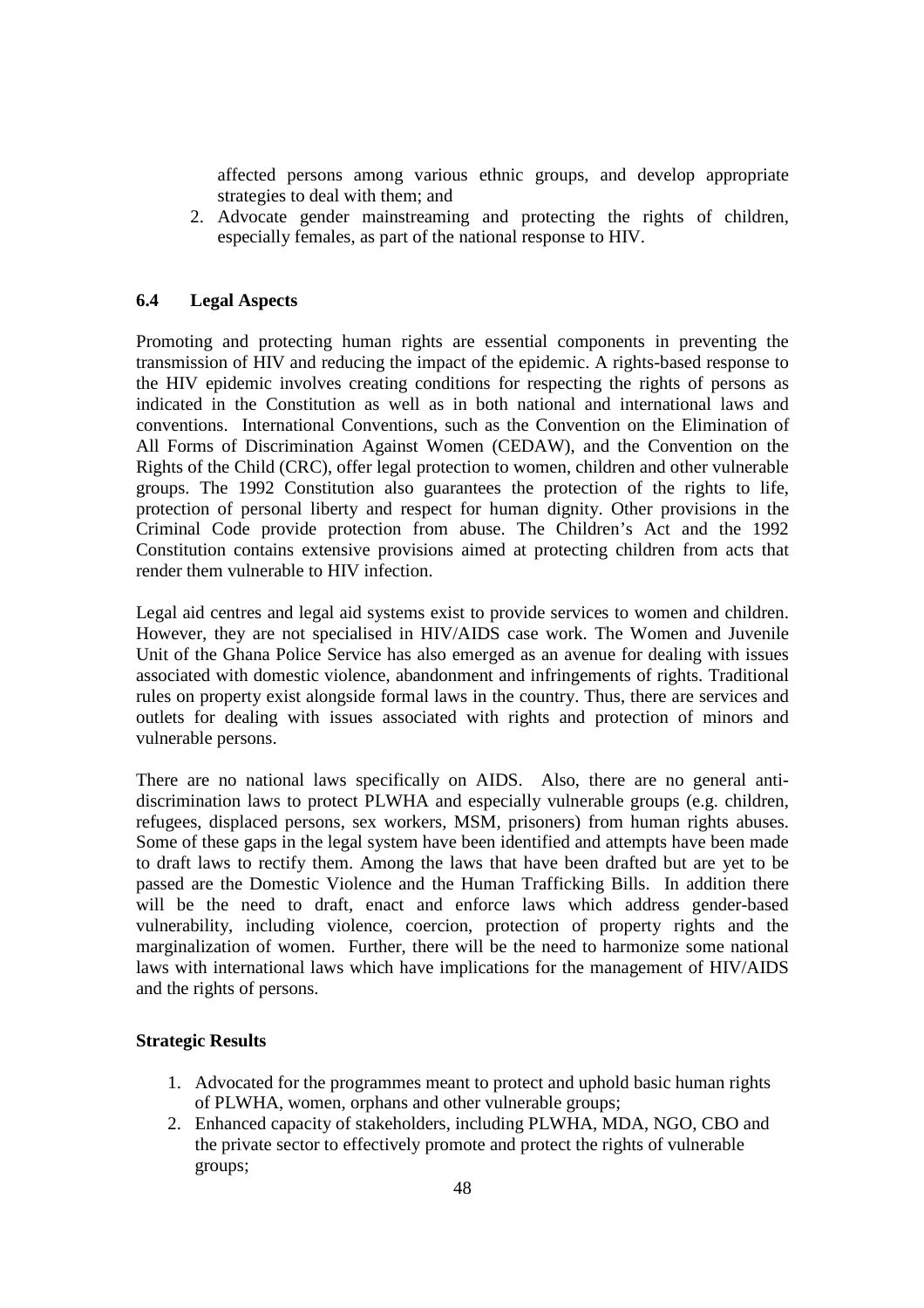- 3. Promoted HIV/AIDS human rights-based advocacy at all levels;
- 4. Increased resources to key stakeholders to support activities that provide legal protection and avenues for redress of socio-cultural and economic issues for civil society, PLWHA and affected persons; and
- 5. Advocated enforcement of laws on the protection of children, women and other vulnerable groups.

# **Challenges**

- Popularizing the legal protection measures for women and children which have been clearly articulated in the laws of the country;
- Gaining commitment to the enforcement of existing laws to protect women from harmful traditional practices and offences which increase women's and children's vulnerability to HIV infection;
- Ensuring the passing of laws that have implications for HIV/AIDS and STI prevention which have been drafted but not passed;
- Ensuring the identification and drafting of laws that help to promote the welfare and dignity of persons, especially those likely to influence the course of the epidemic; and
- Strengthening legal support services, and enforcement of local and international laws protecting PLWHA, women, children and other vulnerable groups.

# **Strategies**

- 1. Promote the review of all laws which affect reproductive health and rights with the view to bringing them into consonance with national and international laws;
- 2. Support the development of expertise and documentation on HIV/AIDS related legal, ethical, and human rights issues in all sectors, institutions and among NGO/CBO/FBO and the judicial branch of government;
- 3. Promote the review of sectoral HIV/AIDS plans and codes of ethics for their rights-based components;
- 4. Strengthen the capacity of PLWHA organizations to participate in all HIV/AIDSrelated policies, programmes, and activities.
- 5. Develop portfolio on ethical issues to guide practice of NGO/CBO/FBO involved in HIV/AIDS programmes.

# **Lead Agencies:**

Ministry of Employment, Manpower Development and Social Welfare/ Commission for Human Rights and Administrative Justice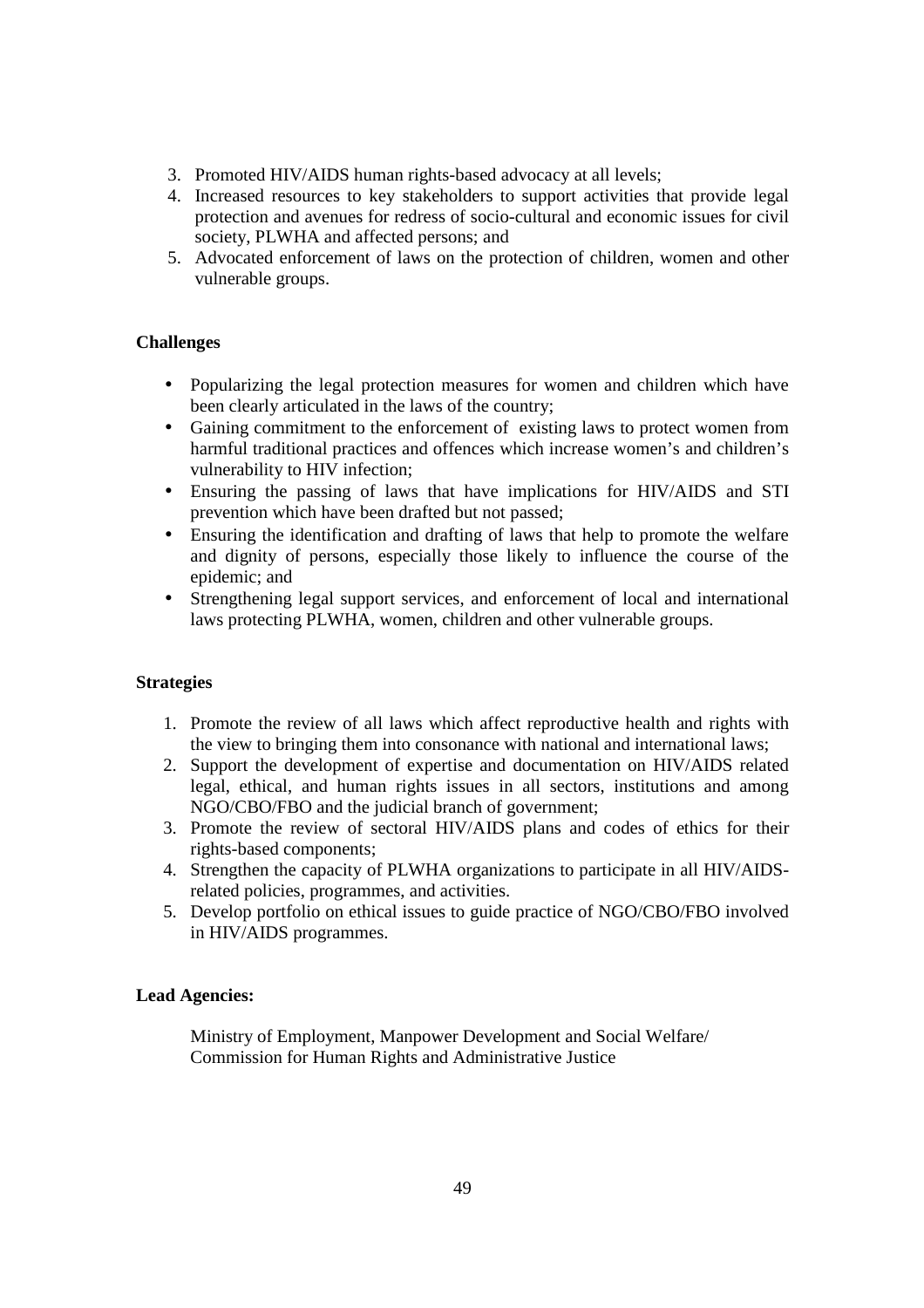#### **Key Actors:**

Ministry of Finance, Ministry of Women and Children's Affairs, Ministry Employment, Private Sector Development, Ghana Employers Association, Private Enterprise Foundation, Organized Labour, National Council for Women and Development (NCWD), private sector corporate bodies, NGO, CSO, FBO, National House of Chiefs, Ghana National Commission on Children, NPC, GAC, Women and Juvenile Unit of the Ghana Police Service, Commission for Human Rights and Administrative Justice, Ghana Health Service, Manpower Development and Social Welfare, CBO, Judicial Service, Attorney General's Office, Women and Juveniles Unit (WAJU) of the Ghana Police Service, Legal Aid Board.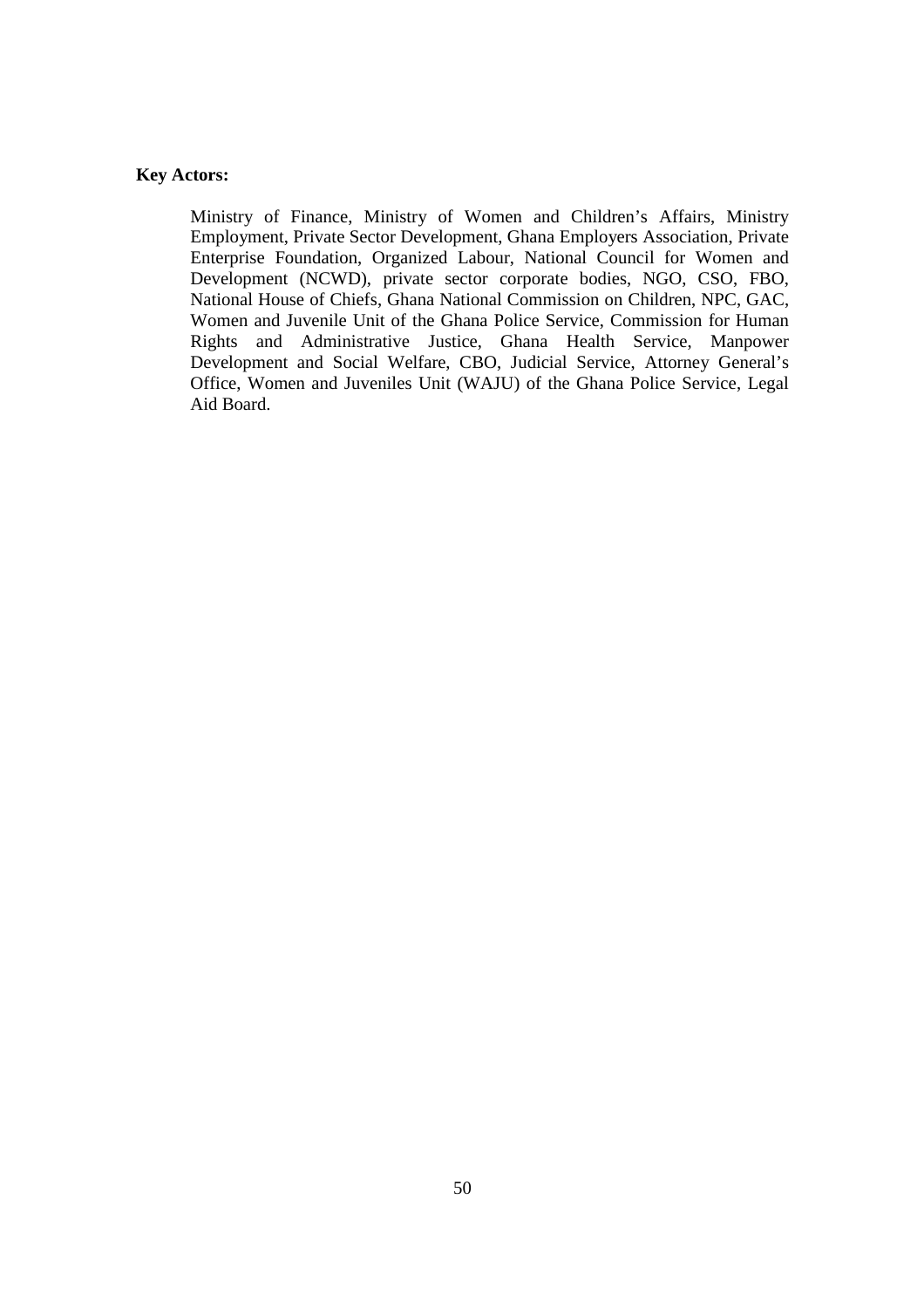**Chapter 7: Prevention and Behaviour Change Communication** 

# **Objectives**

- To develop, implement, and manage targeted IEC/BCC and other prevention programmes
- To increase the proportion of the sexually active population who practice faithfulness, or use condoms at every higher risk sexual encounter
- To promote programmes to ensure increase in the median age at sexual debut among young people
- To promote availability and utilization of quality STI, VCT, PMTCT and PEP services to vulnerable groups, rape victims and the general population.
- To minimise the risk of HIV transmission through blood and blood products
- To reduce the incidence of occupational exposure to HIV and other infections

# **7.1 Introduction**

Effective behavioural change communication (BCC) programmes and ultimately reductions in new infections require integrated, multi-level, tailored messages, targeted at particular groups and employing a variety of communication channels including mass communication, peer-to-peer and other interpersonal communications. The new generation of BCC programmes will go beyond provision of knowledge to provide life saving skills/abilities, the confidence and ability to initiate and sustain changes. Information aimed at changing behaviour shall be provided in a timely, relevant, culturally sensitive and appropriate way in a non-stigmatising manner. Due to the interconnectedness of individual behaviour, social norms, and socio-economic structures, it will be necessary to promote together programmes designed to change individual behaviour with those targeting social and community behaviours. Behavioural change communication will also have to respond to issues such as compliance, and some of the new attitudes expected to emerge with the scaling-up of anti-retroviral therapy. For instance, some people on ARV may abandon other preventive measures since they might consider themselves as being "cured." Accomplishing these formidable tasks in a costeffective manner will require new research knowledge to guide relative emphasis on different strategies and programme components (see also Chapter 9).

Preventive efforts will also require examining legal issues that will have implications for educational programmes that target marginal groups such as sex workers and prisoners. It will also involve developing supportive services, such as counselling and management of STI.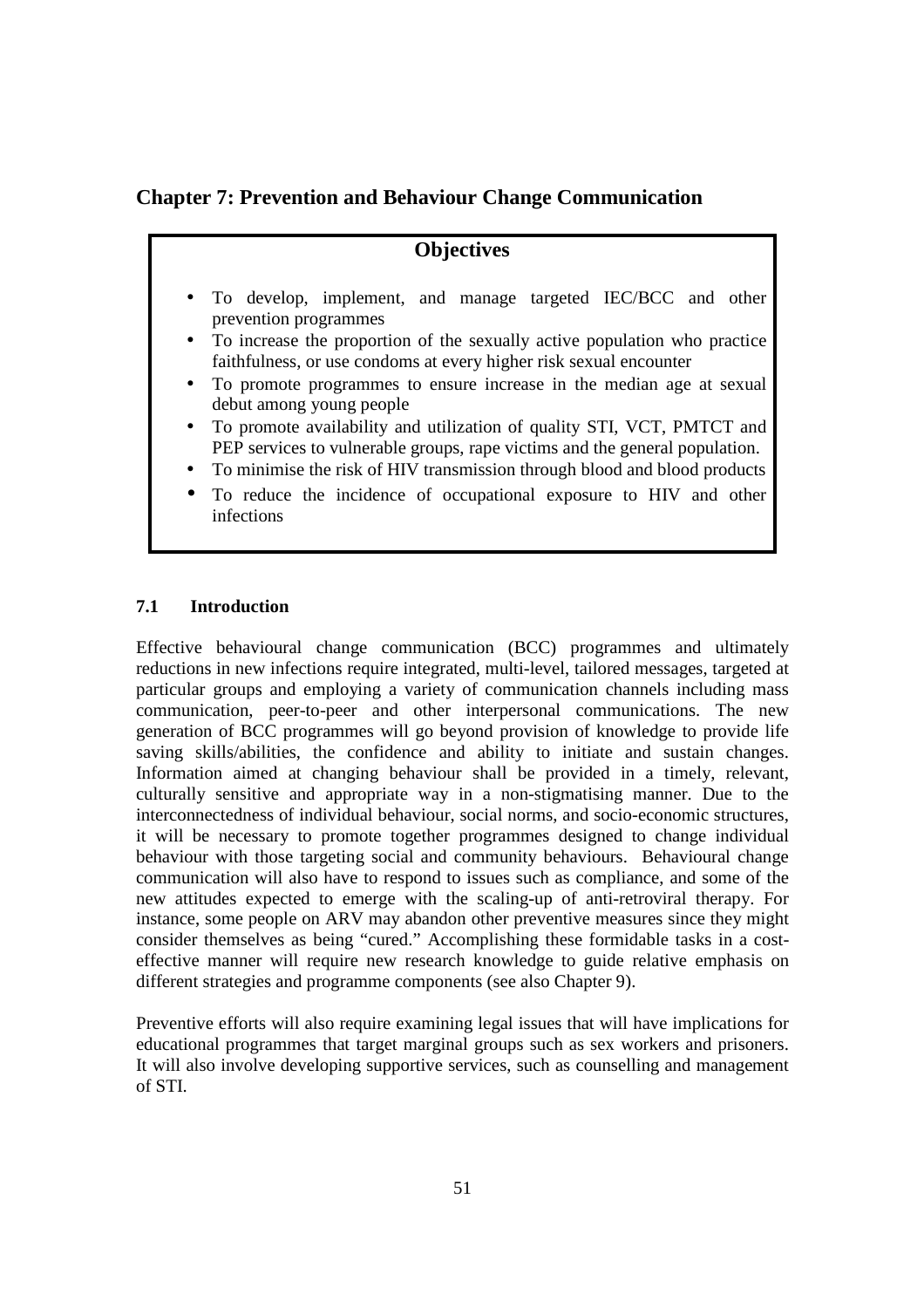# **7.2 Programme Targeting**

To achieve the goals set out in this framework, the needs of various categories of people will have to be addressed with general and specific HIV/AIDS educational programmes. These categories include sex workers and their clients, PLWHA, affected persons, OVC, adult men and women, youth and children, and people in geographic areas (e.g. ruralurban, peri-urban, slum areas). Available evidence has identified risky behaviours, risky environments and risky periods for HIV infection (Anarfi, 2000). For maximum impact, it will be important to focus on interventions which aim at averting new HIV infections among vulnerable groups and in the general population. Targeting, therefore, will involve identifying some high transmission areas (PLACE methodology) as part of targeting geographic areas and vulnerable groups or behaviours.

# **7.2.1 General Population**

The prevalence rate and pattern of HIV/AIDS in the country fall within the definition of a generalised epidemic. In a generalised epidemic, intensive social mobilisation strategies are needed to implement programmes that promote individual as well as collective positive behavioural change. By targeting the general population, stigma associated with group targeting will be reduced. For the general public, the mass media shall continue to play a significant role in the dissemination of information to achieve behavioural change. Culturally acceptable media and channels will be used to reach groups of people in a timely and relevant manner. In addition, local mobilization, through group and individual interaction, will be used for behavioural change and support for PLWHA and affected members of the community.

Within the general population, there are underserved populations, such as those in rural and deprived urban enclaves. In some parts of the country, prevalence rates are higher in rural than urban areas. These patterns present a challenge for dealing with the factors that predispose people in such areas to infection.

#### **7.2.2 Geographical Targeting**

Infection rates in the country are not evenly spread, with higher rates in some geographic areas than others. Even within a Region or District known for its high or low HIV prevalence, infection is higher within certain "*hot-spots,*" which deserve additional focus in prevention activities. Among these are locations on highways and market centres (Anarfi et al., 1999). There are also periods when certain activities (e.g. local festivals, funerals) take place that expose people to higher risk. While information exists in some form (e.g. sentinel surveillance and surveys) to guide geographic targeting, additional information will be needed to further guide interventions during NSF II. Such information will include factors which influence behaviours that occur at such events locations, so that they can be appropriately managed. Some of these events and places will vary with time and will need constant review in order to understand patterns related to varying rates of infection.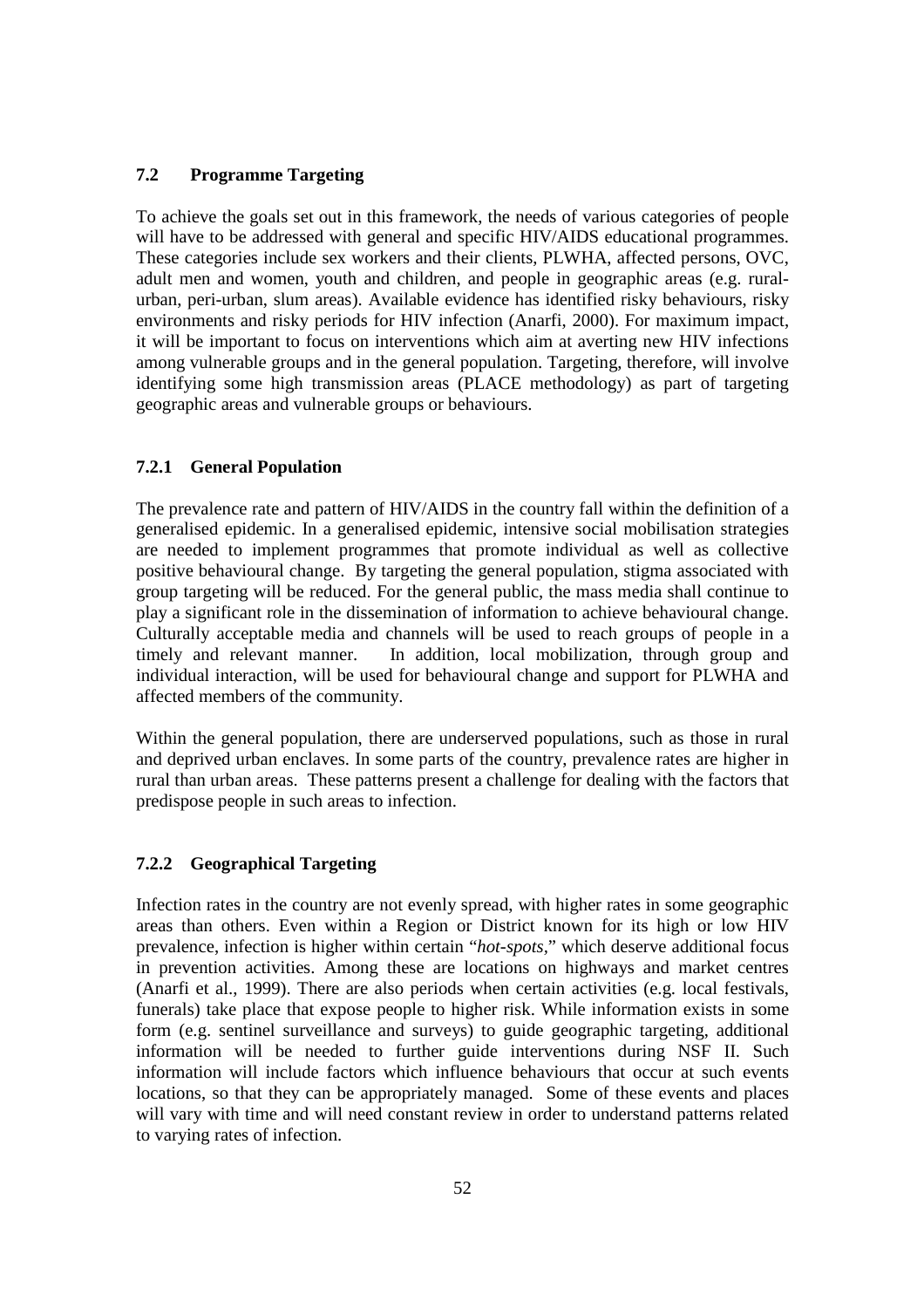## **7.2.3****Vulnerable group targeting**

Targeting social groups with known high HIV prevalence and risky behaviours that are likely to facilitate the spread of HIV is a highly efficient way of preventing further spread of the epidemic. Some of these vulnerable groups, such as sex workers, and clients of sex workers are well documented. However, the selection of other high risk groups will have to be based on a combination of biometric and behavioural studies.

The available evidence suggests that other vulnerable groups in the country include youth, women in a marital union, uniformed service personnel, refugees, displaced persons, prisoners and people living at border towns. Specific issues related to these groups are highlighted below.

## *Women*

Lack of economic empowerment coupled with low literacy and negative socio-cultural and religious practices continue to beset women and increase their level of vulnerability to HIV infection. Due to lack of socio-economic opportunities, such as education, and cultural practices, women lack control over their sexuality and are expected to serve men's needs. Increases in formal education help to reduce HIV infections among women. To this end, advocacy to encourage sustainable girl-child education will be systematically pursued and increased, as well as continuing access of women to nonformal education. Women's economic capacity will be improved through strengthening and expanding existing income-generating and skill-development programmes, especially for women not in marital unions. HIV prevalence in this group is about three times that of women in marital unions (Ghana Statistical service, 2004). The assumption is that increased education, income generation and skill development opportunities will help reduce the level of economic dependency of women and improve their ability to negotiate safer sex. Considering that the uptake of female condoms has been slow, extensive promotion of female condom use among both males and females should increase women's ability to have some control over their exposure to risk.

Effective advocacy programmes are needed which address the negative socio-cultural practices and economic vulnerability of women and young girls to HIV/AIDS infection. Some key issues that have negative impact on the health of women, such as violence and coercive sex, will be targeted in mass media campaigns and comprehensive community participatory learning approaches. The messages and activities will focus on gender dimensions of development and infection, changes in the epidemic, perceptions of individual and group vulnerability, value of ABC strategies, and skills in negotiating safer sex.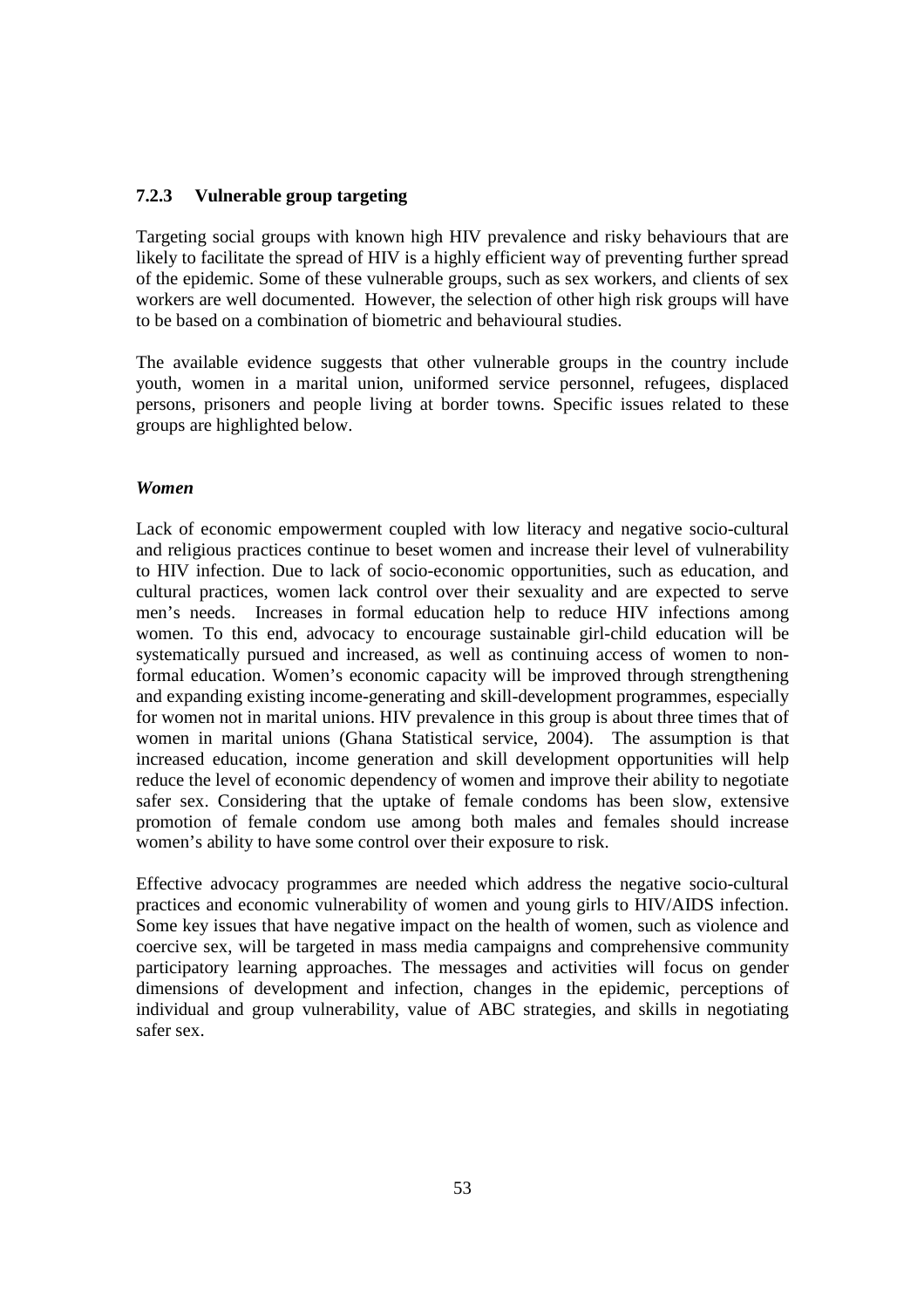#### *Youth*

Youth, defined as young people between the ages 10 and 24 years, account for about a third of the country's total population (Ghana Statistical Service, 2004). Several studies, both national and international, have shown that many young people have unplanned sex and often fail to protect themselves against disease and unwanted pregnancy, especially at their first sexual encounter. Young people also underestimate their own vulnerability to infection, while some of them, especially young females, are victimized by sexual violence and sexual abuse. Available evidence also suggests that young people do not report STI infections for various reasons. They may not think that the infection is a serious issue, and they may be concerned about negative attitudes of service providers. They are also influenced by the behaviour and activities of their peers.

For young people, structured youth activities, peer education and youth friendly services will be strengthened and, the best practices in and out of the country will be replicated. Services for young people require strong skill building components aimed at reducing their vulnerability. This will also include encouraging those yet to initiate sex to delay sexual debut, and for those already sexually active to stick to one sexual partner, and adopt dual protection measures.

#### *In-School Youth*

In-school youth constitute a captive audience who can easily be reached with well packaged programmes. Youth in first and second cycle institutions as well as tertiary institutions will be reached with appropriate HIV/AIDS information through their teachers, and equipped with appropriate life skills in relation to HIV/AIDS. Safer sex practice, with emphasis on the delay of the onset of sexual activities and abstinence, will continue to be promoted among youth in the first and second cycle institutions. Messages on the ABC of HIV/AIDS prevention will be promoted among youth in tertiary institutions. Both male and female condoms will be promoted and made readily available in tertiary institutions. While the general link between education and HIV/AIDS prevention is positive, there are also emerging negative aspects associated with formal education. For instance, some girls are compelled to enter into transactional sexual arrangements to be able to pay their school fees. Some experience sexual abuse in school (Ankomah, 1998; Awusabo-Asare et al, 1999). Intensive community education will be pursued to promote support for female education in a safe environment.

Teachers constitute a major group in the intervention process for young people. Although in some cases teachers have been found to abuse young school girls, collectively, they constitute a resource that will have to be tapped for intervention. In-service training will be provided on HIV/AIDS issues to teachers at various levels, including instructors at institutions serving students with special needs, such as the blind, hearing and physically impaired. This requires the development and periodic review of available educational materials, including text books, leaflets, pamphlets, documentaries and interactive videodrama series. Teachers in training institutions will be given adequate education and skills to impart sensitive material on HIV in a youth friendly manner. The abuse of school girls by teachers will also have to be addressed as an issue in professional and personal ethics.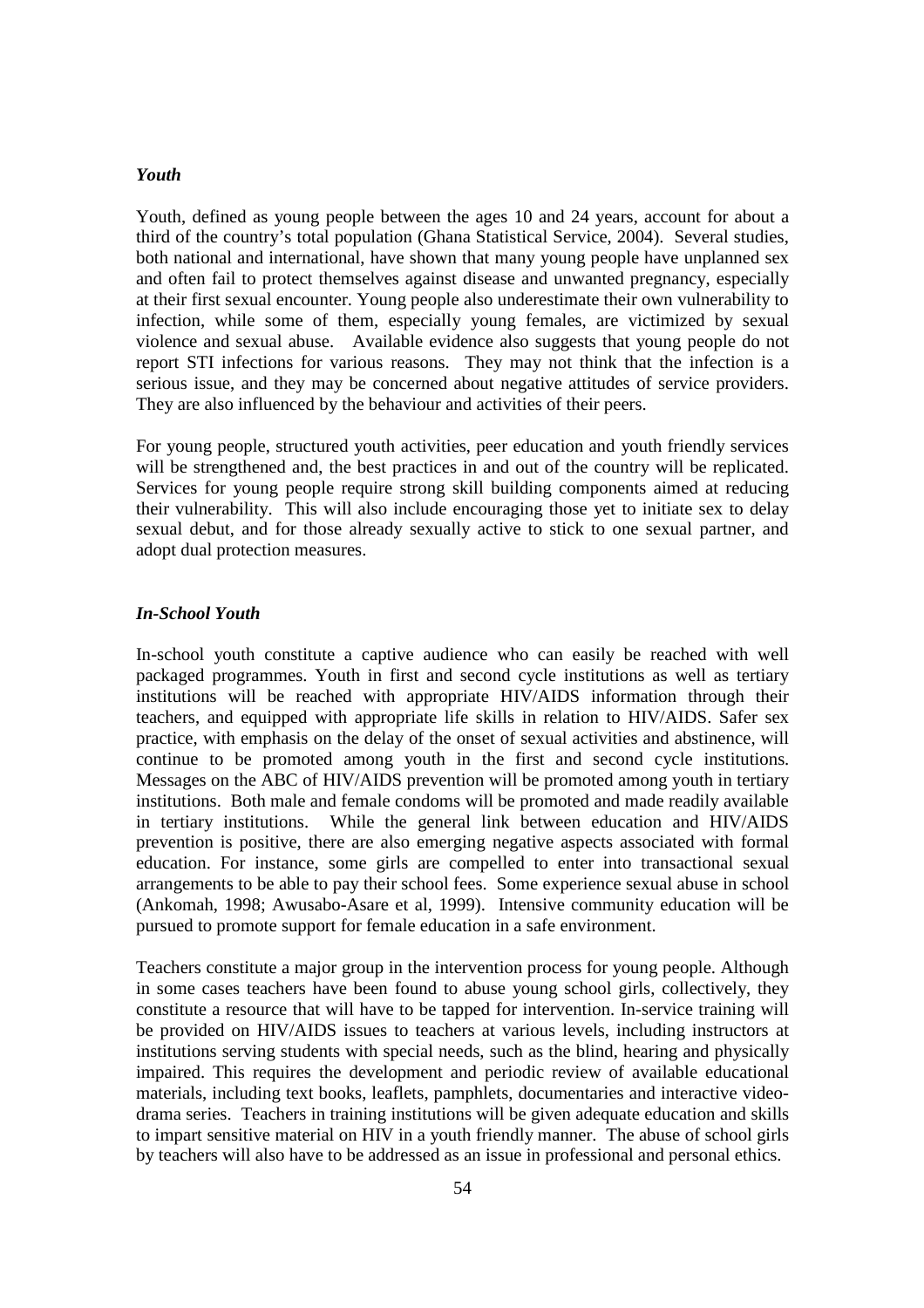#### *Out-of-School Youth*

There are two main categories of out-of school youth: the organized, who may be employed, or serving as apprentices, and the unorganized, who are not employed, or who only have street hawker positions, or are at home. Both categories of youth have varied information needs and also respond differently to the available information (Dartey, 2003; Glover, et al., 2003). The out-of-school youth present one of the biggest challenges in HIV/AIDS prevention. Some of them engage in high risk sexual behaviour while some of the girls are subjected to sexual coercion (Awusabo-Asare et al, 2004). Tailor-made, culturally sensitive and relevant messages with appropriate visual aids will be developed to serve the varied needs of different groups. To achieve this objective, both the human and institutional capacities of NGO, CBO, and civil society will be enhanced to enable them to communicate effectively with young people, thereby increasing the probability of achieving positive behaviour change. Both primary and secondary abstinence will be vigorously promoted, especially among males and females aged eighteen years and below. "ABC" and partner reduction will be the main messages for the sexually active. Condom promotion, STI management and sexuality counselling services will be made widely available and accessible.

#### *Sex Workers and their Clients*

A number of women are drawn into sex work for various reasons, including poor economic conditions. Although the number of sex workers in the country is unknown, it is generally believed to be increasing and to include PLWHA (Ahiadeke et al., 2004). With the introduction of HAART, some infected persons will continue to be sex workers, putting themselves and their clients at further risk. Extensive education programmes will be needed to raise awareness of sex workers and their clients on the importance of using condoms in each sexual act, and periodically using STI and VCT services. An important feature of STI reduction programmes will be condom promotion for both males and females. There will be BCC messages to encourage the reduction of multiple sexual partnerships and consumption of alcohol. Linkages with relevant organisations will be encouraged to initiate and sustain initiatives which assist sex workers to find alternative employment. Clients of sex workers require education on vulnerability, risks, and consistent use of condoms.

#### *Prisoners*

A number of youth and adults in their prime years are incarcerated in prisons and remand homes. Prisoners become vulnerable to HIV due to rape, and consensual unprotected penetrative anal intercourse. However, owing to stigma associated with incarceration, prisoners often delay accessing medical services, thus delaying the timely diagnosis and treatment of infections. Condom use is non existent as prison authorities prohibit condom distribution in prisons. Tailored BCC programmes and services will be promoted in the prisons to ensure early detection and reporting of STIs, as well as promotion of support from prison authorities to address issues such as HIV/AIDS education and condom distribution.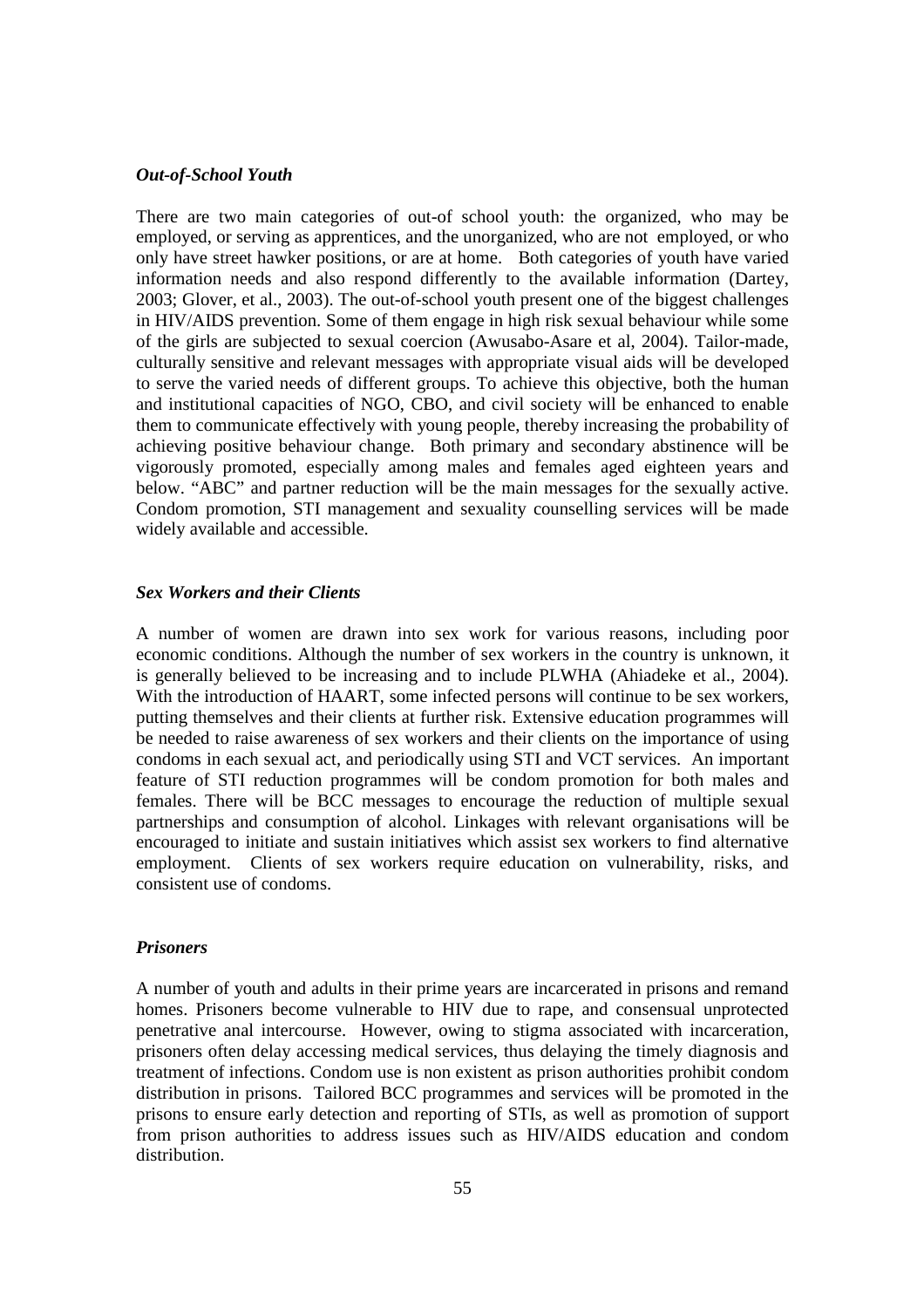# *Mobile/ Migrant Populations, Cross-border Traders, Refugees, and Uniformed Service personnel*

Mobile, migrant population, cross border traders, refugees, internally displaced persons, and uniformed service personnel are believed to be more vulnerable to HIV because their mobility increases their vulnerability to high risk sexual behaviours. The country has long and porous borders with its neighbours which have higher rates than Ghana (UNAIDS, 2004a). Located in a central position along the West African Coast, Ghana is involved in the Corridor Project spanning five countries. As part of the intervention, there will be strategies to improve access of these groups of people to condoms. Access to STI treatment will also be improved and the mobile population motivated to utilise the services. BCC programmes will focus on partner reduction, consistent condom use, abstinence, and early treatment of STIs.

Sites such as border towns, guest houses, and night clubs, drinking bars and hotels and brothels tend to be places where people meet sexual partners, and in some cases sexual activity takes place on site. It is generally accepted that there are few HIV prevention BCC programmes or condoms at most of these high risk sites (Ghana AIDS Commission, 2004a). Ghanaian military and police personnel have been involved in international and local peace keeping over the years. Those involved face isolation from social and family support which is likely to put them at risk. Recognizing the potential risks, the security personnel have developed programmes for serving members. Capacity building programmes shall be organised for managers of night clubs, and serving personnel, whilst educational activities will have to be strengthened to ensure that BCC activities are tailormade for the various categories of people.

#### *Workplace Programmes for the Employed*

Large enterprises, companies, MDA, small and medium-sized industries account for about one quarter of the employed work force (Ghana Statistical Service, 2004). Some of these workers are organised under labour unions which can easily be mobilised for HIV/AIDS programmes, while others are not unionized. During the period of NSF I, some institutions developed and implemented workplace policies. Those institutions will be supported to review and expand their programmes. Within the period of NSF II, institutions without work place policies will be assisted to develop and implement HIV/AIDS policies and programmes. Advocacy efforts will be intensified to ensure that resources are made available. The peer education model will be promoted to motivate peers to collectively support preventive behaviours, such as abstinence, partner reduction, condom use and mutual fidelity.

#### *Farmers, fishermen, and other informal sector workers*

According to the 2000 Housing and Population Census, about 60 percent of the employed adult population are in agriculture, fishing, and the informal sectors of the economy (Ghana Statistical Service, 2004). These are people who are not involved in any work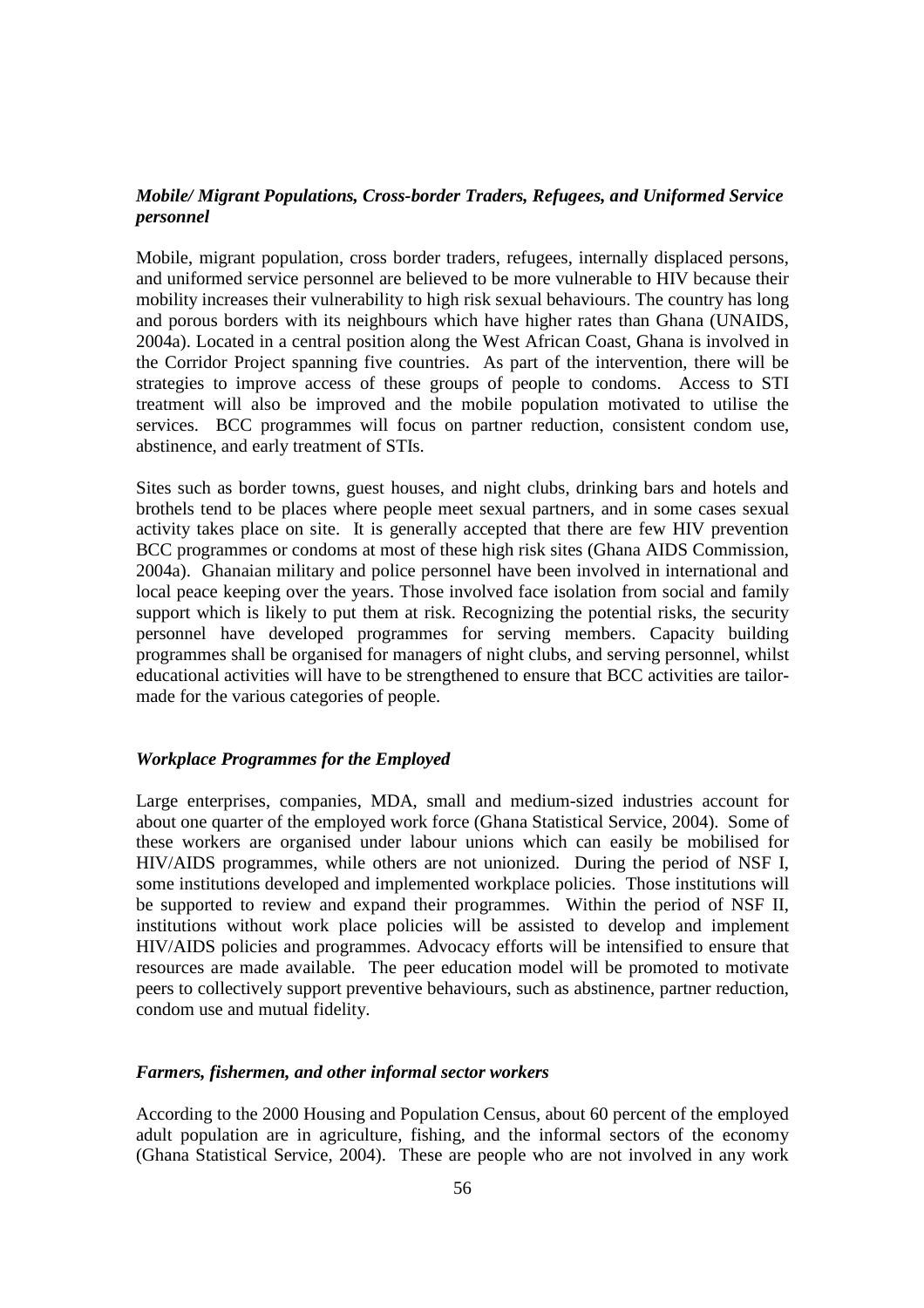place programmes. The assumption is that they will be covered in community-based programmes. However, the work patterns of some of them (e.g. market women and farmers) are such that they are not covered by a number of programmes. These categories of people will be targeted differently through municipal/district assemblies, and in their community-based organizations.

#### **Strategic Results**

- 1. Reduced number of new HIV infections, especially among vulnerable groups;
- 2. Operationalised National Integrated IEC/BCC Strategy;
- 3. Strengthened implementation of BCC programmes;
- 4. Increased levels of abstinence among young people, mutual faithfulness among those with partners, and condom use;
- 5. Reduced stigma and discrimination; and
- 6. Improved quality and utilization of STI and VCT services;

#### **Challenges**

- Strengthening the effectiveness of prevention-oriented interventions;
- Reducing high risk behaviour, promoting preventive behaviours, and implementing appropriate information and services specific to each vulnerable and/or high risk group.

#### **Strategies**

- 1. Finalise and operationalise a National Integrated IEC/BCC Strategy addressing the gender-specific needs of the general population, physically challenged persons, and particular high risk/vulnerable groups;
- 2. Reinforce cultural values and practices that reduce the risk of HIV infection.
- 3. Strengthen capacity to develop and implement BCC programmes;
- 4. Promote dual protection through ensuring access to, as well as correct and consistent use of male and female condoms;
- 5. Improve access of all youth to quality, evidence- based, and culturally sensitive life planning skills and user-friendly reproductive health services with the view to reducing new infections;
- 6. Improve awareness of complications and prevention of STIs, especially among young people, high risk and vulnerable groups;
- 7. Ensure improved access to VCT, including the use of mobile VCT services;
- 8. Strengthen quality syndromic management and monitoring of STI in both government and private health institutions;
- 9. Integrate syndromic management of STI into the pre-service curricula of all health training institutions and expand the integration of syndromic management of STI into other services;
- 10. Build the capacity of relevant stakeholders to integrate, implement, coordinate, and improve the delivery of PMTCT services to antenatal patients;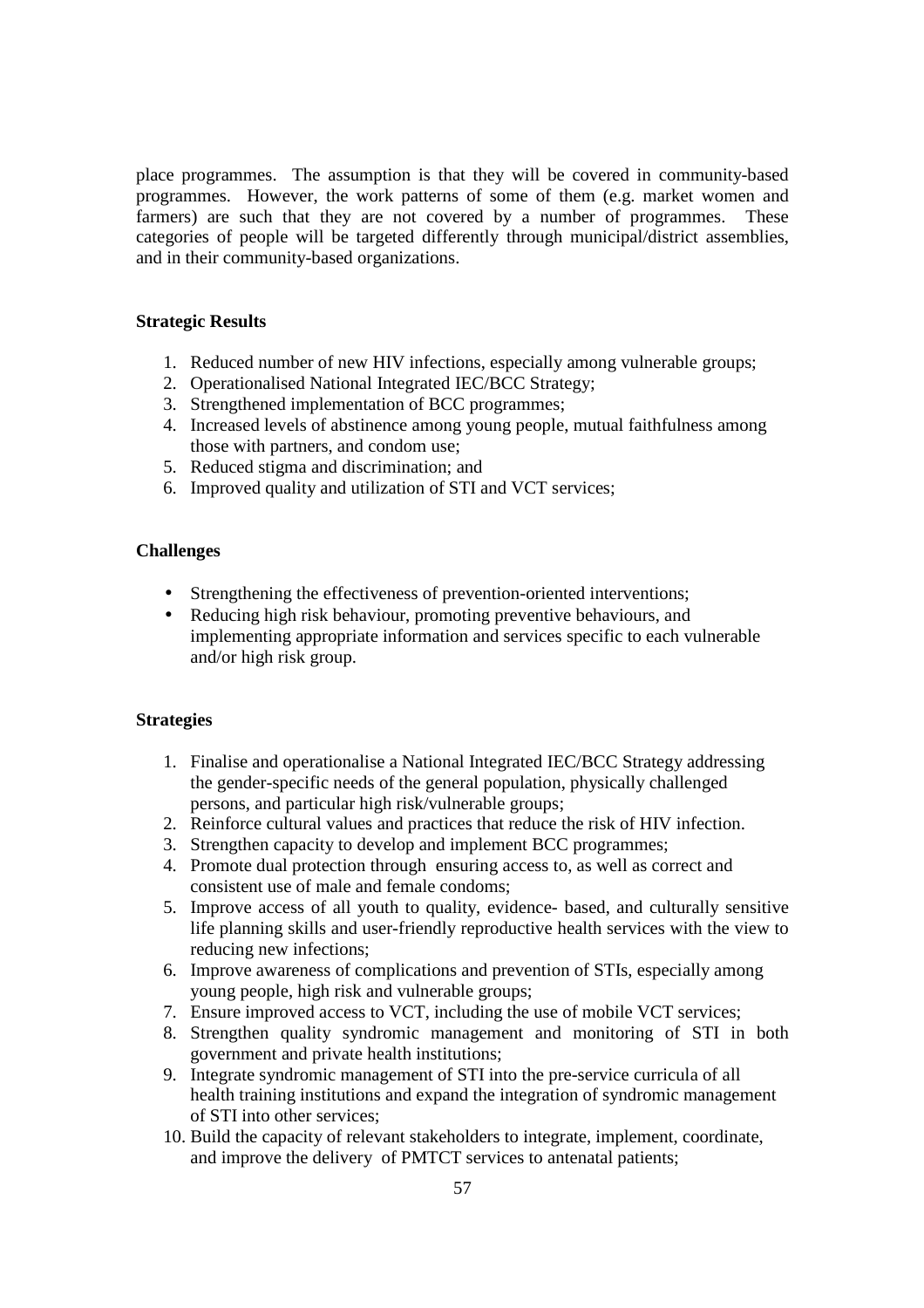- 11. Ensure improved attendance at supervised delivery points in order to improve access of infected infants to ART;
- 12. Promote standardised provision and awareness of the availability of PEP, improve access to PEP services for occupational exposure to HIV and rape, and ensure the availability of PEP in health institutions;
- 13. Train medical personnel, law enforcement agencies and traditional and religious leaders on issues of rape and PEP so as to improve reporting of exposure to HIV and rape, and referral system for PEP;
- 14. Strengthen blood donation, screening and transfusion services in public and private health institutions in line with the national Blood Transfusion Policy; and
- 15. Advocate for programmes to reduce preventable anaemia among women and children.
- 16. Engage civil society in community preparedness activities to embrace ART scale up.

#### **Lead Agencies:**

GAC, National Population Council, MOH/GHS

## **Key Actors:**

MOH/GHS, NPC, NGO, CBO involved in BCC, Ministry of Education, Youth and Sports, Ministry of Women and Children's Affair, Traditional, religious and opinion leaders; FBO, MDA, Civil Society, organized labour, Nursing /Midwifery training institutions and medical schools, CHAG, Private Hospitals, WAJU, MOWCA**.**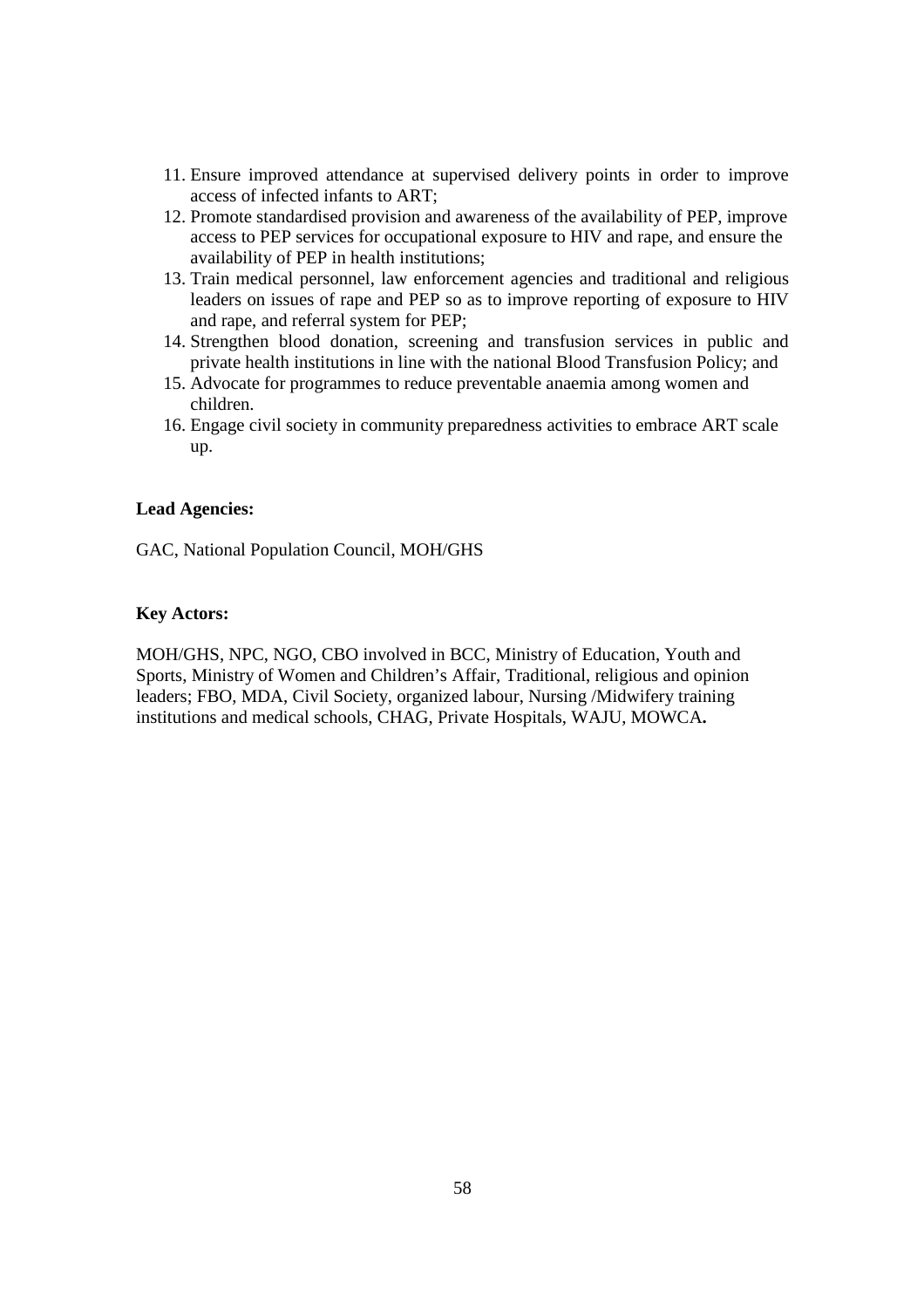# **Chapter 8: Treatment, Care and Support**

#### **Objectives**

- To ensure an enabling environment for comprehensive treatment, care and support through reduced stigma and discrimination
- To strengthen infrastructure and human resource capacities necessary to rapidly scale-up provision of treatment, care and support for PLWHA, OVC and other vulnerable groups in public and private institutions at all levels
- To promote early diagnosis of HIV and AIDS through use of VCT and other services
- To ensure the availability of adequate laboratory support for clinical care services at all levels
- To develop strategies for ensuring universal access to ART
- To ensure the availability and standards for community and home based care for PLWHA, OVC and other vulnerable populations
- To ensure psychosocial support is an integral part of a comprehensive care and support package for PLWHA, caregivers, OVC and other vulnerable groups
- To strengthen referral mechanisms and other linkages between the community, preventive and clinical services in public and private institutions
- To promote adequate nutrition for PLWHA, mothers and children
- To promote public private partnerships for accelerated treatment, care and support
- To monitor, supervise and evaluate treatment, care and support programmes

# **8.1 Introduction**

Programmes to provide treatment, care and support for PLWHA and affected persons at the institutional, community and home levels require vast expansion. Clinical care, defined as provision of services for opportunistic infections (OI), anti-retroviral therapy (ART and HAART), prevention of mother-to-child-transmission (PMTCT) and postexposure prophylaxis (PEP) and laboratory services, were either introduced or expanded during the period of NSF I. Technological developments in anti-retroviral therapy, increased knowledge about the epidemic and a supportive social environment have combined to change the way HIV/AIDS is managed in the clinical setting in the country. With a drastic decline in the prices of drugs for highly active retroviral treatment (HAART), and the willingness of development partners and the government to support treatment, anti-retroviral therapy was introduced on an experimental basis in 2002/2003.

Introduced as a pilot programme between Family Health International and the Ghana Health Service to PLWHA in Manya and Yilo Krobo Districts in the Eastern Region, the success of the project has led to the expansion of the programme. Currently about 2,000 persons are receiving therapy. The success of the programme has given hope to many people and has transformed perspectives on treatment and care of PLWHA. These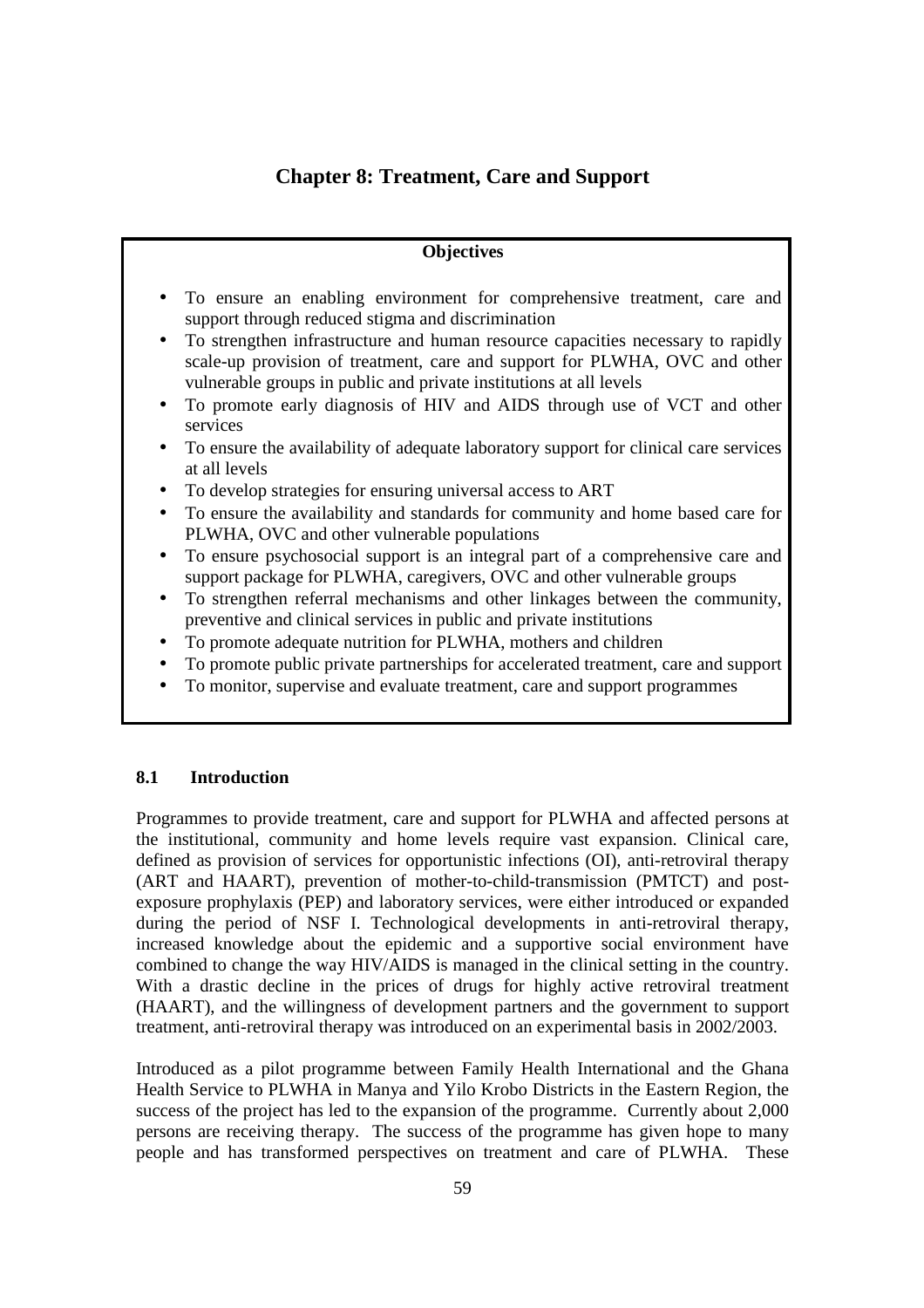developments are at the core of the quest for increased access to treatment, care and support for PLWHA. An important challenge is to develop strategies that will make access to ARV treatment progressively available to all those who need it. Associated with this expansion in ART will be increased motivation for VCT.

## **8.2 Care and Support at the Institutional and Community Levels**

Care and support at the institutional level is in its infancy and is characterized by ignorance, fear, stigma, discrimination, inadequately trained and motivated staff, inadequate laboratory services for the management of HIV/AIDS, low coverage of ART, lack of post-hospital discharge policy and weak referral networks. Efforts therefore are needed to improve treatment, care and support for PLWHA at the institutional level. However, with increasing numbers of PLWHA, institutional care alone cannot provide the needed care and support. Therefore community and home-based care (and support CHBC) will become increasingly important.

CHBC services include physical, psychological, palliative, material and emotional assistance. Care provided to infected and affected individuals in their own environment form an important link in the continuum of health care for terminally and chronically ill persons. This care, delivered by trained (and in some cases untrained) nuclear and extended family members, neighbours, friends, independent volunteers, as well as organized volunteers working through religious and other organisations, has become an important element in HIV/AIDS treatment, care and support. Sometimes supported by skilled and motivated social welfare and health workers, HBC provides appropriate medical, social and nursing support for PLWHA, while at the same time reducing congestion in health facilities.

Community and home-based care are organized mainly by religious hospitals affiliated with the Christian Health Association of Ghana (CHAG). Lay counsellors and public health nurses provide outreach services to PLWHA who have been under their care in the health institutions through a discharge plan and referral system. Their experience will provide valuable insights to guide the scaling-up of community and home-based care in this second Strategic Framework. Implementing comprehensive community and homebased care services will also call for addressing issue associated with traditional homebased care strategies which rely mostly on females, irrespective of age, as primary caregivers.

Herbal and other traditional therapies have also emerged in the treatment of HIV/AIDS. Available evidence suggests that some infected persons depend on herbal and other treatments for various reasons including the belief that traditional medicine can cure HIV/AIDS (Acquaah, et al., 2004; Mensah et al., 2004). While the debate on the efficacy of herbal treatment and other therapies has not been conclusive, there is a growing interest in such therapies (Amoah and Acquaye, 2004). Therefore, it is necessary to explore the use of herbal medicines in treatment, care and support.

Programmes of care and support for vulnerable populations have so far targeted information and STI services to sex workers, long-distance truck drivers, and uniformed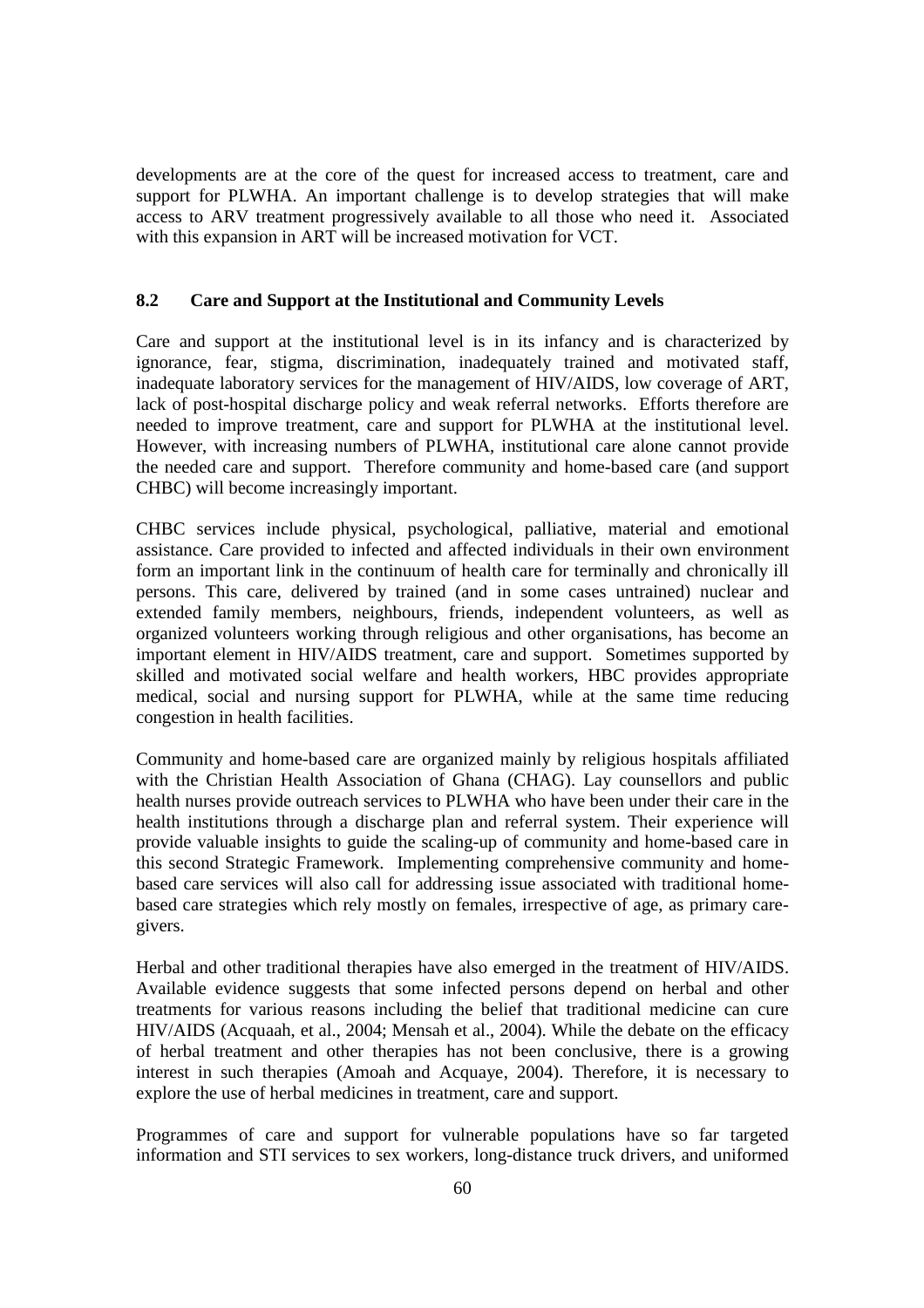service personnel. OVC have been identified for some targeting, as in the case of orphans in some areas in the country. Other vulnerable groups, such as clients of sex workers, men-having-sex with men and intravenous drug users, also require care and support services, as well as targeted BCC during the next five years.

Care of PLWHA at both the institutional and the community/home levels still remains one of the weakest components of the continuum of care for PLWHA in the country. In the 2003 review of programmes, care was the only programme component which was rated below 60 points in the AIDS Programme Effort Index (API) (Ghana AIDS Commission, 2004a). This is because ARV, PMTCT and VCT are not widely available to those who need them in various parts of the country. Therefore, scaling-up of treatment and care at both the institutional level and across geographic regions will present one of the biggest challenges. Within the period of NSF II, strategies will be developed towards ensuring universal access in the future.

# **8.3 Challenges in Promoting ARV**

Promoting ARV and related services will generate new challenges. These will include the early diagnoses of HIV infection, especially among pregnant women, adequate nutrition for PLWHA on ARV, and issues of compliance. Another challenge is that some people on ARV may think that, given their improved health conditions, they can resume unprotected sexual activities. Others may be less concerned with HIV infection because they incorrectly think that a cure is available. BCC programmes under NSF II will be mindful of such challenges. Furthermore, the scaling-up of ARV and related services will generate the need for training and capacity building at all levels, including those providing home-based and institutional care.

#### **Strategic Results**

- 1. Developed strategies that will ensure progressive access to comprehensive and confidential ARV, PMTCT, VCT, PEP and other treatment, care, and support services;
- 2. Integrated long-term HIV/AIDS treatment, care and support with other chronic conditions within the health and social services;
- 3. Developed appropriate mix of institutional and home-based care and support which are affordable and feasible;
- 4. Implemented training programmes for comprehensive institutional and homebased care and support, and strengthened volunteer system for institutional and home-based care;
- 5. Advocated for standardized traditional and alternative medicine as part of long-term treatment, care, and support.
- 6. Developed and implemented workplace policies on treatment, care and support;
- 7. Strengthened involvement of PLHWA and affected persons in the planning and implementation of programmes and activities on treatment, care, and support; and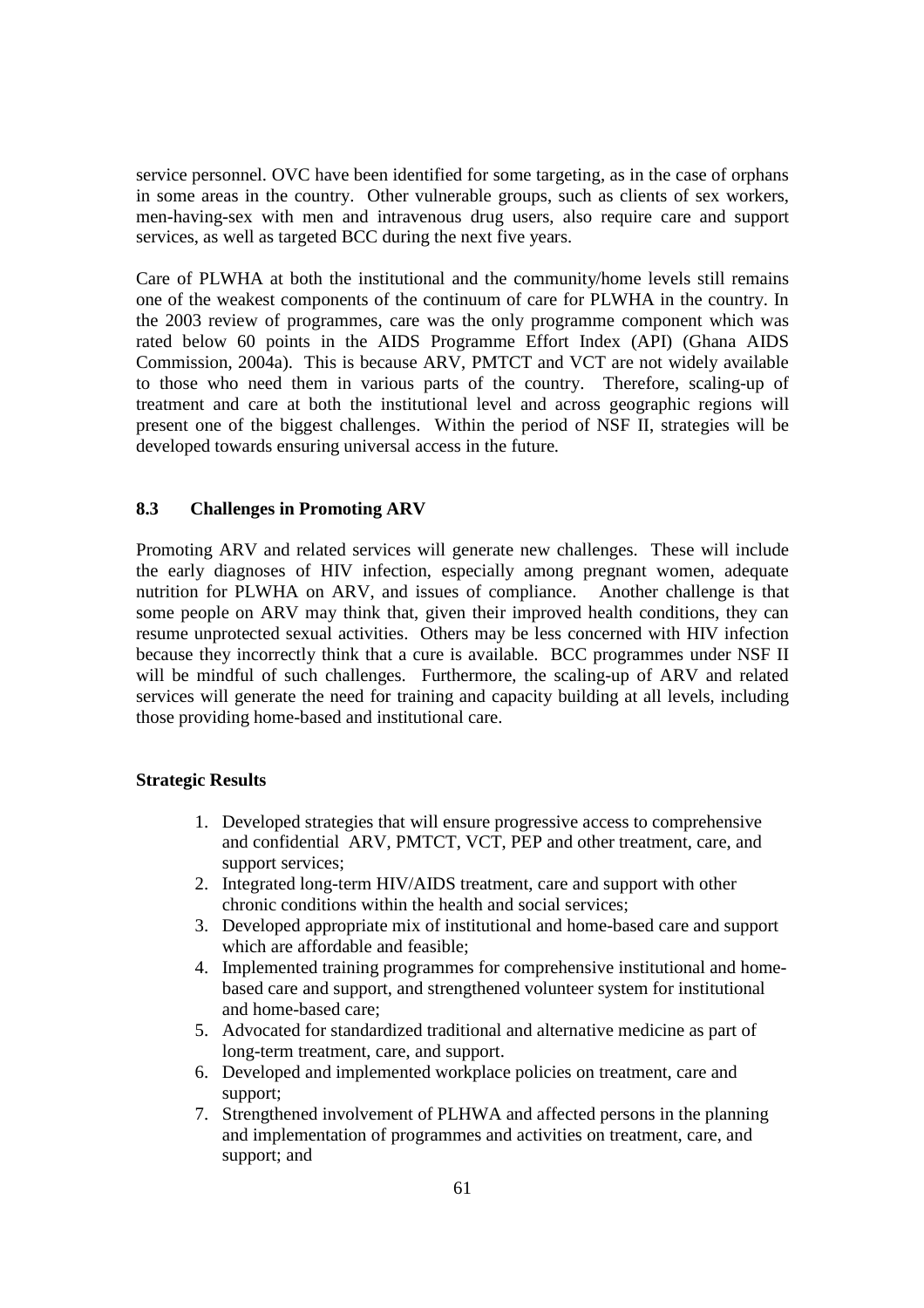8. Implemented comprehensive programmes, including nutritional support, for orphans, and vulnerable children and adults, such as widows and other women not in a marital union.

# **Challenges**

- Managing expanded ARV, PMTCT, PEP, and VCT services, and institutional and home-based care for increasing numbers of PLWHA, OVC and other vulnerable groups;
- Re-modelling the traditional system of care and support which relies mostly on women as primary care givers;
- Maintaining a functioning referral system;
- Providing support to institutional and home-based care givers;
- Ensuring the development and implementation of workplace policies on treatment, care and support; and
- Ensuring the promotion of adequate nutrition for PLWHA and OVC.

#### **Strategies**

- 1. Improve the relationship and linkages between providers of standard and traditional health systems for treatment, care and support;
- 2. Ensure the availability of human, financial and physical resources for scaling-up treatment, care, and support services;
- 3. Promote the utilization of good practices for managing opportunistic infections, as well as care and support strategies for PLWHA and OVC;
- 4. Develop training plans, operation manuals, tools and curricula covering the skills necessary to deliver institutional and home-based treatment, care and support for PLWHA, orphans and other vulnerable persons;
- 5. Strengthen the capacity of communities to mobilize and participate in the design and implementation of community and HBC for HIV and related illnesses, including TB;
- 6. Promote various forms of home-based care as a complement to institutional care, and encourage male members of the family to participate in home-based care in order to reduce the often overwhelming responsibilities placed on women and girls;
- 7. Promote community initiatives on psycho-social support for persons providing institutional and home based care for PLWHA, OVC and other vulnerable persons;
- 8. Strengthen and expand the delivery of quality laboratory services by developing standards for laboratory tests, providing training programmes for laboratory personnel, establishing and strengthening linkages between public and private sector laboratory services, and ensuring an adequate and uninterrupted supply of quality laboratory commodities and equipment for the diagnoses and management of HIV-related illness, including opportunistic infections;
- 9. Ensure ready access to confidential VCT services throughout the country by integrating them with STI and ANC services.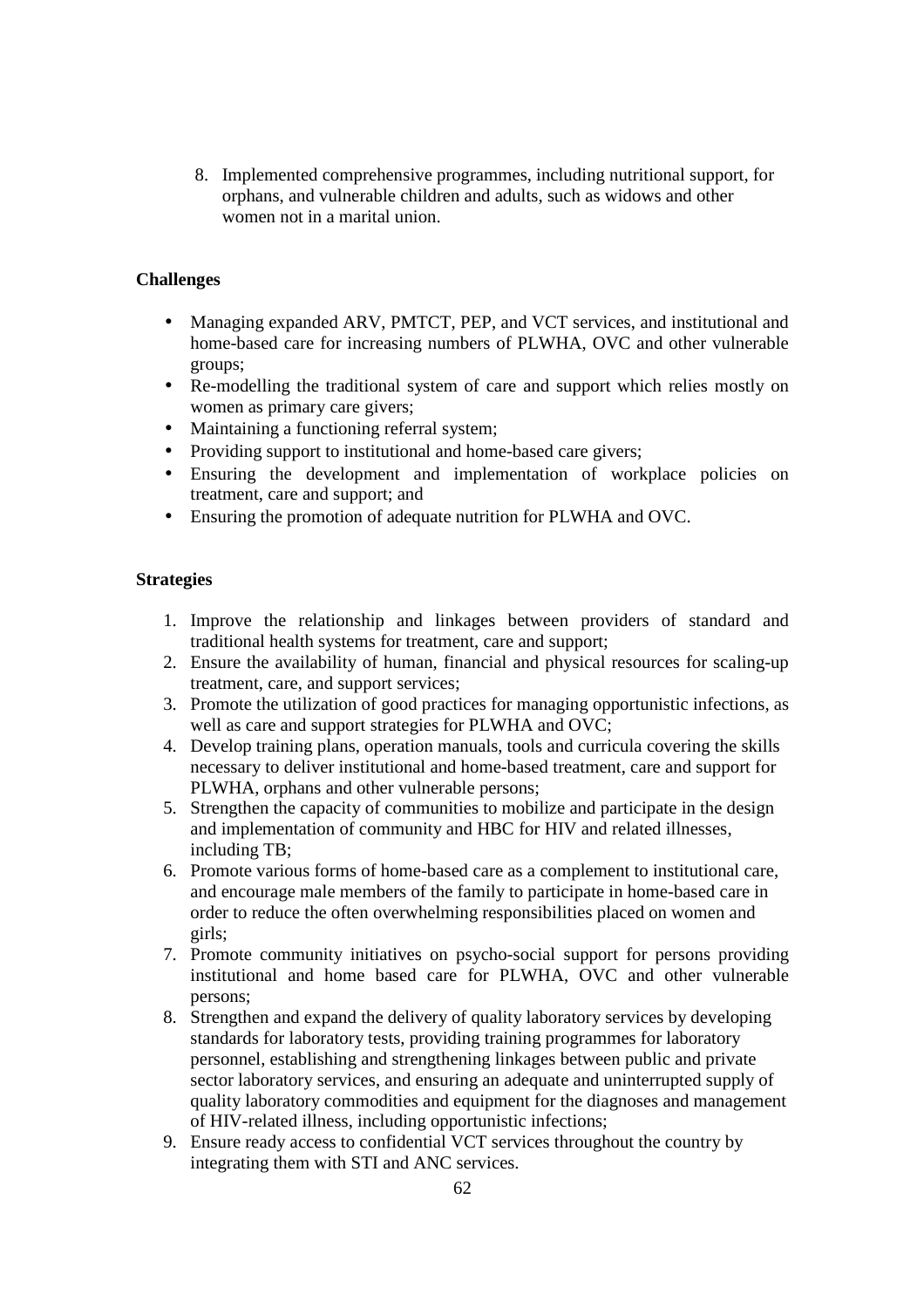- 10. Promote the use of VCT among pregnant women, high risk, and vulnerable groups;
- 11. Develop appropriate policy guidelines and standards for the management of opportunistic infections and use of ARV;
- 12. Promote enabling, friendly, non-stigmatising, non-discriminatory and affordable services for early diagnosis and treatment of opportunistic infections and use of ARV;
- 13. Mobilize adequate financial resources to ensure uninterrupted supply of drugs for ARV, PMTCT and paediatric services;
- 14. Promote BCC programmes that address compliance and appropriate attitudes towards ARV, VCT, PEP, dual protection particularly for discordant couples, and PMTCT including appropriate breast feeding practices;
- 15. Promote effective referral systems to support institutional and home-based care at all levels; and
- 16. Develop programmes to build the capacity of both public and private sector providers to deliver efficient, effective and quality clinical services.

#### **Lead Agencies:**

Ministry of Health/Ghana Health Service; Ministry of Local Government; Department of Social Welfare.

#### **Key Actors:**

District Assemblies, Health institutions (public and private), NGO, FBO, GAC, NPC, CBO, PLWHA Associations, Communities and families, Centre for Plant Medicine, and Medical Schools in Ghana.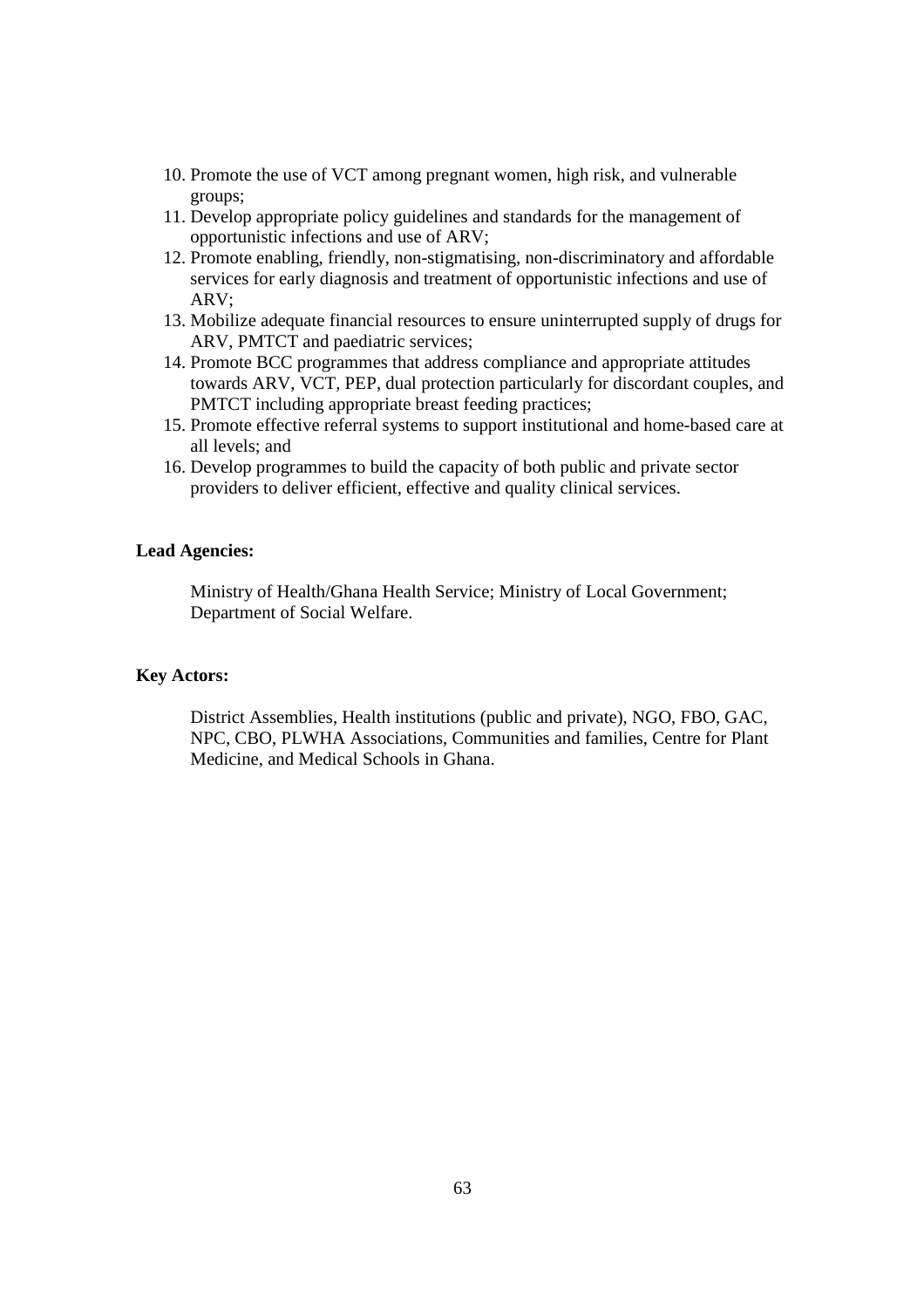# **Chapter 9: Research, Surveillance, Monitoring and Evaluation**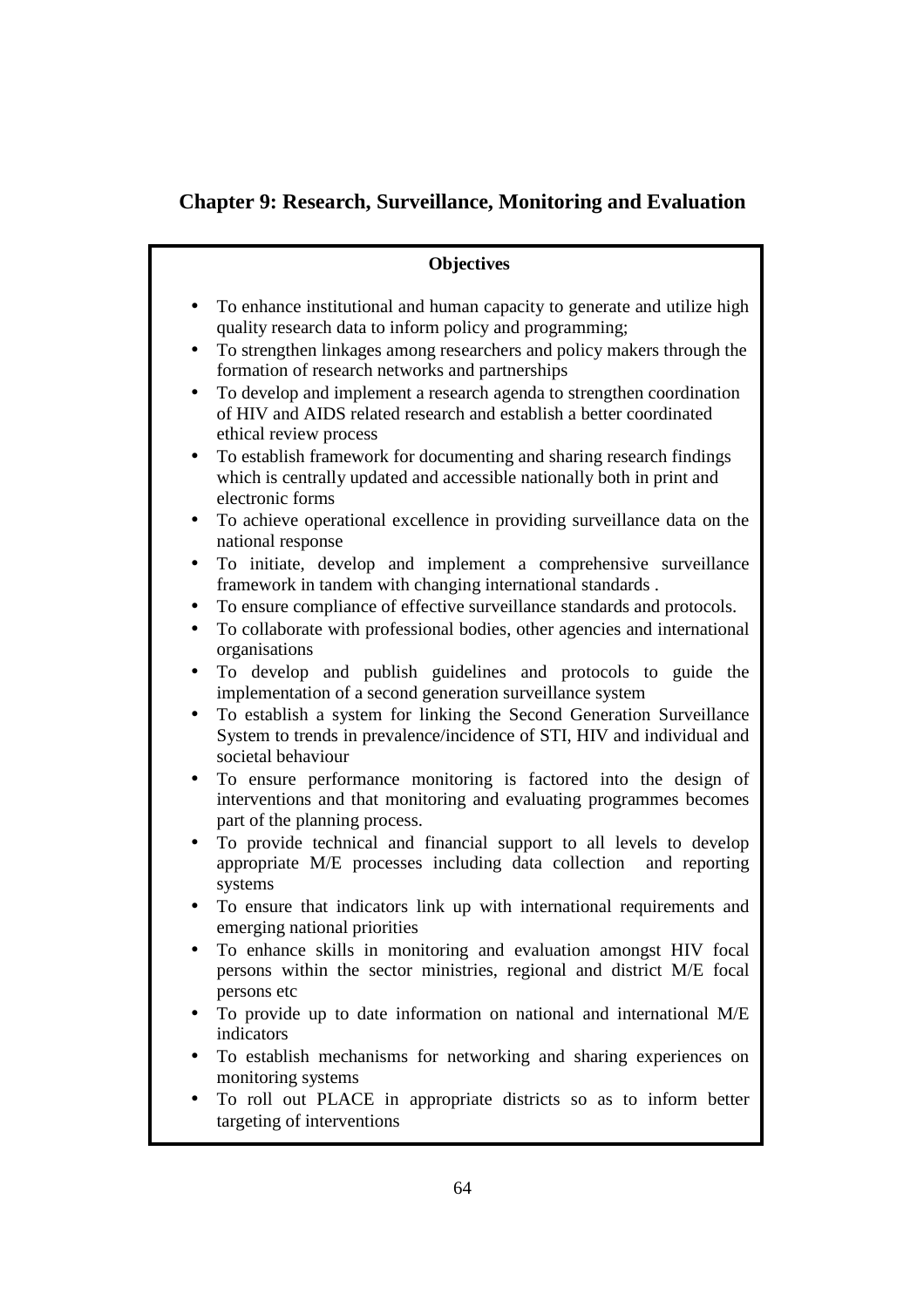#### **9.1 Introduction**

Effective implementation of a national response to HIV/AIDS depends on the quality of information made available to all stakeholders implementing prevention, treatment, care and support activities aimed at reducing transmission and mitigating the impact of the epidemic. Information is said to be of good quality when it is accurate, relevant, adequate, systematic, timely, usable, and accessible and can be communicated to key audiences in terms that they can understand. Processes that make the response more efficient, such as geographical coverage, targeting, coordination, and rational distribution of resources will need to be information-based. Continuous monitoring of the national response is vital to ensure periodic assessment of status, trends and changes in research, outputs and outcomes that will help managers monitor programmes.

Evaluation builds on monitoring data and provides more in-depth analysis of HIV/AIDS interventions. It tries to answer questions of whether, how, and why specific programmes work. As part of the evaluation process, there will be an inventory of ongoing research and programmed evaluation, the coordination of evaluation studies and the dissemination and use of research findings. NSF II will be guided by strategic information obtained through research, surveillance, monitoring and evaluation.

# **9.2 Research**

The determinants of the spread of the HIV/AIDS epidemic and the scale and types of responses required to avert new infections and mitigate the impacts of HIV/AIDS are complex. This complexity reinforces the critical importance of high quality research as a tool for filling gaps in knowledge, identifying intervention priorities, and improving the policy and legal environment. In order to maximise the advantages of an evidence-driven, expanded, multi-sectoral national response, accelerated research will be important for informing and supporting planning, management, coordination and evaluation of policies and programmes.

Research activities relating to identified areas will be developed and implemented within well-defined coordination mechanisms. The sharing of research results will be carried out at national, regional and district levels. Among the critical issues are documentation of research activities, dissemination and use of results to guide policy and programmes, and enhancing linkages among research institutions, policy makers, and programme managers.

#### **Strategic Results**

- 1. Co-ordinated research programme that will contribute to the identification of strategic information needs;
- 2. Identified national research agenda based on the dynamics of the epidemic in Ghana;
- 3. Developed knowledge management strategy which will be used for decision-making.
- 4. Built database on national capacity to carry out high quality research and utilise research data;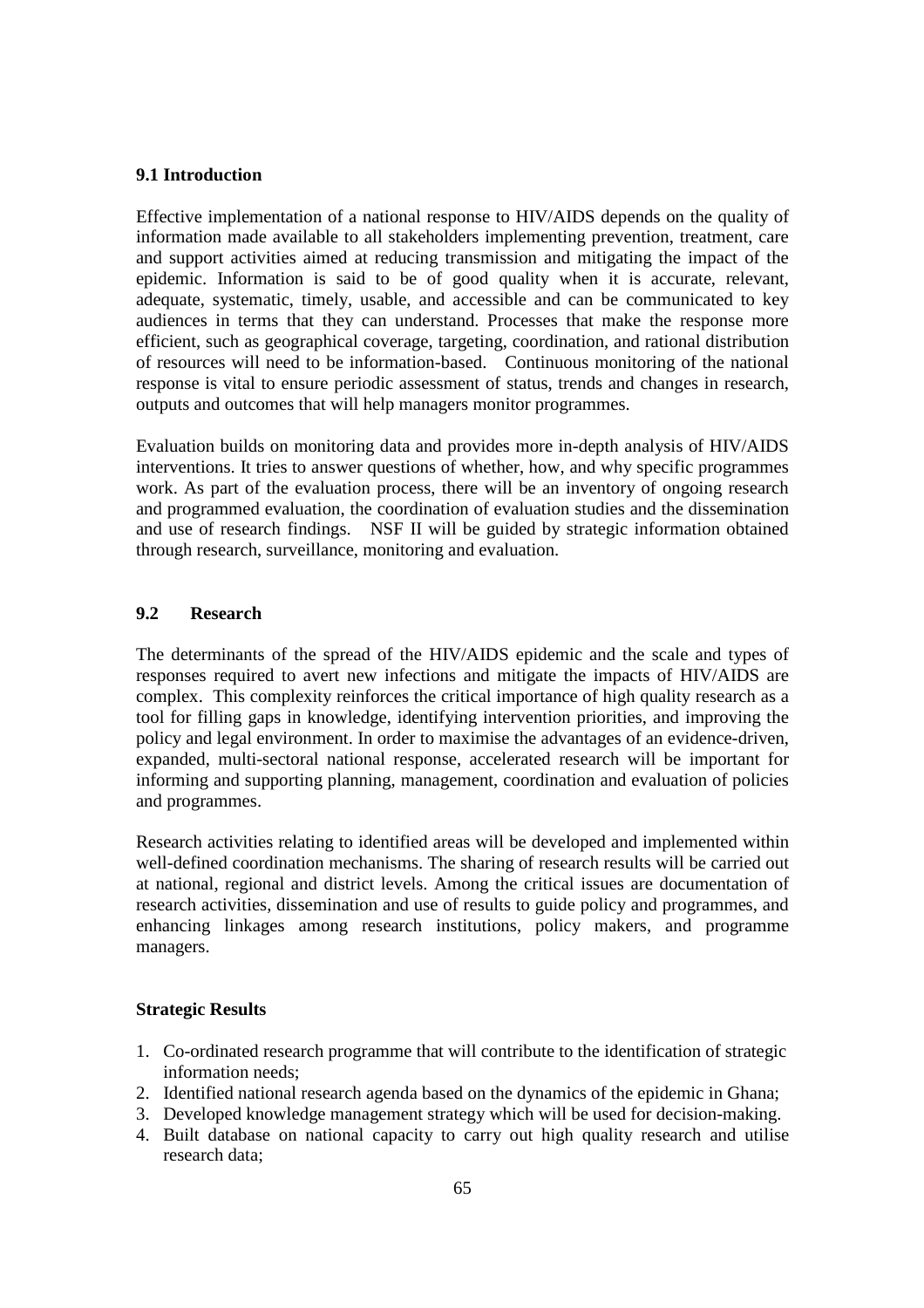- 5. Undertaken evidence-based research to inform the national response;
- 6. Developed documentation system for the storage of research data and secondary information;
- 7. Developed a publication system for the dissemination of research results; and
- 8. Established ethical review process for HIV/AIDS research which protects the rights of PLWHA and other research participants, and ensures that research protocols and methods conform to international standards.

## **Challenges**

- Coordinating various research efforts;
- Relating HIV/AIDS/STI research issues to the national framework; and
- Ensuring ethical review of all research on HIV/AIDS.
- Enhancing institutional and human capacity at all levels for conducting research, and mobilizing resources and funding for HIV/AIDS-related research.

#### **Strategies**

- 1. Establish a mechanism for periodic consultative meetings to develop and publish an HIV/AIDS research agenda and institutionalise a process to ensure that most research carried out in the country is in accord with the Strategic Framework;
- 2. Maintain a documentation system for findings from research on HIV/AIDS undertaken in the country and share data and research findings with stakeholders at all levels;
- 3. Develop a mobilization plan for enhanced funding of research.
- 4. Develop a capacity building plan to increase institutional and human capacity for conducting relevant research.
- 5. Enhance linkages between and among individuals and research institutions undertaking HIV/AIDS-related research; and
- 6. Ensure the development of structures for coordinated ethical review of research on HIV/AIDS.

# **9.3 Surveillance**

Surveillance comprises periodic measurement of biological, behavioural and social impact indicators. The existing system HIV/AIDS surveillance relies on testing of antenatal patients, sex workers, and STI clinic attendees. For the first time, the 2003 GDHS also added biological markers. Through an appropriate expansion of such efforts to cover the entire population, adequate information on the magnitude and trends of the HIV/AIDS epidemic can be obtained. However, a prospective national population-based surveillance system is yet to be developed.

Incidence rather than prevalence is the best measure of the current force of the epidemic and the best tool for evaluating the impact of targeted interventions. The newlydeveloped detuned assay and other technologies provide better measures on trends in the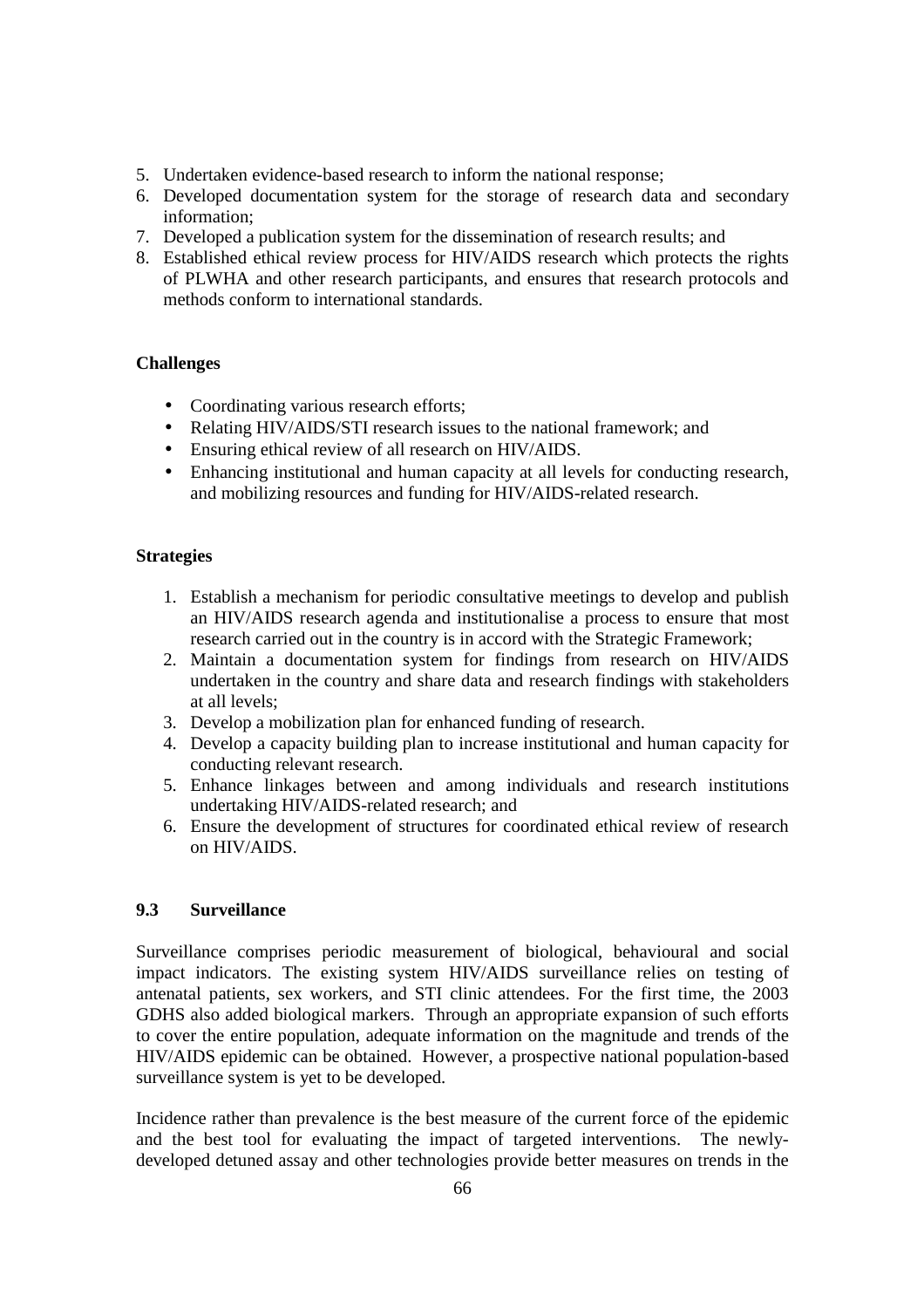epidemic. NSF II will incorporate these new technologies as much as technically and financially feasible.

For policy and programme guidance, GAC will support the establishment of a comprehensive National Second Generation Surveillance System. This system will involve HIV, STI, and behavioural surveillance, as well as Integrated Disease Surveillance and Response (IDSR), Sentinel AIDS Case Surveillance, VCT, PMTCT, ART Records, Blood Donor Screening Records and Tuberculosis.

## **Strategic Results**

- 1. Established a comprehensive national second generation surveillance system with various components to monitor trends in biological, behavioural and social factors;
- 2. Developed a population-based prospective HIV surveillance system capable of meeting diverse and specific needs of implementing agencies;
- 3. Instituted a mechanism for making periodic estimates the prevalence and in time, the incidence of HIV infection in specific populations and in specific geographic areas; and
- 4. Developed a system for utilizing surveillance data to monitor the epidemic and evaluate intervention programmes.

#### **Challenges**

- Collecting high quality data in a timely manner on the prevalence, incidence, and other indicators at the regional, district, and sub-district levels;
- Developing a comprehensive national surveillance system; and
- Instituting mechanism for obtaining regional level data for planning at that level.

#### **Strategies**

- To initiate, develop and implement a National Surveillance Plan in order to provide surveillance data on the national response and which is in tandem with changing international standards .
- To develop and publish guidelines and protocols to guide the implementation of a second generation surveillance system;
- To establish a system for linking the Second Generation Surveillance System to trends in prevalence/incidence of STI, HIV infection, and individual and societal behavioural responses
- To ensure compliance of effective surveillance standards and protocols.
- To collaborate with professional bodies, other agencies and international organisation..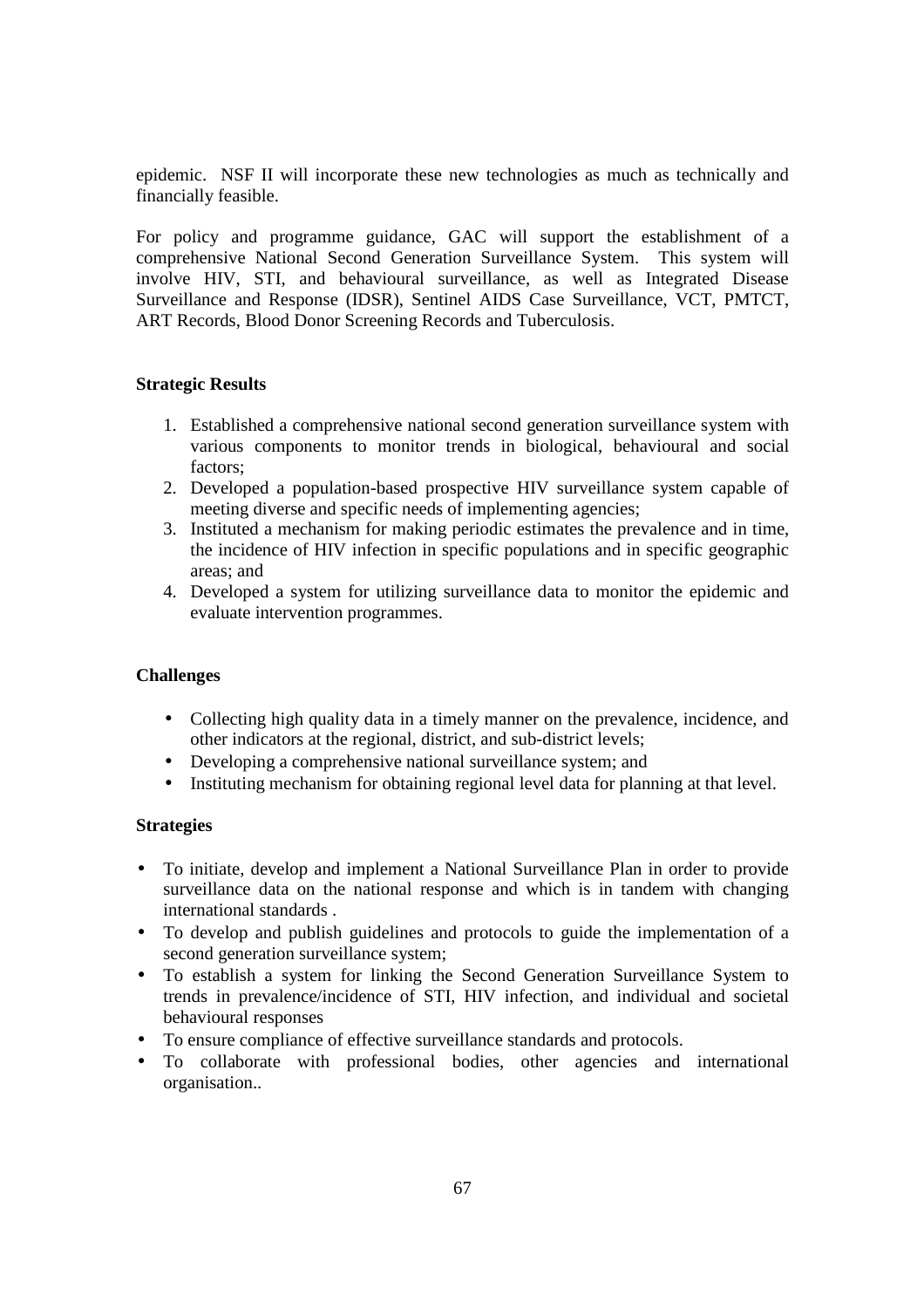# **9.4 Monitoring**

Monitoring is the routine assessment of ongoing activities which helps to assess the progress of programmes. In the context of HIV/AIDS two broad monitoring systems are essential, financial management and programme activity monitoring. The former deals with the monitoring of the use of resources, and the latter is concerned with the progress in the implementation of activities identified in work plans.

To ensure a national and comprehensive monitoring system, the GAC developed a monitoring and evaluation plan as part of NSF I. The plan which has informed and guided activities has not been fully utilised to guide programmes as envisaged. Within the period of NSF II, GAC and other stakeholders will commit themselves to the development of a Country Response Information System (CRIS) for monitoring progress. The next generation monitoring system will include indicators on the allocation and use of resources.

#### **Strategic Results**

- 1. Instituted a national and comprehensive monitoring system for predicting, budgeting, allocating resources, and guiding programmes;
- 2. Developed a clear, precise, timely and understandable system for the collection, collation and regular dissemination of progress in the implementation of programmes;
- 3. Developed a unified reporting system using appropriate tools that incorporates key UNGASS and other relevant indicators; and
- 4. Enhanced human capacity for monitoring at all levels.

#### **Challenges**

- Strengthening the reporting of data by partner organisations;
- Improving analysis of data from blood donors/VCT/PMTCT;
- Integrating diverse approaches in the monitoring of programmes;
- Strengthening the standards of survey data analysis and reporting;
- Creating acceptable indicators which will be used by various agencies;
- Increasing resources; and
- Strengthening national data reporting structures.

#### **Strategies**

- 1. Update the Monitoring and Evaluation Plan in line with the One M  $\&$  E principle, which incorporates key UNGASS indicators;
- 2. Develop monitoring operational manuals, which include standardised tools, formats, and instruments and a comprehensive national monitoring plan as part of the integrated National M&E Plan;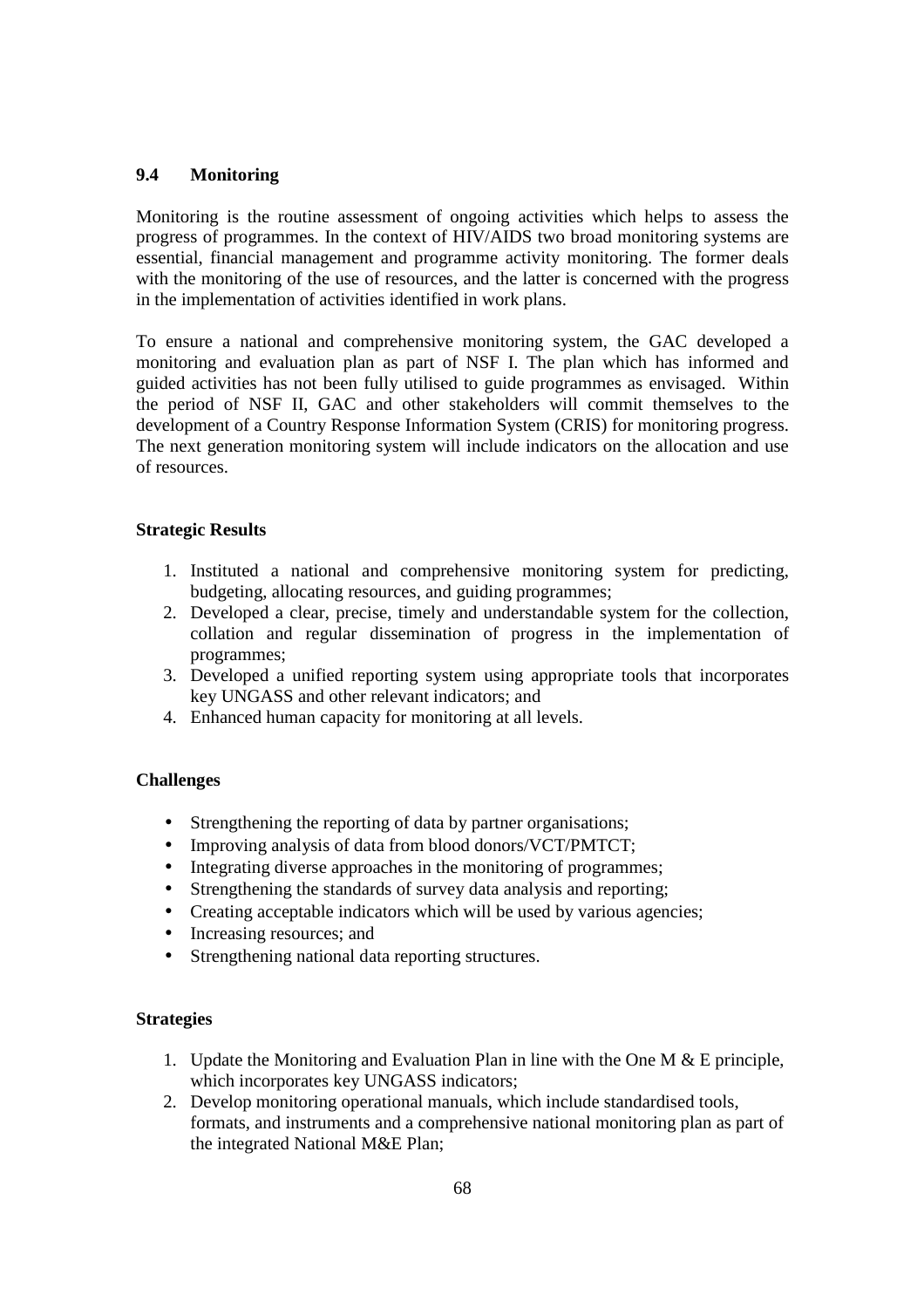- 3. Strengthen the existing Research, Monitoring and Evaluation Technical Committee to support monitoring activities;
- 4. Enhance the capacity of national/regional/district focal persons in monitoring;
- 5. Develop national and local data collection systems;
- 6. Develop a national data base management system; and
- 7. Establish mechanisms for networking and sharing experiences on monitoring systems.

## **9.5 Evaluation**

Evaluation is periodic assessment of accomplishments, achievements and impacts of projects and activities. Evaluation is expected to occur both during programme implementation (formative) and at the final stages of implementation (summative). The evaluation process will examine the quality of implementation (process), the plausible outcomes (outcome) and overall changes (impact). The intention is to assess programmes for their effect and lessons learnt which will then inform policy, programmes and activities. Evaluation in this context is viewed as part of the continuum for improving the quality of the national response. This approach implies the need for annual process evaluations, mid-term evaluations, and a final evaluation of NSF II.

#### **Strategic Results**

- 1. Instituted an effective evaluation system;
- 2. Developed indicators for the evaluation of programmes;
- 3. Developed capacity for evaluation at all levels;
- 4. Provided strategic information for planning and design of interventions; and
- 5. Improved documentation and application of lessons to subsequent activities.

#### **Challenges**

- Strengthening institutional capacity of key stakeholders to undertake evaluation;
- Improving documentation of information from evaluation exercises;
- Improving coordination of the evaluation and dissemination of data between and among national and sub-national levels; and
- Improving baseline information for future evaluation of programmes.

## **Strategies:**

- 1. Enhance the capacity of key stakeholders to undertake evaluation of programmes and activities, to ensure adequate documentation and dissemination of evaluation reports, and to promote the utilisation evaluations for decision-making;
- 2. Design an operational manual for monitoring and evaluation of the response within the decentralised system;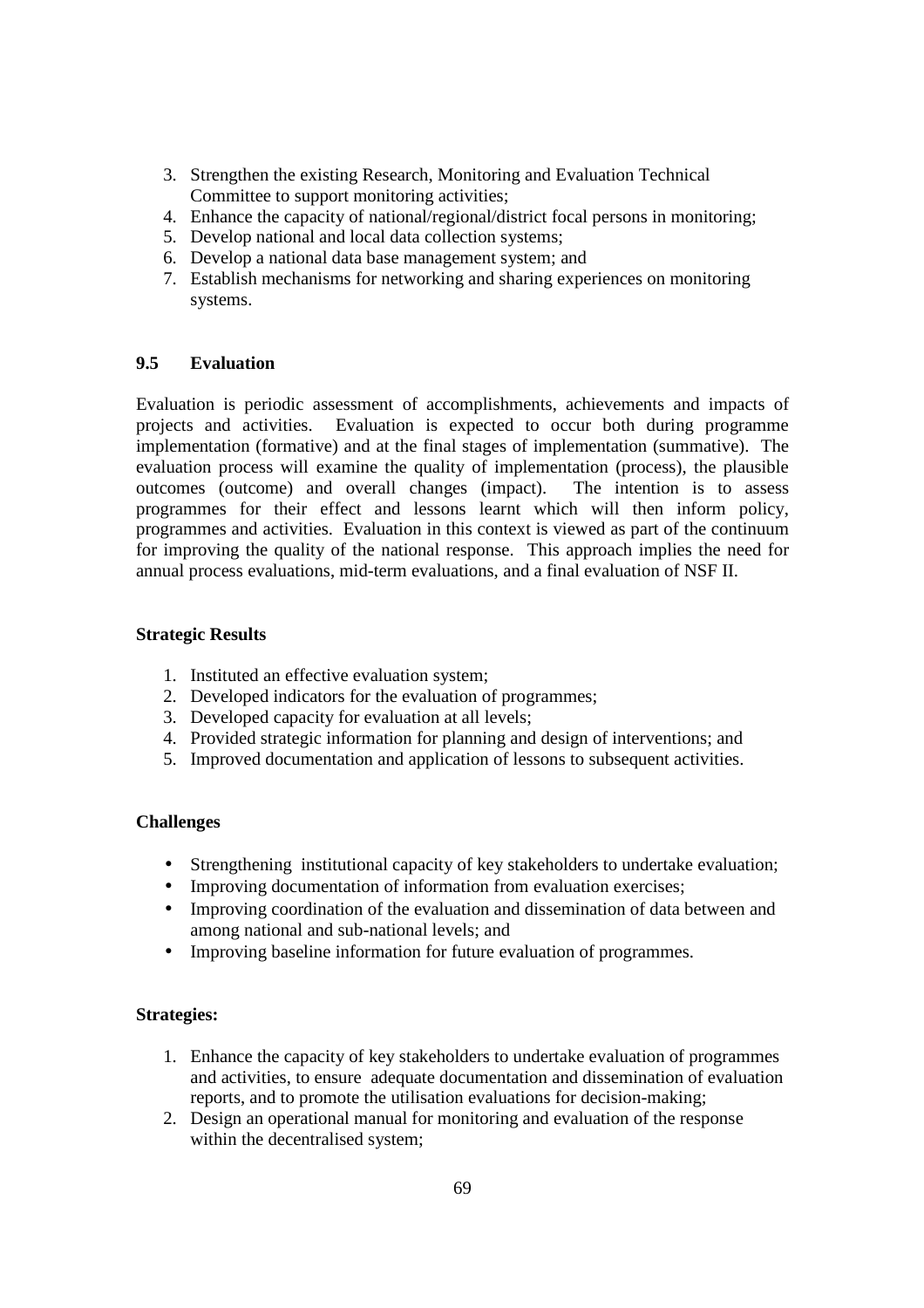- 3. Ensure the incorporation of baseline and evaluation into the design and implementation of all programmes, activities and interventions; and
- 4. Develop database on HIV/AIDS indicators, programmes/projects and research to inform M&E.

# **Lead Agency:**

G<sub>AC</sub>

# **Key Actors**:

Ghana Health Service and its allied agencies, Ministry of Education and Sports and its allied organisations, Research and academic institutions, Independent research organizations, and Development Partners.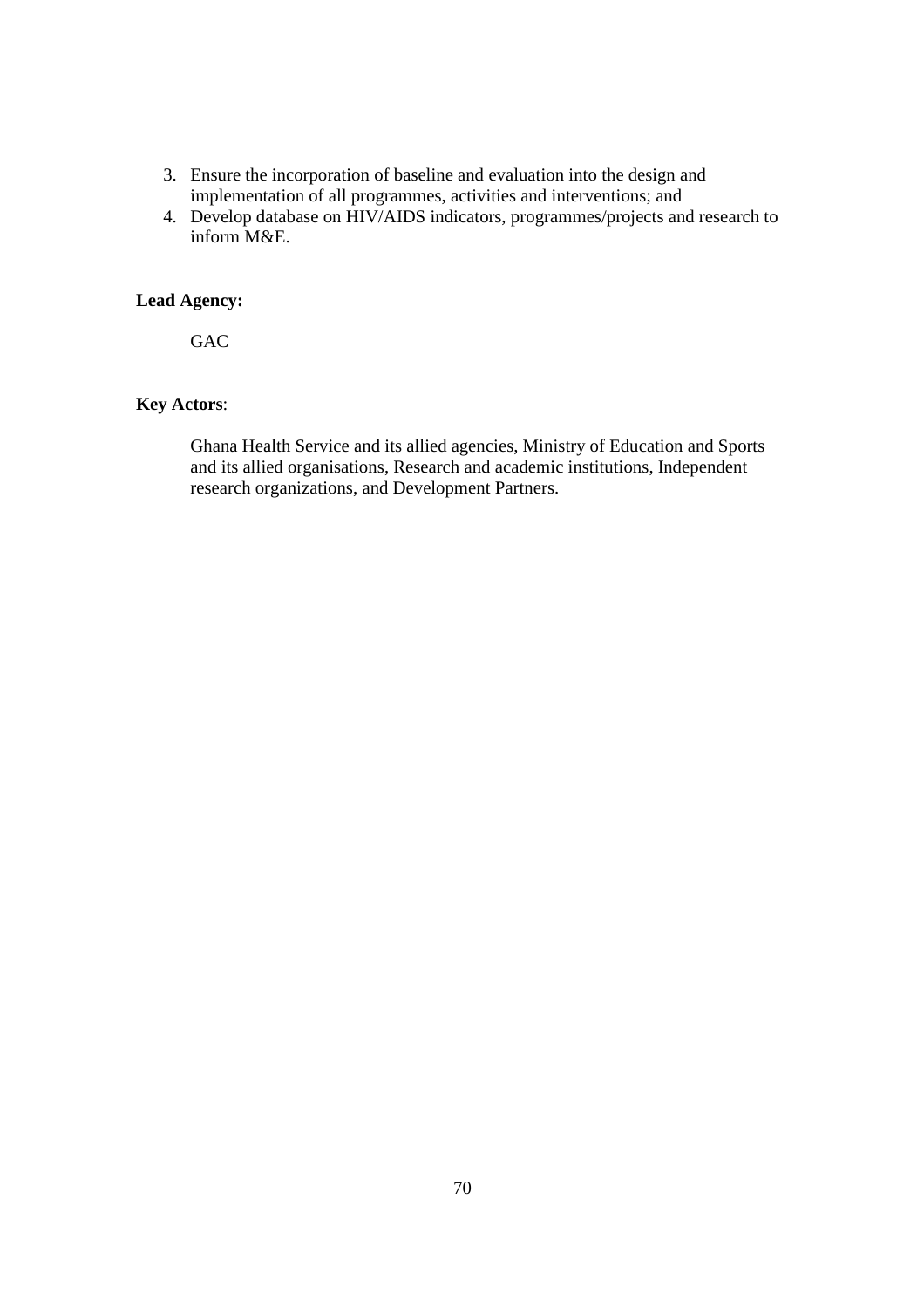# **Chapter 10: Resource Mobilisation and Funding Arrangements**

#### **Objectives**

- To increase total resources from various sources committed to the national response
- To establish effective targeting and resource allocation process in consultation with partners:
- To strengthen financial management and monitoring systems through the strengthening of institutional and human capacity.
- To streamline budgeting process
- To establish a flexible funding arrangement for mobilizing and channelling HIV/AIDS resources for the national response

#### **10.1 Introduction**

.

Funding for HIV/AIDS activities from 1987, when the National AIDS/STD Control Programme (NACP) was established under the Disease Control Unit of the Ministry of Health (MOH), was mainly through the Sector-Wide Approach (SWAp) of the MOH. Since then, funding of the national response has gone through changes up to the current system that emerged with the development of the National HIV/AIDS Strategic Framework in 2000 and the establishment of the Ghana AIDS Commission in 2001.

In June 2002, the GAC set up a \$25 million fund known as the Ghana AIDS Response Fund (GARFUND) with the support of the World Bank. This fund has ensured a multisector response to HIV/AIDS in Ghana by supporting activities of a broad spectrum on stakeholders including MDA, NGO (local and international), CBO, FBO, academic institutions, traditional authorities and religious bodies. Major new funding sources have emerged since the setting up of the GARFUND. These include a £20-million Ghana AIDS Partnership Programme (GAPP) from DFID to complement GARFUND, \$4.5 million from the Dutch Government, \$4.9 million from the Global Fund, and a commitment of \$7 million per year for five years from USAID. The UN and its agencies have also contributed funds and technical support.

Since the implementation of NSF I, new dimension of the management of the epidemic and priorities have emerged in such diverse areas as ARV, care and support for PLWHA and OVC, prevention of MTCT, deepening of BCC activities and provision of more VCT centres. These emerging priorities have enormous resource implications for the national response, requiring significant increases in resources committed to HIV/AIDS activities. For instance, 750,000 women become pregnant each year. The annual cost of providing nevirapine to all pregnant women who are HIV-positive in order to prevent MTCT has been estimated at US \$1.2 million (NACP/GHS, 2004). It is also estimated that about 71,000 PLWHA require ART yet only a small number of them are currently receiving treatment. The estimated annual cost of extending ART to all PLWHA who need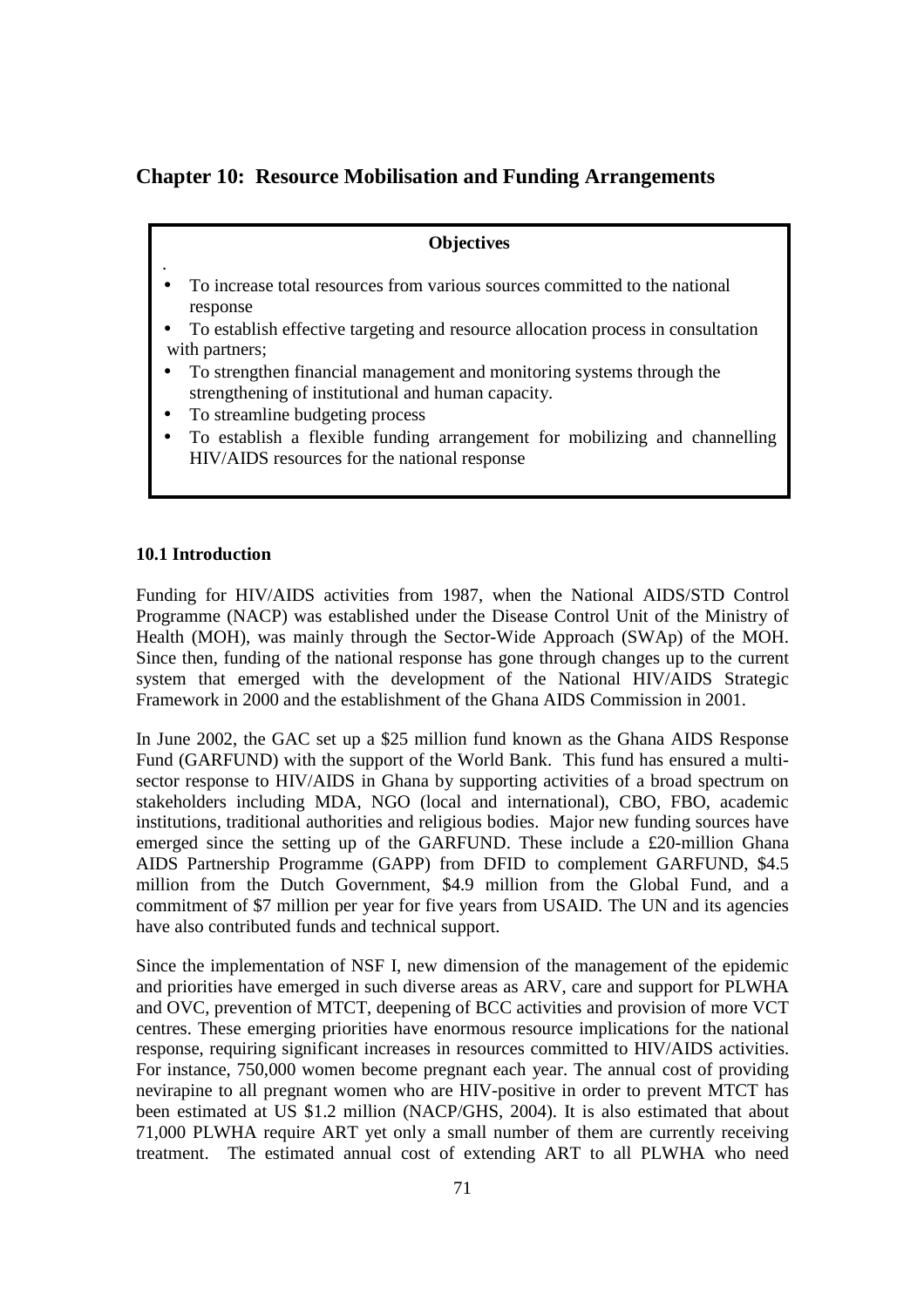treatment is between \$47 and \$80 million (NACP/GHS, 2004). These, together with other priorities such as blood safety, BCC, infrastructural development, equipment, institutional development, training and capacity development, research and development, monitoring and evaluation have extremely large resource implications for the national response. To meet the above challenges, the estimated expenditure of \$27.6 million for 2003 (GAC/UNAIDS, 2003) will have to be increased considerably.

Given the new realities of the national response and inherent resource implications, a proactive approach to resource planning, mobilisation and funding arrangements is required. This underscores the need to strengthen the resource mobilisation capacity of the national response to guarantee resource availability on a sustainable basis.

#### **10.2 Funding arrangements**

#### *Arrangements for the funding of activities*

The funding of HIV/AIDS in Ghana has received immense support from both multilateral and bilateral sources. But while the GARFUND and some of the support for the national response have been channelled through the Commission, some development partners and civil society organisations have tended to allocate funds directly to implementers without recourse to GAC. This situation has made it difficult to track and accurately estimate resources committed to the national HIV/AIDS response. The multiplicity of funding sources and channels also has implications for financial reporting. The major resource providers have complex reporting requirements which put serious strain on GAC and other recipients of financial support as they have to submit several different sets of financial reports concurrently.

One of the outcomes of the direct funding to implementing agencies without involvement of the GAC led to the implementation of programmes that were outside the National Framework. To focus the resource allocation process and the targeting of interventions to priority areas under NSF II, it is important to ensure that the funding of areas all activities are within the Framework.

This NSF II recognises the need for a holistic and flexible resource management mechanism that allows for pooling of resources earmarked for direct funding of HIV/AIDS activities under the national response. Under the pooled funding arrangement, contributions will be pledged annually by development partners and the Government of Ghana. The contributions and the commitments of resources will be based on consultations on annual work plans and budgets, to be facilitated by GAC, on priority programmes and budgetary requirements within the National Strategic Framework. This will help to improve the tracking and estimation of HIV/AIDS resources from all sources. As part of the process of pooled funding arrangements, the reporting requirements of the various providers of resource will be harmonised.

In addition to the pooled resources, other channels for funding such as the earmarked approach, direct funding and in-kind support will exist. Under the channel for earmarked funds, development partners interested in specific priorities in the national response will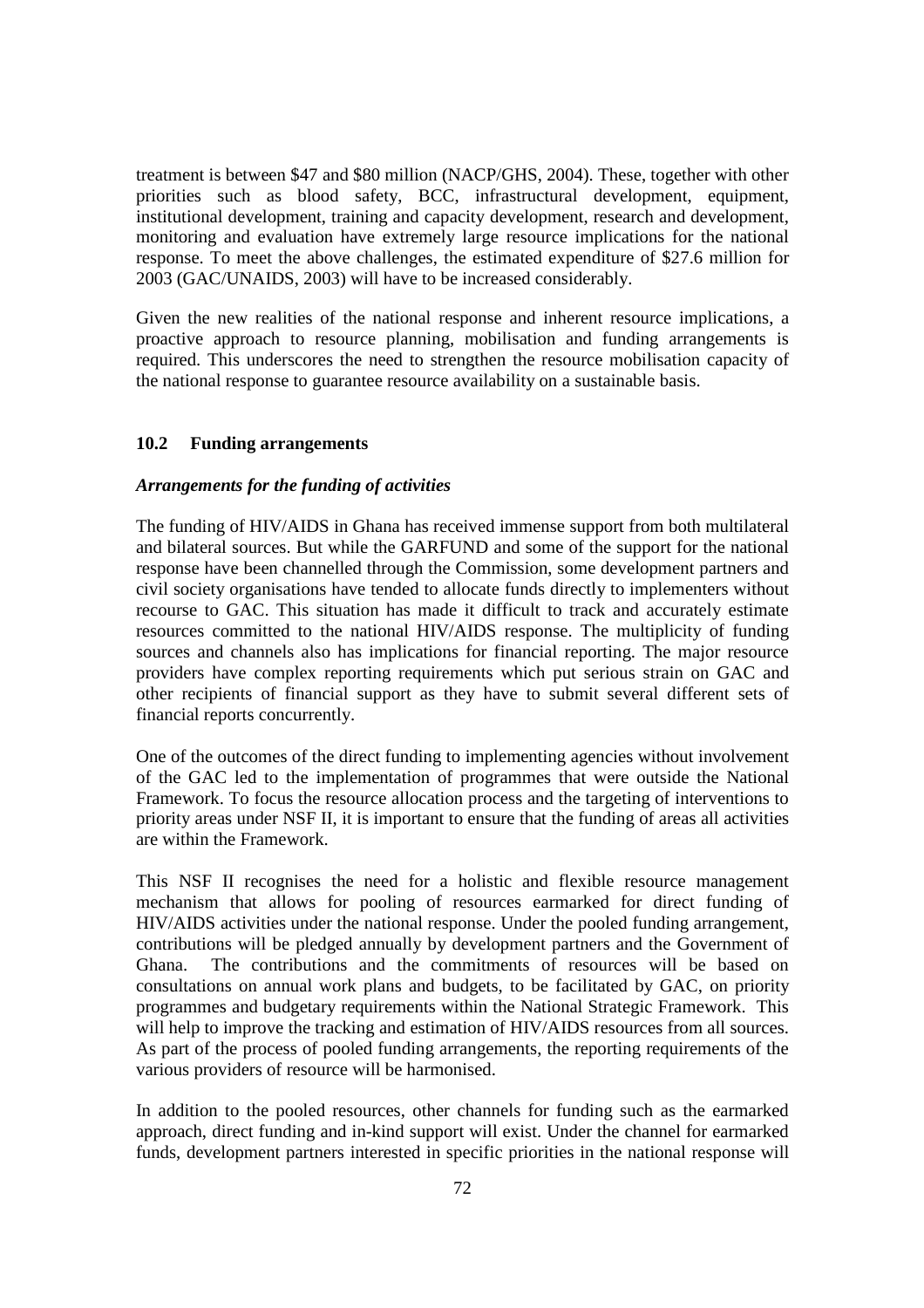provide resources for the specific interventions identified. With the direct funding arrangements and in-kind support, resource providers can fund selected activities under the national response but outside the pooled arrangement. The only requirement is that funding agencies will be requested to submit reports to GAC so that the Commission can facilitate the tracking of all resources committed to the national response.

Additionally, funds received through the Global fund for TB, malaria and HIV/AIDS will be channelled into the common basket.

#### *Funding of the Ghana AIDS Commission*

At the national level, GAC prepares and submits annual budgets in line with the Medium Term Expenditure Framework (MTEF). Given the competing interests for resources, the Commission may not always receive its full requirement of funds. In view of the high priority of HIV/AIDS in the country and the urgency of the national response, there is the need to guarantee resource flow to the Commission. Consequently, the budgeting process of GAC will be reviewed during the period of NSF II. The new realities will also require substantial funding from the Government of Ghana.

#### *Management and Disbursement of funds*

With the decentralization of the implementation of the national response, the allocation and disbursement processes will also be decentralised to strengthen community response to the epidemic using the existing district and sub-district structures. The challenge, however, is improving the low capacity to plan, implement, monitor, mobilize and disburse funds. In NSF II these will be the need to improve the processes and procedures for the disbursement of funds and the capacity of implementers in order to ensure the success of the decentralized response.

The resource requirement for scaling-up the national response has to be complemented by strong financial management and monitoring systems at both the Secretariat and district levels. Monitoring will focus on effective and efficient use of resources (based on outputs) rather than on inputs. This will necessitate cost-benefit analysis to evaluate the extent to which results being achieved are consistent with resources used. Among others, it will require the development of national benchmarks and performance measures to guide resource use by both resource providers and implementers. To achieve these, it will be necessary to integrate the financial systems of the Secretariat with those of the districts, and improve the capacity of the latter to facilitate accurate and timely financial reporting. This calls for training in financial management, monitoring and evaluation of resource flows.

The success of the national response is dependent on the existence of capacity to undertake critical tasks and activities. This includes addressing institutional capacity in financial management as part of the process to improve resource mobilisation, allocation, use, accountability and reporting to cover GAC, NGO (local and international), district assemblies, CBO, FBO, MDA, corporate bodies and other organisations involved in implementation activities. Civil society organizations operating in the districts and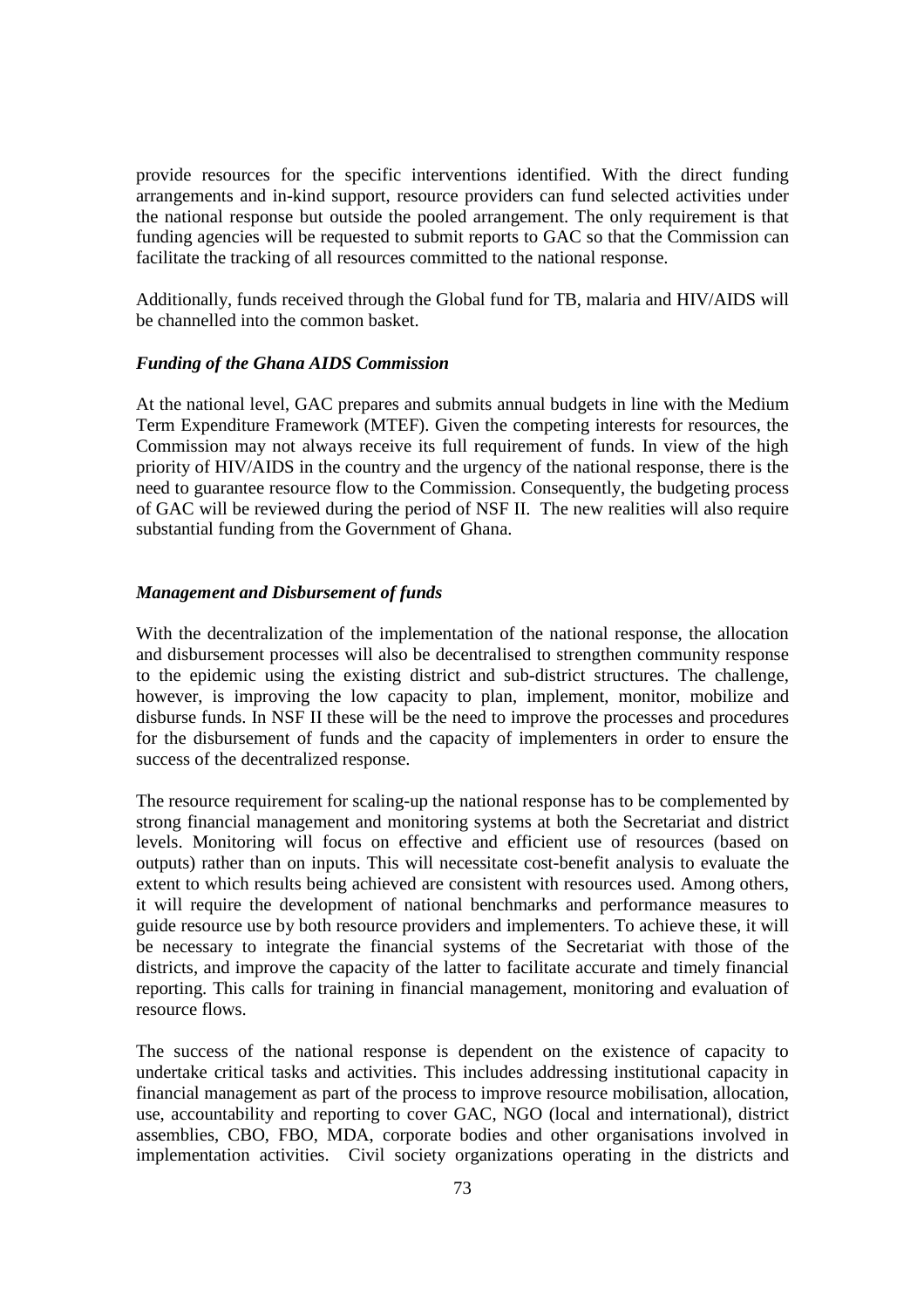communities also constitute 'social capital' that can be harnessed to strengthen the monitoring of effective and efficient resource use by implementers. To achieve this, the capacity of civil society organizations will be developed their representation on the RAC and DAC will strengthen the monitoring roles that these units are expected to play (Appendix 1).

### **Strategic Results**

- 1. Mobilized adequate resources to the requirements of NSF II;
- 2. Streamlined budgeting process;
- 3. Established effective targeting and resource allocation process;
- 4. Strengthened financial management and monitoring systems; and
- 5. Strengthened institutional and human capacity for resource mobilisation and management.

### **Challenges**

- Raising sufficient funds;
- Gaining commitment from multiple funding sources;
- Coordinating funding channels and sources;
- Improving the budgeting process;
- Improving targeting of available resources;
- Strengthening financial management and monitoring;
- Reporting promptly on financial activities by collaborating agencies; and
- Building capacity for mobilizing and managing resources.

### **Strategies**

- 1. Ensure an increase in the resource commitment of the Government of Ghana to HIV/AIDS activities under NSF II through:
	- a. Improved direct funding from the consolidated fund through the MTEF budget;
	- b. Improved allocation of funds from MDA to HIV/AIDS activities in their annual MTEF budgets;
	- c. Developed criteria and formula for allocating resources to HIV/AIDS from the district common fund;
	- d. Ensured disbursement of the minimum 1% of the district assembly common fund allocated to HIV/AIDS activities.
- 2. Ensure that all resources committed for HIV/AIDS activities by the government, MDA and District Assemblies are disbursed in full and released on time;
- 3. Ensure the establishment of a joint country appraisal of Development Partners to be facilitated by GAC to undertake and develop one project document for funding HIV/AIDS activities under a pooled funding arrangement;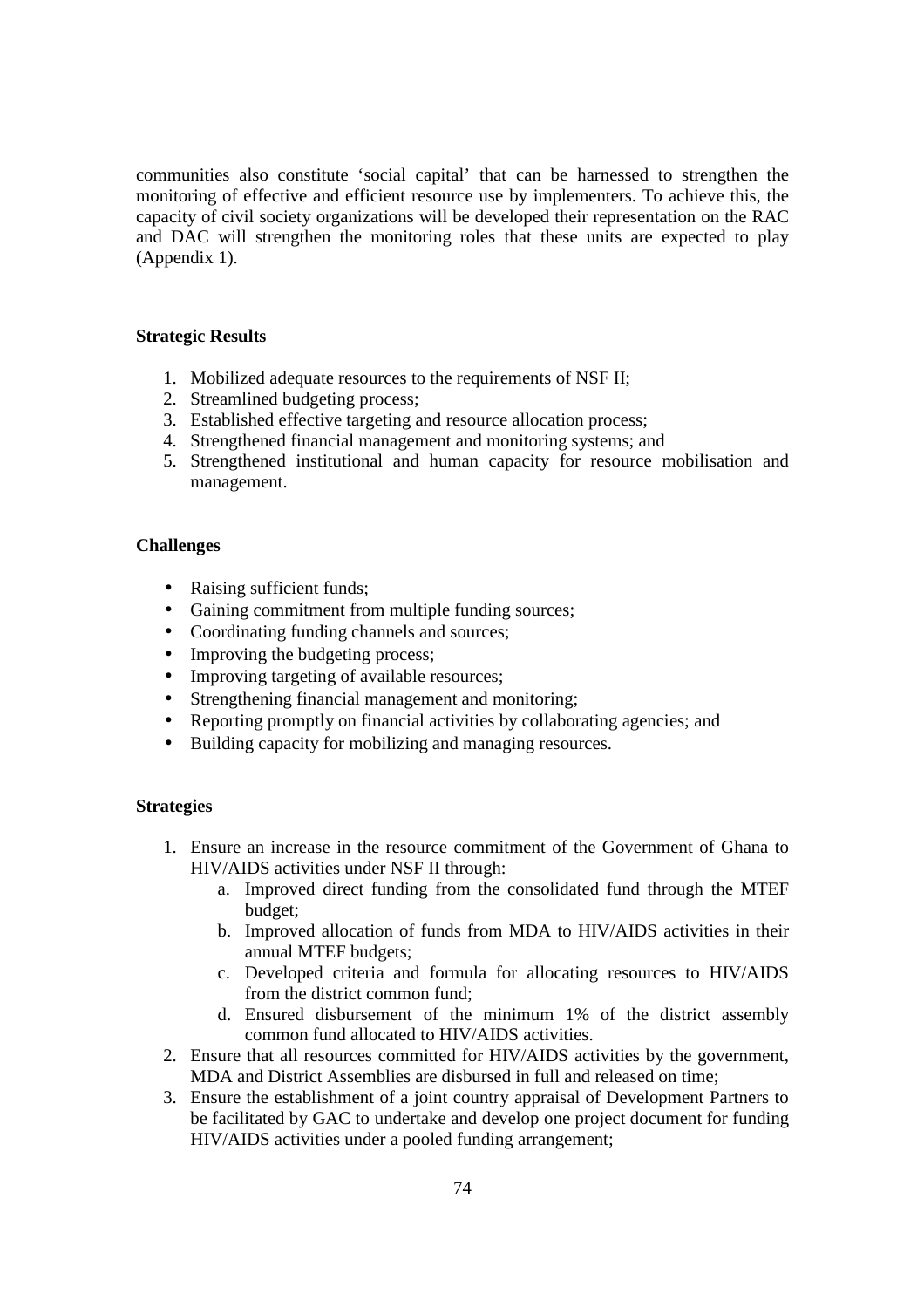- 4. Institute regular HIV/AIDS round table meetings with resource providers and key stakeholders to provide update and review programmes, resource availability, funding gaps, resource requirements and disbursements;
- 5. Identify and streamline the roles and contributions of NGO involved in resource mobilisation and funding through dialogue and consultations to ensure that their activities are consistent with, and integrated into, the national response;
- 6. Identify and acknowledge the roles and contributions of the private sector and corporate organisations in resource mobilisation and funding to the national response;
- 7. Create a unit/desk within GAC to be responsible for exploring new sources of funding (both locally and externally) for the national response;
- 8. Establish a funding arrangement that is flexible and attractive to development partners and other resource providers through:
	- a. Pooled funds (government and development partners) based on agreed annual work plan and corresponding budget;
	- b. Earmarked funds (development partners);
	- c. Developed strategies for direct funding of HIV/AIDS activities by development partners, NGO, FBO, CBO, private sector/corporate entities;
	- d. Identified and developed strategies for other forms of funding arrangements such technical support and in-kind contributions.
- 9. Develop guidelines in consultation with all implementers and organisations involved in HIV/AIDS activities detailing priority intervention areas at agreed periods;
- 10. Develop strategies for information sharing on national HIV/AIDS priorities among stakeholders to help improve the targeting of intervention;
- 11. Decentralise the allocation and disbursement of funds for HIV/AIDS activities to the district levels;
- 12. Enhance the capacity of GAC, implementers and other stakeholders, including INGO, on financial management, monitoring and evaluation, tracking and other financial issues within the context of HIV/AIDS priorities areas;
- 13. Strengthen the financial and fiduciary arrangements at the GAC and the district levels to improve resource tracking, monitoring and accountability;
- 14. Harmonise financial reporting requirements of Development Partners contributing to the pooled funding and strengthen mechanisms for reporting by GAC and other implementers;
- 15. Establish a mechanism for tracking resource flow outside the pooled funding arrangement and ensure that the disbursements of earmarked and direct funds are reported to GAC;
- 16. Develop key indicators for measuring and evaluating use of resources to assess results achieved vis-à-vis resources used;
- 17. Improve the auditing of activities of implementers to ensure that resources are effectively and efficiently utilised;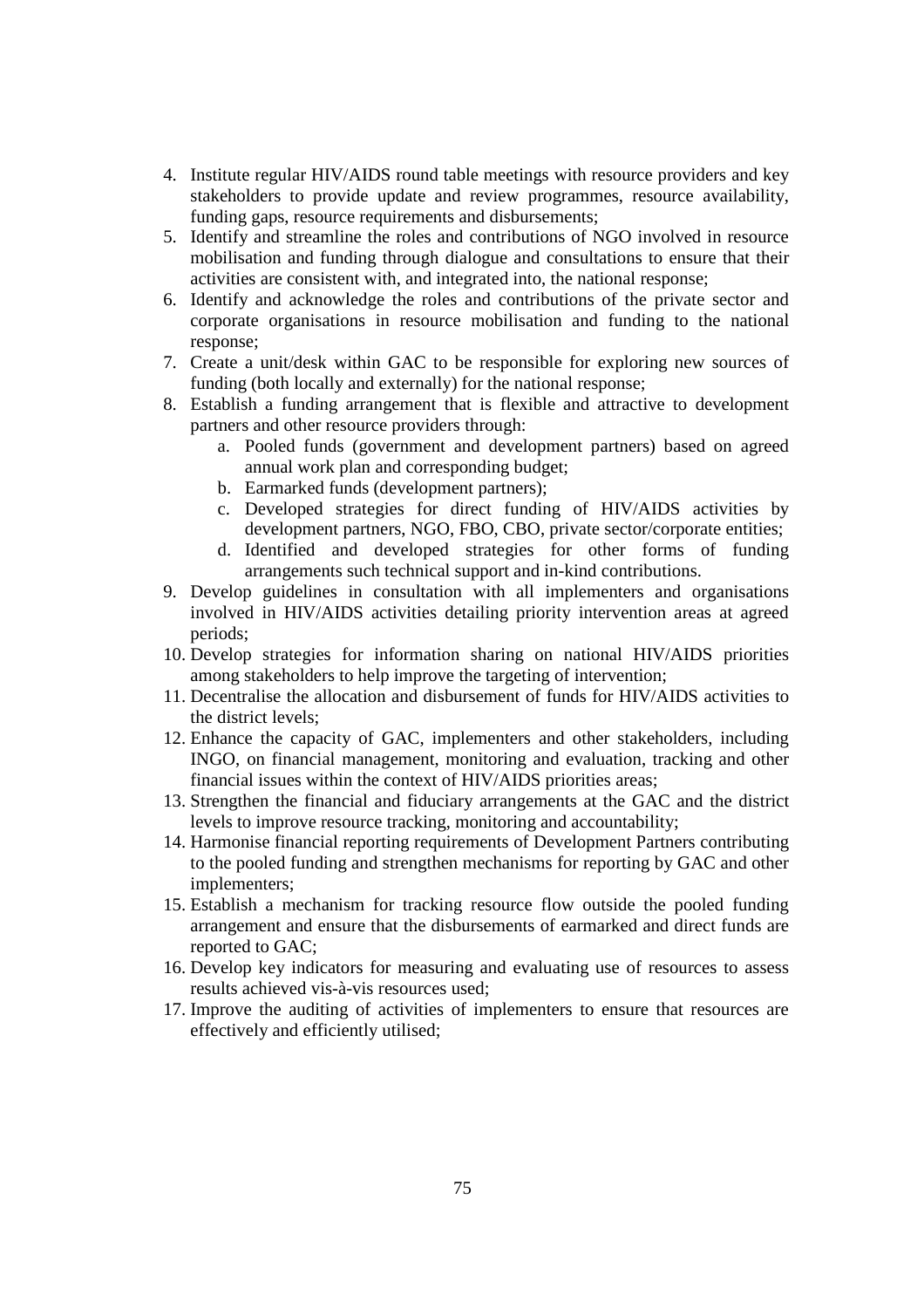# **Lead Agency**

Ghana AIDS Commission

# **Key Actors**

Ministry of Finance and Economic Planning, Ministry of Health, Municipal/District Assemblies and Ministry of Local Government & Rural Development, Development Partners, NGO, Private sector/corporate bodies, FBO, CSO, and CBO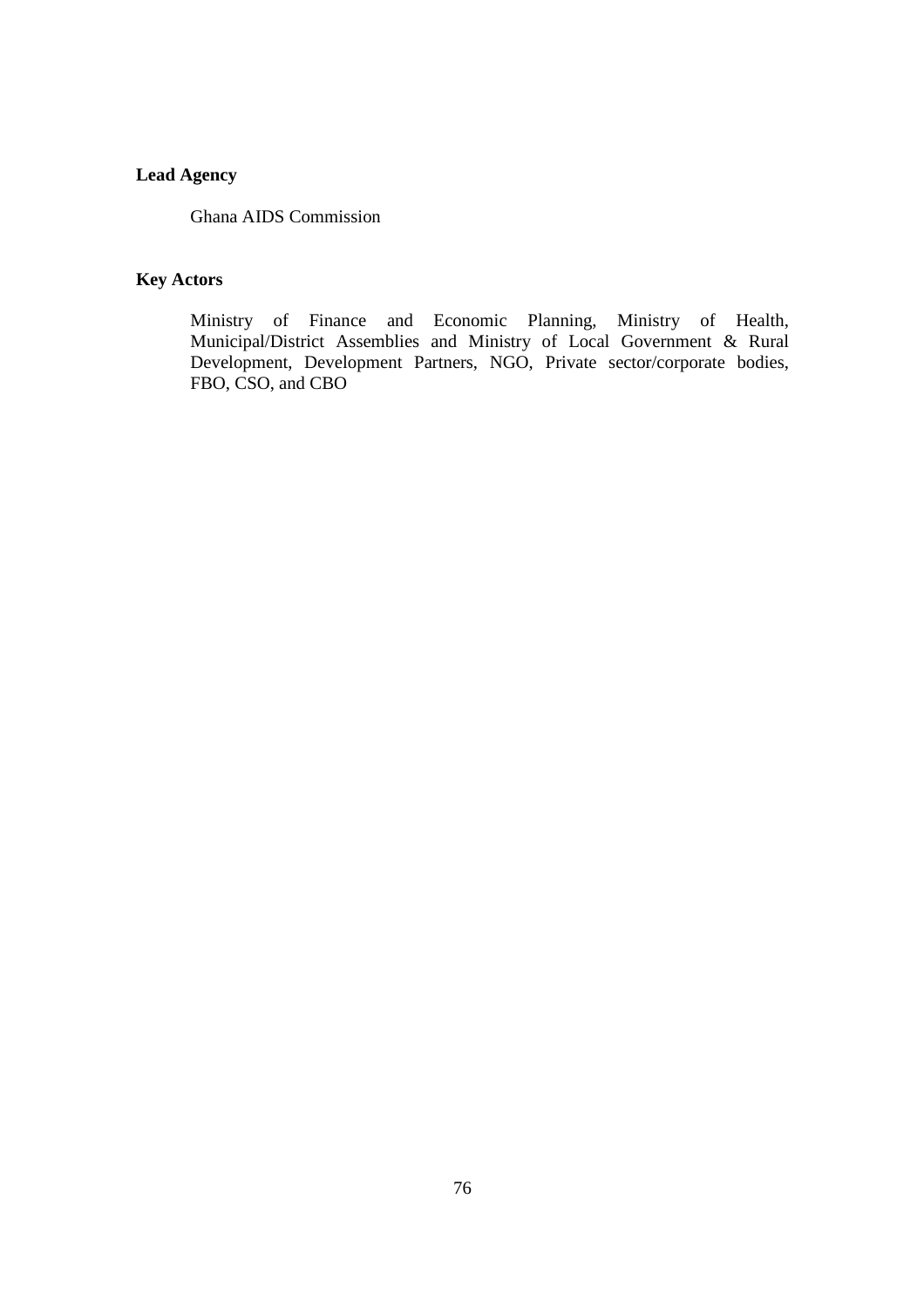### **Chapter 11: Conclusion**

This Framework indicates the scope of work required to strengthen the national response to the epidemic as well as the work required to prevent new infections, and provide treatment care and support for PLWHA and OVC and affected persons. Meeting these goals will involve responding to a number of challenges. First, it will require changing attitudes and behaviour towards HIV/AIDS, and sexual and reproductive health among the general population, people at high risk and care givers. Second, it will require expanding programmes based on recent developments in knowledge and new technologies, such as VCT, PMTCT, HAART and PEP. All these require substantial human capacity building for large numbers of personnel, including volunteers, and a huge effort to mobilize resources, develop detailed plans for programmes and activities, allocate budgets through a rational process, and develop and implement a comprehensive monitoring and evaluation system.

As the epidemic presents challenges to individual rights and liberties, especially for infected and affected persons, the success of programmes will also require changes in basic cultural beliefs, elements of traditional social organization that have implications for transmission and management and legal systems to deal with stigma, discrimination and marginalization of vulnerable groups. Increased HIV/AIDS infection is likely to affect social institutions and the economy of the country since the epidemic disproportionately affects the more productive population. It is, therefore, imperative to develop strategies to mitigate the social, economic and cultural impact of the epidemic. Given the multi-sectoral and multi-faceted nature of the epidemic, the integrated approach within the context of the "Three Ones" Principle provides the focus for achieving maximum output from the objectives set in the Framework. Donor coordination will be all important also in order to co-ordinate resources used for the national response.

Political commitment is key to the success of the fight against HIV/AIDS. So are the collective will, commitment and responsibility of all partners. Therefore, the success of NSF II will also depend upon the level of socio-political commitment to all activities in the Framework. This should be demonstrated by all political leaders in their public speeches, and other behaviour such as commitment to financial support for HIV/AIDS programmes, non-discrimination and willingness to provide for the requirements of PLWHA and affected persons. Achieving the objectives of NSF II will demand strong partnership among government, non-governmental organisations, and the private sector and development partners.

One of the first steps in the implementation process of NSF II will be MDA and M/M/DA either reviewing or developing new HIV/AIDS strategic frameworks that incorporate the priority areas identified under NSF II. This will involve developing a 5-year programme and a rolling annual plan of work (POW), with budgets. It will also involve mainstreaming HIV/AIDS activities into the Ghana National Poverty Reduction Strategy which provides Government's blueprint for national development. Incorporating HIV/AIDS into the national development strategy recognizes the epidemic as a developmental challenge.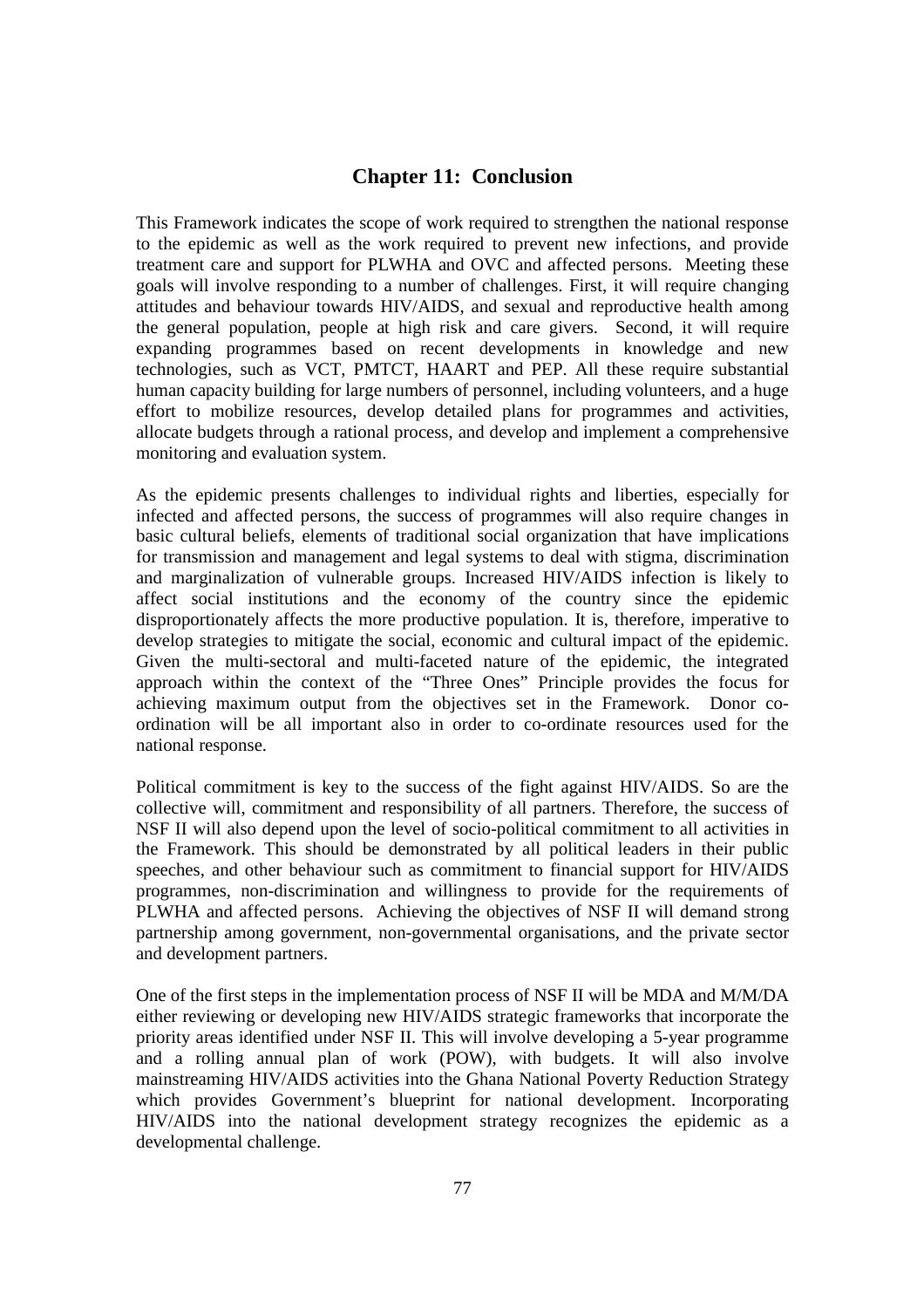Mobilisation of both financial and human resources is crucial for the successful implementation of NSF II. It is estimated that, to effectively implement the framework, an equivalent amount of three hundred million dollars will be needed through 2007. While the Government of Ghana will continue to work closely with development partners on the M-SHAP strategy to leverage resources, each sector and district will have to continue to make budgetary allocations in their Medium Term Expenditure Framework (MTEF) for HIV/AIDS activities. Achieving the objectives set out will also depend on qualified and motivated personnel at GAC, and at all levels of the decentralized system.

The framework also recognizes the emergence of a number of cross-cutting issues which will need to be addressed. Among them are research, information sharing, social and resource mobilization, capacity building and behavioural change communication. For instance, there will be the need for capacity building in all the thematic areas and strategies for achieving behavioural change will also be needed across the whole spectrum. PLWHA receiving ARV will have to adopt behavioural change in the same way as community members, care givers and service providers. Implementing these cross-cutting issues will need concerted efforts on the part of all stakeholders.

The epidemic poses many challenges to the nation's development that affect the happiness and wellbeing of millions. NSF II is designed to guide us in meeting these challenges.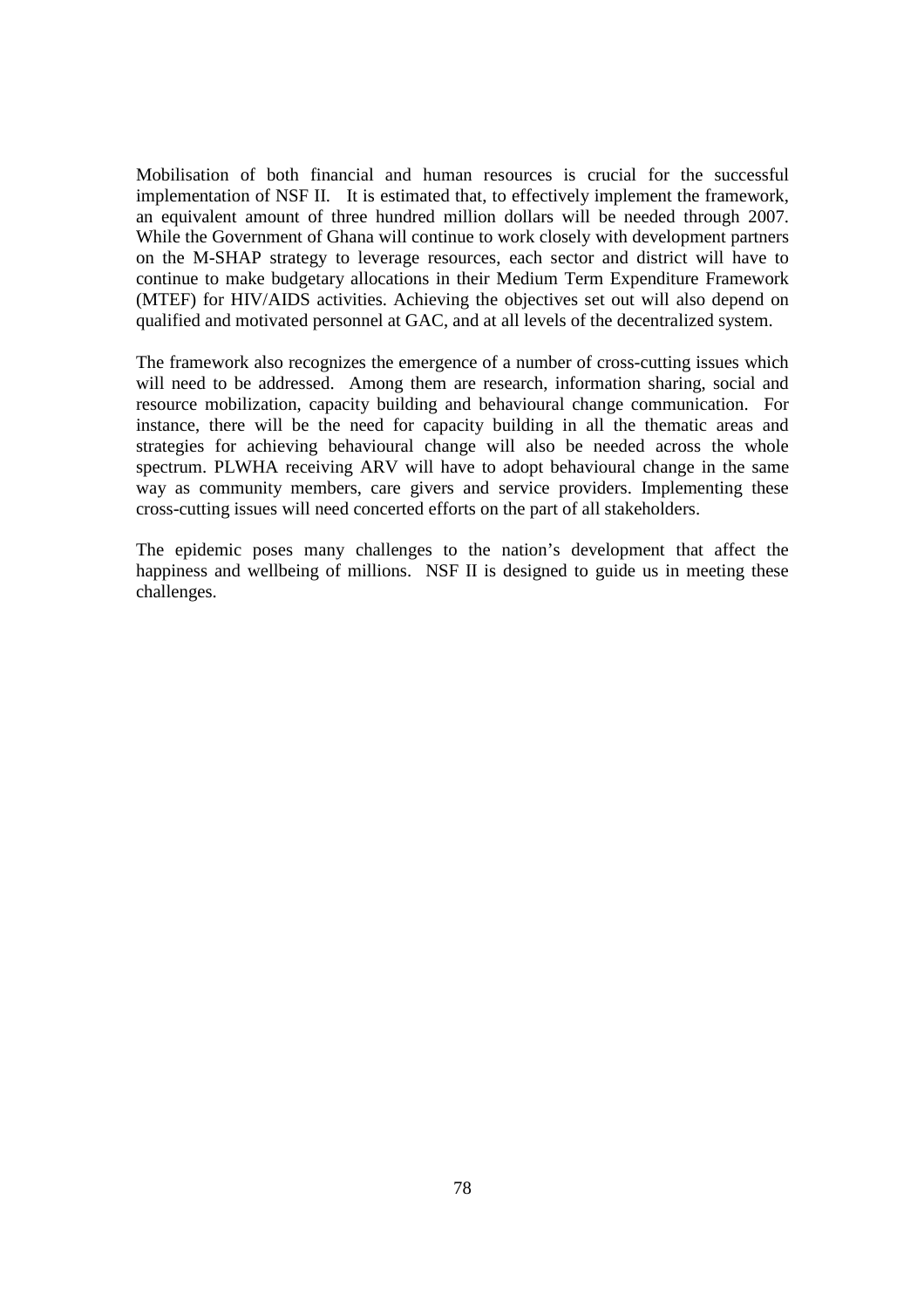### **References**

Acquaah, S. O., I. L. Sawer, O. Denso, B. L. Lawson, K. Ter-Larbi, and K. Ansah. 2004. **Traditional Medicine and HIV/AIDS in Ashanti Region**. Abstract No. 8 presented at the National HIV/AIDS Research Conference, Accra. Ghana AIDS Commission, Accra.

African Union. 2003. **AU Declarations: Assembly of the African Union Second Ordinary Session.** AU Meeting of 10-12 July, 2003, at Maputo, Mozambique. African Union, Addis Ababa.

Amoah, J. and G. Acquaye. 2004. **Effect of Herbal Product of Ghanaian Origin in Improving the Declining Immunity Status of Persons Living with AIDS (the Asante Mampang Experience: 2000 – 2003)**. Abstract No. 9 presented at the National HIV/AIDS Research Conference, Accra. Ghana AIDS Commission, Accra.

Anarfi, J. K. 1999. *Vulnerability to Sexually-transmitted Disease: Street Children in Accra,* In Caldwell, J. C., P. Caldwell, J. Anarfi, K. Awusabo-Asare, J. Ntozi, I. O. Orubuloye, J. Marck, W. Cosford, R. Colombo and E. Hollings (eds)**. Resistances to Behavioural Change to Reduce HIV/AIDS Infection in Predominantly Heterosexual Epidemics in Third World Countries.** Health Transition Centre, The Australian National University, Canberra. Pp. 281-306.

Anarfi, J. K. and P. Antwi. 1995. *Street Youth in Accra City: Sexual Networking in a High Risk Environment and its Implications for the Spread of HIV/AIDS.* In Caldwell, J. C. et al. (eds.), **The Third World AIDS Epidemic.** [Supplement to *Health Transition Review,* Vol. 5] The Australian National University, Canberra. Pp. 131-152.

Ankomah, A. 1998. *Condom Use in Sexual Exchange Relationships Among Young Adults in Ghana.* **AIDS Education and Prevention.** Vol. 10(4): 303-316.

Anie, S. J. et al 2004. *Global Advances in HIV/AIDS Monitoring and Evaluation.* Deborah Rugg, Greet Peersman, Michel Carael (eds). A publication of Jossey-Bass and the American Evaluation Association. **New Directions for Evaluation.** No. 103.

Appiah, E.N., S. Afrane, and M.P. Price. 1999. **Infringements of the Rights of People Living with HIV/AIDS (PLWHA): Any Evidence in Ghana?** The African Commission for Health and Human Rights Providers, Accra.

Awusabo-Asare, K., A. M, Abane, D. M. Badasu, and J. K. Anarfi. 1999. *"All die be die:" Obstacles to Change in the Face of HIV Infection in Ghana.* In Caldwell, J. C., P. Caldwell, J. Anarfi, K. Awusabo-Asare, J. Ntozi, I. O. Orubuloye, J. Marck, W. Cosford, R. Colombo and E. Hollings (eds.). **Resistances to Behavioural Change to Reduce HIV/AIDS Infection in Predominantly Heterosexual Epidemics in Third World Countries.** Health Transition Centre, The Australian National University, Canberra. Pp. 125-132.

Awusabo-Asare, K., A. M. Abane, and A. Kumi-Kyereme. 2004. **HIV: Review of Evidence.** Alan Guttmacher Institute, New York.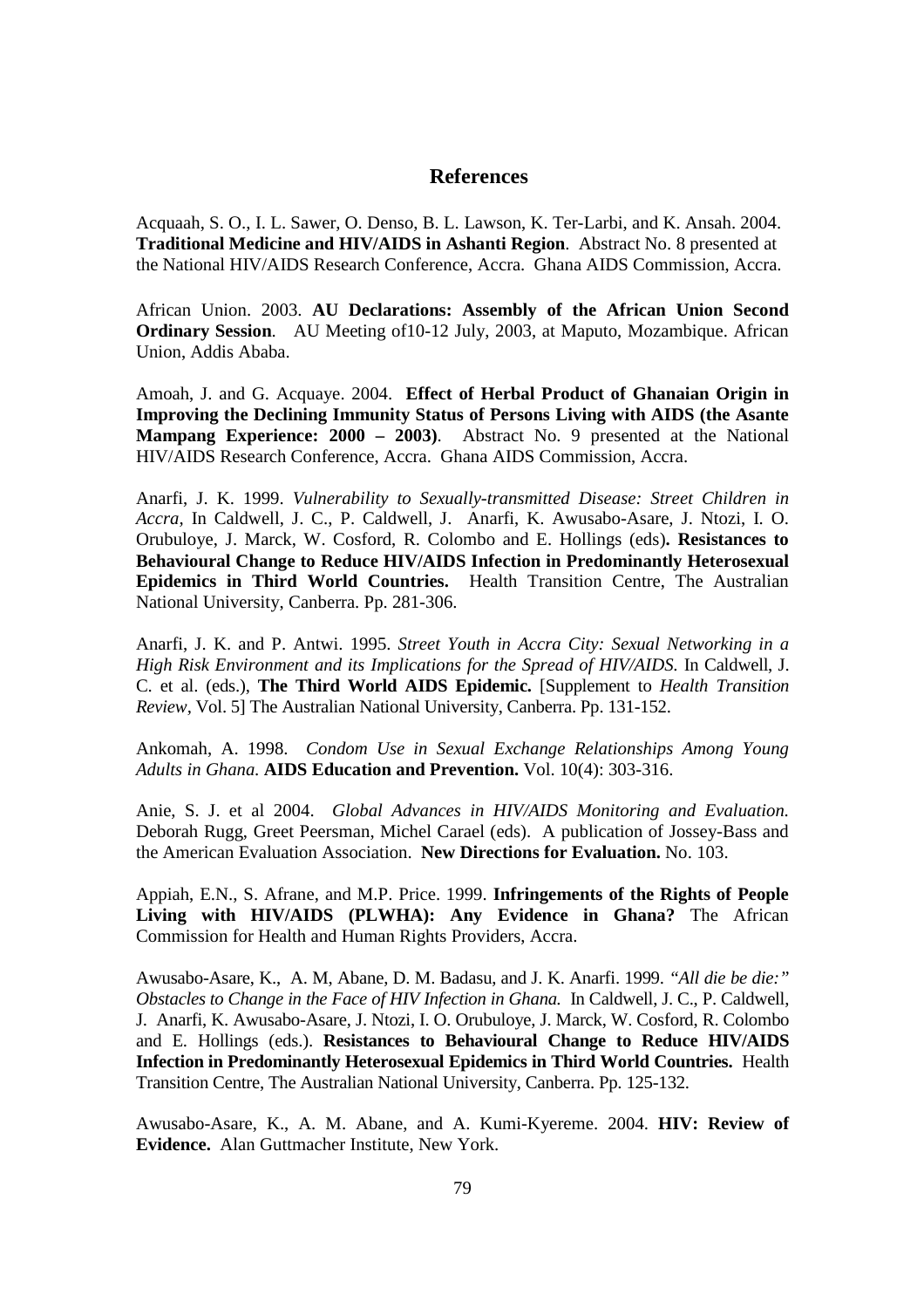Bellinger, L, K. Cooper-Arnold, and J. Stover. 2004. *Where Are the Gaps? The Effects of HIV-Prevention Interventions on Behavioral Change.* **Studies in Family Planning,** 35:1, 27-38.

Center for Health and Gender Equity. 2004. **Gender, AIDS, and ARV Therapies: Ensuring that Women Gain Equitable Access to Drugs within U.S. Funded Treatment Initiatives.** Center for Health and Gender Equity, Takoma Park, Maryland.

Claypoole, C., and A. Nazzar. 2004. **Baseline Research Among Ghanaian Teacher Trainees on Knowledge, Attitude and Practices towards HIV/AIDS**. Abstract No. 15 presented at the National HIV/AIDS Research Conference, Accra. Ghana AIDS Commission, Accra.

Anie. S. J., Larbi E. T. 2003. **Cromhout, P. B.** Small Projects Foundation, 5 St. James Road, Southernwood, East London, South Africa in conjunction with the Measure: Evaluation, University of North Carolina, The Ghana AIDS Commission and USAID, Ghana.

Fayorsey, C. 2002. **Knowledge Attitude and Practice (KAP) on HIV/AIDS among Students, Teachers and Parents in Selected Schools in Ghana.** SHAPE Project, World Education/Ghana, Accra.

Forsythe, S. 2001. **An Economic Evaluation of the Impact of HIV/AIDS on Ghana Breweries**. The Futures Group International, Washington DC.

Ghana AIDS Commission. 2000a. **The National Monitoring and Evaluation Plan for HIV/AIDS in Ghana, 2001-2005.** Ghana AIDS Commission, Accra.

Ghana AIDS Commission. 2000b. **Ghana/AIDS Strategic Framework: 2001-2005.** Ghana AIDS Commission, Accra.

Ghana AIDS Commission. 2002. **Organisational Manual of Secretariat.** Ghana AIDS Commission, Accra.

Ghana AIDS Commission. 2003. **2002 Annual Report.** Ghana AIDS Commission, Accra.

Ghana AIDS Commission. 2004a. **National HIV/AIDS Policy and STI Policy.** Ghana AIDS Commission, Accra.

Ghana AIDS Commission. 2004b. **The Joint Review of Ghana's National HIV/AIDS Response.** Ghana AIDS Commission, Accra.

Ghana AIDS Commission/USAID. 2001. **The National Monitoring and Evaluation Plan for HIV/AIDS, 2001-2005.** Ghana AIDS Commission, Accra.

Ghana AIDS Commission/UNAIDS. 2003. **HIV/AIDS Accounts: Ghana, 2002-2003**. GAC, UNAIDS, Mexican Health Foundation (FUNSALUD).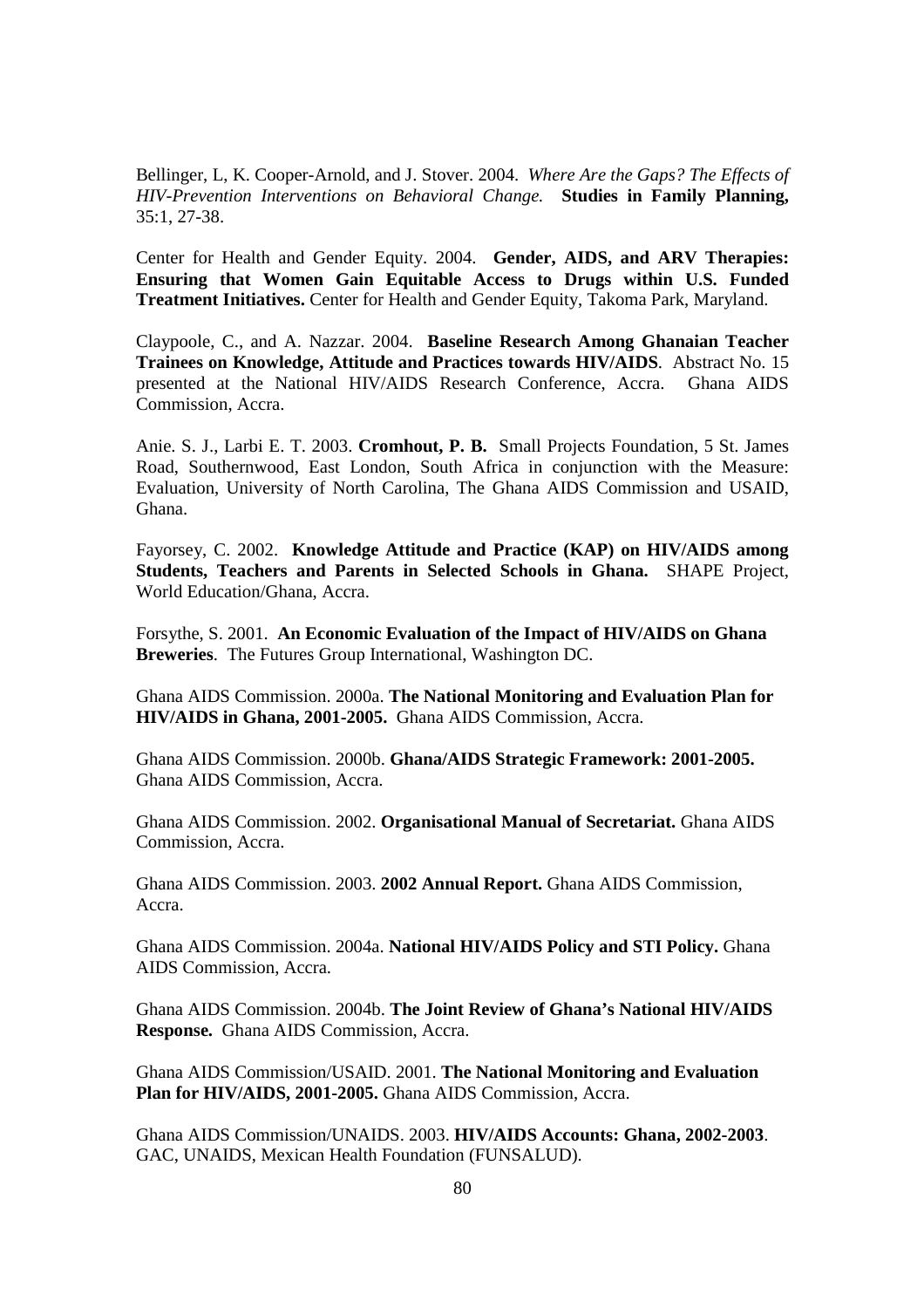Ghana Statistical Service, and MacroInternational. 2004. **2003 Demographic and Health Survey.** Ghana Statistical Service/MacroInternational, Accra.

Government of Ghana. 2003. **Ghana Poverty Reduction Strategy: 2003-2005: An Agenda for Growth and Prosperity, Vol. I. Analysis and Policy Statement.** Government of Ghana, Accra.

Government of Ghana. 2004. **Implementation of the Ghana Poverty Reduction Strategy: 2003 Annual Report.** Government of Ghana, Accra.

Health and Development Africa. 2004. **Guidelines for Research on High Risk Groups in Ghana.** Jacana Media, Johannesburg.

Health Development Africa, and Social Surveys Africa. 2004. **Formative Research Amongst Teachers and National Service Personnel on HIV/AIDS in Ghana.** Social Surveys Africa, Johannesburg.

Hearst, N. and S. Chen. 2004. *Condom Promotion for AIDS Prevention in the Developing World: Is it Working?* **Studies in Family Planning,** 35:1, 39-47.

Hochbaum G. M. (1958). **Public Participation in Medical Screening Programs: A Socio-Psychological Study.** US Public Health Service. PHS No. 572, Washington, D.C.

Hogle, J. A. (ed.). 2002. **What Happened in Uganda? Declining HIV Prevalence, Behaviour Change, and the National Response.** USAID, Washington, D.C.

http://www.unaids.org/en/about+unaids/what/+is+unaids/unaids/unaids+at+country+level /the+three +ones asp.

Measure Project and Ghana AIDS Commission. 2003. **AIDS in Africa During the Nineties: Ghana. A Review and Analysis of Survey Research Results.** North Carolina Population Center, University of North Carolina, Chapel Hill.

Mensah, M. L. X., T. C. Fleischer, K. Sorpong, T. C. Anlara, Y. Adusi Poku, and S. E. Owusu. 2004. **A Case Study of an Herbal Treatment of Cinical Diagnosed Cases of HIV/AIDS of Adom Herbal Clinic, Jena**. Abstract No. 6 presented at the National HIV/AIDS Research Conference, Accra. Ghana AIDS Commission, Accra.

National AIDS/STI Control Programme of the National Health Service, and the Ghana AIDS Commission. 2003. **AIDS Surveillance Report: Reported AIDS Cases in Ghana.** NACP, Accra.

National AIDS/STI Control Programme of the Ghana Health Service, and the Ghana AIDS Commission. 2004. **HIV/AIDS in Ghana: Current Situation, Projections, Impacts, and Interventions**. NACP, Accra.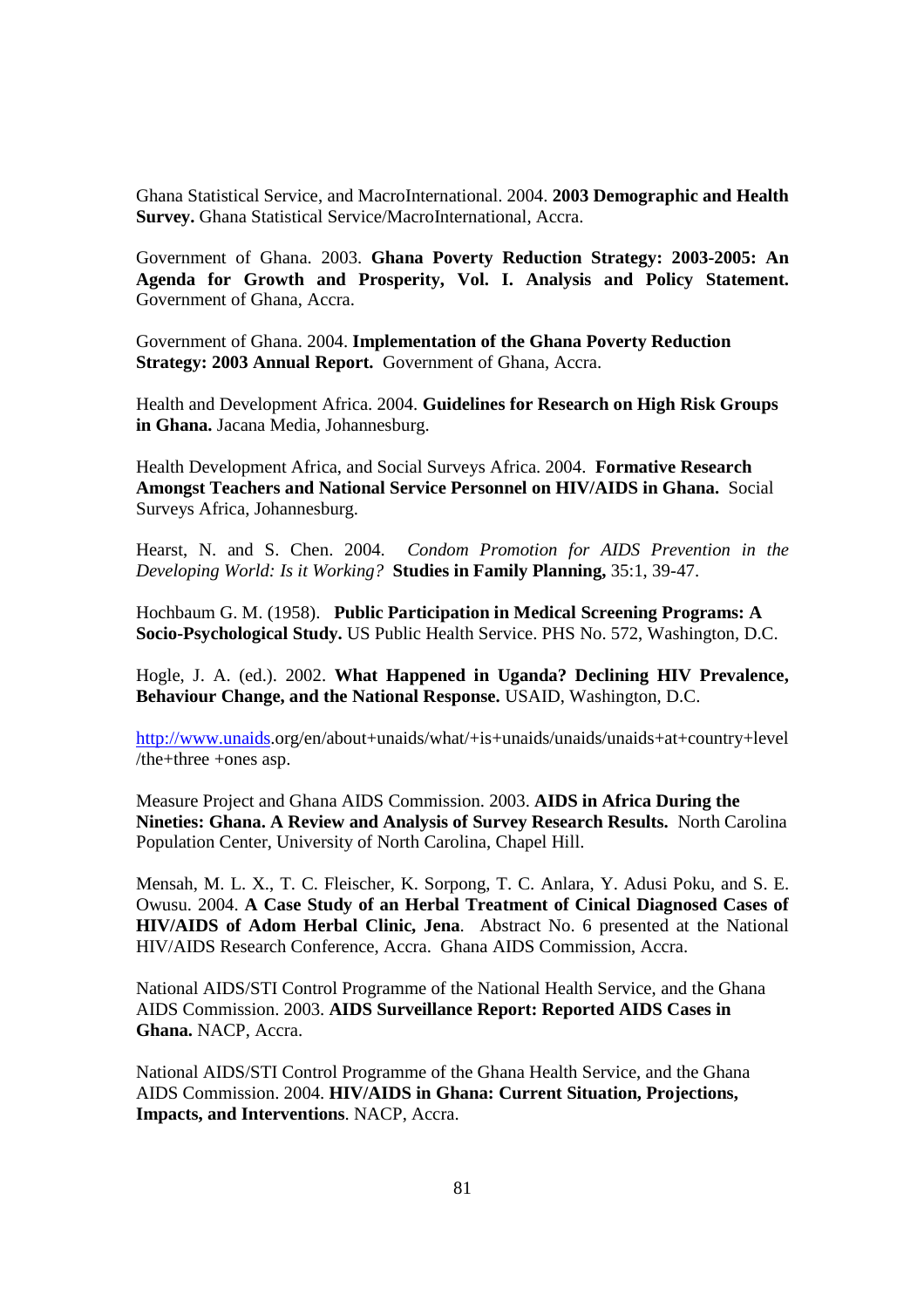National HIV/AIDS/STI Control Programme, Ghana Health Service, World Health Organization, and DFID. 2004. **AIDS Surveillance Report 2003: Reported AIDS Cases in Ghana**. National AIDS/HIV/STI Control Programme, Accra

Organisation of African Unity. 2001. **Abuja Declaration on HIV/AIDS, Tuberculosis and Other Related Infectious Diseases**, African Union, Addis Ababa.

Tanle, A. 2003. **Rural-Urban Migration of Females from the Wa District to Kumasi and Accra: A Case Study of the** *Kaya Yei* **Phenomenon**. Unpublished MPhil thesis submitted to the University of Cape Coast.

UNAIDS. 1998. **Guide to the Strategic Planning Process for a National Response to HIV/AIDS. Situation Analysis, Response Analysis, Strategic Plan Formulation, Response Mobilization. UNAIDS Best Practice Collection.** UNAIDS, Geneva.

UNAIDS. 2002. **Monitoring the Declaration of Commitment on HIV/AIDS: Guidelines on Construction of Core Indicators.** UNAIDS, Geneva.

UNAIDS. 2003a. **Planning, Costing and Budgeting Framework. User's Manual.**  UNAIDS, Geneva.

UNAIDS. 2003b. **Follow-up to the 2001 United Nations General Assembly Special Session on HIV/AIDS. Progress Report on the Global Response to the HIV/AIDS Epidemic.** UNAIDS, Geneva.

UNAIDS. 2003c. **Treatment – 3 Million by 2005. Making it Happen. The Whole Strategy.** UNAIDS, Geneva.

UNAIDS. 2004a. **Fourth Global Report on the Global AIDS Epidemic.** UNAIDS, Geneva.

UNAIDS. 2004b. **Emergency Scale-up of Antiretroviral Therapy in Resource-limited Settings: Technical and Operational Recommendations to Achieve 3 by 5.** UNAIDS, Geneva.

UNAIDS. 2004c. **Stepping Back from the Edge: The Pursuit of Anti-retroviral Therapy in Botswana, South Africa and Uganda.** UNAIDS, Geneva.

UNAIDS. 2004d. **National AIDS Programmes. A guide to Monitoring and Evaluation.** UNAIDS, Geneva.

UNAIDS (ND). **Coordination of National Responses to HIV/AIDS. Guiding Principles for National Authorities and Their Partners.** UNAIDS, Geneva.

UNAIDS (ND). **Monitoring and Evaluation Modules**. UNAIDS, Geneva.

UNAIDS/World Bank. 2002. **National AIDS Councils. Monitoring and Evaluation Operations Manual.** UNAIDS, Geneva.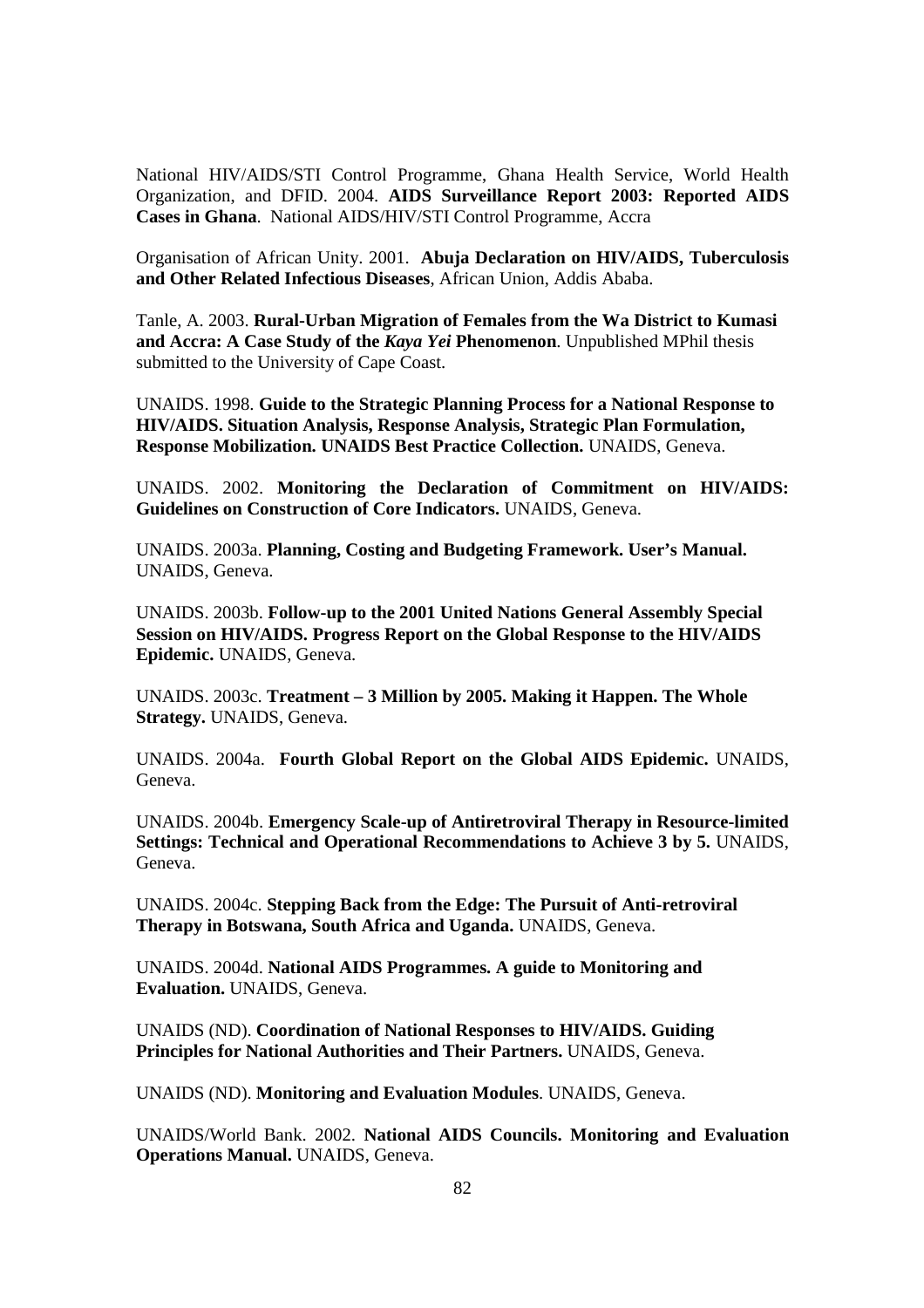UNAIDS/WHO. 2002. **Initiating Second Generation HIV Surveillance Systems: Practical Guidelines.** UNAIDS, Geneva.

United Nations. 2000. **Millennium Declaration. Resolution Adopted by the General Assembly at its 55th Session.** United Nations, New York. United Nations. 2001. **Declaration of Commitment on HIV/AIDS. United Nations General Assembly Special Session on HIV/AIDS**. United Nations, New York.

World Health Organization. 2000. **Community-based Care: Family Care-giving. Caring for Family Members with HIV/AIDS and the Other Chronic Illnesses. The impact on Older Women and Girls. A Botswana Case Study.** World Health Organization, Geneva.

World Health Organization. 2003. **A Public Health Approach for Scaling-up Antiretroviral (ARV) Treatment. A Toolkit for Programme Managers.** World Health Organization, Geneva.

World Health Organization. 2004a. **An approach to Rapid Scale-up. Using HIV/AIDS Treatment and Care as an Example.** World Health Organization, Geneva.

World Health Organization. 2004b. **Lessons for Long-term Care Policy. The Crosscluster Initiative on Long-term Care.** World Health Organization, Geneva.

World Health Organization Regional Office for Africa. 2002. **Strategic Framework: Strengthening HIV/AIDS & STI Surveillance in the WHO African Region 2002- 2005.** World Health Organization, AFRO-Region, Harare, Zimbabwe.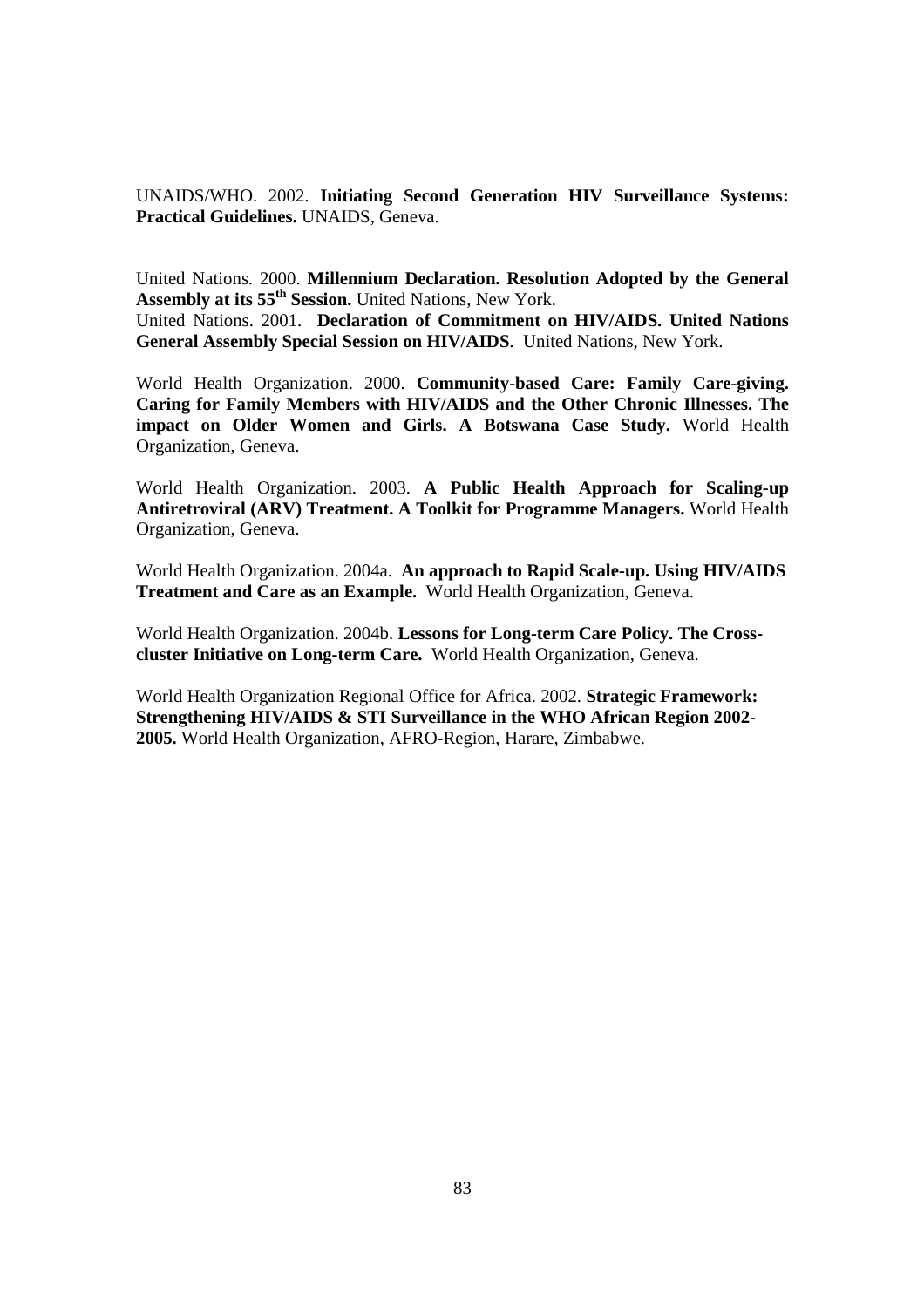# **Appendix 1:**

### **ROLES AND RESPONSIBILITIES OF REGIONAL AND DISTRICT AIDS COMMITTEES**

### **Regional AIDS Committee (RAC)**

A Regional AIDS Committee (RAC) is a multisectoral group consisting of 15–20 members and composed of heads/representatives of key decentralized MDAs, representatives of religious and traditional leaders, NGO, CBO, women's groups, PLWHA groups, staff of the RCC, and the regional monitoring and evaluation focal person. All members should be of senior rank with decision making responsibilities. The RAC will:

- Maintain oversight responsibility for the regions local level responses to HIV/AIDS;
- Approve quarterly reports from the DAC;
- approve of semi-annual regional HIV/AIDS reports prior to forwarding them to GAC
- Establish mechanisms for inter- and intra-regional exchange of communitybased best practices and innovations;
- Participate actively in the decision making process during the evaluation of NGO, FBO, and CBO proposals at the district level;
- Establish regional HIV/AIDS resource centres;
- Facilitate district capacity building initiatives;
- Engage in resource mobilization and advocacy for regional activities; and
- Advise the Regional Minister on resource mobilization opportunities for regional HIV/AIDS activities.

### **Regional Monitoring and Evaluation Focal Person**

The Regional Monitoring and Evaluation Focal Person shall report to the Regional Minister and will be responsible for the following:

- Compile an inventory on all HIV/AIDS implementers in the region i.e. NGO, CBO, MDA, FBO, Private Organisations and Development Partners working within the Region;
- Supervise the District Monitoring and Evaluation Focal Persons and provide guidance on policy and programme issues;
- Develop and disseminate semi-annual reports on Regional HIV/AIDS activities to the Ghana AIDS Commission;
- Arrange information sharing on HIV/AIDS within the Region and act as a resource point for information on HIV/AIDS relevant to the Region;
- Prepare and operationalise a Regional monitoring plan in order to assess the progress of the regional response to HIV/AIDS;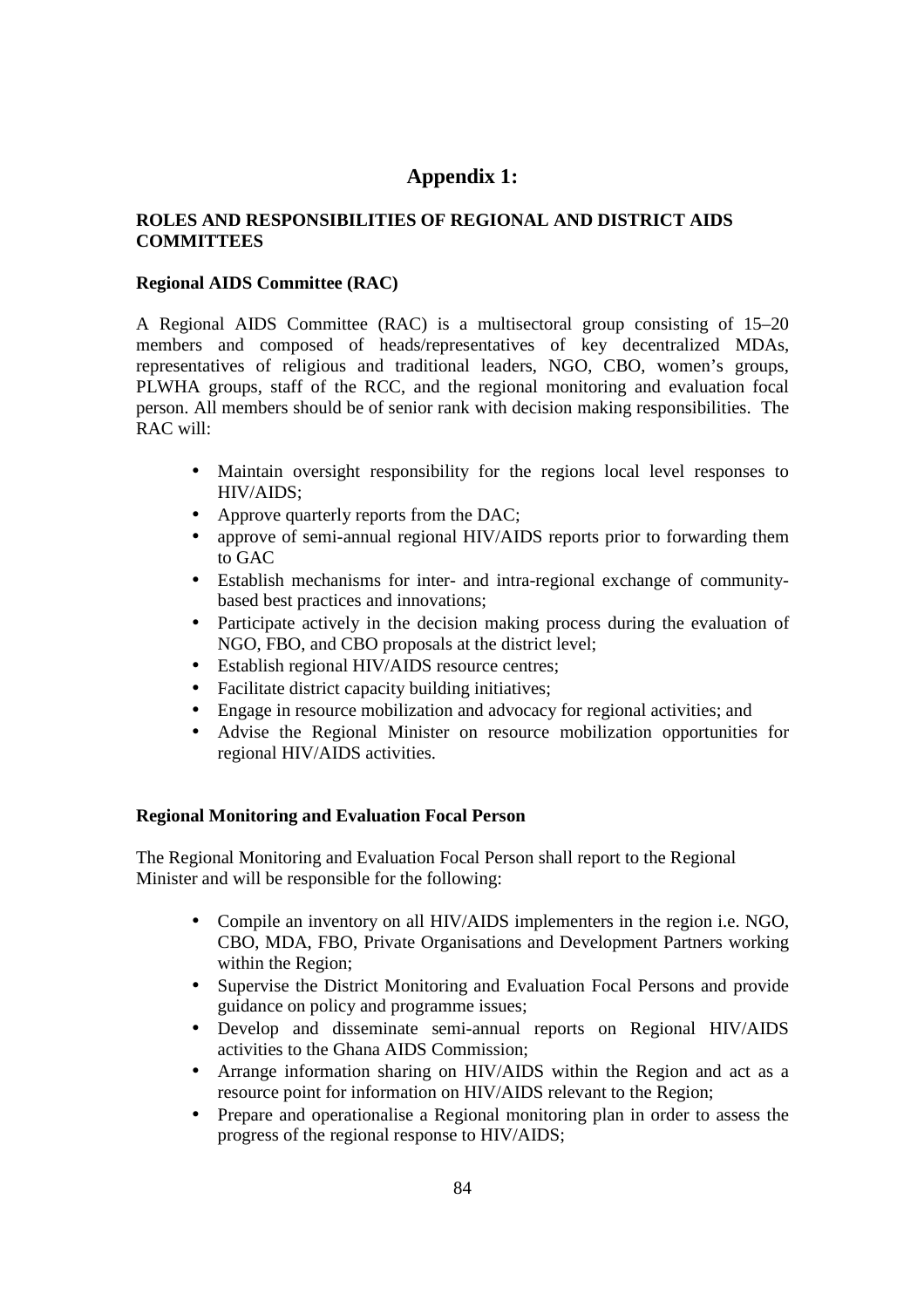- Organise fora of Monitoring and Evaluation Focal Persons as and when applicable to encourage the sharing of best practice.
- Facilitate the work of the Regional AIDS Committee as member/secretary by performing tasks such as organizing meetings, keeping records and undertaking and other activity that may be recommended by the RAC;
- Play an active role in the screening the proposals of NGO, FBO and CBO and to ensure fair play and transparency in the administration and implementation of programmes, activities and the use of resources;
- Facilitate resource mobilization which will be used to expand the region's responses to HIV/AIDS.
- Monitor activities and ensure proper utilization of funds within the districts.

### **Metropolitan/ Municipal / District AIDS Committee**

A District AIDS Committee (DAC) is a crucial link in the implementation of the decentralised national HIV/AIDS strategy. It is a multi-sectoral group consisting of 8–12 members comprising heads/representatives of key decentralised MDA in the district, district assembly staff including the district monitoring and evaluation focal person, private sector, traditional and religious leaders, women's groups, and representatives of PLWHA groups working in the district. The DAC will:

- Receive recommendations from DRMT on the selection and funding of NGO, FBO, CBO and approve good proposals that are in line with district's strategy for HIV/AIDS. The approved proposals will be forwarded to administrative head of the Assembly i.e. DCE;
- Be responsible to GAC for the accounts (i.e. the DA/MMA own Account and NGO/FBO/CBO Account) into which funds supporting the implementation of the district strategic HIV/AIDS will be lodged;
- Ensure the effective and efficient implementation of the programs at the subdistrict levels;
- Receive and review quarterly district reports from the district focal person;
- Promote inter- and intra-district information sharing; and
- Facilitate the signing of all grant agreement with implementing entities in the district by the DCE on behalf of GAC.

### **Metropolitan/Municipal/District Response Management Team**

The Metropolitan/Municipal/District Response Management Team, which will be part of the DAC, is an important link for the successful implementation of local level interventions to HIV/AIDS. It shall consist of five (5) members namely district monitoring and evaluation focal person, District Directors/representatives of Education, Health, Social Welfare and one other person who shall be a staff of the district assembly. The DRMT will: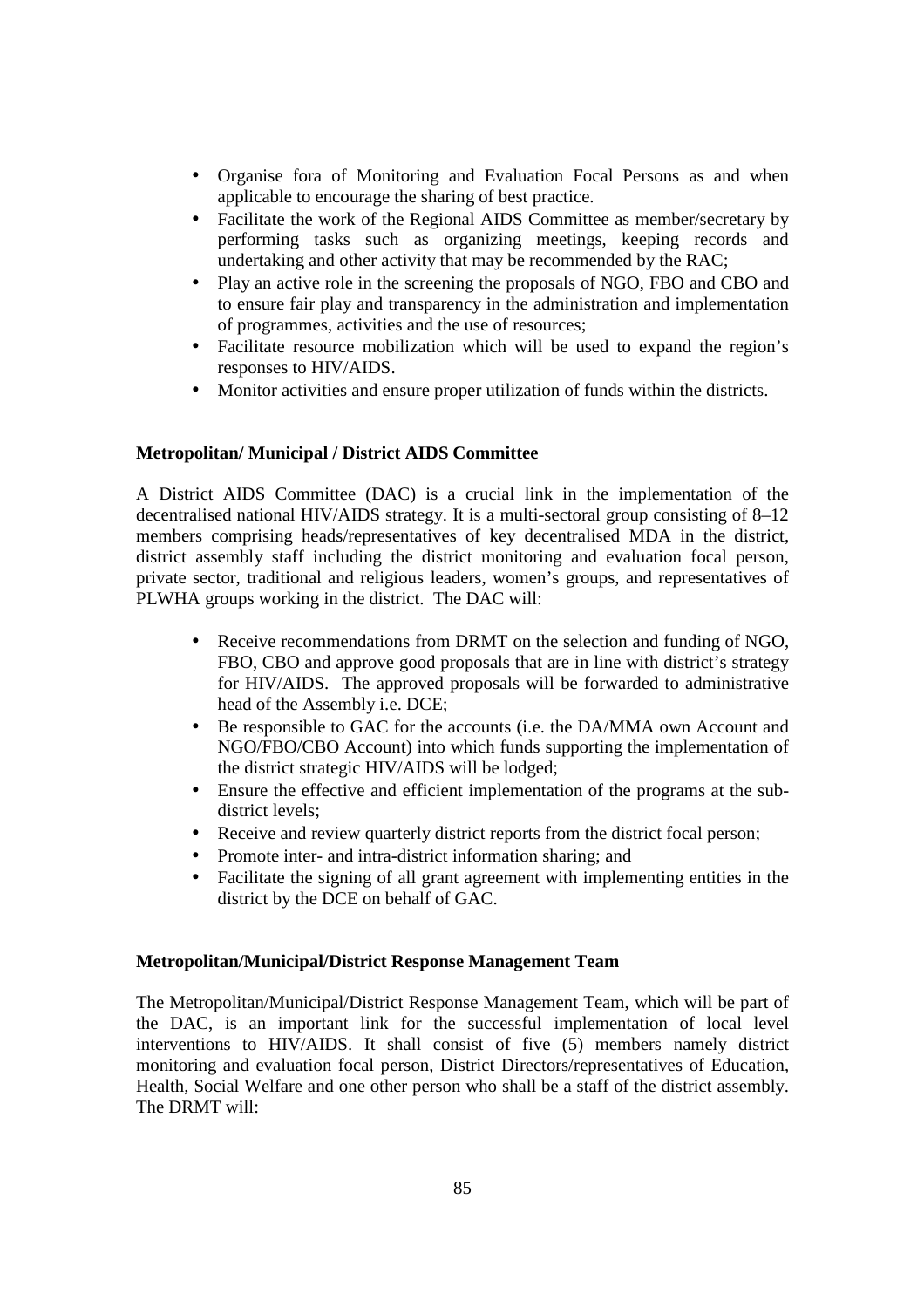- Provide technical support on HIV/AIDS issues and advise on the district HIV/AIDS programme implementation;
- Evaluate and select sub-projects submitted by NGO, FBO and CBO and make recommendations for funding to the District AIDS Committees;
- Collate, document and maintain a stock of HIV/AIDS related material for dissemination within the district; and
- Establish district HIV/AIDS documentation centre for use by Assembly Persons, district level HIV/AIDS practitioners and the general public.

### **Metropolitan/Municipal/District Monitoring and Evaluation Focal Person**

The Monitoring and Evaluation Focal Person shall report to the District Chief Executive and will be responsible for the following:

- Collaborate with members of the District Assembly, Unit Committees, Chiefs and Opinion Leaders to identify and prepare an inventory of NGO, CBO, FBO, and other institutions working on the HIV/AIDS related activities in the District;
- Be responsible for the formulation and operationalisation of district strategic HIV/AIDS plans through participatory mechanisms with key stakeholders;
- Receive and document the proposals and programme of activities of NGO, FBO and CBO working in the district;
- Prepare monitoring and evaluation plans for HIV/AIDS activities within the district through the selection of appropriate indicators;
- Coordinate, monitor and evaluate activities of NGO, CBO, FBO and institutions working on HIV/AIDS related activities in the district;
- Receive and collate quarterly progress reports on activities of NGO, CBO, FBO, and other institutions working on HIV/AIDS-related activities in the district, and forward them to the Regional M&E Focal Persons with copies to the GAC.
- Facilitate the work of the District AIDS Committee and management teams as member/secretary.
- Act as resource point for district level information on HIV/AIDS.
- Assist all NGO, CBO, FBO and other institutions working on HIV/AIDSrelated activities to identify sources of funding for their activities;
- Ensure that funds allocated to NGO, FBO and CBO and other institutions in the district are utilized as intended.
- Disseminate best practices amongst district stakeholders;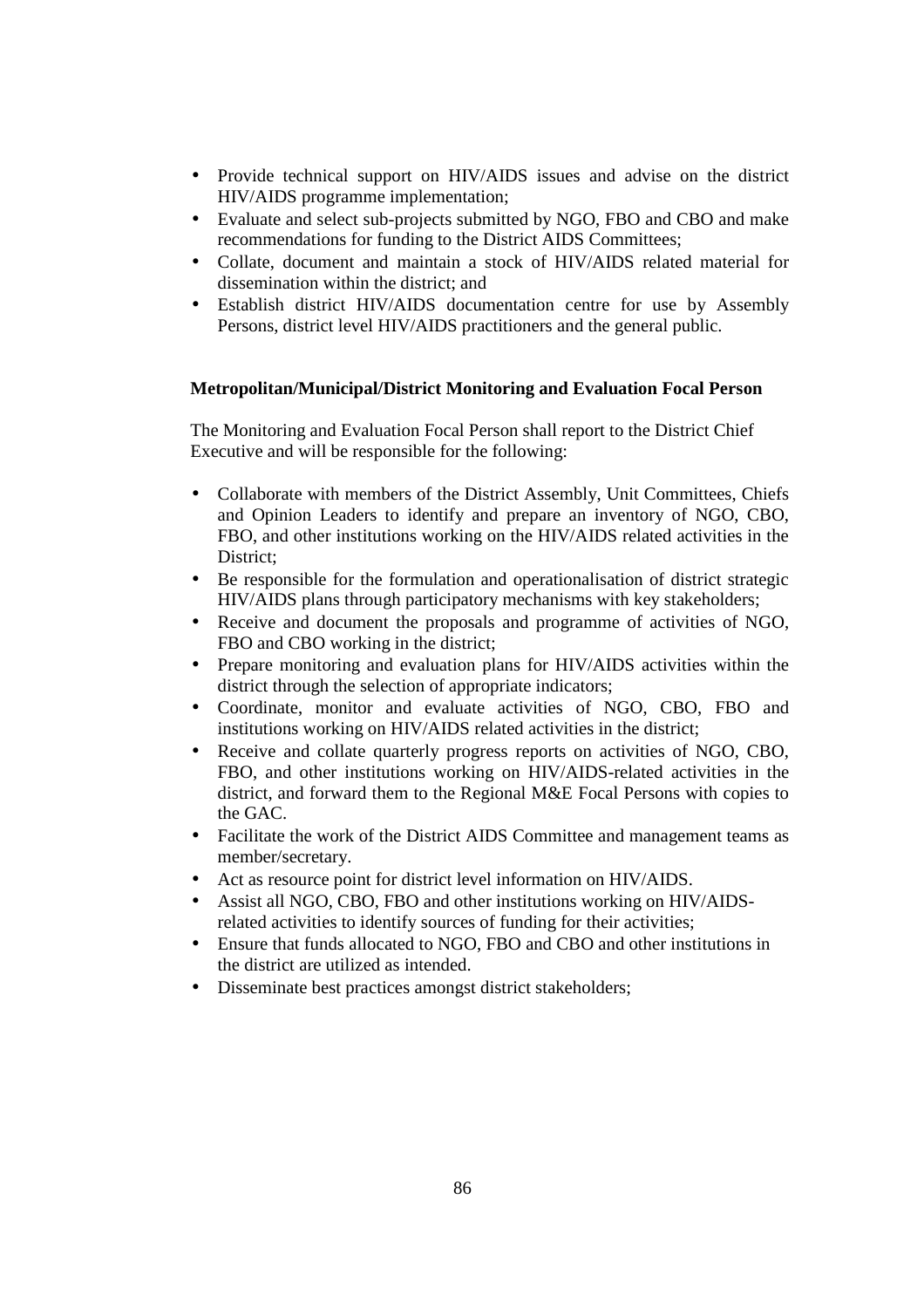# **Appendix 2:**

# **Consultants and Members of Working Groups**

# **PROJECT STAFF**

| <b>Supervising Director:</b> | Dr Sylvia Josephine Anie, GAC    |  |
|------------------------------|----------------------------------|--|
| <b>Task Manager:</b>         | Mr Kyeremeh Atuahene, GAC        |  |
| Coordinator:                 | Mr Evans Degboe, Connect Consult |  |
| Secretary:                   | Ms Olivia Graham, GAC            |  |

# **STEERING COMMITTEE MEMBERS**

|    | <b>Prof</b> Fred T. Sai, GAC                      | Chairman |
|----|---------------------------------------------------|----------|
| ч. | Prof Sakyi Awuku Amoa, GAC                        | Member   |
|    | $\blacksquare$ Mr Alfred Salia Fawundu, UNDP      | Member   |
| ۰. | Dr. Kwame Essah, AED                              | Member   |
| ч. | Dr. Warren Naamara, UNAIDS                        | Member   |
| ۰. | Dr. Sylvia J. Anie, GAC                           | Member   |
| ч. | Mrs. Yaa Preprah Preprah Amekudzi, HACI           | Member   |
| ۰. | Ms. Emma Spicer, DFID                             | Member   |
|    | Ms. Anna Bossman, CHRAJ                           | Member   |
| ۰. | Mr. Kyeremeh Atuahene, GAC                        | Member   |
|    | Mr. Elvis Addai, PACT                             | Member   |
| ۰. | Mr. Philbert Kankye, CHAG                         | Member   |
| ۰. | Mr. Andrew Osei, UNCEF                            | Member   |
| ۰. | Mr. Kuwornu, MLGRD                                | Member   |
| ш. | Prof John K. Anarfi, ISSER                        | Member   |
| ж. | Dr. Nii Akwei Addo, NACP                          | Member   |
| ъ. | Ms Kathlyn Ababio, GRMA                           | Member   |
| ÷  | Mrs. Rose Karikari Anang, GEA                     | Member   |
| Ф. | Mr. Maxwell Addo, GAC                             | Member   |
| ч. | Mrs. Virginia Ofosu Armah, NPC                    | Member   |
| 4. | Ms. Evelyn Awittor, World Bank                    | Member   |
|    | <b>Example 15 Dr.</b> Joana Nerquaye-Tetteh, PPAG | Member   |

# **LEAD CONSULTANTS**

| Kofi Awusabo-Asare, University of Cape Coast |
|----------------------------------------------|
|----------------------------------------------|

# **Robert A. Miller, Population Council**

### **MEMBERSHIP OF THEMATIC GROUPS**

# 1. **POLICY, ADVOCACY AND ENABLING ENVIRONMENT**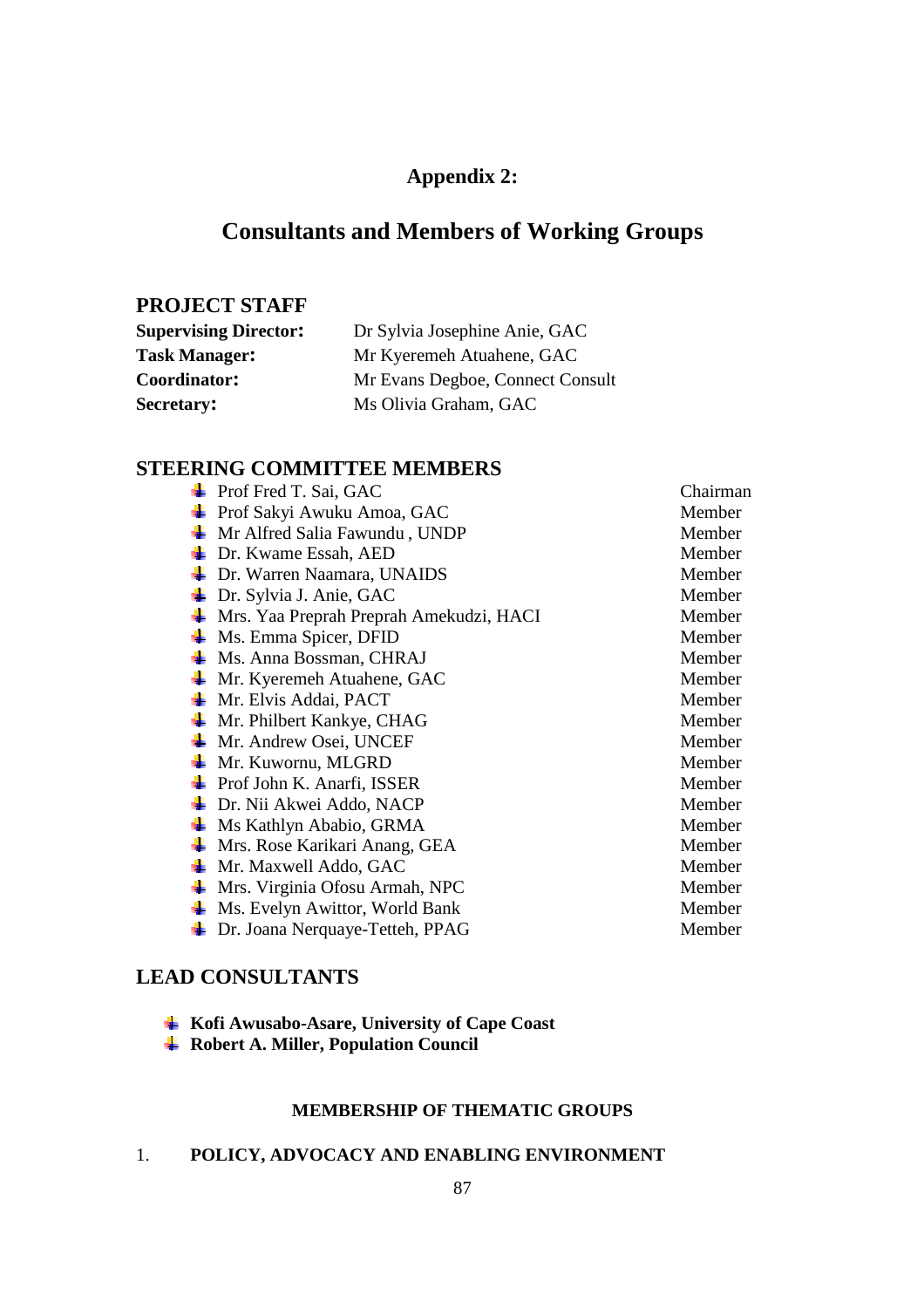- 4 Mr. Stephen Ayidiya, University of Ghana – *Team Leader*
- ₩. Dr. Clement Ahiadeke, ISSER
- 41 Mrs. Esther Apewokin, National Population Council
- 4 Mr. Charles Aikins, PLWHA
- d. Dr. Sylvia Anie, GAC
- 4. Nana Oye Lithur, FIDA
- $\pm$ James Aryeetey
- 41 Dr. John David Dupree, AED/SHARP Project

### 2. **PREVENTION AND BEHAVIOURAL CHANGE COMMUNICATION**

- Mr. Maurice Ocquaye, FHI *Team Leader* ÷
- 4 Mr. Peter Wondergem, USAID
- ÷ Mr. Kojo Lokko, GSMF
- 4 Dr. Joana Nerquaye-Tetteh, PPAG
- 4 Mr. Eric Pwadura, GAC
- 41 Mr. Azara Ali Mamshie, FAO
- 4 Mr. Robert Mensah. AYA
- ÷ Mr. Mohammed A. K Addo, Federation of Muslim Councils
- 4 Ms. Angela Bannerman, FHI
- $\ddagger$ Mr. Kyeremeh Atuahene, GAC
- ₩. Bernice Herloo, Prolink
- ÷. Mr. Haruna Ibn Hassan, AIDS Activists Foundation
- ۳. Ms. Hilda Eghan, MOEYS
- 4. Mr. Frimpong Addo, PEF
- 45 Dr. Khonde Nzambi, WAPCAS
- ₩. Mrs. Esther Cobbah, Stratcomm
- ₩. Dr. Agnes Dzokoto, NACP

### 3. **TREATMENT, CARE AND SUPPORT**

- Dr. Yao Yeboah, PENTSOS *Team Leader* ۰.
- ÷ Dr. Agnes Dzokoto, NACP
- 4 Dr. Kwesi Torpey, FHI
- ÷ Dr. Peter Preko, AED/SHARP
- -∦ Mr. Adu Samson, GES
- 4. Ms. Kathlyn Ababio, GRMA
- $\ddot{\phantom{a}}$ Mr. Placide Tapsoba,
- ÷. Mr. S. K. Kumah, Department of Social Welfare
- 4. Dr. Aboagy Sampson, Chest Clinic – Korle-Bu
- 4. Dr. Morkor Newman, WHO
- 4. Dr. Richard Amenyah, FHI
- ۳. Regina Akai-Nettey, FHI
- 4 Ms. Mavis Ama Frimpong, AED/CRS

### 4. **MITIGATION OF SOCIAL, CULTURAL AND ECONOMIC IMPACTS**

- Mrs. Esther Baah Amoako, AIDS Alert *Team*  ÷
- $\frac{1}{2}$ Ms. Estelle Appiah, Attorney General's Department
- 45 Ms. Yaa Amekudzi, HACI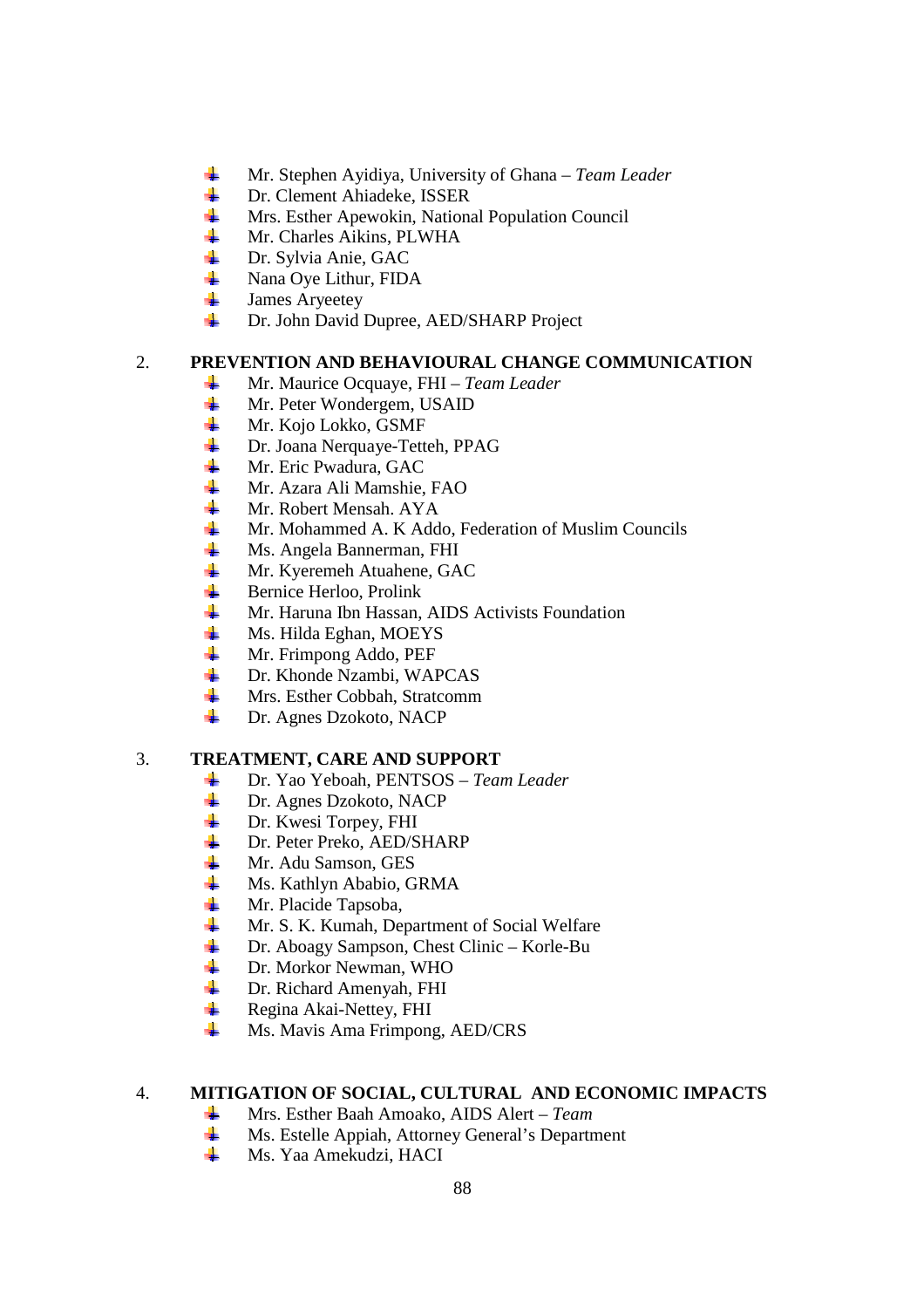- 4 Mrs. Akua Asumadu, ILO
- ₩. Mr. John Yanulis, World Education
- 41 Ms. Gloria Ofori-Boadu, Women's Assistance & Business Association
- **THE** Ms. Beatrix Allah Mensah, World Bank
- ₩. Dr. Kwame Essah, AED/SHARP Project
- $\ddagger$ Mr. David Logan, Policy Project
- ۰. Mr. Ampadu, Ghana Employers Association
- 4. Mr. Kyeremeh Atuahene, GAC

### 5. **COORDINATION AND MANAGEMENT OF DECENTRALIZATION MULTI-SECTORAL RESPONSE**

- Mr. Ben Treveh, Partneris Consult *Team Leader* ۳.
- 4 Mr. Steve Gray, NPC – *Team Leader*
- ÷ Mr. Francis Collins, MOEYS
- 41 Mrs. Mercy Osei-Konadu, UNFPA
- 4 Mrs. Juliana Dennis, MOFA
- ₩. Dr. Mokowa Adu-Gyamfi, MOH
- 4 Mrs. Jemima Amanor, World Vision
- 4. Mr. Stephen Kpormegbe, Ministry of Manpower Development & Employment
- 4 Mrs. Bridget Kastriku, Ministry of Tourism
- 4. Mr. Samuel Ayimadu-Amaning, GHANET
- 4 Mr. Louis Agbe, MLGRD
- ÷ Ms. Golda Asante, RCC Focal Person, Eastern Region
- 4. Dr. Gilbert Buckle, National Catholic Secretariat
- $\frac{1}{2}$ Dr. Kwabena A. Poku, University of Ghana
- 4. Mr Andrew Osei, UNICEF
- 4. Mr. Philibert Kankye, CHAG
- $\ddot{\bullet}$ Dr. Sylvia Anie, GAC
- ÷ Mr. Kyeremeh Atuahene, GAC
- ÷ Mr. Napoleon Graham,
- $\ddagger$ Mr. Robert Djangmah, UNDP
- ₩. Mr. Isaac Offei, UNAIDS
- 4 Mr. Felix Tsameye, JSA
- ₩. Ms. Irene Kpodo, UNDP Intern

### 6. **RESEARCH, SURVEILLANCE, MONITORING AND EVALUATION**

| Dr. Raphael Avornyo             | $AED/SHARP Project - Team$ |
|---------------------------------|----------------------------|
| Leader                          |                            |
| $\downarrow$ Dr. Sylvia Anie    | <b>GAC</b>                 |
| $\blacksquare$ Mr. Bright Drah, | FHI                        |
|                                 |                            |